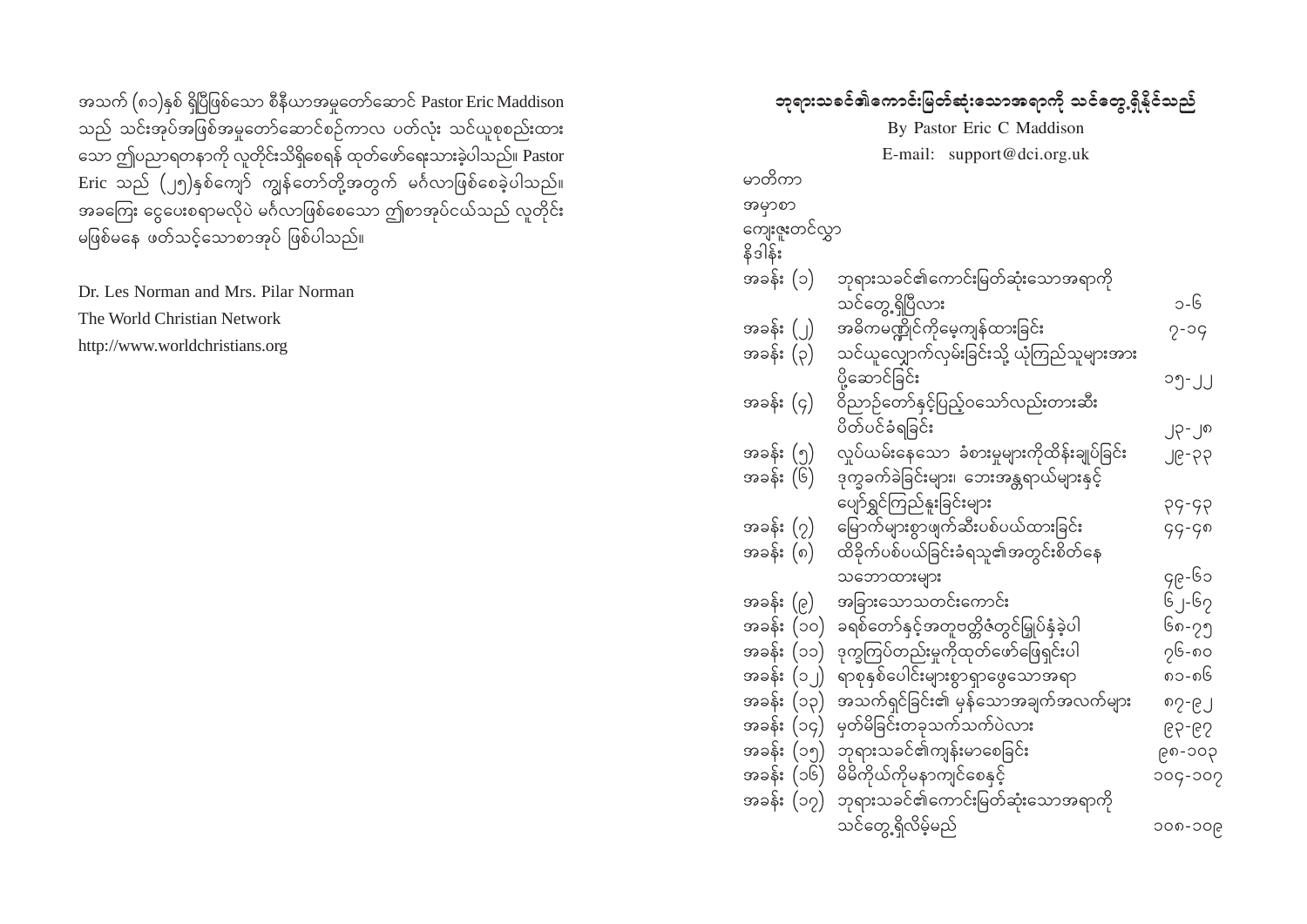မဟာပညာရှင်ရှောလမှန်ဘုရင်မင်းကြီးက "ပညာရှိတို့နှင့်တိုင်ပင်ပြီးမှ စစ်မှုကိုပြုရ၏။ အကြံပေးနိုင်သောသူများစွာရှိလျှင် ဘေးလွှတ်တတ်၏" ဟု (သုတ္တံ၂၄း၆) တွင် ဖော်ပြထားပါသည်။ အကြံပေးနိုင်သော ယုံကြည်သူခရစ်ယာန် များနှင့်အတူနေရခြင်းသည် အလွန်ပင်စိတ်ချမ်းသာစရာဟု ဆိုရပေလိမ့်မည်။ အကျွန်ုပ်၌ခရစ်ယာန်အကြံပေးစာပေ မြောက်များစွာရှိပြီး ၎င်းစာအုပ် အားလုံးအသုံးဝင်တန်ဖိုးရှိကြပါသည်။ သို့သော်ဤစာအုပ်၏ ထူးခြားချက်မှာ စာအားဖြင့်နည်းသော်လည်း ပညာကိုလက်တွေ့ အသုံးပြုရမည့် အရာများကို လေးနက်စွာ ဖော်ပြထားခြင်းဖြစ်ပါသည်။

စာအုပ်တော်တော်များများ၏ အားနည်းချက်မှာ ပညာကိုလက်တွေ့ အသုံးပြုရမည့်အရာများကို ချန်လုပ်ထားခြင်းပင်ဖြစ်သည်။ ၎င်း၏ အကျိုးဆက် ရလဒ်မှာ ဩဝါဒများ ကောင်းမွန်မှန်ကန်သော်လည်း လက်တွေ့အသုံးချခြင်း၏ ရလဒ်နည်းခြင်းပင်ဖြစ်သည်။ ဤစာအုပ်လေးနက်ရခြင်း အကြောင်းမှာ Nottingham ရှိ ဒေသန္တရအသင်းတော်၌ အောင်မြင်ကြာမြင့်စွာ အမှုတော် ဆောင်ခဲ့သော Pastor Eric Maddison က ရေးသား ပြုစုခဲ့ခြင်းကြောင့်ဖြစ်ပါ သည်။

ဤကဲ့သို့ လေးလေးနက်နက် သင်ကြားပေးခြင်းဖြင့် ဒေသန္တရအသင်း တော်ကို တည်ထောင်ခဲ့ပါသည်။ ထို့အပြင် သမ္မာကျမ်းစာ (နူတ်က ပတ်တော်)သည် ဘုရားသခင်မှုတ်သွင်းထားကြောင်းကို Eric သည် ခိုင်မြဲစွာ ယုံကြည်သောကြောင့် သူ၏သင်ကြားခြင်းအားလုံးသည် ကျမ်းစာပေါ် အခြေပြု လျက်ရှိသည်။ ၎င်းအပြင် Eric သည် ယေရှုခရစ်၏ တပည့်တော် ဘုရား၏ အသုံးတော်ခံဖြစ်သောကြောင့် သူ၏အသက်တာနှင့် သွန်သင်ခြင်းသည် ခရစ်တော် ကို ဗဟိုပြုလျက်ရှိပါသည်။

Colin Whittaker

**Editor of Redemption Magazine**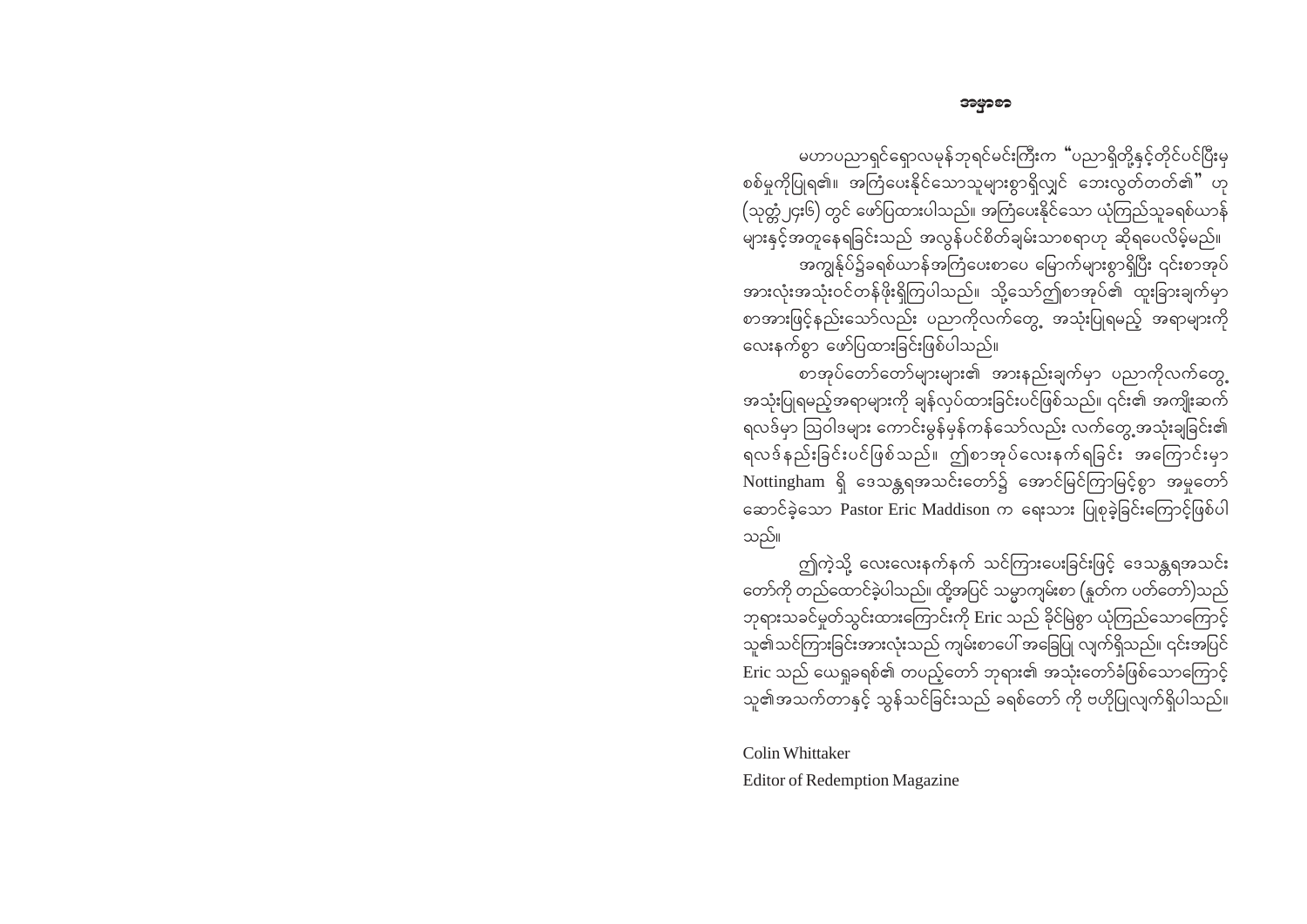ဘုရားသခင်၏သားတော်ကို ယုံကြည်ခြင်းအားဖြင့်တည်၏။ သားတော်သည် ငါ့ကိုချစ်၍ ငါ့အဘို့ကိုယ်ကိုကိုယ်စွန့် တော်မူ၏ (ဂလာတိ ၂း၂၀)။ထိုသို့ငါတို့၏ လူဟောင်းသည် ဝိညာဉ်တော်အားဖြင့် ခရစ်တော်၏သေခြင်း၌အမြဲတမ်း မြပ်နှံ ထားရမည်။

မိတ်ဆွေဘုရားသခင်၏ စစ်မှန်သော ဂတိတော်ကိုလက်ခံရရှိရန် ယုံကြည် ပါ။ ထို့နောက်စစ်မှန်သော သမ္မာတရားကို အသက်တာ၌ နာခံခြင်းဖြင့်ထိန်းသိမ်း စောင့်လျှောက်ပါ အကယ်၍ဘုရားနည်းလမ်းကိုတွန်းလှန်ခြင်း(သို့) တစ်စိတ် တစ်ပိုင်းသာ လိုက်လျှောက်လျှင်တော့ ဘုရားသခင်၏ကောင်းမြတ်ဆုံး သောအရာ ကို တွေ့နိုင်မည်မဟုတ်ပေ။

သို့ဖြစ်လျှင်ဘုရားသခင်၏ ကောင်းမြတ်ဆုံး သောအရာဟာဘာလဲ။ ၎င်းသည်အဖခမည်းတော်၊ သားတော်ယေရှုခရစ်နှင့်အတူ ချစ်ခင်ရင်းနှီးကျွမ်းဝင် စွာမိတ်သဟာရဖွဲ့ခြင်းဟူသော အံ့သြဖွယ်ကောင်းသော အခွင့်အရေးပင်ဖြစ်သည်။ ယေရှုခရစ်တော်က ယေရှုကလည်း၊ ငါ့ကိုချစ်သောသူသည် ငါ့စကားကိုနားထောင် လိမ့်မည်။ ငါ့ခမည်းတော်သည် ထိုသူကိုချစ်တော်မူမည်။ ငါတို့သည်လည်း သူ့စီသို့ ကြွ၍နေရာချရမည် (ယောဟန်၊ ၁၄း၂၃)။ ပညာရှင်များနှင့် ညာဏ်ကောင်းသော ——<br>သူများမရရှိသော အရာကိုပညာမရှိသောသူနှင့် အငယ်ဆုံးသောသူများရရှိခြင်း အရာမှာ အံ့သြဖွယ်ကောင်းလှပါသည်။ ထိုအခါယေရှုက ကောင်းကင်နှင့် မြေကြီးကို အစိုးရတော်မူသော အဘကိုယ်တော်သည် ပညာအလိမ္မာနှင့် ပြည့်စုံသောသူတို့အား ဤအရာများကိုထိမ်ဝှက်ကွယ်ထားလျက် သူငယ်တို့အားဖော်တော်မူသည်ဖြစ်၍ ကျေးဇူးတော်ကို အကျွန်ုပ် ချီးမွမ်းပါ၏ (မဿဲ ၁၁း၂၅-၂၆)။

ဘုရားသခင်ထံ၌ နည်းခံစရာရှိသည်နည်းတူ သူနှင့်မိတ်သဟာယဖွဲ့ရန် နည်းခံသင်ယူရမည်။ ယေရှုခရစ်တော်သည် ပြဿနာများကြားထဲတွင် မိမိအဘ ယောသပ်အိမ်၌ လေ့လာသင်ယူခဲ့ပါသည်။ ထိုကဲ့သို့ ရှုပ်ထွေးနေတဲ့ ပြဿနာများ ကြားထဲတွင် ပြိုလဲသွားခြင်းမရှိပဲ ခမည်းတော်နှင့်အတူ မိတ်သဟာယဖွဲ့ခဲ့သည်။ (ရှင်ယောဟန်၊ ၅း၃၀) တွင် ငါသည်ကိုယ်အလိုအလျောက် အဘယ်အမှု ကိုမျှမပြုနိုင်။ ငါသည်ကြားသည့်အတိုင်း တရားစီရင်၏။ ငါစီရင်ခြင်းသည်လည်း တရားတော်နှင့်ညီညွတ်၏။ အကြောင်းမူကား၊ ငါသည်ကိုယ်အလိုသို့မလိုက်၊ ငါ့ကို

### ကျေး**ူး**တင်လွှာ

မိတ်ဆွေ ဤစာအုပ်ကိုဖတ်နေစဉ် ကွဲပြားခြားနားနေသောအကြောင်း အရာများဖြစ်သော်လည်း တစ်ခုနှင့်တစ်ခုဆက်နွယ်လျက်ရှိ ကြောင်းကို သင်တွေ့ရ ပေလိမ့်မည်။ ဤသို့ဖြစ်ရခြင်းမှာ လစဉ်မဂ္ဂဇင်း၌ သီးသန့်ထုတ်ဝေလျက်ရှိခြင်း ကြောင့် ဖြစ်သည်။ အကယ်၍သူငယ်ချင်းများစွာ၏ အားပေးတိုက်တွန်းမှုသာ .<br>မရှိခဲ့ပါက စာအုပ်အနေဖြင့် ထွက်ပေါ် လာခြင်း ရှိမည်မဟုတ်ပေ။

ကျ်စာအုပ်ဖြစ်ပေါ် လာစေရန် အားပေးတိုက်တွန်းကူညီသော သူများထဲမှ Mike Wells of Abiding life Ministries, Denver Colorado; David Shearman of the Christian Centre, Nottingham;  $\frac{1}{2}$  Colin Whittaker, Editor of Redemption Magazine တို့အား အထူးကျေးဇူးတင်ရှိ ကြောင်းဖော်ပြလိုပါသည်။ သတို့၏ အားပေးဝေဖန်မှုအမြဲတမ်းတိုက်တွန်း အားပေးမှုနှင့် အကြံပေးမှုများ သည်ပင် ကျွန်ုပ်အတွက်ခွန်အား အရင်းအမြစ်ဖြစ်ခဲ့ပါသည်။

ထို့အပြင် ချစ်ခြင်းမေတ္တာအားဖြင့်စိတ်ရှည်သည်းခံစွာ လက်တွဲလျက် အားပေးကူညီသော Mrs. Christine Thompson အားလည်း ကျေးဇူးတင် ရှိကြောင်းဖော်ပြလိုပါသည်။ ဤစာအုပ်ထုတ်ဝေရာတွင် အတွင်းရေးမျုးကိစ္စ အဝဝနှင့် ပတ်သက်၍ကျွမ်းကျင်စွာသူမ၏ ကူညီပေးမှုကြောင့် ဤစာအုပ်ကို အချိန်မီ ထုတ်ဝေနိုင်ခြင်းဖြစ်ပါသည်။ ယခုဒုတိယ အကြိမ်ထုတ်ဝေခြင်း၌လည်း ကွန်ပျူတာကျွမ်းကျင်စွာ ကူညီပေးခဲ့သော Mike နှင့် Sharan Blackburn ကိုလည်း ကျေးဇူးတင်ရှိကြောင်း မှတ်တမ်းတင်လိုပါသည်။

အကယ်၍ ဤစာအုပ်သည် သင့်ကိုမင်္ဂလာဖြစ်စေပြီး သင်၏အမှုတော် ဆောင်ရာ၌ ထပ်မံပုံနိုပ်လို၍ သော်လည်းကောင်း၊ အခြားဘာသာစကားအားဖြင့် ဘာသာပြန်လိုလျှင်သော်လည်းကောင်း၊ ၎င်းကိစ္စကို လမ်းညွှန်နိုင်သောသူထံသို့ တွန့်ဆုတ်ခြင်းမရှိပဲ ဆက်သွယ်နိုင်ပါသည်။ ဘုရားသခင်ကတိထားခဲ့သည်ကား သူ၏နူတ်ကပတ်တော်သည် မြစ်ရေ ကဲ့သို့ဖြစ်လာစေရန်ဖြစ်သည်။ သို့မဟုတ် လျှင်လည်းစာအုပ်ဖြန့်ဝေခြင်းအား ဖြင့်လည်းကူညီနိုင်ပါသည်။ Pastor Eric. C. Maddison.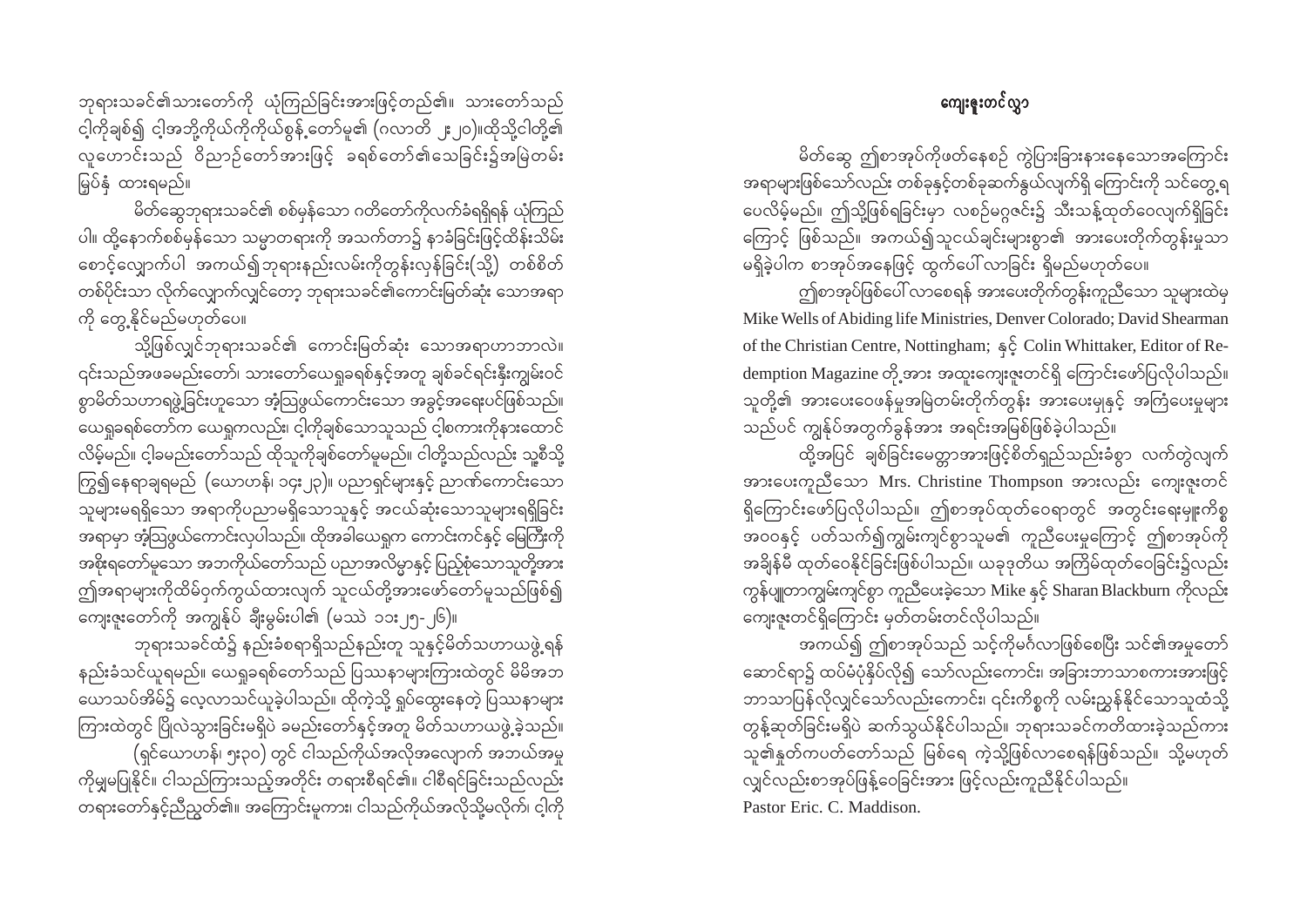သင်သည် ဘုရားသခင်ကိုယုံကြည်ခြင်းအားဖြင့် သမ္မာတရားကိုဝယ်ယူခြင်း ဖြစ်သည် (ရောမ၊ ၃း၂၃)

ပထမဦးစွာ ကျွန်တော်တို့ကိုယ်စား ယေရှုခရစ်တော်ပြီးမြောက်ခဲ့သော အရာကို ယုံကြည်ရမည်။ ထို့နောက်ယုံကြည်ခြင်းဖြင့် ခြေလှမ်း၍အသက်ရှင်ရမည်။ ဤအကြောင်းအရာသည် သမ္မာကျမ်းစာနှင့် ဆိုင်သော ပညာဖြစ်ပြီး၎င်းအားဖြင့် ဖြောင့်မတ်ခြင်း၊ သန့်ရှင်းခြင်း၊ ရွေးနှုတ်ခြင်း၊ ကယ်တင် ခြင်းနှင့်ဆိုင်သော အရာ များကို တောင်းလျှောက် ရရှိစေနိုင်သည်(၁ကော၊ ၁း၃၀)။

ှာပမာ - သင်၏အပြစ်ခွင့်လွတ်ခြင်းသည် အခမဲ့ကျေးဇူးတရား သက်သက်ဖြစ်သည်။ ယုံကြည်ခြင်းအားဖြင့် ကျေးဇူးတော်ကြောင့် ကယ်တင် ခြင်းသို့ရောက်ရ၏။ ကိုယ်အလိုအလျှေက် ရောက်သည်မဟုတ်။ ဘုရားသခင် သနားတော်မူရာဖြစ်သတည်း။ ကိုယ်ကုသိုလ်ကြောင့် ကယ်တင်တော်မူခြင်းသို့ ရောက်သည်မဟုတ်။ သို့ဖြစ်၍ အဘယ်သူမျှ ဝါကြွားစရာအခွင့်မရှိ (ဧဖက်၊ ၂း ၈-၁၀)။ ထိုအရာကို ဘုရားသခင်၏ နည်းလမ်းအတိုင်း လက်မခံပါကရရှိမည် မဟုတ်ပါ။ ထို့နောက်အရေးကြီးသောအရာမှာ ယုံကြည်ခြင်းအားဖြင့်အပြစ် တရားမှခွင့်လွှတ်ခြင်းရရှိပြီးနောက် သူတစ်ပါးကိုလည်း အပြစ်ခွင့်လွှတ်ရန်ပင် ဖြစ်သည်။ သင်တို့သည်သူတစ်ပါးတို့၏ အပြစ်ကိုလွှတ်လျှင် ကောင်းကင်ဘုံ၌ ရှိတော်မူသော သင်တို့အဘသည် သင်တို့၏အပြစ်ကိုလွှတ်တော်မူမည်။ သင်တို့သည် သူတစ်ပါးတို့၏ အပြစ်ကိုမလွှတ်လျှင် ကောင်းကင်ဘုံ၌ရှိတော်မူသော သင်တို့ အဘသည် သင်တို့၏အပြစ်ကို လွှတ်တော်မမူ (မဿဲ၊ ၆း၁၄-၁၅)။

အခြားသောပုံဉပမာမှာ ကျွန်တော်တို့၏ လူဟောင်းမှ လွတ်မြောက်ခြင်း ဖြစ်ပါသည်။ ၎င်းအရာသည် ယုံကြည်ခြင်းအားဖြင့်သာဖြစ်နိုင်သည်။ "ထိုမှတပါး၊ ငါတို့၏လူဟောင်းသည် ထိုသခင်နှင့်အတူ လက်ဝါးကပ်တိုင်မှာ အသေသတ်ခြင်းကို ခံရပြီဟု ငါတို့သိကြ၏။ အကြောင်းမူကား၊ ငါတို့သည် နောက်မှအပြစ်တရား၏ အစေကို မခံစေခြင်းငှာ၊ အပြစ်တရား၏ကိုယ်ကို ဖျက်စီးမည်အကြောင်းတည်း**"** (ရောမ ၆း၆)။ နောက်တဖန် "ငါသည် ခရစ်တော်နှင့်အတူ လက်ဝါးကပ်တိုင်မှာ အသေခံပြီ။ သို့သော်လည်း အသက်ရှင်သေး၏။ ထိုသို့ဆိုသော် ငါသည် ကိုယ်တိုင် မရှင် ခရစ်တော်သည်ငါ၌ ရှင်တော်မူ၏။ ကိုယ်ခန္ဓာ၌ယခုငါရှင်သော အသက်သည်

ဤစာအုပ်ထဲတွင် သင်၏ခရစ်ယာန်အသက်တာ ထက်မြက်လာစေနိုင် သော အကြောင်းအရာမျိုးစုံ ရေးသားထားပါသည်။

ဩဝါဒပိုင်းဆိုင်ရာနှင့် သမ္မာကျမ်းစာငြင်းခုံဆွေးနွေးရာ၌ အရေးမပါ ဟုထင်မြင်တတ်သည့် ခရစ်ယာန်အသက်တာများနှင့်အတူ သင်၏ခရစ်ယာန် အသက်တာအရင်းအမြစ်နှင့်အဆင့်အတန်းပင်လျှင် သိမြင်လာပါလိမ့်မည်။

အဓိကရည်ရွယ်ချက်မှာ ခရစ်တော်ကိုယ်တိုင် ရှင်ပေါလုထံသို့ ဗျာဒိတ် တော်ဖွင့်ပြခဲ့သည့် ရိုးရှင်းသောဧဝံဂေလိတရားကို ထိန်းသိမ်းရန်နှင့် ခရစ်တော်၏ နည်းဥပဒေသများကို ဖော်ပြဝေငှရန်ရည်ရွယ်ခြင်းဖြစ်သည် (ဂလာတိ၊ ၆း၁၁)။ ရှင်ပေါလုက ဧဝံဂေလိသမ္မာတရားကို ထိန်းသိမ်းစောင့်ရှောက်ခြင်း၊ ၎င်း၏အမှုကို ဆောင်ရာ၌အံ့သြဖွယ်ရာဖြစ်ခြင်းသည် လက်ဝါးကပ်တိုင်၌ ခရစ်တော်၏ပြီး မြောက်ခြင်းနှင့် ပြန်လည်ရှင်ပြန်ထမြောက်ခြင်း ကိုအမြဲတမ်းဗဟိုပြုခြင်းကြောင့် ဖြစ်သည် (၂ကော၊ ၁၁း၁-၄)။

ဘုရားသခင်၏ ကောင်းမြတ်ဆုံးသောအရာကို မြင်တွေ့နိုင်စေရန်သင်၏ ယုံကြည်ခြင်းသည် အကောင်းတွေး၊ အကောင်းမြင်ခြင်းသက်သက်ဖြင့်သာ ာကြော<br>မဟုတ်ပါ။ သမ္မာတရားကိုလက်ခံပြီးသော ယုံကြည်ခြင်းသည် ကလေးငယ် ကဲ့သို့သာဖြစ်ပြီး ၎င်းယုံကြည်ခြင်းအားဖြင့် အဖခမည်းတော်ထံ၌ ခရစ်တော်၏ နာမတော်ဖြင့် တောင်းလျှောက်၍ ဝိညာဉ်တော်ကို စောင့်ဆိုင်းခြင်းအားဖြင့်သာ အမှန်တကယ်ခံစားရရှိစေပါသည် (ယောဟန်၊ ၁၆း၁၃-၁၆)။

ဦးနှောက်အသိဉာဏ်မှတဆင့် အသက်တာသို့ ဝိညာဉ်အားဖြင့် အမှန် တကယ် ကူးပြောင်းသိရှိခံစားခြင်းသည် လူ၏ကြိုးစားအားထုတ်ခြင်းဖြင့်မဖြစ် နိုင်ပါ။ ဘုရားသခင်၏ ဂတိတော်သည် ဝိညာဉ်တော်တစ်ပါးတည်း အားဖြင့်သာ တတ်နိုင်သည်။ ကျွန်တော်တို့ဘက်မှ လုပ်ဆောင်ရမည်မှာ ဘုရားသခင်၏ အလိုတော်နှင့် ကိုက်ညီရန်နှင့် သူ၏ ထာဝရအကြံအစည်ကို ယုံကြည်ရန်ဖြစ်သည်။ ယေရှုကဘုရားသခင်စေလွှတ်တော်မူသောသူကို ယုံကြည်ခြင်းအကျင့်ကား အလိုတော်နှင့်ညီသော အကျင့်တည်းဟု မိန့်တော်မူ၏ (ယောဟန်၊ ၆း၂၉)။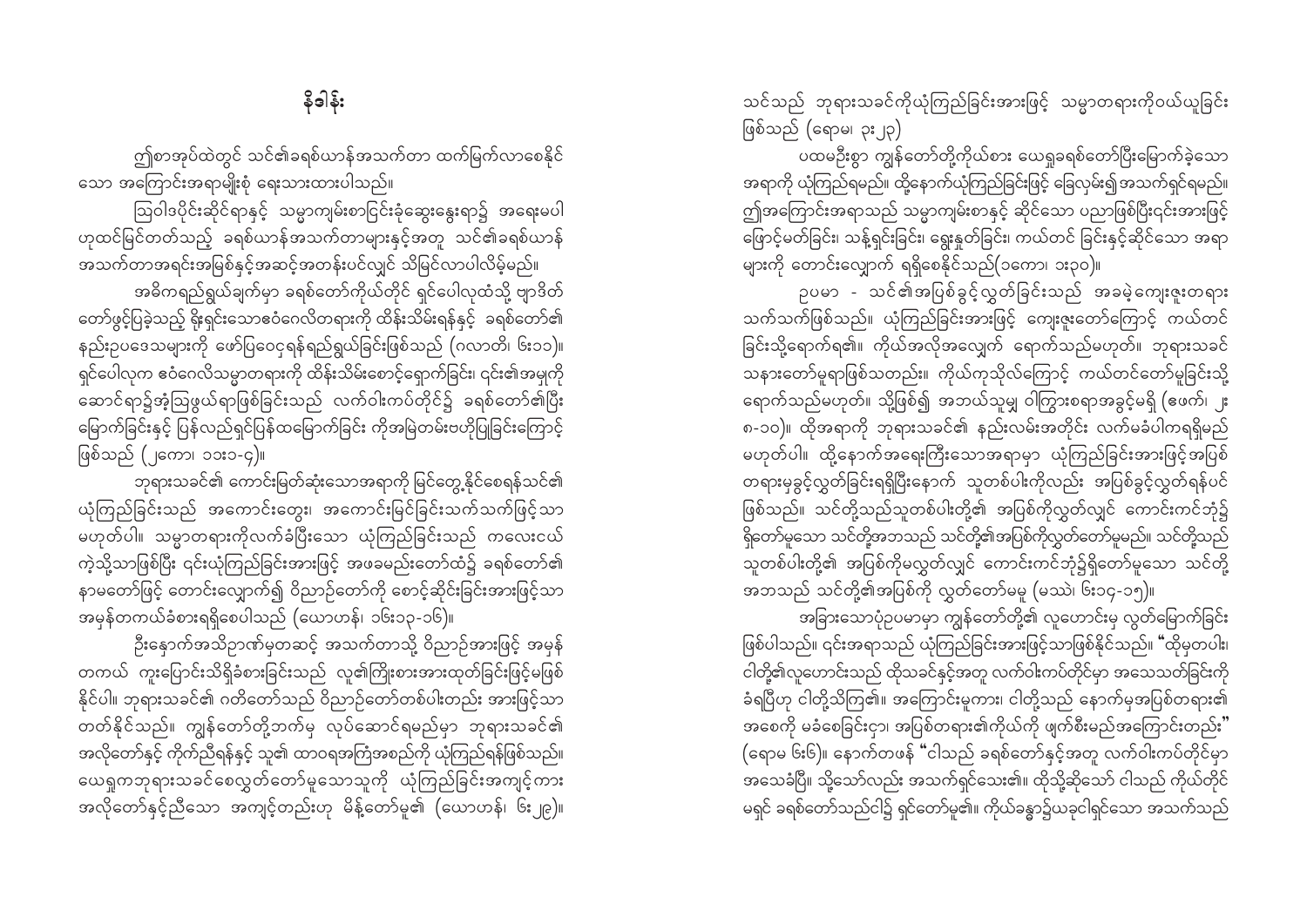စေလွှတ်တော်မူသော ခမည်းတော်၏ အလိုသို့လိုက်၏။ ထို့အပြင် (ရှင်ယောဟန်၊ ၈း၂၈)တွင် ယေရှုကသင်တို့သည် လူသားကိုမြှောက်ထားသောအခါငါသည် ဤမည်သောသူဖြစ်သည်ကိုလည်းကောင်း၊ ငါသည်ကိုယ်အလိုအလျှောက် အဘယ်အမှုကိုမျှမပြုပဲ ငါ့ခမည်းတော်သည် ငါ့အား နည်းပေးတော်မူသည်အတိုင်း ငါဟောပြော သည်ကိုလည်းကောင်း သင်တို့သည်သိကြလိမ့်မည်။ ဤအရာသည် ခရစ်တော််၏ လျှို့ဝှက်သောအသက်တာနှင့်အလုပ်ကို တွေ့ရသကဲ့သို့ ကျွန်တော် တို့လည်း လုပ်ဆောင်အတုယူရန်ဖြစ်သည်။ ခရစ်တော်လက်ဝါးကပ်တိုင်ပေါ် မတင်မီဆုတောင်းသောအရာမှာ ထိုသူအပေါင်းတို့သည် ငါတို့၌တစ်လုံးတစ်ဝ တည်းဖြစ်စေခြင်းငှာ ဆုတောင်းပါ၏ (ယောဟန်၊ ၁၇း၂၁)။ ဤဆုတောင်းချက် သည် တစ်ဦးချင်းခရစ်တော်၌ တစ်လုံးတဝဖြစ်ခြင်းနှင့် ထိုမှတဆင့်အခြား ယုံကြည် သူများနှင့် တစ်လုံးတစ်ဝဖြစ်ခြင်းကိုဆိုလိုပါသည်။

အထက်ပါ အခြေခံအုတ်မြစ် သင်ယူခြင်းကိုမမေ့ပါနှင့်။ နေ့စဉ်နေ့တိုင်း သမ္မာကျမ်းစာသွန်သင်ချက်နှင့် ဂတိတော်အတိုင်းအသက်ရှင်ရန်လိုအပ်ပါသည်။ အကြောင်းမူကား နှစ်သက်တော်မူသောအမှုကို အစဉ်မပြတ်ငါပြုသည်ဟု မိန့်တော် မူ၏ (ယောဟန်၊ ၈း၂၉)။ ယေရှုသည်သူ၏ ဆုတောင်းခြင်းကိုလည်း ခမည်းတော် နားထောင်၍ အဖြေပေးတော်မူမည်ကို သိတော်မူ၏ (ယောဟန်၊ ၁၁း ၄၁-၄၂)။ ယေရှုသည်ကျမ်းစာကို မှောက်လှန်သော စာတန်၏တန်ခိုးကို တွန်းလှန်နိုင်ရုံသာ .<br>မက သူ၏အစီအစဉ်များကို လမ်းလွဲစေရန်စုံစမ်းခြင်းကိုလည်း အောင်မြင်တွန်းလှန် နိုင်ခဲ့သည်။

ယေရှုက "အကျွန်ုပ်သည်အဘ၏ အလုပ်ခွင်၌နေရပါသည် (လုကာ၊ ၂း ၄၉)၊ အမှုပြီးပြီဟုဆိုလျှက် ဦးခေါင်းတော်ငိုက်ဆိုက်တော်မူ၏ (ယောဟန်၊ ၁၉း၃၀)။ ယေရှုသည်သူ၏ခမည်းတော်နှင့်အတူ တစ်လုံးတစ်ဝဖြစ်၍ သူ၏ အလိုတော်အတိုင်း အသက်ရှင်ခဲ့သည်။ အရာခပ်သိမ်းမိန့်တော်မူသော အရာတို့ သည် ခမည်းတော်၏ ဦးဆောင်ခွင့်ပြုချက်နှင့်သာ လုပ်ဆောင်ခြင်းဖြစ်သည်။ ခမည်းတော်၏ ခွင့်ပြုချက်မပါပဲတစ်ကြိမ်မျှ ပြောဆိုလုပ်ဆောင်ခြင်းမရှိခဲ့ပေ (ယောဟန်၊ ၅း၃၀၊ ၅း၄၃၊ ၁၀း၃၂၊ ၁၀း၂၅)။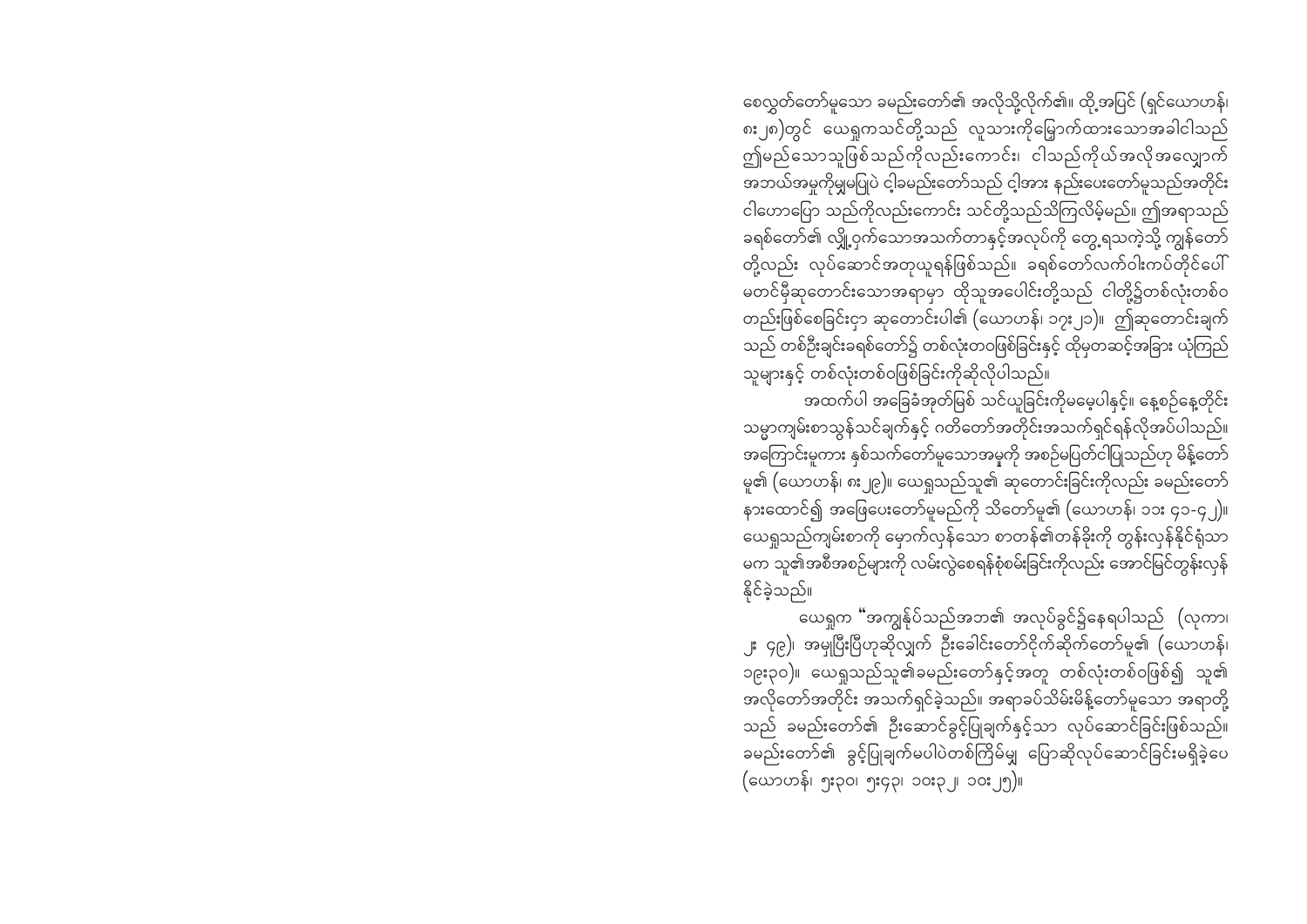ယေရှုခရစ်၏ လျှို့ဝှက်သော အသက်တာဖြင့် အမှုတော်ဆောင်ခဲ့သော အရာများကို ကျွမ်းကျင်လိမ္မာစွာ ecumenicalism ဟုခေါ် သော ခရစ်ယာန် ဂိုဏ်းဂဏသွေးစည်းရေးအဖြစ် အစားထိုးခြင်းသည် အလွန်ဝမ်းနည်းစရာ ကောင်းလှပေသည်။ တလုံးတဝဖြစ်ခြင်းသည် ခရစ်တော်၌ တလုံးတဝဖြစ်ခြင်းကို ဆိုခြင်းဖြစ်သည် (ယောဟန်၊ ၁၇း၂၀-၂၃)။ စစ်မှန်သောတလုံးတဝဖြစ်ခြင်းမှာ ဂိုဏ်းဂဏခွဲခြားခြင်းမရှိပဲ စစ်မှန်သောယုံကြည်သူများ တလုံးတဝတည်း သမ္မာ .<br>တရားအတွက် အတူတကွလုပ်ဆောင်ခြင်း ဖြင့်သာဖြစ်နိုင်ပေမည်။

ဘုရားသခင်၏ ကောင်းမြတ်ခြင်းကို ထာဝရခံစားရမည့်သူသည် သတို့ သမီးဖြစ်ဖို့ရန် ပြင်ဆင်ပြီးသောသူများ အတွက်သာဖြစ်သည် (ဗျာဒိတ်၊ ၂၁း ၂၂)။ သို့သော် ယခုတွင်ဘုရားသခင်၏ ကောင်းမြတ်ခြင်းဆိုသည်မှာ ကိုယ်တော်နှင့် အတူ မိတ်သဟာယဖွဲ့၍ ဗျာဒိတ်တော်ခံရခြင်းကို ဆိုလိုပါသည်။ ဤစာအုပ်သည် ကွဲပြားခြားနားသော်လည်း အကြောင်းအရာများသည် ဆက်နွယ်လျက် ရှိသကဲ့သို့ ခရစ်တော်၏ ဆုတောင်းချက်အတိုင်း ကောင်းမွန်လှပသောတလုံးတဝ ဖြစ်ဖို့ရန် အထောက်အကူဖြစ်ပါစေသော်။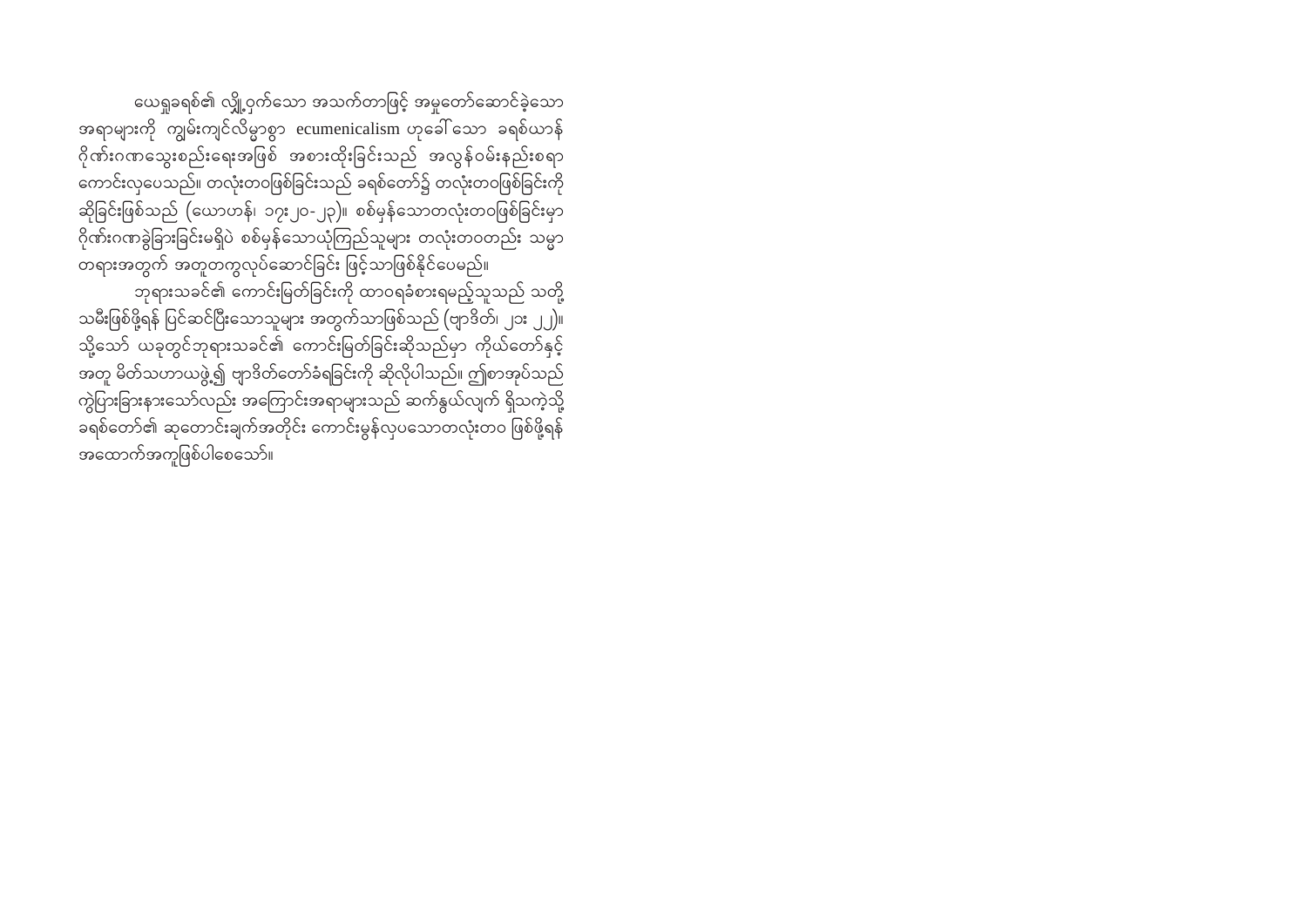အခန်း $( \circ )$ ဘုရားသခင်၏ကောင်းမြတ်ဆုံးသောအရာကို သင်တွေ့ ရှိပြီလား။

ဤစာအုပ်သည် အပြစ်မှလွှတ်ခြင်း၊ ဒုစရိုက်အပြစ်ကိုဖုံအုပ်ခြင်း၊ ဒုတိယ မွေးဖွားခြင်းခံပြီးသော်လည်းအားထုတ်ကြိုးပမ်းစရာမလိုပ<sup>ဲ</sup> လွတ်လပ်စွာခရစ်ယာန် .<br>အသက်တာ၌ မကျဉ်လည်နိုင်သော ခရစ်ယာန်များအတွက် ရေးသားထားခြင်း ဖြစ်သည်။ ခရစ်တော်ကို လက်ခံရရှိပြီးသော်လည်း ကြွယ်ဝ ပြည့်စုံသောအသက်တာ ပိုင်ဆိုင်ကြောင်း မဖော်ပြနိုင်သောသူများဖြစ်ကြ၏ (ယောဟန်၊ ၁၀း၁၀)။

ထိုသို့ဖြစ်ရခြင်းမှာ တခါတရံဘုရားသခင် (သို့) လူလူချင်းအကြားတွင် ဆိုးညစ်သောဒုစရိုက် ပြုတတ်ခြင်းကြောင့်ဖြစ်သည်။ ဤအရာသည် စိတ်တွင်း နာကြည်းမှုမှထပ်ဆင့် ပုန်ကန်မှုဖြစ်စေတတ်သည်။ ပုန်ကန်မှုသည် ကျွန်တော်တို့ ချစ်ရမည့် ဘုရားသခင်နှင့် ကိုယ်နှင့်စပ်ဆိုင်သောသူကို ကိုယ်နှင့်အမျှမချစ်နိုင်ခြင်း သည် ဘုရားသခင်၏ ပညတ်တော်ကို ကျူးလွန်ခြင်းဖြစ်သည်။

ပြဿနာသည် ကိုယ့်ရဲ့အစွမ်းအစကိုအားကိုးပြီး ခရစ်ယာန်အသက် တာ၌အသက်ရှင်ရန်ကြိုးစားခြင်း၊ အားနည်းသောသူတို့အား ပြုစုခြင်း၊ နာကြင် ထိခိုက်စေခြင်း စသည်တို့ထက်သာ၍ ပါးနပ်သောအရာများဖြစ်နိုင်ပါသည်။

ထိုသို့လက်ခံနိုင်ဖွယ်ဖြစ်သော ဉာဏ်ပညာများကြားတွင် ဘုရားသခင် ၏ ကောင်းမြတ်ဆုံးသောအရာရှာဖွေရာ၌ ပြဿနာများနှင့်အစပြု ရင်ဆိုင် ရသော်လည်း ရှာဖွေရင်ဆိုင်ရင်း လွယ်ကူစွာဖြေရှင်းနိုင်မည်ဖြစ်သည်။ ကိုယ့်အစွမ်း သတ္တိကို အားကိုးပြီးအသက်ရှင်ခြင်းသည် ကျရှုံးခြင်း၊ စိတ်ပျက်ဖွယ်ကောင်းခြင်းနှင့် ပျက်စီးဆုံးရှုံးခြင်းများ ဖြစ်ပေါ် စေတတ်သည်။

ကျွန်တော်တို့တွင် ပြဿနာပြင်းပြင်းထန်ထန်ဖြစ်ပွား စေသောအကြောင်း ရင်းတစ်ရပ်မှာ (ရောမ၊ ၇)တွင် "ရှင်ပေါလုက" အကြောင်းမူကား၊ ငါသည် ကိုယ်ကျင့်သော အကျင့်ကိုမနှစ်သက်။ ကျင့်ချင်သောအကျင့်ကိုမကျင့်၊ ရွံရှာသော အကျင့်ကိုကျင့်၏ (ရောမ၊ ၇း၁၅)၊ ဟုဖေါ်ပြထားပါသည်။

ပထမဦးစွာရှင်ပေါလှ အသက်တာ၌ပြဿနာပြင်းပြင်းထန်ထန် ဖြစ်ပွား စေသောအရာသည် မျှော်လင့်ချက်မရှိတော့သည့်အပြစ်သားမှ စတင်လာခြင်း

ထိုသို့ဆိုသော် ငါသည် ကိုယ်တိုင်မရှင် ခရစ်တော်သည်ငါ၌ရှင်တော်မူ၏ (ဂလာတိ၊ ၂း၂၀)။

၎င်းယုံကြည်ခြင်းသည် သင့်ကိုဘုရားသခင်နှင့်အတူ ပြန်လည် သင့်မြတ် စေပြီး နေ့စဉ်ခရစ်တော်၏ ကယ်တင်ခြင်းကိုရရှိစေရန် နှလုံးသားတ<mark>ံ</mark>ခါး ဖွင့်စေသည်။ ယုံကြည်ခြင်းဖြင့် ခရစ်တော်၏ ကယ်တင်ခြင်းကို နေ့စဉ် သင့်အသက်တာ၌ ပို့ဆောင်လိမ့်မည် (ရောမ၊ ၅း၁၀)။ သို့သော်သာမာန်အမည်ခံ ခရစ်ယာန်များသည် ခရစ်တော်မပါပဲ ဇာတိပကတိအတိုင်း အသက်ရှင်နေကြသည်။ ယခုမိတ်ဆွေအနေဖြင့် ကျွန်တော်တို့၏ လူဟောင်းအပေါ် ဘုရားသခင် ၏အသေခြင်းတည်းဟူသော ပြစ်ဒဏ်သည် ပြင်းထန်လွန်းသည်ဟု ထင်ကောင်း ထင်နိုင်ပါသည်။ ၎င်းအလားတူ ခရစ်တော်၏ သွန်သင်ခြင်း၌ "ငါနှင့်ကွာလျှင် သင်တို့၌အဘယ်မမှုကိုမျှမတတ်နိုင်ကြ" (ယောဟန်၊ ၁၅း၅) ဟုဆိုထားပါသည်။ ဤနေရာတွင် မှန်သောစပျစ်နွယ်ပင်သည် ထာဝရအသက်ဆိုလိုခြင်းမဟုတ်ပဲ ဘယ်လိုထာဝရတည်တံ့မည့် အသီးသီးနိုင်မလဲ ဆိုတာဆိုလိုခြင်းဖြစ်သည်။ ကျွန်တော်တို့အသက်တာ၌ နှစ်လိုဖွယ်သောအသီးများမသီးခင် ကျွန်တော်တို့၏ လူဟောင်း (ဇာတိပကတိ) ကြိုးစားအားထုတ် မှုများကိုဖြတ်တောက်၍ ခရစ်တော်၌ ဆက်နွယ် ခြင်းပြုရန် ပြင်ဆင်ရပေမည်။

အကယ်၍ မိမိကိုယ်ကိုအားကိုးပြီး အချင်းချင်းတစ်ယောက်ကိုတစ်ယောက် ချစ်ကြလော့ဟူသော အမိန့်တော်ကိုနာခံမည်ဆိုလျှင် ကျွန်တော်တို့အမြဲတမ်း ရှုံးနိမ့်လိမ့်မည်။ ဤပညတ်သည် လောကလူသားအနေဖြင့် မလိုက်လျှောက်နိုင်ပေ။ ရည်ရွယ်ချက်သည် သန့်ရှင်းနိုင်သော်လည်း လက်တွေ့၌မပြည့်စုံသော ဝမ်းနည်း စရာတွေ့ရပေမည်။လောကလူသားတို့၏ချစ်ချင်းမေတ္တာသည် အတ္တစွန်းထင်းတတ် ခြင်းကိုအမြဲတမ်းမမြင်ရသော်လည်း ပတ်ဝန်းကျင်မကောင်းမှုဖိအားကြောင့် ာ<br>လွယ်ကူစွာ ပျက်ပယ်သွားတတ်ကြောင်းကိုတွေ့ရသည်။

ဤသမ္မာတရားကို ကျွန်တော်တို့ သိမြင်လာသောအခါ ကျွန်တော်တို့၏ ဦးနှောက်အသိဉာဏ်ဖြင့်သိရုံနှင့် မလုံလောက်ကြောင်းကိုသိရမည်။ ကျွန်တော်တို့ ဝိညာဉ်၌သန့်ရှင်းသော ဝိညာဉ်တော်အားဖြင့် အမှန်အသိပေးခြင်းပြုရန် တောင်းခံ ရမည်။ သမ္မာကျမ်းစာအတိုင်းသိခြင်းသည် ဦးနှောက်အသိဉာဏ်ဖြင့်သိခြင်း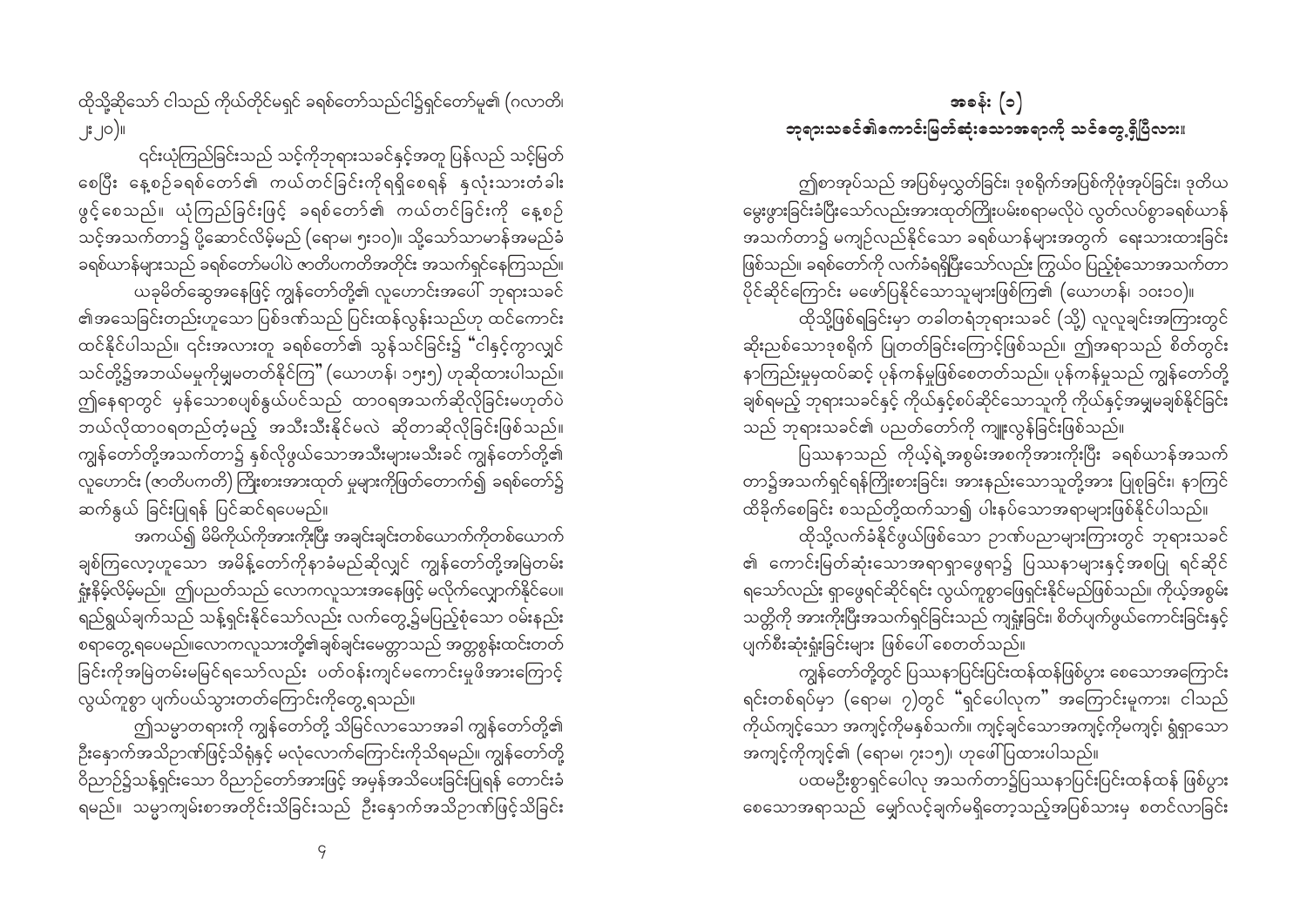မဟုတ်ပေ။ ထိုပြဿနာ၏ အဖြေကို (ရောမ၊ ၅း၁)တွင် တွေ့ ရပါသည်။ ထို့ကြောင့် ငါတို့သည် ယုံကြည်ခြင်းရှိ၍၊ ဖြောင့်မတ်ရာသို့ရောက်လျှင် ငါတို့ သခင်ယေရှုသည် ခရစ်အားဖြင့် **ဘုရားသခင်ရှေ့တော်၌ ငြိမ်သက်ခြင်းကိုခံစားရကြ၏။** သို့သော် ဤအသစ်သောအပြစ်စီရင်ချက်သည် မျှော်လင့်ချက်မဲ့ယုံကြည်သူ တစ်ယောက် သည် ဇာတိအသွေးသားအလိုသို့ လျှောက်လှမ်းနေခြင်းကြောင့်ဖြစ်ပြီး ဝိညာဉ်တော် ၏ အလိုတော်သို့ ဘယ်လိုလျှောက်လှမ်းရမည်ဆိုတာမသိမချင်း **သူ့ကိုယ်သူ ငြိမ်သက်ခြင်း** ခံစားနိုင်မည်မဟုတ်ပေ။

ရှင်ပေါလှသည် သံသယမရှိပဲအပြစ်ကို အတိုင်းအတာ တစ်ခုထိ အောင်မြင်နိုင်သော နည်းလမ်းကိုတွေ့ရှိထားပါသည်။ ထိုမှတပါး၊ ငါတို့၏ လူဟောင်းသည် ထိုသခင်နှင့်အတူ လက်ဝါးကပ်တိုင်မှာ အသေသတ်ခြင်းကိုခံပြီဟု ငါတို့သိကြ၏ (ရောမ၊ ၆း၆)။ လက်ဝါးကပ်တိုင်တွင် ခရစ်တော်အားဖြင့်ပြုခဲ့သော အံ့သြဖွယ်ရာကို ယုံကြည်ခြင်းဖြင့် မည်ကဲ့သို့လက်ခံ ရမည်ကိုနားလည်ထားပါသည်။ သို့သော်လည်း (ရောမ၊ ၇း၁၅-၁၄) တွင် တစ်စုံတစ်ရာ မှားယွင်းနေသောအရာ ရှိကြောင်းနှင့် ကောင်းသော အကျင့်ကျင့်မည့်အစား မကောင်းသောအရာကိုသာ လုပ်ဆောင်နေကြောင်း တွေ့ရှိခဲ့ပါသည်။

သူ၏ဇာတိပကတိ၌ (ဇာတိအသွေးသားကြိုးစားအားထုတ်မှု) သည် ကောင်းသောအရာတစ်စုံတစ်ခုမျှမရှိသည် (ရောမ၊ ၇း၁၈)ကို မသိမခြင်း ခရစ်ယာန်အသက်တာ ခက်ခဲနေခြင်းကို သူနားလည်ခဲ့ရပါသည်။ ၎င်းအရာ နားလည်ခဲ့ပြီးသည့်တိုင် ကောင်းသောအကျင့်ကျင့်သော်လည်း ဇာတိလူဟောင်းက ာ<br>၁၁၁၍ အသက်ရှင်အနိုင်ယူခဲ့ပါသည်။ ဇာတိလူဟောင်းသည် သေပြီးပြီဟု မှတ်မယူသေးသ၍ ပို၍ဆိုးရွားလာပြီး အပြစ်သည် သူ့အလိုလိုဖြစ်ပေါ် နေကြောင်း သူတွေ့ရှိခဲ့ရပါသည်။

အကယ်၍ကျွန်တော်တို့လည်း ဘုရားသခင်၏ ကောင်းမြတ်ဆုံးသော အရာကိုရှာဖွေလျှင် ကျွန်တော်တို့၏ လူဟောင်းသည် မကောင်းသော အရာခပ်သိမ်း လုပ်ဆောင်နိုင်သည်သာမက ကောင်းသောအရာတစ်စုံ တစ်ခုမျှမလုပ်ဆောင် နိုင်ကြောင်း တွေ့ရလိမ့်မည်။

နေ့ရက်စဉ်တိုင်း ကျွန်တော်တို့၏ဆိုးသောလူဟောင်းနှင့် ကောင်းသော

လူဟောင်းအပေါ်၌ ဘုရားသခင်၏ သေခြင်းတည်းဟူသော ပြစ်ဒဏ်ကိုလက်ခံ ရမည်။ ၎င်းတို့နှစ်ခုစလုံးသည် အာဒံထံမှရရှိလာသောအမွေ (ကိုယ့်အလို အလျောက် အသက်ရှင်လိုခြင်း) ဖြစ်သည်။ ကျွန်တော် တို့သည် ဘုရားသခင်မပါပဲ ကိုယ့်အလိုအလျှောက် အသက်ရှင်ဖို့ရန် ဖန်ဆင်းလာခြင်းမဟုတ်ခဲ့ပေ။

အကယ်၍ကျွန်တော်တို့၏ လူဟောင်းသည် ခရစ်တော်နှင့်အတူ ကားတိုင်၌ တင်သတ်ခြင်းခံပြီဟု မှတ်ယူလျှင် (ကောလော၊ ၃း၅)၊ ၎င်းလူဟောင်း၏ ချုပ်ထိမ်းမှုမှ လွှတ်မြောက်ရုံသာမက ခရစ်တော်၏ ဝိညာဉ်သည် ကျွန်တော်တို့ကို အုပ်ချုပ်နိုင်ရန် လမ်းစဖွင့်လာမည် ဖြစ်ပြီးသေခြင်းနှင့် အပြစ်၏ပညတ်တရားမှ လွတ်မြောက်လာနိုင်မည်ဖြစ်သည် (ရောမ၊ ၈း၂)။ သို့မှသာ ပညတ်တရားမတတ် နိုင်သော အရာကိုတန်ခိုးပြည့်ဝသော ခရစ်တော်၏တန်ခိုးဖြင့် တတ်နိုင်ကြောင်း တွေ့ရမည် (ရောမ၊ ၈း၃)။ ထို့သို့ဘုရားသခင် ကယ်လွှတ်တော်မူသောကြောင့် ယေရှုခရစ်၌ ဇာတိပကတိအတိုင်းမကျင့်၊ ဝိညာဉ်ပကတိ အတိုင်းကျင့်သောသူတို့ သည် အပြစ်စီရင်ခြင်းနှင့်လွှတ်ကြ၏ (ရောမ၊ ၈း၁) ဆိုသောအရာကို ပြောဆို နိုင်မည်ဖြစ်သည်။

အပြစ်သည်ပျက်စီးမှုပေးနိုင်သော တန်ခိုးတစ်ခုဖြစ်ပြီး ၎င်းသည် ယုံကြည်သူအထဲ၌လည်း တည်ရှိ၍လှုပ်ရှားလျက်ရှိသည်။ ၎င်းကိုပယ်ဖျက်ချ၍ မရသော်လည်း ဝိညာဉ်တော်၏အလိုတော်အတိုင်း အသက်ရှင်ခြင်းဖြင့် အပြစ်၏ တန်ခိုးလျှော့နည်းစေနိုင်ပါသည်။

သန့်ရှင်းခြင်းသည် ဒုစရိုက်အပြစ်မပြုနိုင်ဟု မဆိုလိုသော်လည်း ဘုန်းတန်ခိုးတော်သည် အပြစ်မပြုလုပ်စေရန် ရွေးချယ်မှုစွမ်းရည်ပေးနိုင်သည်။ သန့်ရှင်းခြင်းသည် သခင်မှတဆင့် အခြားသူများထံသို့လည်းကောင်း၊ သင့်အထဲ၌ ခရစ်တော်အားဖြင့် လွတ်ခြင်းအခွင့်ရရှိရန် ဖန်တီးပေးခြင်းလည်းဖြစ်သည်။ သန့်ရှင်းခြင်းသည် ဇာတိလူဟောင်းမှ လွတ်မြောက်ခြင်းနှင့် လူသစ်ဖြစ်လာကြောင်း ကို ထုတ်ဖော်ပြောကြားခြင်းဖြစ်သည်။ သန့်ရှင်းခြင်းသည် သင်၏အသက်တာ ္ -<br>ထူးခြားလာခြင်း မဟုတ်ပဲအသက်တာတိုးပွား စေခြင်းဖြစ်သည်။ ရှင်ပေါလု၏ သက်တာ ထူးခြားပြောင်းလဲခြင်း ဖော်ပြပုံကိုကြည့်ကြပါစို့။ ငါသည် ခရစ်တော်နှင့် အတူ လက်ဝါးကပ်တိုင်မှာ အသေခံပြီ။ သို့သော်လည်း အသက်ရှင်သေး၏။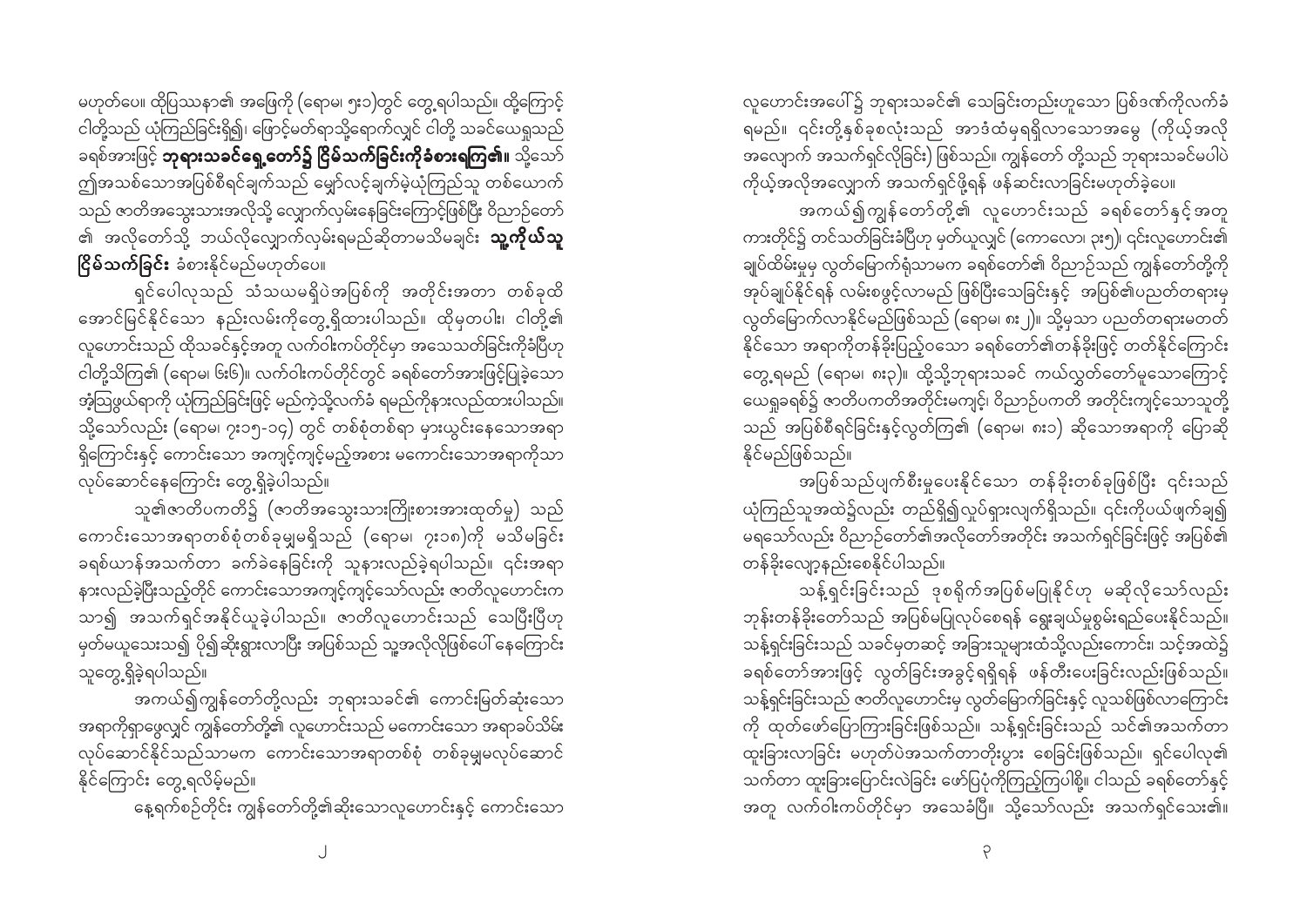မဟုတ်ပဲ လက်တွေ့ကျကျသိခြင်းဖြစ်သည်။ ယေရှုကထာဝအသက်ဟူမူကား မှန်သောထာဝရဘုရားသခင်ကို သိကျွမ်းခြင်းတည်း (ယောဟန် ၁၇း၃)။ ထာဝရ အသက်သည် မှန်သောဘုရားသခင်ကို သိကျွမ်းခြင်းဖြစ်ပြီး ဘုရားသခင်အကြောင်း -<br>သိခြင်းမဟုတ်ပါ။ မိတ်ဆွေသည် ဘုရားနှင့်ဆိုင်သော ဒေါက်တာဘွဲ့ရရှိသော်လည်း နတ်ဆိုးကဲ့သို့အသက်ရှင်လျှင် ဝမ်းနည်းစရာကောင်းလှသည်။ မိတ်ဆွေသည် ဘာသာရေးအသိပညာကြွယ်ဝသော်လည်း အတွင်းဗဟို၌ ပုပ်သိုးဆွေးမြေ့နေ ကောင်းနေနိုင်သည်။

ထို့ကြောင့်ယေရှုခရစ်ချမှတ်သော ဤစံနမူနာလိုက်လျှောက်ကြည့်ပါ။ ပထမ ဦးစွာ "ငါနှင့်ကွာလျှင်သင်တို့သည် အဘယ်အမှုကိုမျှမတတ်နိုင်ကြ" ဟူသော စကားကိုသဘောတူပြီးမှ နေ့စဉ်သင်၏ အသက်တာရရှိရန်နှင့် သင်၏ချစ်ခြင်း မေတ္တာအားဖြင့် အသက်ရှင်ပါမည် (ယောဟန်၊ ၁၅း၉-၁၆)ဟု ဆုတောင်းပါ။ ထိုအခါသင်ရမည့် ရလဒ်မှာ (၁) ပျော်ရွှင်ကြည်နူးခြင်းနှင့် (၂) ဝိညာဉ်ရေးရာ တန်ခိုးများရရှိလာလိမ့်မည်။ အဘယ်ကြောင့်ဆိုသော် သင်သည်ခရစ်တော်နှင့် ဆက်နွယ်ပြီး ဘုရားသခင်၏ ကောင်းမြတ်ခြင်းမြင်တွေ့၍ မြည်းစမ်းကြောင်းကို သူတစ်ပါးတို့ မြင်လာကြသောအခါ အသက်တာ၌ ထိုအရာထက်ကြီးသော ဝမ်းမြောက်ခြင်း မရှိသောကြောင့်ဖြစ်ပါသည်။

၎င်းသည်တန်ခိုးဖြစ်လာလိမ့်မည်။ အဘယ့်ကြောင့်ဆိုသော် သူတစ်ပါး ထံသို့ အတ္တမဆန်၊ သန့်ရှင်းသော ဘုရားသခင်၏ မေတ္တာကိုသယ်ဆောင်လာသော ကြောင့် သင်ကိုယ်တိုင်သုခမင်္ဂလာ ခံစားရမည်။ စကြာဝဠာတခု လုံးအတွက် သောသူနှင့် ခံစားသောသူ၌ ကျန်းမာခြင်းဖြစ်စေပါသည်။ ရှုပ်ထွေးခြင်းနှင့် စိတ်ဖိစီးမှုထဲမှ ငြိမ်သက်ခြင်းရရှိ၍ နာကျင်မှုများကို တဖြည်းဖြည်းကျန်းမာစေပြီး အတွေးအခေါ် ပိုင်းဆိုင်ရာ အားနည်းမှုများလည်း တဖြည်းဖြည်းကောင်းမွန် စေတတ်သည်။

နောက်ဆုံး၌ သင့်ထံမှချစ်ခြင်းမေတ္တာသည် သူတပါးထံသို့စီးဆင်းခြင်း များပြားလာသောအခါ သန့်ရှင်းသောဝိညာဉ်တော်မစမျကြောင့် "သင်တို့သည် ာ<br>တောင်းချင်သမျှကိုတောင်း၍ ရကြလိမ့်မည် (ယောဟန်၊ ၁၅း၇-၈)။

ဂရုမစိုက်ခြင်း၊ လစ်လျူရှုခြင်းနှင့် မေ့လျော့ခြင်းများဖြစ်ခဲ့ရသည်။ ဖြောင့်မတ်ခြင်း၊ သန့်ရှင်းခြင်း၊ ရွေးကောက်ခြင်းစသည်တို့သည် စစ်မှန်သောသမ္မာတရားများ ဖြစ်သော်လည်း တစ်လုံးတဝတည်းဖြစ်နိုင်ဖို့ရန် ထောက်ပံ့သော ရေမြောင်းငယ်သာ ဖြစ်ပြီး၊ သာ၍ကြီးသောမြစ်ရေမှာ ခရစ်တော်နှင့် တစ်လုံးတဝဖြစ်ခြင်းဖြစ်ပါသည်။ ရှင်ပေါ်လုသည် ခရစ်တော်ကို ဂုဏ်ယူထိုက်သော မျှော်လင့်ခြင်းကဲ့သို့သာ ဘယ်တော့မှ ဟောပြောခြင်းမပြုပဲ၊ ခရစ်တော်နှင့်အတူ ပြည့်စုံကြွယ်ဝစွာ မိတ်သဟာယဖွဲ့သော သူများဖြစ်စေရန် ဉာဏ်ပညာနှင့်တကွ သင်ကြားပေးခဲ့ခြင်း ကြောင့် ၎င်းမျှော်လင့်ခြင်းမှ တကယ့်စုံလင်ခြင်းအဖြစ်သို့ ကူးပြောင်းခဲ့ရသည်။ ထပ်၍ ရှင်ပေါလုကတန်ခိုးတော်၌ အသက်တာစည်းလုံးခြင်းသည် အမှုတော် ဆောင်ရာ၌ အောင်မြင်မှုဖြစ်စေပါသည်ဟု ရှင်းပြခဲ့သည်။ ငါ၌တန်ခိုးပြုပြင် အားထုတ်တော်မူသည် အတိုင်းကြိုးစားအားထုတ်လေ့ရှိ၏ (ကောလော၊ ၁း၂၇-၂၉)။ ဤလျှို့ဝှက်နက်နဲသော ခွန်အားကိုဂလာတိ စာစောင်တွင်ရှင်းလင်းစွာ ဖော်ပြထားပါသည်။ ငါသည်ခရစ်တော်နှင့်အတူ လက်ဝါးကပ်တိုင်တွင် အသေခံပြီ သို့သော်လည်းအသက်ရှင်သေး၏။ ထိုသို့ဆိုသော် ငါသည်ကိုယ်တိုင်မရှင်၊ ခရစ်တော် သည် ငါ၌ရှင်တော်မူ၏ (ဂလာတိ၊ ၂း၂၀)။

ရှင်ပေါလှသည် သူ၏လူကောင်းအပေါ်၌ သေခြင်းပြစ်ဒဏ်ကို နေ့စဉ် လက်ခံခဲ့ပြီး သူ၏အသက်တာနှင့်အမှုတော်မြတ်၌ ခရစ်တော်၏တန်ခိုးပါသော အသက်တာကြောင့် ဝမ်းမြောက်လျှက်ရှိခဲ့သည် (ရောမ၊ ၆း၆-၁၃) သူသည် အလုပ်လုပ်ခဲ့သော်လည်း သက်တောင့်သက်သာရှိခဲ့သည် (ဟေဗြဲ၊ ၄း၁၀-၁၁)။ ခရစ်ယာန်အမှုတော်ဆောင်ခြင်း၌ ကိုယ်အစွမ်းအစ ဖြင့်သာကြိုးစားပါက စိတ်ပျက် ခြင်း၊ အားအင်ကုန်ခမ်းခြင်းသာ ကျန်ရစ်တတ်သည်။ ၎င်းသည်မှားယွင်း နေရုံသာ မက တန်ဖိုးမဲ့နေကြောင်း သက်သေထူလျက်ရှိသည်။ ထိုအရာထက် ခရစ်တော် သည် သင့်အထဲ၌အသက်ရှင်၍ သင်နှင့်အတူတကွ လုပ်ဆောင်ခြင်းသည် တလုံးတဝတည်းဖြစ်ခြင်း၏ အကျိုးရလဒ်ဖြစ်သည်သာမက ပို၍ကောင်းမွန်ပြီး၊ လွယ်ကူစွာ သာ၍ဘုရားဘုန်းတော် ထင်ရှားလာမည်ဖြစ်သည်။

-<br>တစ်ခါတရံခရစ်ယာန်များ အားအင်ကုန်ခမ်းခြောက်သွေ့လာပြီး ကျရှုံး ခြင်း၏ အကျိုးရလဒ်တို့ကြောင့် အသက်တာစည်းလုံးခြင်းဆိုတာဟာဘာလဲ၊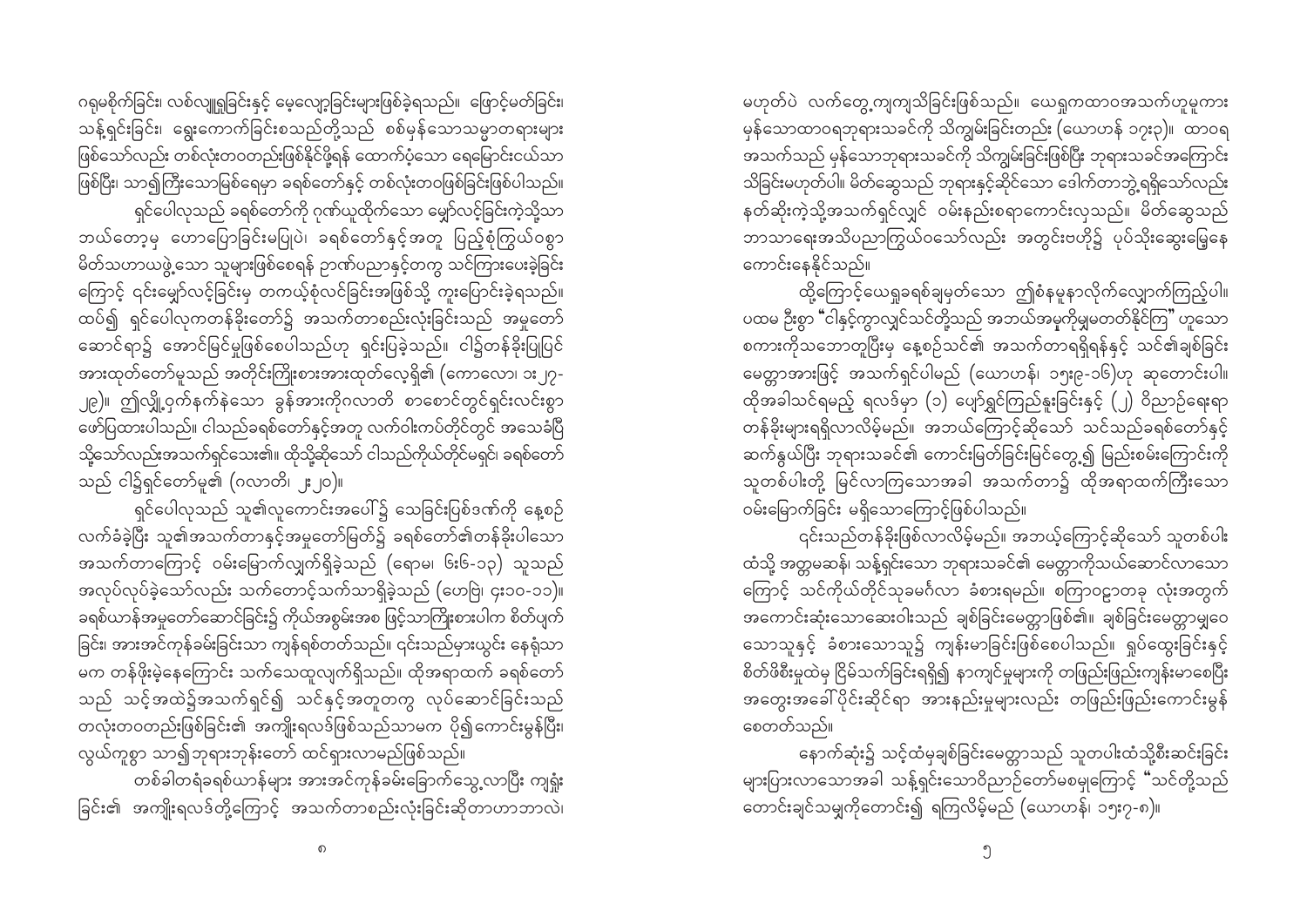သင်သည်ယေရှုခရစ်တော်၏ နက်နဲသောပညတ်တော်ကိုသိမြင် နားလည် သောကြောင့် သူသည်ကျေနပ်အားရလိမ့်မည်။ ယေရှု၏လူတို့သည် နေ့စဉ် သူ၏ချစ်ခြင်းမေတ္တာ၌ အတူတကွကျင်လည်ကြသော အခါသူတို့၏ အလိုအတိုင်း \_\_\_<br>ဆမတောင်းပဲ ခရစ်တော်၏အလိုတော်အတိုင်း ဆုတောင်းကြောင်းကို သိနားလည် တော်မ၏။

ထို့ကြောင့်သင့် အသက်တာကို ခရစ်တော်၏ အုပ်စိုးမှုအောက်၌ ဆက်ကပ် .<br>အပ်နှံပါ။ ထို့နောက် အံ့ဩဖွယ်ရာနက်နဲသောအသက်တာကို ပြောင်းလဲစေနိုင်သော သန့် ရှင်းသောဝိညာဉ်တော်ကို အားကိုးယုံကြည်ပါ။ နေ့စဉ်သင့်အသက်တာ၌ ယေရှုခရစ်၏အသက်တာကို အလိုအလျှောက် ပေါ် ထွက်လာစေရန် သင့်ဇာတိ အသွေးအသားကြိုးစားအားထုတ်မျှ ပပျောက်လာသည့်အထိ ဝိညာဉ်တော်ကို အမြဲတမ်း ပထမနေရာပေးရမည်။

ဤအရာသည် ဘုရားသခင်၏ ကောင်းမြတ်ဆုံးသော အရာဖြစ်သည်။ ၎င်းအပြင်ထိုသို့ကောင်းမြတ်နေသော်လည်း ဇာတိအသွေးသားကြိုးစားအားထုတ်မှု tm;jzifh touf&Sifaewwfonf/ oifukd,fwkdifc&pfawmf\ bkef;tmEkabmf ကိုလက်တွေ့ခံစားလာသောအခါမှသာ သင့်အသက်တာကို စစ်မှန်သော မျှော်လင့် ခြင်းပြည့်စုံလာမည်ဖြစ်သည် (ကောလော၊ ၁း၂၇)။

ထို့အပြင်သင်၏ဆိုးညစ်သော နေရာမှပြန်လည်ထမြောက်၍ အပြစ်စီရင် ချက်အားလုံးကိုခါချလျက်၊ ယခုအပြစ်စီရင်ခြင်း မရှိတော့ပါဟု (ရောမ၊ ၈း၁) အော်ပြောပါ။ ခရစ်တော်သည် ငါ့အထဲ၌ကျိန်းဝပ်ရုံသာမက ဤနက်နဲသော အကြောင်းအရာကို ရှာဖွေတွေ့ရှိသောကြောင့် ဇာတိအလိုသို့မလိုက်ပဲ ဝိညာဉ် တော်၏ အလိုသို့လိုက်မည်။ ယေရှု၏ဝိညာဉ်အားဖြင့်သင့်ကို ဝိညာဉ်ပကတိ၌ အသက်ရှင်စေခြင်းဖြင့် လူကောင်းဖြစ်ရန် ဇာတိအားဖြင့်ကြိုးစားအားထုတ်ခြင်းကို အကောင်းဆုံး သောအရာဖြင့်အစားထိုးပေးခဲ့ပြီ။

အောက်ပါသင်ခန်းစာများတွင် သင့်ကိုနက်နဲသော တန်ခိုးတော်ထဲသို့ ဉီးဆောင်လမ်းပြခြင်းကို ဖော်ပြပါလိမ့်မည်။

တစ်ခါတစ်ရံမှာ ခေတ်ရေစီးကြောင်း ပြောင်းလဲမှုဖိအားကြောင့် သာမက ရှက်ဖွယ်သောဘုရားအကြောင်းငြင်းခုံမှုများကြားတွင် ရှင်ပေါလု၏ သွန်သင်ချက် သမ္မာတရားသည် ပျောက်ကွယ်လေ့ရှိပြီး ယုံကြည်သူများ၏ အသက်တာနှင့် အမှုတော်ဆောင် ဆရာ $/$ ဆရာမများအပါအဝင် ဝမ်းနည်းစရာကောင်းသော အရာမှာ ခရစ်ယာန်များကြားတွင် တစ်လုံးတစ်ဝဖြစ်ခြင်း သို့မဟုတ် အသက်တာ စည်းလုံးခြင်း၌ အမြစ်မတွယ်နိုင်ခြင်းပင်ဖြစ်သည်။ ယေရှုကတစ်လုံးတစ်ဝဖြစ်ခြင်း အကြောင်းကို ငါသည်ခမည်းတော်နှင့် တစ်လုံးတဝတည်းဖြစ်သည်ဟု မိန့်တော်မူ၏ (ယောဟန်၊ ၁၀း၃၀)။ ဤတစ်လုံးတဝခြင်းသည် ဘယ်တော့မှ သူတစ်ယောက်တည်း နေဖို့ရန်မရည်ရွယ်ခဲ့ပါ ယေရှုကလည်း၊ ငါ့ကိုချစ်သောသူသည် ငါ့စကားကို နားထောင်လိမ့်မည်။ ငါ့ခမည်းတော်သည် ထိုသူကိုချစ်တော်မူ၏။ ငါတို့ သည်လည်း သူ့ဆီသို့ကြွ၍နေရာချမည်  $\left(\textup{cov}$ ာဟန်၊ ၁၄း၂၃)။ ခရစ်တော်၏ နောက်ဆုံး ငိုကြွေးဆုတောင်းခြင်း၌ သူ၏နှလုံးသားဝန်တာ တွေ့မြင်ရသည့်အရာမှာ "ထိုသူတို့ အဘို့ကိုသာ အကျွန်ုပ်ဆုတောင်းသည်မဟုတ်ပါ။ သူတို့ဟောပြောခြင်း အားဖြင့် အကျွန်ုပ်ကို ယုံကြည်သောသူတို့ အဘို့ကိုလည်း ဆုတောင်းပါ၏။ ထိုသူအပေါင်းတို့ သည် တလုံးတဝတည်းဖြစ်လျက်၊ အဘကိုယ်တော်သည် အကျွန်ုပ်၌ရှိတော်မူ၍ း<br>အကျွန်ုပ်သည်လည်း ကိုယ်တော်၌ရှိသကဲ့သို့ ထိုသူအပေါင်းတို့သည် ငါတို့၌ တလုံးတဝဖြစ်ခြင်းငှာ ဆုတောင်းပါ၏ (ယောဟန်၊ ၁၇း ၂၀-၂၁)။ ဤတစ်လုံးတဝ ဖြစ်ခြင်းတွင် အတူတကွလုပ်ဆောင်ခြင်းသည် တပည့်တော်တို့ထံ၌ အဓိက oifMum;ay;&mwGif ]]tbukd,fawmfonf tuREkfyfü&Sdawmfrlí tuREkfyf သည်လည်း ကိုယ်တော်၌ရှိသကဲ့သို့"ဟု ပြောဆိုခဲ့ပါသည်။ ဤတလုံးတဝဖြစ်ခြင်းကို မေ့ပျောက်နေသည့် ဩဝါဒသို့မဟုတ် မထုတ်ဖော်နိုင်ခဲ့သော ဘုရားသခင်၏ အကြံအစည်၊ အလိုတော်ဟုခေါ် ဆိုနိုင်ပါ သည်။

 $\epsilon$ 

တင်ပြဆွေးနွေး ကွယ်ကာပေးခဲ့သော်လည်း ဤအဓိကအကြောင်းအရာကြီးကို

ဩဝါဒစာအားလုံးထဲတွင် တလုံးတဝဖြစ်ခြင်းကို ရှင်ပေါလုကလည်း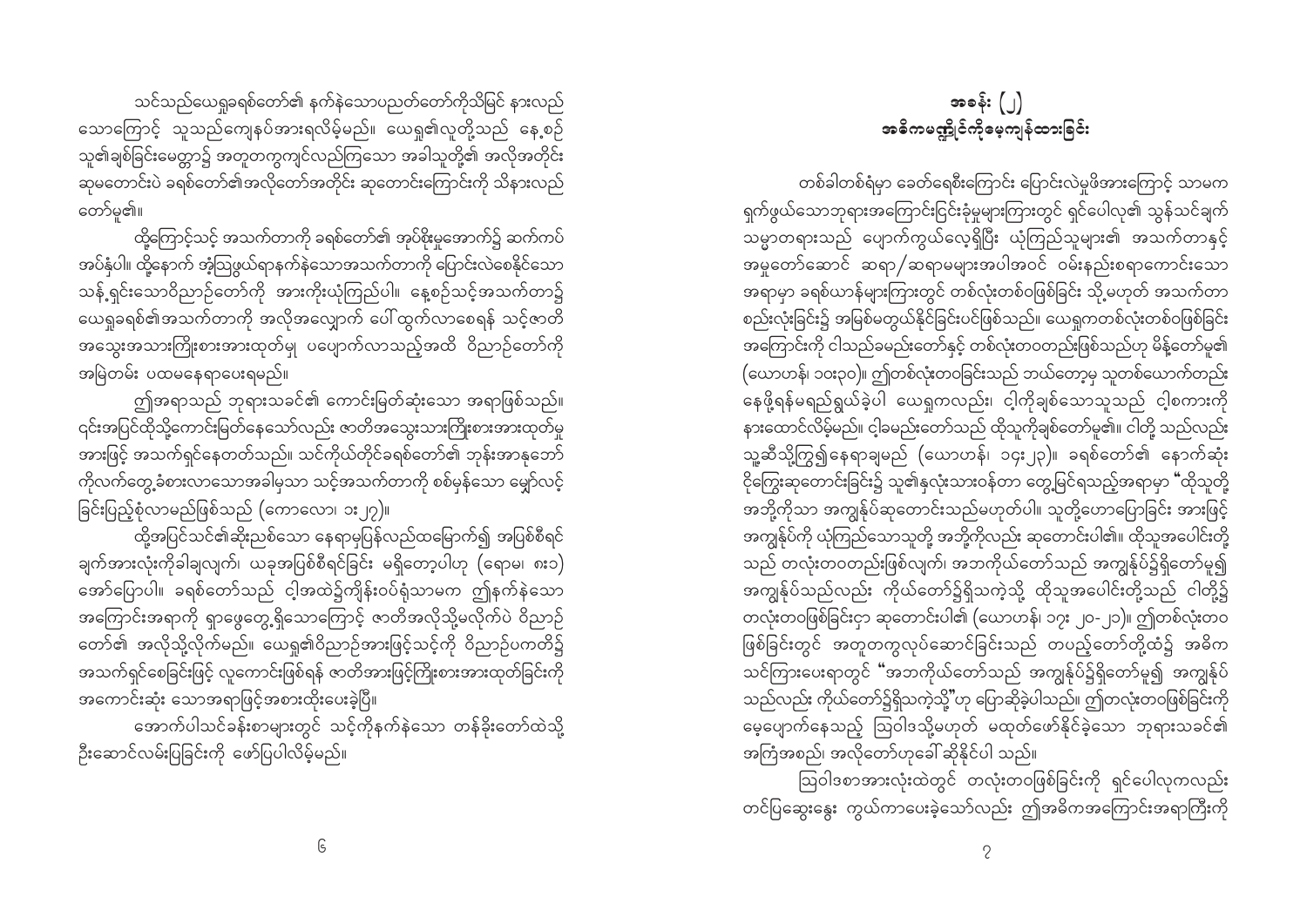ရှင်ပြန်ထမြောက်ခြင်း တန်ခိုးသည်လည်း ဝမ်းနည်းဖွယ် ကောင်းစွာတားဆီးနေပေ လိမ့်မည်။

ပထမဆုံးလူသားအာဒံထံမှ ရရှိခဲ့သောအမွေ လူဟောင်းသည် တမှု ထူးခြားလှသည်။ ၎င်းသည် အဆိုးမြင်၊ အဆိုးတွေး၊ အဆိုးခံစား၊ အဆိုးအားဖြင့် တုံ့ပြန် ရည်ရွယ်ချက်ပင်ဆိုးသွမ်းလေ့ရှိလျက်၊ ဒုတိယမွေးဖွား ခြင်းခံပြီးသောသူများ တွင်ပင်တွေ့ ရသည်။ အခန်း(၁)တွင် ဖော်ပြပြီး သည့်အတိုင်း (ရောမ၊ ၈း၁-၄)တွင် အပြစ်စီရင်ခြင်း၌ ရှင်ပေါလု၏ဝမ်းမြောက်ခြင်းသည် မျှော်လင့်ခြင်း ကင်းမဲ့သော အပြစ်သားကိုတရားစီရင်ရာ၌မဟုတ်ပဲ အကူအညီမဲ့နေသော ယုံကြည်သူ၏ လွတ်မြောက်ခြင်းနှင့် ပျော်ရွှင်ခြင်းပင်ဖြစ်သည် (ရောမ၊ ၇း၁၅-၂၅)။

ခရစ်ယာန်မြောက်များစွာတို့၏ ဝမ်းနည်းစရာမှာ ဝိညာဉ်တော်အား ဖြင့်မွေးဖွားခြင်းခံသော်လည်း ဇာတိအသွေးသားအလိုဖြင့် အသက်ရှင်ခြင်း ပင်ဖြစ်သည်။ Watchman Nee က ဇာတိအသွေးသားသည် ကိုယ်ကျိုးအတွက် ရှာတတ်သည်ဟု ဆိုပြီး၊ William Law က ကိုယ်ကျိုးရှာခြင်းသည် ကျွန်တော်တို့ 

သင့်အတွက်ဘုရားသခင်ပြုလုပ်ပေးထားသောအရာ ကို အသိမှတ်ပြု လက်ခံခြင်းကလွဲလို့ သင်၏ဇာတိလူဟောင်းအကျင့်ကို အောင်မြင်နိုင်သော နည်းလမ်းဘာမှမရှိပါ။ ဟုတ်ကဲ့ - သင်၏လူဟောင်း သည်လက်ဝါးကပ်တိုင်၌ ရိုက်သတ်ခြင်းခံပြီးဖြစ်ပါသည်။ ယခုသင်မြင်တွေ့ ရသော ပထမခြေလှမ်းကိုနေ့တိုင်း အတည်ပြုပါက သန့်ရှင်းသောဝိညာဉ်တော်သည်လည်း ၎င်းကိုအတည်ပြု ပေးပါလိမ့်မည်။ သို့ပြုလျှင်တဖြည်းဖြည်း လက်ဝါးကပ်တိုင် တန်ခိုးအားဖြင့် ဘုရားသခင်၏ နက်နဲသောပညာကိုဖော်ပြပါလိမ့်မည်။ ထိုသို့ဇာတိလူဟောင်း၏ တန်ခိုးသည် အားနည်းခြောက်သွေ့ပျက်စီးလာမည်ဖြစ်ပါသည်။

သို့သော် ဒုတိယခြေလှမ်းကို ထပ်မံပေါင်းထည့်ရမည့်အရာမှာ ခရစ်တော် နှင့် အတူသေရုံသက်သက်မဟုတ်ဘဲ သူနှင့်အတူရှင်ပြန် ထမြောက်ခြင်း၌ အသစ်သောအသက်တာဖြင့် လျှောက်လှမ်းရမည်။ သင့်အသက်တာ၌ ရှင်ပြန် ထမြောက်ခြင်းတန်ခိုး အဆက်မပြတ်စီးဝင်လာ သည်တိုင်အောင် ဤဒုတိယ ဆိုတာကိုသိစေရုံသာမက လူသားတို့၏ဘုန်းကျက်သရေသည် ဤကဲ့သို့မျှသာ ဖြစ်ကြောင်း သိမြင်စေပါသည်။ ထို့ကြောင့်ဘုရားသခင်က သဘောထားကြီးစွာ ပေးကမ်းနေသော အရာကိုသိမြင်နားလည်လက်ခံ ဖို့ရန်ကြိုးစားကြပါစို့။

-<br>အသက်တာတစ်လုံးတဝဖြစ်ခြင်းသည် သန့်ရှင်းသော ဝိညာဉ်တော်၏ နှစ်ခြင်းပေးခြင်းမဟုတ်ပါ။ ကောရိန္ဈအသင်းတော်ကဲ့သို့ ဝိညာဉ်ဆုကျေးဇူးနှင့် ာ<br>စုံလင်သော်လည်း ဇာတိပကတိလူကဲ့သို့ ဖြစ်နိုင်ပါသည် (၁ကော၊ ၃း၁-၄)။ ာ<br>သန့်ရှင်းသောဝိညာဉ်တော်၏ နှစ်ခြင်းပေးခြင်းသည် အမှုတော်မြတ်အတွက် တန်ခိုးပါသောလက်ဆောင်များ ပေးခြင်းဖြစ်ပြီး၊ အသက်တာစည်းလုံးခြင်းသည် တစ်လုံးတဝနှင့် ချစ်ခြင်းမေတ္တာဖြင့် သက်ရှင်ရန်ထပ်ဆင့်တန်ခိုးပေးခြင်း ဖြစ်သည် (၁ကော၊ ၁၃)။

သို့သော်ဤအရာသည် အပြစ်ကင်းသော စုံလင်ခြင်းမဟုတ်သောကြောင့် ဝမ်းနည်းဖွယ်ကောင်းလှသည်။ တစ်လုံးတဝဖြစ်သောအသက်တာသည် အပြစ် မပြုနိုင်ခြင်း မဟုတ်သော်လည်း အပြစ်မပြုမိစေရန် ရွေးချယ်နိုင်သောစွမ်းရည် ရှိပါသည် (ရောမ၊ ၆း၁၂-၁၃)။ သန့်ရှင်းခြင်းအသက်တာသည် ကျွန်တော်တို့၏ အသက်တာတစ်ခုလုံးကို ခရစ်တော်ဘုရားအုပ်စိုးခြင်းပေတည်း။

၎င်းအရာသည် ယုံကြည်သူတစ်ဦးစီတိုင်းကို ထူးခြားစွာကန့်သတ်ပေး ခြင်းမဟုတ်ပဲ၊ ဇာတိလူဟောင်း၏ ချုပ်နှောင်ခြင်းမှ လွတ်လပ်စေခြင်းသာဖြစ်သည်။ ယခုတွင်ခရစ်တော်သည် သူ့၏တန်ခိုးရောင်ခြည်တော်ကို ထုတ်လွှတ်လျှက်ရှိပါ သည်။

အသက်တာတစ်လုံးတဝဖြစ်ခြင်းသည် နက်နဲသောသမ္မာတရားကို ကျယ်ပြန့်စွာ သိမြင်ခြင်းဖြစ်ပြီး ရှင်ပေါလုကိုရှေ့ပြေးလမ်းရှင်း/ပြသူဟု ခေါ် ဆို ကြလျှက် ယေရှုခရစ်တော်၏ အသင်းတော်အကြောင်း ဟောပြောခဲ့သည်။ အလွန်နိုမ့်ချသော ယုံကြည်သူများသည် ဓမ္မဟောင်းခေတ် ယုံကြည်သူများ သိမြင်ခြင်းထက်ပို၍ ကြီးမြတ်သောအစွမ်းသတ္တိနှင့် မြင့်မြတ်သောအခွင့်အရေးများ ပိုင်ဆိုင်ကြသည်။ ထိုအရာသည် ဇာတိလူဟောင်း၏ ချုပ်နှောင်ခြင်းမှလုံးဝ လွတ်မြောက်ခြင်းမဟုတ်ပဲ သင်၏အထဲ၌ကျိန်းဝပ်သော ခရစ်တော်အားဖြင့် အသစ်သောအသက်တာ၌ ကျင်လည်ခြင်းသာဖြစ်သည် (ရောမ၊ ၆း၄)။ ယခုတွင်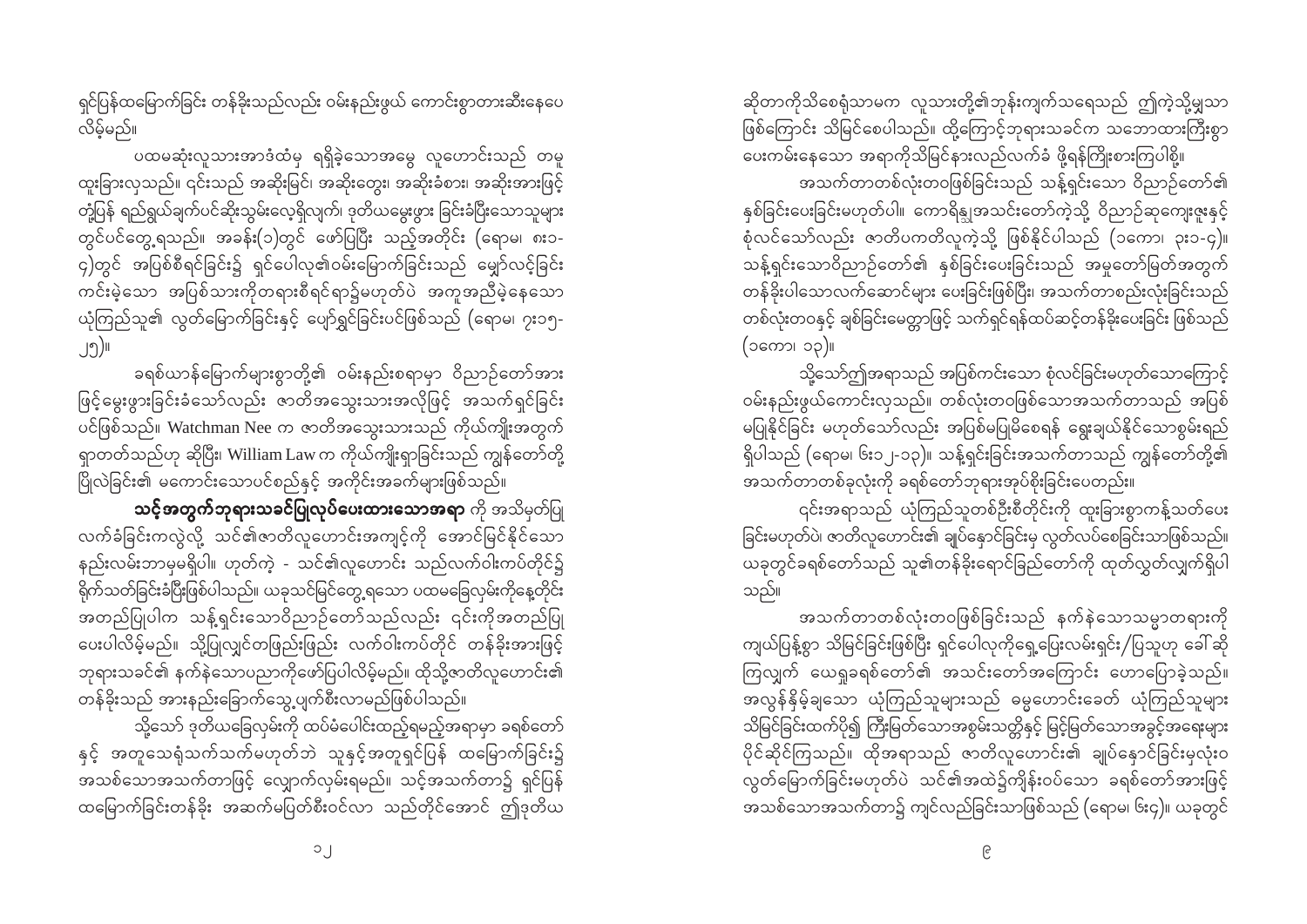$\overline{O}O$ 

အံ့ဖွယ်သောခွန်အားနှင့်အတူ အမှုတော်မြတ်၌ ဆင်းရဲဒုက္ခခံခြင်း၊ စာတန် တိုက်ခိုက်မှုများကို ရင်ဆိုင်နိုင်သည် (၂ကော၊ ၄း၈-၁၈)။

ာ<br>အသင်းတော်သမိုင်းတလျှောက်တွင် အောင်မြင်သောဘုရားအသုံး တော်ခံပုဂ္ဂိုလ်များ၏ သက်သေခံချက်သည် "ငါမဟုတ်ပဲ၊ ငါ့အထဲ၌ကျိန်းဝပ် တော်မူသော ခရစ်တော်ကြောင့်သာ" ဟူ၍ဖြစ်သည်။

John Wesley သည် တစ်လုံးတဝဖြစ်ခြင်း အသက်တာကို သိမြင်ခဲ့ပြီး အင်္ဂလန်နိုင်ငံ ဝိညာဉ်ရေးရာနှင့် လူမှုရေးရာပျက်စီး နေခြင်းမှပြန်လည် နလန် ထူနိုင်ရန် ဘုရားသခင်က အသုံးပြုခဲ့သည်။ သူ၏အသက်တာတစ်ခုလုံးကို ာ<br>ခရစ်တော်စီးနင်းအုပ်ချုပ်နိုင်ရန် ပုံအပ်ခဲ့သောကြောင့် မြို့တော်တိုင်း၊ မြို့နယ်တိုင်း၊ ဇနပုဒ်-ရွာငယ်တိုင်း အသင်းတော်ထူထောင်နိုင်ခဲ့ပါသည်။ John Wesley ၏ညီ Charles ၏ သက်သေခံချက်ကို နားစဉ်ကြည့်ကြပါစို့။

"ငါမှာ မပြေမငြိမ်းနိုင်သော လျံ့တော်မျနှင့်အတူ မကုန်ခမ်းသော လိုအင်တမ်းတခြင်းတစ်ခု ပြင်းပြသော ငါ့နှလုံးသားအားဖြည့်ဆည်းပေးပါ။ သင့်ထက်ငယ်သော  $/$  အားနည်းသောအရာကိုမပေးပဲ ခွန်အားအရာ၌ သင်ကိုယ်တိုင် ငါ့အထဲကျိန်းဝပ်လျက် .<br>သင်၌ရှိရှိသမျှအတိုင်း ဆင်းလာ၍ ဆောင်ရွက်ပေးပါ။

William Booth သည် တစ်လုံးတဝဖြစ်ခြင်း သိနားလည်ခဲ့ပြီး နောင်တ တရားသို့ လူထောင်ပေါင်းများစွာလမ်းပြဖို့ရန် အိမ်တိုင်းသို့စေလွှတ်မည့် ခရစ်ယာန် စစ်သည်တော်များအဖွဲ့ကို တည်ထောင်ခဲ့ပါသည်။ ထိုစစ်သည်တော် များသည် မကောင်းသော ဒုစရိုက်များကိုချေမှုန်းခဲ့ကြသည်။

C.T.Studd သည် ခရစ်တော်နှင့် တစ်လုံးတဝဖြစ်ခြင်းကြောင့် ကောင်း သောအခွင့်အရေးနှင့် နာမည်ကျော်ကြားခြင်းကို လစ်လျူရှုခဲ့ပြီးသာသနာ ကွင်းသို့ သွားရောက်ဦးဆောင်ခဲ့ပါသည်။ အသင်းတော်သမိုင်းတွင် ဝိညာဉ်ဖခင်ကြီး များသည် ခရစ်တော်၏ အသက်တာကို လိုက်လျှောက်၍ အများအတွက်ပုံသက်သေ ဖြစ်စေဖို့ရန် ဘိတ်သိပ်တန်ခိုးပေးခြင်းခံခဲ့ရသည်။

Hudson Taylor သည် China တရုတ်ပြည်တွင်း သာသနာပြုခြင်းကို

လုပ်ဆောင်ခဲ့သော်လည်း သူ၏အစွမ်းအစအားဖြင့် (၁၈)နှစ်လုံးလုံး ကြိုးစားခဲ့ပြီးမှ တစ်လုံးတဝဖြစ်ခြင်းကို ရှာဖွေတွေ့ ရှိခဲ့သည်။

ဘုရားအသုံးတော်ခံ ကျွန်တော်သိသောသူ၊ မသိသောသူများ အားလုံး တို့သည် ကမ္ဘာအစွန်အဖျားထိ အောင်မြင်ခဲ့ကြသည်။ သူတို့၏ အောင်မြင်ခြင်း လျှို့ဝှက်ချက်မှာ "ငါမဟုတ်ပဲ၊ ငါ့အထဲ၌ ကျိန်းဝပ်တော်မူ သောခရစ်တော်ကြောင့်" ဖြစ်သည်ဟူသောအရာပင်ဖြစ်သည်။ အရာခပ်သိမ်းပြန်ပေးအပ်သည့်နေ့ရက်တွင် -<br>အရာမှာအလွန်ပင် အံ့သြဖွယ်ကောင်းလှပေမည် (ဗျာဒိတ်၊ ၄း၉-၁၁)။

ထို့ကြောင့် နေ့စဉ်တာဝန်ဝတ္တရားများ လုပ်ဆောင်ရင်း ခန္ဓာကိုယ် မောပန်းနွမ်းနယ် အားအင်ကုန်ခမ်းလာပြီး အတွေးများခမ်းခြောက်လာခြင်းသည် ခွန်အားရှိရာပင်စည်ကို သင်ရှာဖွေမတွေ့ရှိခြင်းကြောင့်ဖြစ်သည်။ ရှင်ပေါလုက "ငါ့ကိုခွန်အားနှင့်ပြည့်စုံစေတော်မူသော ခရစ်တော်အားဖြင့် ခပ်သိမ်းသောအမှု တို့ကို ငါတတ်စွမ်းနိုင်၏"ဟု (ဖိလိ၊ ၄း၁၃)တွင် ပြောဆိုထားပါသည်။

ဘုရားသခင်၏လမ်းစဉ်ကို မှန်ကန်ပြည့်စုံစွာ ကျွန်တော်တို့သိမြင် လာသောအခါ အခြားသောကားတိုင်တော်၏ ပညာရှုတောင့်ကိုလည်း နားလည် လာမည်ဖြစ်သည်။ ကျွန်တော်တို့ သခင်၏ကြီးမားသော တန်ခိုးရင်းမြစ်သို့ ချဉ်းကပ် မည်ဆိုလျှင် သမ္မာတရား(၂)ချက်သည် နေ့စဉ်သက်တာ၌ ကိုက်ညီနေရမည်။ ထို (၂)ချက်သည် အတူတကွစည်းထား၍ ထိန်းသိမ်းထားရမည်။ အဘယ့်ကြောင့် ဆိုသော် "ဘုရားသခင်ဘက် စပ်၍တန်ဘိုး တင်တော်မူသောအရာကို လူမခွဲမခွာ စေနှင့်"ဟု မိန့်တော်မူ၏။

ဘုရားသခင်၏ နူတ်ကပတ်တော် သမ္မာတရားသင်ခန်းစာကို လက်တွေ့ ကျင့်ဆောင်ရမည်။ ယုံကြည်ခြင်းသည် ရှင်ပြန်ထမြောက်ခြင်းနှင့် လက်ဝါးကပ်တိုင် ကို လေးစားကြည်ညိုခြင်းထက် သာ၍လုပ်ဆောင်ရမည်။ ၎င်းတို့၏ တန်ဒိုးကိုနေ့စဉ် ကိုက်ညီစွာ အသုံးပြုရမည်။

ကျွန်တော်တို့လူဟောင်းအပေါ်၌ ဘုရားသခင်၏ ပြစ်ဒဏ်ပေးခြင်း တရားကိုငြင်းပယ်လျှင် (သို့မဟုတ်) ဗျာဒိတ်တော်မရှိခဲ့လျှင် (ရောမ၊ ၆း၆) ပြင်းထန် စွာ တားဆီးနောင့်ယှက်မှု ရင်ဆိုင်ရရုံသာမက ကျွန်တော်တို့ အသက်တာတစ်ခုလုံး၌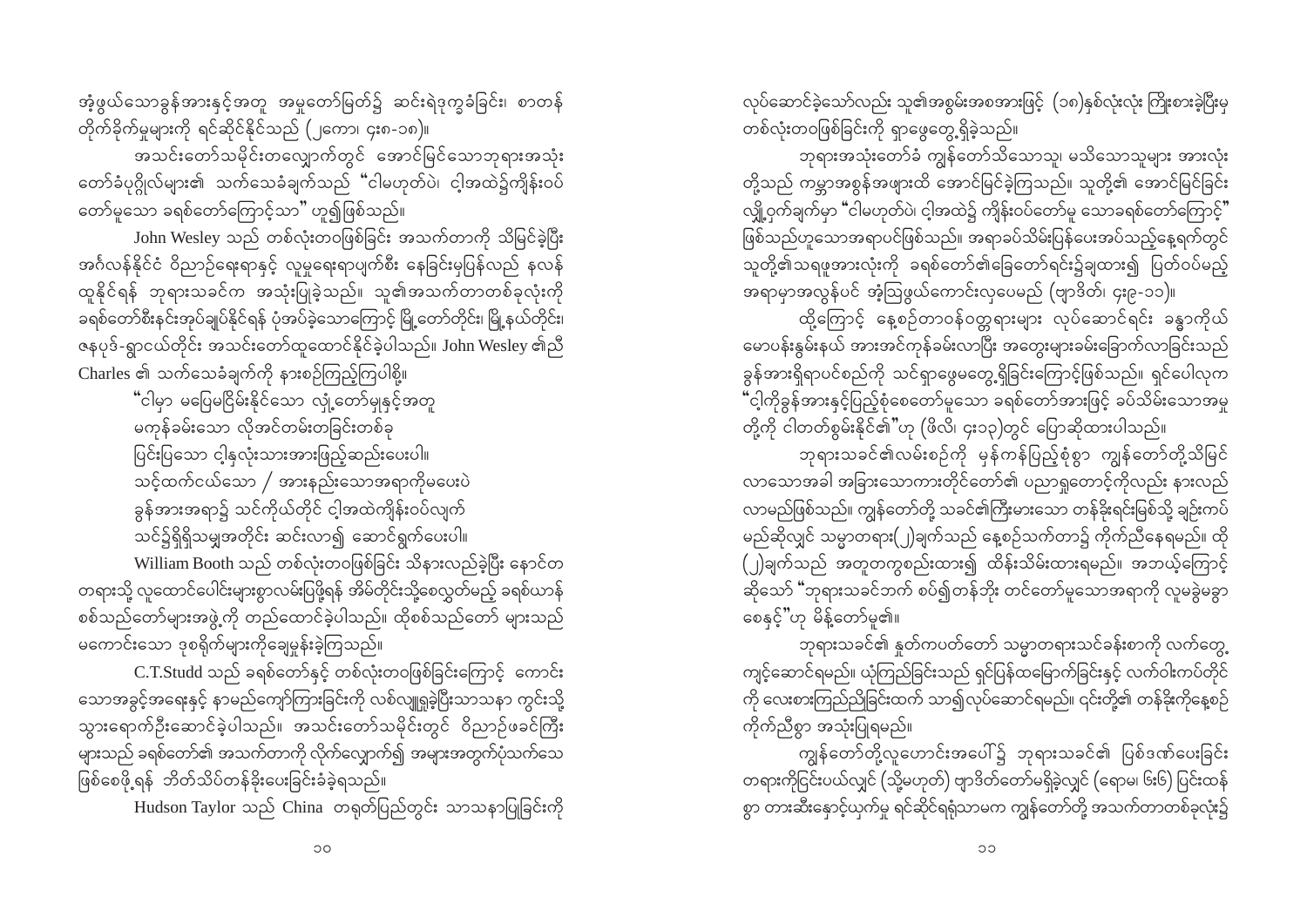(ရောမ၊ ၈း၂) သို့မဟုတ် ခရစ်တော်ကလည်းကြိုက်မှာပါ၊ နားလည်မှာပါဆိုပြီး တစ်စုံတရာဇာတိအားဖြင့် လုပ်ဆောင်မိချိန်သတိထားမိရဲ့လား၊ ဝိညာဉ်တော်၏ အသီးအပွင့်ထင်ရှားစေဖို့ အခက်အခဲရှိနေတယ်ဆိုရင် **သင့်မှာနက်နဲသော သမ္မာ** တရား တွေ့ရှိခြင်းမရှိခြင်းကြောင့် ဖြစ်သည်။

တစ်ခါတရံသင်၏ အကောင်းဆုံးကြိုးစား အားထုတ်မှုကြားထဲမှ ဇာတိ အသွေးသား၏ လုပ်ဆောင်မှုထင်ရှားတတ်သည် (ဂလာတိ၊ ၅း၁၉)။ ၎င်းသည် တပ်မက်ခြင်းပေးရုံသာမက၊ လိမ်ညာခြင်း၊ ဇာတ်ကြောင်းပြန်ခြင်း တို့ဖြစ်တတ်သည်။ ထို့အပြင် မောက်မာခြင်း၊ ထိနာအောင်ပြုခြင်း၊ ရန်လိုခြင်း၊ စိတ်ဖောက်ပြန်လွယ်ခြင်း၊ ဂရုဏာမဲ့ခြင်း၊ အာဏာတပ်မက်ခြင်း၊ ဒေါသတကြီးပြောဆိုခြင်း၊ ဝရုန်းသုန်းကား ဖြစ်ခြင်း သူတစ်ပါးအောင်မြင်ခြင်းကို မနာလိုဖြစ်ခြင်း စသည်တို့ဖြစ်တတ်သည်။ ဇာတိလူဟောင်းသည် လှည့်ဖြားခြင်း၊ ပြဿနာတတ်စေခြင်း၊ သူတပါး ကိုဝေဖန်ခြင်း၊ ပေါင်းသင်းကွဲစေခြင်းတို့ ပြုတတ်သည်။ လူဟောင်း၏ အခြားသော ဇာတိမှာ သူတပါးစွပ်စွဲခြင်းပြုတတ်သော်လည်း သူ၏အမှားဝန်ခံဖို့ရန်ခက်ခဲတတ် သည့်အပြင်စိတ်တိုခြင်း၊ တစွတ်ထိုးပြုခြင်း၊ သူတပါးနာကျင် စေဖို့ရန်ဝန်မလေး ခြင်း၊ မျက်နှာသုန်မှုန်ခြင်း၊ သရော်ပြုံးပြုံးခြင်း၊ ကိုယ့်ကိုကိုယ်သနားခြင်း၊ သူတစ်ပါး အပေါ် သံသယဖြစ်ခြင်း၊ လျို့ဝှက်ခြင်း၊ သူတစ်ပါးကို အထင်သေးခြင်း၊ အကျိုး ကြောင်းမေးလို့မရခြင်း၊ အားကိုလို့မရခြင်း ခွင့်မလွှတ်တတ်ခြင်း၊ သူ၏အပြစ် ထုတ်ဖော်ခြင်းခံရပင်လျှင် ပျော့ပြောင်းလာမျှမရှိခြင်းတို့ဖြစ်သည်။

အထက်ပါအရာတို့သည် ဇာတိပကတိ၏ကျင့်ခြင်းပင် ဖြစ်ကြသည်။ ထိုကဲ့သို့အသက်ရှင်သောသူသည် ဒုက္ခပြဿနာနှင့် ကြုံလာသောအခါ ခရစ်တော် ၏ သဏ္ဍာန်မဖော်ဆောင်နိုင်သည့်အပြင် စည်းကမ်းမရှိခြင်း၊ အသက်တာအပ်နှံမှု မရှိခြင်း၊ ကောင်းသောအရာများပင်လျှင် ဖျက်စီးတတ် သည်။ ထိုသို့တနေ့ပြီးတနေ့၊ တစ်နှစ်ပြီးတနှစ် ဒုက္ခရောက်ရုံသာမက တစ်ယောက်ပြီးတစ်ယောက်အပေါ် သို့ လမ်းမိးလာတတ်သည်။

အကယ်၍ခေတ္တအသင်းတော်၏ တာဝန်တစ်ရပ်မှ ရပ်ဆိုင်းခြင်း၊ အသင်းတော်မှ ရပ်နား၍ချစ်ခြင်း၊ ပျော်ရွှင်ခြင်း၊ ငြိမ်သက်ခြင်း၊ စိတ်ရှည်ခြင်း၊ ကျေးဇူးပြုခြင်း၊ ကောင်းမြတ်ခြင်း၊ သစ္စာရှိခြင်း၊ နူးညံ့သိမ်မွေ့ခြင်း၊ ကာမဂုဏ်

ခြေလှမ်း သမ္မာတရားကို ယုံကြည်ပြီးဝန်ခံခြင်းပြုပါ။

သင့်အသက်တာ၌လူဟောင်းကို တစ်ကြိမ်ပယ်ချွတ်သည်နှင့် လူသစ်ကို ခရစ်တော်၏ အသက်တာဖြင့် ပြန်လည်အစားထိုးအားအင် ဖြည့်လျှင်၊ တဒင်္ဂ သို့မဟုတ် တခဏအတွင်း ပြန်လည်စည်းကပ်ဖို့ရန် လူဟောင်း၏အကျင့်စရိုက်များ ကို ချေမှုန်းစွန့်ခွာဖို့ရန်အတွက်ပြဿနာ ရှိတော့မည်မဟုတ်ပေ (ရောမ ၈း၁၃၊ ကောလော ၃း၅၊ ဧဖက် ၄း၁၇-၃၂၊ ဧဖက် ၅း၁-၇)။

၎င်းကိုဘယ်လို၊ ဘယ်အချိန်မှာစတင်ရမလဲ၊ ယခုဟုဆိုသော်လည်း ယခုချက်ခြင်းပင် သင့်အသက်တာတစ်ခုလုံးကို သန့်ရှင်းသောဝိညာဉ်တော်ထံသို့ လုံးဝဆက်ကပ်အပ်နံပါက သင့်ကိုခရစ်တော်နှင့်တစ်လုံးတဝဖြစ်ခြင်း အသက်တာ အဖြစ်သို့ ပို့ဆောင်လိမ့်မည်။ သင်၏လိုအင်ဆန္ဒမျှော်လင့်ခြင်း ဘုန်းအသရေမုချ အမှန် ရရှိလာသည်အထိ သင့်ကိုခိုင်ခံ့တည်တံ့စေရန် အကူအညီတောင်းခံပါ။ သင့်ကိုဆုတ်ယုတ်စေတတ်သော စိတ်ပျက်ခြင်းကို အခွင့်မပေးပါနှင့်။ ကျရှုံးခြင်း ကြုံရရင်တောင်မှ နတ်ဆိုးလှည့်ဖြားခြင်းကို မယုံပါနှင့်။ ထိုအရာသည် သင့်အတွက် မဟုတ်ပဲ အခြားသောသူများအားတက်စေရန် စာတန်၏လုပ်ဆောင်ခြင်း ဖြစ်သည်။

သင်၏အဆက်မပြတ် ဝန်ခံသောနူတ်ကပတ်တော်အားဖြင့် သင်ဝန်ခံခြင်း အရာပေါ် သက်ရှင်ထင်ရှားစေလိမ့်မည် (ဟေဗြဲ ၁၁း၃)။ ထိုသို့တဖြည်းဖြည်းနှင့် လှပစွာ ကြောက်မက်ဖွယ်ကောင်းသော ဇာတိလူဟောင်း၏ လွှမ်းမိုးမှုသည် ကွယ်ပျောက်လာပြီး စိတ်လှုပ်ရှားဖွယ်ကောင်း သောယေရှုခရစ်တော်၏ နည်းလမ်း သစ်များသည် ပိုမိုကြီးထွားလာပါလိမ့်မည်။

သင်၏အသစ်သောရောင်ခြည်တော်ကြောင့် သင့်ကိုသူငယ်ချင်းများ၊ မိသားစုဝင်များက အံ့သြလာကြပါလိမ့်မည်။ သင်သည် သက်တောင့်သက်သာရှိနေ သည်ကို သူတို့သတိပြုလာလိမ့်မည်။ ခရစ်တော်အတွက် သင်လုပ်ဆောင်ခြင်း၊ သက်သေခံခြင်းစသည်တို့သည် အလိုအလျှောက်ထွက်ပေါ် လာလိမ့်မည်။ ထိုသို့ ဖြစ်လာခြင်းသည် ခရစ်တော်သည်သင့်အားဖြင့် အလုပ်လုပ်လာခြင်းဖြစ်သည်။ သင်လုပ်မှား၊ ကိုင်မှားခြင်းကြောင့် ပြက်ရယ်ပြုသောသူများ၊ သင်မချစ်နိုင် သောသူများပင်လျှင် ပြန်လည်ချစ်လာနိုင်လိမ့်မည်။ တစ်လုံးတဝဖြစ်ခြင်းအသက်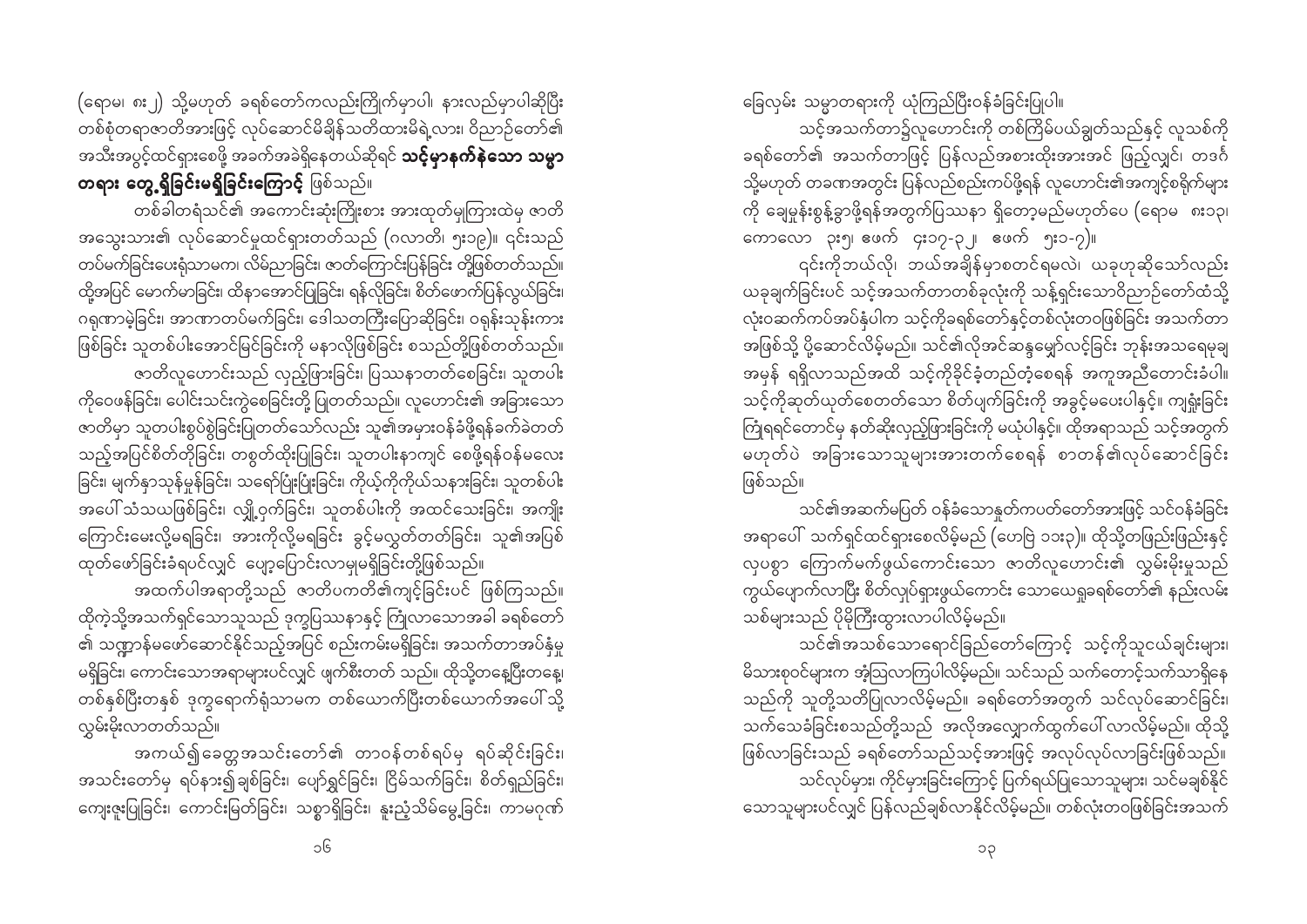တာသည် ဇိမ်ခံခြင်းသက်သက်မဟတ်ပဲ လိအပ်သောအရာများကိ ကညီမစခြင်း ဖြစ်သည်။

သင်၏လူဟောင်းနှင့် ပတ်သက်သောဇာတိအသွေးသားဖြင့် အသက်ရှင် စဉ် ဘုရားသခင်နှင့်သူ၏တန်ခိုးတော်မပါပဲ ဝမ်းနည်းဖွယ်အသက်ရှင် ခဲ့သော အာဒံနှင့်သူ၏သားစဉ်မြေးဆက်များကဲ့သို့ဖြစ်၏။ အပြစ်ထဲသို့ သူတို့ကျ ဆင်းစဉ် တွင် ဇာတိပကတိလူသားများဖြစ်လာခဲ့ကြသည် (ကမ္ဘာ ၆း၃)။ တစ်လုံး တဝဖြစ် အသက်ရှင်ခြင်းဖြစ်သည်။

# အခန်း (၃) သင်ယူလျောက်လမ်းခြင်းသို့ ယုံကြည်သူများအား ပို့ဆောင်ခြင်း

ဇာတိအသွေးသားကို ရိုက်သတ်ခြင်းမရှိပဲ ဆက်လက်လှုပ်ရှားနေလျှင် .<br>မိနစ်အနည်းငယ်ပင် သင်ယူလုပ်ဆောင်နိုင်မည်မဟုတ်သည့်အပြင် ဝိညာဉ်ပကတိ အားဖြင့်လည်း လျှောက်လှမ်းနိုင်မည်မဟုတ်ပါ။

သော်လည်း ဝိညာဉ်၏အလိုအတိုင်း မလိုက်လျောက်နိုင်ခြင်းကို သိမြင်ရပါသည်။ ကောရိန္ဈအသင်းတော်သည် ဝိညာဉ်ဆုကျေးဇူးချို့တဲ့မှု မရှိသော်လည်း ဇာတိ အလိုအတိုင်း အသက်ရှင်ကြောင်းကို ရှင်ပေါလုက အပြစ်တင်ခဲ့သည် (၁ကော ား၅-၇)။ သူတို့၏အကျင့်စရိုက်ရော့ရိခြင်း၊ သင်းကွဲခြင်း၊ ပွဲတော်သုံးဆောင်ရာ၌ ပင်လျှင် ကိုယ်ကျိုးရှာခြင်းစသည့် အပြစ်များရှိခဲ့သည် (၁ကော ၃း၁-၄)။ ဤအချက် (၃)ချက်သည်ဇာတိ ထင်ရှားခြင်းနှင့် ဝိညာဉ်ရေးရာအသက်တာ၌ ကြီးမားသော မဟာရန်သူကြီးဖြစ်သည် (ဂလာတိ၊ ၅း၁၆-၂၁)။

တမန်တော်ရှင်ပေါ်လုကိုယ်တိုင်ပင်လျှင် ဇာတိအားဖြင့် ကြိုးစား ကျင့်ချိန်၊ ပညတ်တော်ကို လိုက်လျှောက်ချိန်၌ (ရောမ၊ ၇)၊ ဤပြဿနာကို ရင်ဆိုင်ကြုံတွေ့ ခဲ့ရသည်။ အဖြေမှန်တွေ့ရှိရန် ဘယ်လောက်ကြာကြာ လုံးပန်းခဲ့ကြောင်း ကျွန်တော် ာကြောက်သည်။ ထိုးသို့ သည်။ ထို့သည်။ ထို့သည်။ အသို့သည်။<br>ကို့မသိခဲ့ရသော်လည်း သူသိလာသောအခါ 'လွတ်လပ်သော၊ ဝေငှသောတမန်တော် ဖြစ်လာခဲ့ပြီး (ရောမ၊ ၇)၌ ရင်ဆိုင်ရသော ပြဿနာများကို (ရောမ၊ ၈း ၁-၄)၏ လွတ်ငြိမ်းချမ်းသာခြင်းထဲ၌ အရည်ပျော်သွားစေခဲ့ပါသည်။

ယုံကြည်သူများစွာတို့၏ အတည်တကျ ရပ်တည်ချက်မှာ (ရောမ၊ ၇) ဖြစ်တတ်ပြီး မသိရသောအမှုတော်ဆောင်များစွာပင်လျှင် ဤနေရာ၌ရပ်တည်လေ့ ရှိတတ်သည်။ ထိုဝမ်းနည်းဖွယ်ကောင်းသော ပြဿနာသည် ယုံကြည်သူရင့်ကျက် ား<br>တိုးတက်ပြောင်းလဲချိန် ခဏအတွင်းဖြစ် တတ်လေ့ရှိသည်။ ထိုအရာသည် ဇာတိ လူဟောင်း၏ ရုပ်ဆိုးမှု၊ အားနည်းမှုတို့သည် ထုတ်ဖော်ချိန်ခဏအတွက်သာ ရည်ရွယ်ထားခြင်းဖြစ်ပါသည်။

ခရစ်တော်၏ ဝိညာဉ်အားဖြင့်သင့်အသက်တာ လုံးဝအုပ်စိုးမှုမရှိတဲ့အချိန်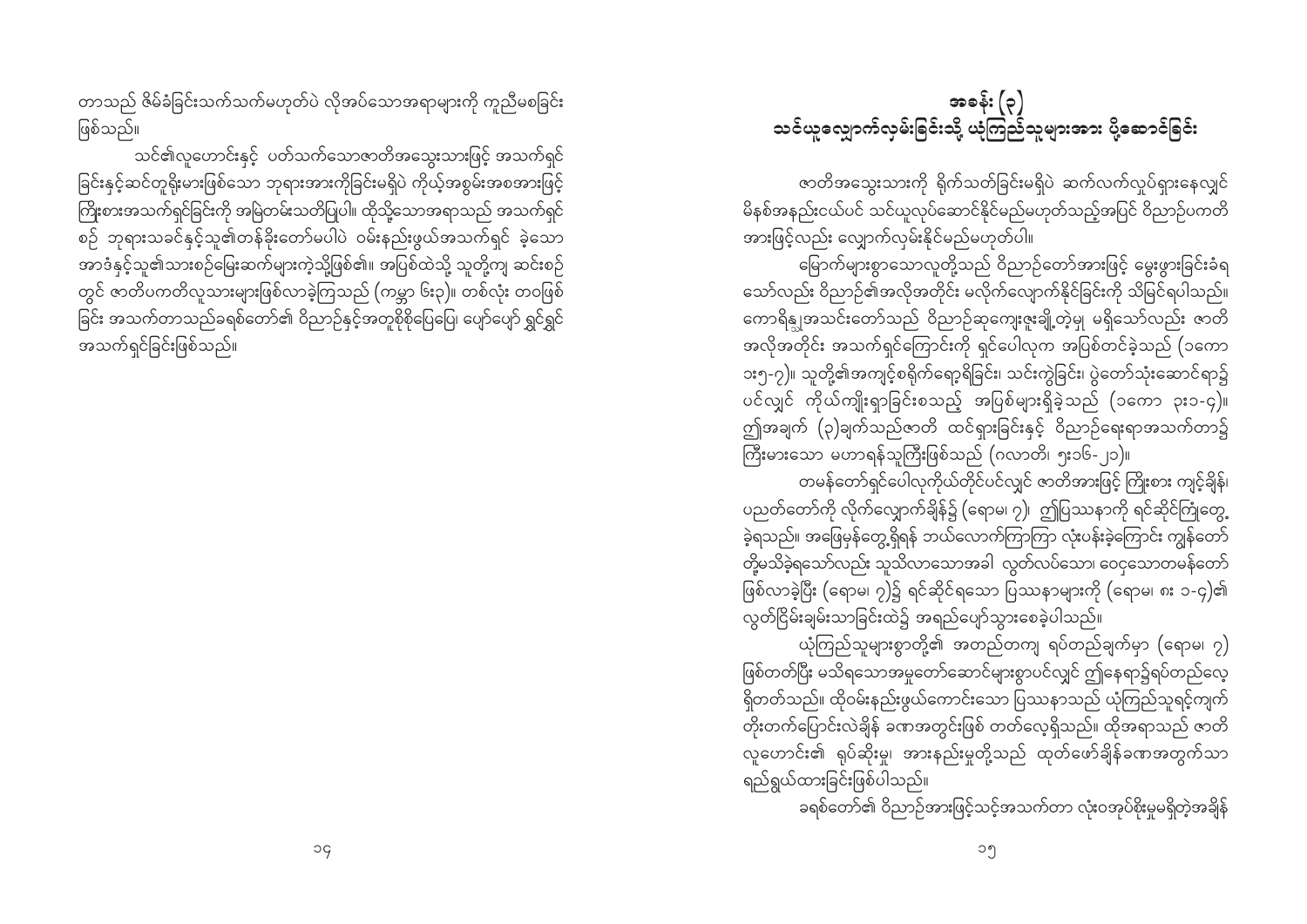(၁ကော၊ ၁ႏ၂၅)။

ဘုရားသခင်၏ မိုက်မဲခြင်း၊ လက်ဝါးကပ်တိုင်၏ တရားကိုဟောခြင်းသည် ဘုရားသခင်၏ နက်နဲသောပညာပါဝင်လျက်ရှိသည်။ ထိုပညာကို လောကီမင်း ာလ်<br>စစ်စုံတစ်ယောက်မျှမသိ။ သိလျှင်ဘုန်းကြီးတော်မူ သောသခင်ကိုလက်ဝါး ကပ်တိုင်မှာ မကွက်မျက်ကြပြီ (၁ကော၊ ၂း၇-၈)။

အပြစ်ခွင့်လွှတ်ခြင်းကို သင်ရှာနေလျှင်လက်ဝါးကပ်တိုင်သို့သွားကို သွားရမည် (၁ယော၊ ၁း၉)။ လောကီအသွေးသား ပျော်ရွှင်မှုကိုတွန်းလှန်နိုင်သော တန်ခိုးကိုသင်ရှာလျှင် ကားတိုင်သို့သွားရမည် (ဂလာ ၆း၁၄)။ စာတန်၏ စွပ်စွဲခြင်းကို ခုခံတွန်းလှန်အောင်မြင်လိုလျှင် ကားတိုင်၏အောင်မြင်ခြင်းကို ယုံကြည် အားကိုးပါ (ဗျာဒိတ် ၁၂း၁၁)။ ထိုနည်းတူစွာ ဇာတိလူဟောင်းမှ လွတ်မြောက်ခြင်း ကိုတမ်းတမိပြီး ခရစ်တော်၏ သဘောသဘာဝကို စီးဆင်းစေလိုလျှင် လက်ဝါး ကပ်တိုင်သို့သွားရမည် (ရောမ၊ ၆း၆)။ လက်ဝါးကပ်တိုင်သို့သွားခြင်းဖြင့် ဝိညာဉ်တော်သည် အမှန်အကျိုးဖြစ်ထွန်းခြင်းသို့ ဦးဆောင်လမ်းပြလိမ့်မည်။

ကျွန်တော်တို့၏ လက်နက်တန်ဆာမှာ ဇာတိပကတိအရာမဟုတ်ပဲ၊ ရဲတိုက်များကို ဖြိုပျက်နိုင်သော ဘုရားသခင်၏ တန်ခိုးတော်ဖြစ်သည် (၂ကော၊ ၁၀း၄)။ ၎င်းတို့သည် နတ်ဆိုး၊ ဇာတိအသွေးသားနှင့် လောကကိုအောင်မြင် နိုင်သော အရာဖြစ်သည်။ ယုံကြည်ခြင်းသည် ဝိညာဉ်တော်၏ ဓားတည်းဟူသော နူတ်ကပတ်တော်ကို သယ်ဆောင်၍ နူတ်ကပတ်တော်ကို ပြောဆိုတတ်သည်ဖြစ်၍ (ဧဖက်၊ ၆း၁၇)၊ စာတန်၊ ဇာတိအသွေးသားနှင့် အပြစ်တို့၏တန်ခိုးများကို ့<br>လက်နက်ကင်းမဲ့စေသည်။ ခရစ်တော်၏လက်ဝါးကပ်တိုင်အားဖြင့် သင်ဖြစ်နေ သည့် အခြေအနေထဲမှ ကယ်တင်နိုင်သည်။

ယေရှုခရစ်အထဲ၌ သင့်ကိုခွင့်လွှတ်၊ လက်ခံပြီးဘုရားသခင်၏ ညဏ်ပညာ သည် သင့်ကိုဖြောင့်မတ်စေသည်။ ခရစ်တော်ထဲ၌ သင့်ကိုသန့်ရှင်းစင်ကြယ်၊ ရွှေးနှုတ်ကယ်တင်ခဲ့ပြီး သင့်ကိုစာတန်လက်မှ ကယ်လွှတ်တော်မူ၍ သန့်ရှင်းသော ဘယ်တော့မှ **ခရစ်တော်၏ တန်ခိုးတော်နှင့် လက်ဝါးကပ်တိုင်၏** တန်ခိုးတော် မပါပဲ အသက်မရှင်ပါနှင့်။ စာတန်၏ နောင့်ယှက်ရှုပ်ထွေးမှုနှင့်

ချုပ်တီးခြင်း (ဂလာတိ၊ ၅း၂၂) စသည့်ဝိညာဉ်အသီးသီးရန် ခက်ခဲနေလျှင်၊ ္...<br>ထိုပြဿနာသည် သင့်အသက်တာကို ပျက်စီးခြင်းထဲသို့မျိုချ၍၊ သနားကြင်နာ ာ်<br>တတ်သောသူတစ်ယောက်မျှသာ ဖြစ်နေချိန်တွင် အင်အားကုန်ခမ်းပြီး သီချင်းပင် သင်ဆိုနိုင်မည်မဟုတ်ပေ။

Watchman Nee က သာမန်ခရစ်ယာန်ဖြစ်ခြင်းသည် ဇာတိအသွေး အသား (Flesh) ဟူသောစကားလုံးကို "h" ဖြုတ်၍ ပြောင်းပြန်ဖတ်ကြည့်ပါက (Self) ဟူသောကိုယ့်အတ္တ၊ ကိုယ့်အတွက် အသက်ရှင်ခြင်းဖြစ်သည်ဟု ဆိုထားသည်။ ကိုယ့်ကိုကိုယ်သိခြင်း၊ ကိုယ့်ကိုကိုယ်ဖြောင့်မတ်ခြင်း၊ ကိုယ့်ကိုကိုယ် အရေးပါခြင်း၊ ကိုယ့်ကိုကိုယ် ဗဟိုပြုခြင်း၊ ကိုယ့်ကိုကိုယ်ကျေနပ်ခြင်း၊ ကိုယ့်အကြံပဲ ကြိုက်ခြင်း၊ ကိုယ့်ကိုကိုယ်သနားခြင်း၊ ကိုယ့်ကိုကိုယ်ဂုဏ်ယူခြင်း၊ မိမိကိုယ်ကို ချီးမြှောက်ခြင်း တို့သည်ဇာတိအသွေးသား ဖြစ်ကြသည်။

အချို့ယုံကြည်သူများသည် ခေါင်းမာ၍ယေရှုခရစ်ကို မိမိအသက်တာ၏ သခင်အဖြစ် လက်မခံချင်သောကြောင့်ဝမ်းနည်းဖွယ် ဤအခြေအနေ၌ရပ်တည် လျက်ရှိကြသည်။ ဣသရေလလူမျိုးကဲ့သို့ ဘုရားသခင်၏ဂတိတော်ကို လက်မခံ၊ ပုန်ကန်၍ ငြီးတွားကြသောကြောင့် သူတို့၏အသက်တာ တခုလုံးသည် သေသည် တစုံတယောက်ကို အပြစ်တင်နေကြပြီး ဒီနေ့၌စာတန်ကို ပြစ်တင်လျှက် နောက်နေ့ ၌ အမှုတော်ဆောင်ဆရာ၊ အချို့မူကားမိဘနှင့် ဘုရားသခင်ကိုပြစ်တင်လည်ပတ် ၍ ရောင့်ရဲခြင်းမရှိပဲသေကြရသည်။ ထိုကဲ့သို့များစွာသော အသင်းတော်သည် လွှတ်မြောက်ခြင်းမရှိပဲ ၎င်းအရာ၌ ကျက်စားကျင်လည်နေကြသည်။

ဘုရားသခင်၏ လူတို့သည် **ဤဒုက္ခအကျပ်ရိုက်ခြင်းမှ ဘုရားသခင်၏** နည်းလမ်းကိုမသိကြသောကြော**င့်** အသက်တာပြဿနာမှ လွတ်မြောက်ခြင်း မရရှိပဲ ကျရှုံးနေသည်မှာ ဝမ်းနည်းစရာကောင်းလှပေသည်။

ဇာတိပကတိ၏အလိုသို့ မလိုက်ပဲ ဝိညာဉ်ပကတိအတိုင်း သင်မည်ကဲ့သို့ ကျင့်လျှောက်နိုင်မည်နည်း (ဂလာတိ၊ ၅း၁၆)။

ဆိုးညစ်၊ ပုပ်သိုး၊ မုန်းတီးရွံရှာဖွယ်ကောင်းသော ဇာတိအလိုသို့ သင့်ကို လိုက်စေသော အာဒံ၏ဗီဇလူဟောင်းကို သတိပြုမိပါလိမ့်မည်။ ထိုဇာတိပကတိမှ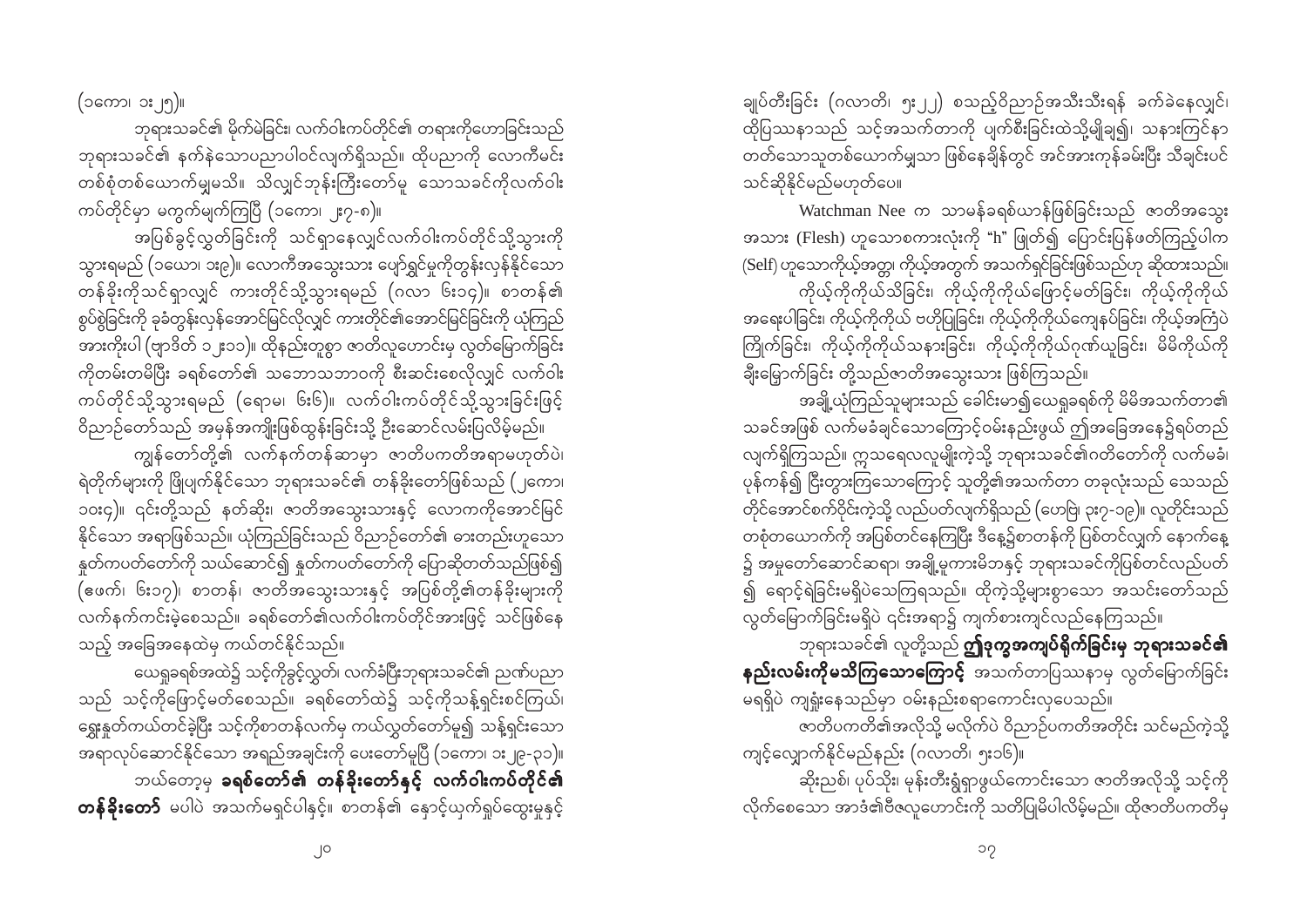ပျက်စီးစေကြောင်းကိုတွေ့ ရမည်ဖြစ်ပြီး သူ့အသက်တာ၏ကောင်းသော တုန့်ပြန်မှု ခံစားမှု၊ တွေးတောမှုများသည် သင့်ထံသို့ရောက်ရှိလာလိမ့်မည်။ ၎င်း၏အကျိုး ရလဒ်မှာ ငြိမ်သက်ခြင်းနှင့် တန်ခိုးတော်၌ အစဉ်လျှောက်လှမ်းအောင်မြင်ခြင်းပင် ဖြစ်သည်။ ဝိညာဉ်ပကတိဖြင့်အသက်ရှင်ခြင်းသည် အပြစ်မလုပ်နိုင်သော နေရာသို့ oifhukdrykdYaqmif yJ? tjypfrvkyfzkdY&ef a&G;cs,fEkdifaom wefckd;ay;rnfjzpfonf/ ဤနက်နဲလျှို့ဝှက်ဆန်းကြယ်သော သမ္မာတရားကို သင်ဆုပ်ကိုင်ထား သောကြောင့် ယေရှု၏အသက်တာသည် တဖြည်းဖြည်းလှပစွာနှင့် စိတ်လှုပ်ရှားဖွယ် ကောင်းစွာ ကြီးထွားလာပါလိမ့်မည်။ သင်၏ဇာတိပကတိ ထိန်းချုပ်မှုသည် သင်၌ သက်ရောက်မည်မဟုတ်တော့ချေ။ သင်၏ပုဂ္ဂိုလ်ဖြစ်ခြင်းတစ်ခုလုံး ယေရှုခရစ် တော်က ထိန်းချုပ်လာသောအခါ ထွက်ပေါ် လာသောသင်၏ထူးခြားမှုသည် သင်ကိုယ်တိုင် အံ့ဩရုံသာမက၊ သင်၏အနီးဆုံးလူနှင့် သူငယ်ချင်းများပင်လျှင် အံ့အားသင့်စေပါလိမ့်မည်။

အသက်တာ၌ မယုံနိုင်လောက်အောင် ကြီးမားသောယုံကြည်ခြင်းသည် ယုံကြည်ခြင်းဖြင့်ပြောဆိုဝန်ခံသော ဘုရားသခင်၏ ယုံကြည်ခြင်းမျိုးဖြစ်သည်။ <u>ယေရှု</u>က (မာကု၊ ၁၁း၂၀-၂၅)တွင် ရှင်းလင်းစွာ ဖော်ပြထားသောအရာမှာ ယုံကြည် ခြင်းဖြင့် တောင်များပင်လျှင်ရွေ့စေခြင်းဖြစ်သည်။ ဤကြီးမားသော ဂတိတော်များ tm;jzifh oifukd,fwkdifoif,lNyD;aemuf EIwfjzifhxkwfazmfajymqkdyg/

နေ့စဉ် ဤနက်နဲသော လျှို့ဝှက်ချက်ကို သဘောတူ၍အသုံးပြုလျှင် နေ့စဉ် သူ့အသက်တာအားဖြင့် ကယ်တင်လိမ့်မည် (ရောမ၊ ၅း၁၀)။ ယေရှက "လူသား၏ အသားကိုမစား၊ အသွေးကိုမသောက်လျှင် သင်တို့၌ အသက်မရှိ" (ယော၊ ၆း၅၃)။ အကယ်၍ သူ၏အသက်ကိုသင်၌ အစဉ်တည်နေလိုလျှင်အသက်မှန့်ဖြစ်သော ယေရှုကို တစ်ရက်တစ်ပတ်မဟုတ်ပဲ **အမြဲတမ်း** လက်ခံရမည်။

လက်ဝါးကပ်တိုင်သည် လောကီပညာရှင်များအတွက် မိုက်မဲခြင်း (၁ကော၊ ၂း၁-၈)၊ အတွေးခေါ် ပညာရှင်များအတွက် မယုံနိုင်သောအရာ (ကောလော၊ ၂း၈)၊ -<br>ဩဝါဒမှားယွင်းသူများအတွက် အထင်မြင်သေးခြင်း (၁ကော၊ ၁း၂၃)၊ သို့သော် u,fwifjcif;okdY a&mufaomigwkdYü bk&m;ocif\ wefckd;awmfjzpf\ (1aum? ား၁၈)။ ဘုရားသခင်၏ မိုက်မဲခြင်းအရာသည် လူတို့၏ပညာထက်သာ၍ ပညာရှိ၏

ကယ်ချွတ်ရန် ဘုရားပြင်ဆင်ပေးသော တခုတည်းသောနည်းလမ်းမှာ **၎င်းကို သေစေခြင်းပင်** ဖြစ်သည်။ ဤအတွက်ကြောင့် ခရစ်တော်အသေခံခြင်းဖြင့် ကျွန်တော်တို့၏ အပြစ်မှလွတ်မြောက်စေရုံ မကဇာတိလူဟောင်းထဲမှလည်း ကယ်ချွတ်တော်မူ၏။ ဤအရာသိခြင်းသည် ပထမခြေလှမ်းဖြစ်သည်။ ငါတို့၏ လူဟောင်းသည် ထိုသခင်နှင့်အတူ လက်ဝါးကပ်တိုင်မှာ အသေသတ်ခြင်းကိုခံပြီဟု ငါတို့သိကြ၏။

ယခုတွင်ဇာတိအပြစ်၏ လွှမ်းမိုးမှုသည်သေခြင်းသို့အမြဲပို့ဆောင် နေကြောင်းကို ခိုင်မြဲစွာယုံကြည်နေရမည်။ ယေရှုသည်ကားတိုင်၌ သင်၏အပြစ် များသာ သယ်ဆောင်ခဲ့သည်သာမက (၁ပေ၊ ၂ း၂၄)၊ ဇာတိအပြစ်နှင့် ဆိုင်သော အရာကိုပင် ယူဆောင်သွားခဲ့သည်။

ခ**ရစ်တော်သင့်အတွက် အသေခံခြင်း** သည်အံ့ဩဖွယ်ကောင်းပြီး (၁ကော၊ ၁၅း၁-၃)၊ ထိုဖွင့်ပြချက်သင့်ဆီသို့ ရောက်သောအခါ **ခရစ်တော်၌**  $\infty$ င်ဟာသေနေခြင်း (ကောလော၊ ၃း၃)သည်ပို၍ အံ့ဩဖွယ်ကောင်းပေသည်။ သင်၏အပြစ်လွှမ်းမိုးမျအပေါ်၌ ဘုရားသခင်၏သေခြင်းပြစ်ဒဏ် စီရင်

ချက်ကိုလက်ခံလိုက်ပါ။ ယုံကြည်ခြင်းမပါပဲ သင်၏ကြိုးစားအားထုတ်မှု အားလုံး သည် အရာမထင်ကြောင်းကို သဘောတူပြီး (ရောမ၊ ၆း၆-၁၁) နေ့တိုင်း ဤယုံကြည်ခြင်း၌ ရပ်တည်ပါ။ သင့်အထဲ၌ရှိသော အပြစ်၏တန်ခိုးကိုလက်ဝါး ကပ်တိုင်၏ တန်ခိုးတော်အားဖြင့် ဖျက်စီးသည်အထိ ဘုရားသခင်၏ နှုတ်ကပတ် ကော်ကို အဆက်မပြတ်မှီဝဲပါ။ သို့မှသာ ဇာတိပကတိ၏အကျင့်များ ချုပ်ငြိမ်းစေရန် လွယ်ကူပေလိမ့်မည် (ကောလော၊ ၃း၅)။ ထိုသို့ပြုလျှင် သင်၏ကြိုးစားအားထုတ်

မှု၌ ခရစ်တော်၏ သဏ္ဍာန်ထင်ရှားလာမည်ဖြစ်သည် (ရောမ၊ ၈း၂၉)။ သင်လုပ်ဆောင်ရမည့်အရာမှာ ခရစ်တော်၏သေခြင်း၊ ပြန်လည် ထမြောက်ခြင်း၏ အသစ်သောအသက်တာ၌ **အမြဲသဘောတူလျက် လျှောက်လှမ်းရမည်** (ရောမ၊ ၆း၁-၁၃)။

နေ့စဉ်သင်၏ ကြိုးစားအားထုတ်မှုထဲသို့ ခရစ်တော်၏ ရှင်ပြန်ထမြောက် ခြင်း အသက်တာကို လက်ခံပါ (ရောမ၊ ၆း၁၂-၁၃)။ **သူ့၏လက်ဝါး ကပ်တိုင်** တန်ခိုး အားဖြင့် သင်၏မကောင်းသောတုံ့ပြန်မှု၊ ခံစားမှု၊ တွေးတောမူများ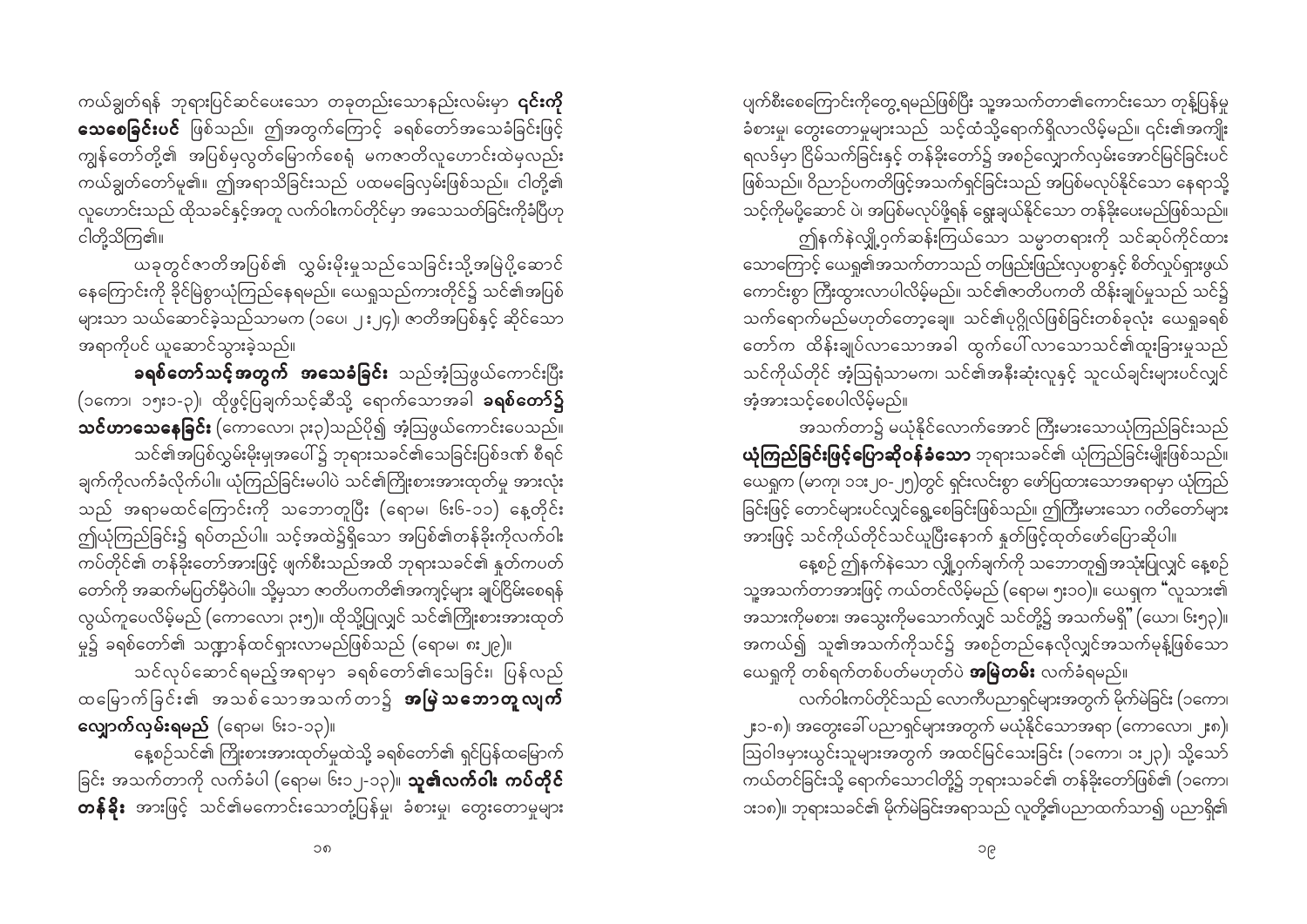စိတ်ပျက်စေမှုကို ခွင့်မပြုပဲအမြဲတမ်းအောင်မြင်သော အသက်တာရရှိစေရန် ရေ့တိုးရင်ဆိုင်ပါ။

သင်၏ကိုယ်စား သူ့အသက်တာ အစားထိုးသကဲ့သို့၊ မေးခွန်းမေးရမည့် အရာမှာ "လူတွေကစော်ကားမှုပြုလာသောအခါ နာကျင်မှုခံစားပါမည်လား၊ ဟုတ်ကဲ့၊ သို့သော်လည်းပြန်ပြီး မတုံ့ပြန်ရပါ။ စုံစမ်းသွေးဆောင် ခြင်းခံရမည်လား၊ ဟုတ်ကဲ့ သို့သော်ယခု၎င်းအရာကို အောင်မြင်နိုင်သော တန်ခိုးသင့်မှာရှိသည်။ \_\_<br>မထိမ်းနိုင်လောက်အောင် စိုးရိမ်ပူပန်ကြောက်ရွံ့တုန်လှုပ်မှုခံစား ရပါမည်လား၊ ဟုတ်ကဲ့ သို့သော်ခဏမျှသာဖြစ်ရမည်။ ထို့နောက် သင်၏ကြောက်ရွံ့မှုမှ လွတ်မြောက်စေရန် သင်၏ယုံကြည်မှုကို ဝန်ခံသည့်အခါ ၎င်းအရာတို့သည် လျော့နည်း၊ ပျောက်ကွယ်သွားလိမ့်မည်။ ကျွန်ုပ်၏ခံစားမှု၊ ကြောက်ရွံ့မှုနှင့် ကိုယ်ခန္ဓာနာကျင်ခြင်းများ ကျွန်းမာပါမည်လော၊ ဟုတ်ကဲ့ မချကျွန်းမာ လာပါလိမ့် မည် (ရောမ၊ ၈း၁၁)။

သင်၏အသက်တာ ဆိုးသောတုံ့ပြန်မှုများထဲမှ လွတ်ကင်းပြီးခရစ်တော်၏ တန်ခိုးတော်နှင့် လွှမ်းခြုံမှုကြောင့် အောင်မြင်ခြင်းအသက်တာ၊ ကျန်းမာခြင်းတို့ သည် သင်၏ခန္ဓာအစိတ်အပိုင်းမှ ဖြာထွက်လာမည်ဖြစ်သည်။ သင့်အထဲသို့ သူ၏အောင်မြင်ခြင်း အသက်တာကူးပြောင်းလာလိမ့်မည် (ဟေရှာ၊ ၅၃း၁၁)။ ဤအရာဖြစ်လာရန် အချိန်စောင့်ဆိုင်းရသော်လည်း သူခံရသောဒဏ်ချက် အားဖြင့် ငါတို့သည်အနာပျောက်လျက်ရှိကြ၏ (ဟေရှာ၊ ၅၃း၅)။ သင်သည် ဂိလဒ်ပြည်၌ ဗာလဇံပင်အစေးကို အသုံးပြုသောအခါ (ယေရမိ၊ ၈း၂၂)၊ မကျန်းမာ နိုင်သောအနာ၊ နာကျင်မျှများမရှိတော့ပါ။

သင်၏ ဇာတိလူဟောင်းသည် ရိုက်သတ်ခြင်းခံပြီးကြောင်းကို မှတ်ယူပြီး၊ သင်၏ယုံကြည်ခြင်းကို လှုပ်ရှားမှုပြုပါ။ ခရစ်တော်၏ ရှင်ပြန်ထမြောက်ခြင်း အသက်တာကိုလက်ခံပြီး ဝိညာဉ်ပကတိအတိုင်း မလိုက်လျှောက်နိုင်ဖို့ရန် စာတန်၏ ကြိုးစားအားထုတ်မှုကို ငြင်းပယ်မောင်းထုတ်ပါ။

သင်၏ဝိညာဉ်ပကတိ၌ ယေရှု၏ ရှင်ပြန်ထမြောက်ခြင်း အသက်တာ မသက်ရောက်သည့်တိုင်အောင်နှင့် သင်၏ဇာတိလူဟောင်း အပေါ်သေခြင်း  $\vert$ ပြစ်ဒဏ်စီရင်ချက်ကို ဝိညာဉ်တော်၏ အသိပေးခြင်းမသိရသည့်တိုင်အောင်

ဆက်လက်၍စာတန်သည် အိမ်နှင့်လုပ်ငန်းခွင်၌ ရန်ဖြစ်စကားများ စေတတ်သည်။ အသင်းတော်ထဲမှာပင်လျှင် ရန်ဖြစ်ခြင်း၊ မနာလိုခြင်း၊ ကိုယ့်နည်း လမ်း စသည့်ဝမ်းနည်းဖွယ်ရာများတွေ့ရသည်။ ဤအရာသည် မှားယွင်းသော **"**ဉာဏ်ပညာ**"**ဖြစ်ပြီး အကျိုးရလဒ်မှာ ဝမ်းနည်းဖွယ်ကောင်းခြင်း၊ စည်းစနစ် မကျခြင်းနှင့် ပြုသမျှအဆိုးများသာဖြစ်တတ်သည် (ယာကုပ်၊ ၄း၁၅-၁၆)။ ဤအရာ အားလုံးသည် ငြိမ်သက်ခြင်းကိုသယ်ဆောင်လာသော ဝိညာဉ်ပကတိပညာကို တွန်းလှန်သောသူဖြစ်သည် (ယာကုပ်၊ ၄း၁၇-၁၈)။ ဒါဆို ဘယ်လိုဖြေရှင်းကြမလဲ၊ အလုပ်များသောနေ့မှာ ဘုရားသခင်နှင့်အတူ အချိန်ယူခြင်းဖြင့် အစပြု ခြင်းထက်ကောင်းသောနည်းလမ်းမရှိပါ။ မေရီကဲ့သို့ယေရှု၏ ခြေတော်ရင်းမှာ ထိုင်ပြီးသူ၏မျက်နှာတော်ကိုရှာ၍၊ သူ၏နှုတ်ထွက်စကား ကို နားထောင်ရမည် (လုကာ၊ ၁၀း၄၂)။ ထိုသို့ပြုလျှင် နေ့စဉ်အလုပ်လေး များအားဖြင့်စိတ် နောင့်ယုက်မှု များ လျော့ပါးလာမည်ဖြစ်သည်။ ကျွန်တော်တို့သည် ခရစ်တော်နှင့် ဆက်သွယ်မှု အမြဲရှိပါက နေ့စဉ်ဝန်တာလေးများကို ကောင်းမွန်စွာကိုင်တွယ် ဖြေရှင်းနိုင်မည် ျား<br>ဖြစ်သည်။ ကျွန်တော်တို့အချိန်များကို သူ၏ရှေ့တော်မှောက်မှာ အပ်နှံသော အချိန်မှစ၍ စိတ်ချမှုအပြည့်နှင့်လှပငြိမ်သက်သော မျက်နှာရောင်ခြည်ဖြာထွက် လာမည်ဖြစ်ပြီး ကျွန်တော်တို့ရှေ့၌ ရင်ဆိုင်ရမည့်အရာများက မတော်တဆ အဖြစ်ပျက်များနှင့် ကံကြမ္မာလှည့်ပြောင်းတိုက်ခိုက်မှုများကို ဝိညာဉ်တော်သည် အမြဲသတိပေးလေ့ရှိသည်။

အကယ်၍ဖြစ်နိုင်လျှင်နေ့စဉ်လုပ်ဆောင်ရမည့်အရာ စနစ်တကျ တာဝန် ပေးသူကို ရှာဖွေသင့်သည်။ စနစ်တကျစီမံလုပ်ဆောင်ခြင်းသည် အားအင်မကုန်၊ အချိန်သက်သာစေရုံမက မလိုအပ်သောကြိုးစားအားထုတ်မှု လျော့နည်းစေသည်။ ဤပထမဦးနှောက်ကြည်လင်ခြင်းသည် အလုပ်များသော်လည်း **အတားအဆီးမရှိ**  $\overline{\text{e}}$ စခြင်း ဖြစ်သည်။ ထိုသို့ ကြည်လင်စေခြင်းအားဖြင့် ခရစ်တော်၏အသက်တာ သည် အတားအဆီးမရှိပဲ စီးဆင်းလာပြီးကျွန်တော်တို့၏ ဝန်ထုပ်ကိုသယ်ဆောင် နိုင်ရုံ မကသူတပါး ဝန်ထုတ်များလည်းဖေးမ<sup>ိ</sup>ကူညီနိုင်မည်ဖြစ်သည် (ဂလာ၊ ၆း၂)။ ဒုတိယစောင့်ကြည့်ရမည့် အချက်မှာ စာတန်ကရက်စက်စွာတိုက်ခိုက် သွေးဆောင်သောအခါ စိတ်ရှုပ်ထွေးခြင်းနှင့် ရောနှောရှုပ်ထွေးခြင်းဖြစ်သည်။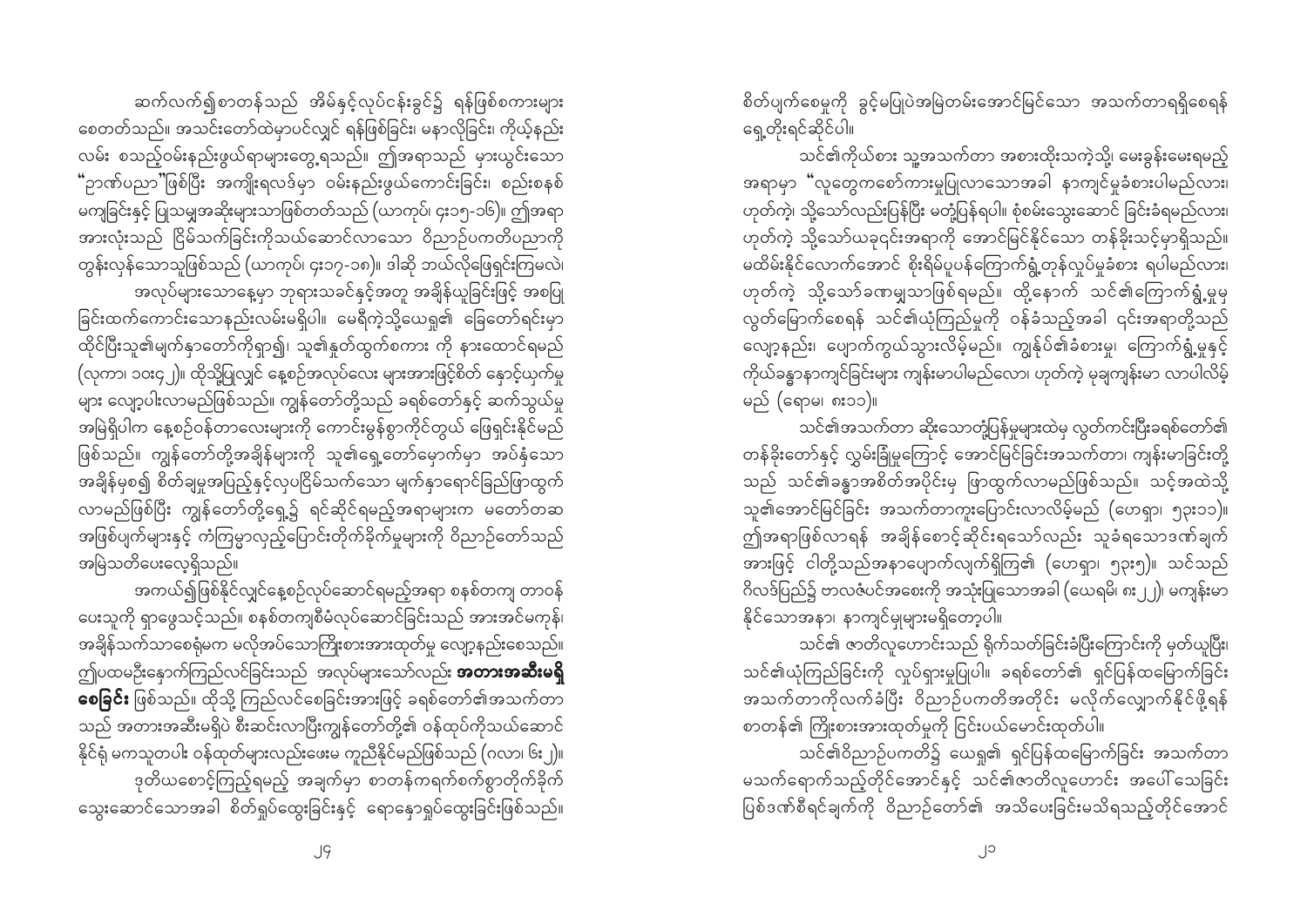ဝိညာဉ်တော်၏အလုပ်ကို မပယ်ချွတ်ပါနှင့်။ ဘုရားသခင်၏ ဂတိတော်များ စိတ်ချအားကိုးပါ။

နေ့အချိန်ကုန်ဆုံး၍ ရောက်လာသကဲ့သို့ အခြားသောအသိဉာဏ် အားဖြင့် သိခြင်းအရာအားလုံး ဝိညာဉ်ပကတိသိခြင်းဖြင့် အစားထိုးလိမ့်မည်။ ဤထာဝရအရာကို လိုက်လျှောက်ဖို့ရန် သင့်ကိုအရူးအအဖြစ်စေသော ကြောက်ရွံ့ —<br>စေသော အဟန့်အတားများကို အခွင့်မပေးပါနှင့်။

ဤနှစ်သက်ဖွယ်ကောင်းသော နိမိတ်လက္ခဏာများဖြစ်ပျက်လာသော အခါ ငြိမ်သက်ခြင်း၊ အတွင်းဝိညာဉ်တန်ခိုးရှိလာခြင်း၊ သင်၏ဝိညာဉ်ပျော်ရွှင် လာခြင်းကို ထင်ရှားစွာသိမြင်လာလိမ့်မည်။ ဤသုခချမ်းသာ ခြင်းထဲသို့ဝင်စားလျှင် သင်၏ကြိုးစားလုပ်ဆောင်မှု၏ အကျိုးကိုကောင်းမွန်စွာ တွေ့ရလိမ့်မည်။ သို့သော် လည်း ယခုမှာမူတခြားလူများထံသို့ ဤနက်နဲသောအရာ ပေးကမ်းထုတ်လွှတ် နိုင်ရန်သင်ယူရမည်။

# အခန်း $(g)$ ဝိညာဉ်တော်နှင့်ပြည့်ဝသော်လည်းတားဆီးပိတ်ပင်ခံရခြင်း

ဝိညာဉ်တော်နှင့်ပြည့်ဝ နေချိန်မှာပင်လျှင် ရှုံးနိမ့်ပျက်ပြားခြင်း ရှိနိုင်သည်။ .<br>အဘယ်ကြောင့်ဆိုသော် ၎င်းကိုသူတစ်ပါးထံသို့ မဝေငှခြင်းကြောင့်ဖြစ်သည်။ ဤသို့ဖြစ်ခြင်းသည် **ကျွန်တော်တို့ဦးနေ့ာက်အတွေးကို** နှောင့်ယှက်ဖို့ရန်စာတန် -<br>၏ တန်ခိုးအောက်၌ကျံရှုံးခြင်းဖြစ်ပြီး သန့်ရှင်းသောဝိညာဉ်တော် မထိုးထွင်းနိုင်ရန် တားဆီးစေသည်။ ထို့ကြောင့် သမ္မာသတိရှိကြလော့ (၁ပေ၊ ၄း၇)။

ျော်<br>ကျွန်တော်တို့၏ အတွေးများကိုအခြားသော အတွေးများအားဖြင့် လွှမ်းမိုး နိုင်သော်လည်း၊ ၎င်း၏အရင်းအမြစ်ကြီးသုံးခုကို သေချာစွာစောင့်ကြည့် လေ့လာ ဆင်ခြင်လျှင်၎င်း၊ အတွေးများသည် ကျွန်တော်တို့ကို ပိုမိုရှင်းလင်းစွာ သိမြင်စေ ပါသည်။ စာတန်၏အဓိကရည်ရွယ်ချက်သည် ရှုပ်ထွေးစေရန်နှင့် အာရုံပျံ့လွင့် စေရန်ဖြစ်သောကြောင့် သူ၏အကြံစည်များကို လစ်လျူမရှုသင့်ပေ (၂ကော၊ ၂း၁၁)။ ဤစစ်ပွဲ၌ ဇာတိပကတိလက်နက်သည် မအောင်မြင်နိုင်သောကြောင့် အသုံးပြုကြရမည် (၂ကော၊ ၁၀း၄)။

ပထမကျွန်တော်တို့စောင့်ကြည့်ရမည့်အချက်မှာ **နေ့စဉ်ကိစ္စအဝဝ** ဖြစ်ပြီး၊ ၎င်းတို့တွင် ကျွန်တော်တို့အတွေး၊ ရုတ်တရက်လုပ်ဆောင်ချက်၊ လုပ်ငန်း -<br>- တာဝန်၌ ပါဝင်ခြင်း၊ ကျွန်တော်တို့အလုပ်၊ ကိုယ့်မိသားစုနှင့် အခြားလုပ်ဆောင်ချက် များပါဝင်သည်။ ဤအချက်များဖြင့် **ကျွန်တော်တို့ အတွးများကို လုံးဝလွှမ်းမိုး** သွားမည်ကို စိုးရိမ်စရာရှိသည်။

ယေရှုက (မာကု၊ ၄း၁၅)တွင် "ဤလောကကို ဂရုစိုက်ခြင်းသည် နှုတ်ကပတ်တော်ကို အတားအဆီးဖြစ်စေသည်ဟု ပြောထားပါသည်။ ထို့ကြောင့် -<br>အသီးကို စောင့်ရှောက်ကြလော့ (မဿဲ၊ ၁၃း၂၂)။ စာတန်သည် တရားဝင်သော အရာနှင့် လိုအပ်သောအရာများအားဖြင့် ကျွန်တော်တို့ ဦးနှောက်အတွေးကို တားဆီးရန် ရှာဖွေလေ့ရှိသည်။ ကျွန်တော်တို့၏ အခွင့်အရေးနှင့်လွတ်လပ်စွာ ပေါင်းသင်းဆက်ဆံရေးတွင် ရန်တွေ့စေရန် နှလုံးသားများကို နှိုးဆော်လေ့ရှိသည်။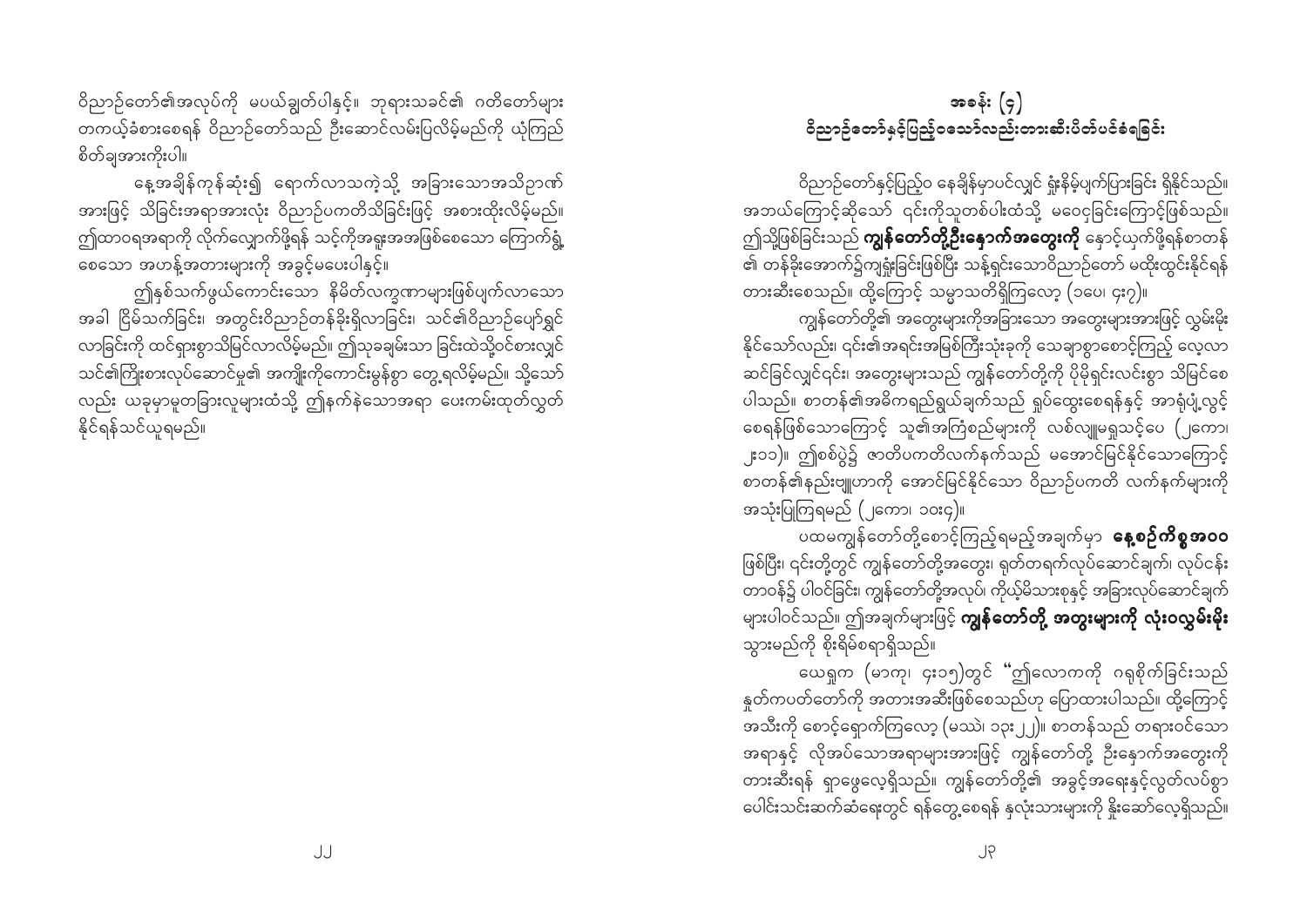အချို့ယုံကြည်သူများသည် အတွေးများကွဲကြေလောက်အောင် ဤအဖြစ်မျိုး မိမိအနီးအပါးတွင်ရှိကြောင်းကို မသိတတ်ကြချေ။ အကယ်၍သေချာစွာ ဆုတောင်း စစ်ဆေးခြင်းမပြုပဲ ဦးဆောင်မှုများအတိုင်း လိုက်လျှောက်ပါက **သူစိမ်း၏ခေါ် သံ** နောက်သို့ အန္တရာယ်ကြုံတွေ့နိုင်သည်။ အကယ်၍ ဤအချိန်မျိုးတွင် ကောင်းစွာ သဘောပေါက်ခြင်းမရှိပါက ကောင်းသောသိုးထိန်း၏ သတိပေးခြင်းကိုမသိပဲ ကျရှုံးတတ်သည် (ယောဟန်၊ ၁၀း၅)။ ဒါဖြင့်ကျွန်တော်တို့ ရန်သူကိုဘယ်လို သိနိုင်မလဲ။

ကျွန်တော်တို့၏ ရန်သူကိုသူ၏အသံ၊ သူသုံးသောနည်းဗျူဟာနှင့် ့<br>နောက်ဆုံး၌ သူသုံးသောစကားလုံးများ ကျွန်တော်တို့ ဝိညာဉ်ပေါ် သို့ သက်ရောက် ခြင်းအားဖြင့်သိနိုင်ပါသည်။ ရန်သူသည် မဖြေရှင်းနိုင်သော ပြဿနာပြုရန် **ရန်လို** ကျူးကျော်ခြင်း သို့တွန်းပို့ခြင်း ကျမ်းစာကိုပင်ကိုးကား အသုံးပြုလေ့ရှိသည် (မဿဲ၊ ၄း၆)။ သင့်ကို **စွပ်စွဲပြစ်တင်** လိမ့်မည်။ ဉပမာ ဘုရားကျောင်းသွားခြင်း၊ ကျမ်းစာ .<br>ဖတ်ခြင်းတို့သည် အချီးနှီးဖြစ်ပြီး၊ သင့်ဆုတောင်းခြင်းလည်း ဟန်ဆောင်နေခြင်း ဖြစ်သည်ဟု ပြစ်တင်လိမ့်မည် (ဗျာဒိတ်၊ ၁၂း၁၁)။ သင့်ကိုအဆက်မပြတ် ဒုက္ခပေး ခြင်း၊ ဂဏာမငြိမ်အောင် သံသယရှိစေခြင်း၊ ခက်ခဲသောဖိစီးမှုစသည်ဖြင့် **သင့်စိတ်** 

# ကိုပူပန်စေလိမ့်မည်။

ဟုတ်ကဲ့၊ သူစိမ်း၏အသံဖြင့်စွပ်စွဲခြင်း၊ ရက်စက်ခြင်း၊ ဗိုလ်ကျခြင်း စသည်တို့ကို ခုခံစောင့်ရှောက်ပါ။ သိုးထိန်း၏အသံထက် သားသတ်သမား၏ အသံကိုနားမထောင်ပါနှင့်။

စာတန်အသုံးပြုသော နည်းဗျူဟာမသိသော်လည်း **မတော်လှန်ပဲ** မနေပါနှ**င့်** ယေရှုကဲ့သို့စာတန်ကို လှုပ်ရှားတွန်းလှန်ပါ (လုကာ၊ ၄း၈)။ သူ့ကို ငြင်းခုံခြင်းမပြုပဲ ဘုရားသခင်၏ နှုတ်ကပတ်တော်ကို ဓါးကဲ့သို့အသုံးပြုပါ (ဧဖက်၊ ၆း၁၇)။ သူသည်ရှုံးပြီးသော ရန်သူဖြစ်ကြောင်း (၁ယော၊ ၃း၈)၊ သင်သည် ခရစ်တော်၌ အောင်မြင်သူဖြစ်ကြောင်း (ကောလော၊ ၃း၃)၊ သင်သည် ခရစ်တော် နှင့်အဘယ်အရာကမျှ မခွဲခွာနိုင်ကြောင်း (ရောမ၊ ၈း၃၅-၃၉) သူ့ကို အသိပေးပါ။ သင့်အတွက် ဘုရားသခင်၏ချစ်ခြင်းမေတ္တာသည် **သင်၏လုပ်ဆောင်မှု၌** မ**တည်ပဲ** ခရစ်တာ်၏ပြည့်စုံသော မေတ္တာတော်၌တည်ကြောင်း ရန်သူကိုပြောပါ

ထို့ကြောင့် ဝိညာဉ်ပကတိအတိုင်း လိုက်လျှောက်၍ စာတန်၏တားဆီးမှ များမှ ဦးနှောက်ကို လွတ်လပ်စေကာ နှလုံးသားတံခါးဖွင့်၍ ယေရှု၏တိုက်တွန်း လှုံ့ဆောင်မှုကိုလက်ခံပါက များမကြာမီသူသည် သင့်အားဖြင့်အမှုပြု၍ အံ့ဩဖွယ် း-<br>ကောင်းသော ဝမ်းမြောက်ခြင်းကို သင်တွေ့ရှိရလိမ့်မည်။

ယခုဝိညာဉ်တော်နှင့်ပြည့်ဝဖို့ရန် သင့်ဦးနှောက်ကို လွတ်လပ်ခွင့်ပေးပါ။ သို့သော်လည်း အခြားသောတားဆီးမှုရှိနေသေးကြောင်းကိုသတိပြု၍ ၎င်းကို ဖယ်ရားလိက်ပါ။

၂၈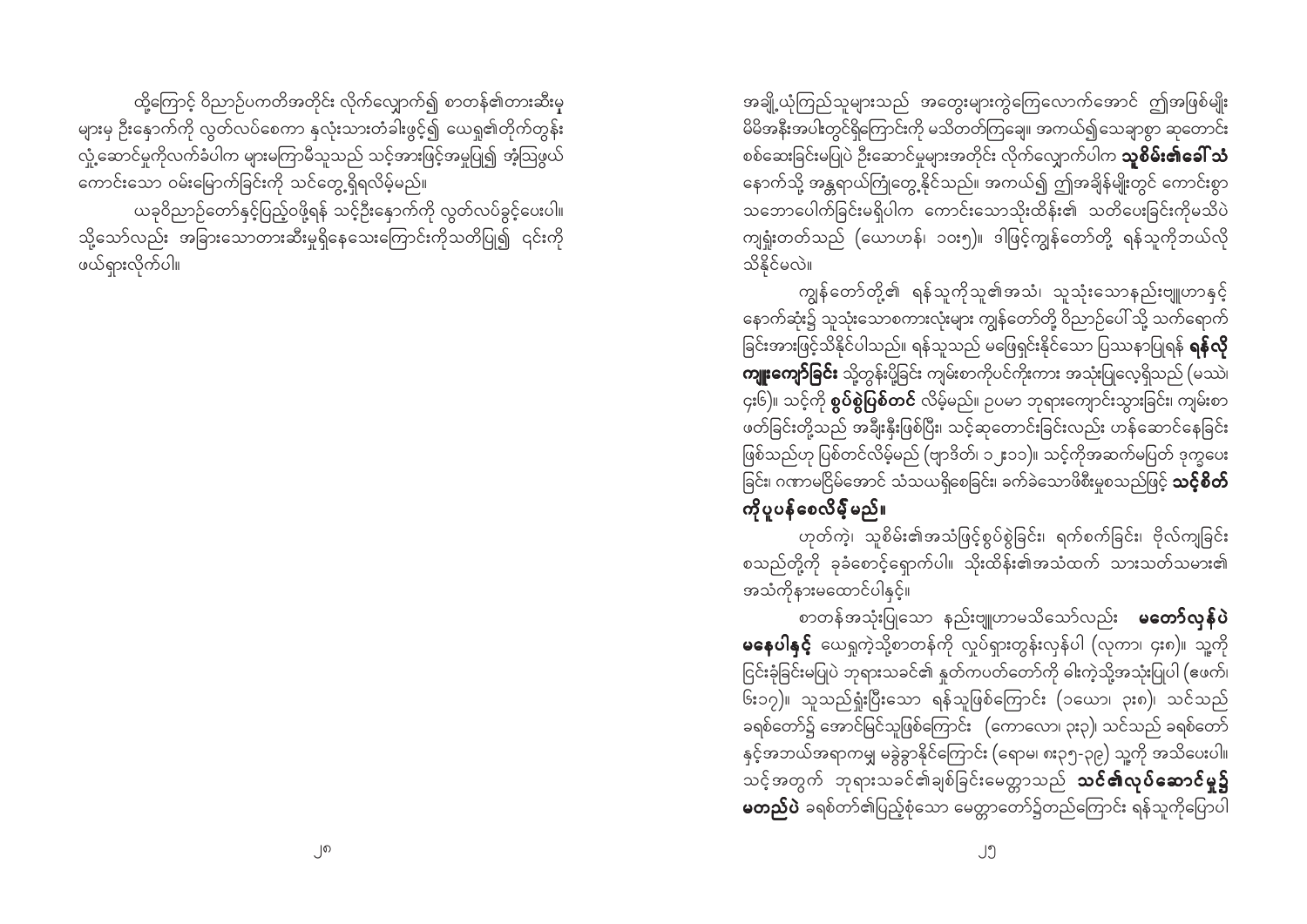(ဧဖက်၊ ၁း၆)။ သူ၏နောက်ဆုံး ပျက်စီးခြင်းနှင့် တရားစီရင်ခြင်း ရောက်လာမည် ဖြစ်ကြောင်း (ဗျာဒိတ်၊ ၂၀း၁၀) ကိုအသိပေးပါ။

သင်၏ယုံကြည်ခြင်းသည် သိုးထိန်း၏အသံတော်ကိုသာ နားထောင်မည် .<br>ဖြစ်ကြောင်း ကျယ်လောင်စွာဖွင့်ပြောပါ။ လက်ဝါးကပ်တိုင်၏ တန်ခိုးကြောင့် ကြားသူစိမ်း၏အသံကို ငြင်းဆန်ကြောင်းသိစေပါ။ အကယ်၍လိုအပ်လျှင် သင်နှင့် အတူ အခြားယုံကြည်သူများအား ဆုတောင်းအကူအညီခံယူပါ။ သို့သော် အားလုံး ဖြစ်ကြောင်းသတိပြုပါ။

ယခုတတိယစောင့်ကြည့်ရမည့်အချက်သည် စာတန်လှုပ်ရှားမှု အားလုံး၏ အကြောင်းရင်းဖြစ်သည်။ သင့်သိုးထိန်း၏အသံကို တီးတိုးနည်းပါးလာပြီး ကွယ်ပျောက်လာစေရန် နောင့်ယှက်လိမ့်မည် (ယောဟန်၊ ၁၀း၃-၄)။ ကြမ်းတမ်း သောစာတန်၏အသံနှင့် မေတ္တာပြည့်ဝလျက် နူးညံ့သိမ်မွေ့သော ယေရှုခေါ် သံ သည် တိုက်ရိုက်ဆန့်ကျင်နေသော်လည်း **၎င်းအသံကိုသင်လွယ်ကူစွာ** လစ်လျူရှုနို**င်ကြောင်း** သတိပြုရမည်။

သင့်ကိုရန်လိုနှောင့်ယှက်သော အသံအားလုံးကို ငြိမ်းစေပြီးလျှင် သိုးထိန်း ၏ နူးညံ့သောအသံကို ပြန်လည်တုံ့ပြန်ရန်သင်ယူပါ။ သူ၏စိမ်းလန်းသော စားကျက်မြေသို့ သင့်ကိုပို့ဆောင်၍ သူ၏ကြည်လင်သောစမ်းရေဖြင့် သင့်ကို .<br>ပြန်လည်းလန်းဆန်းစေလိမ့်မည်။ သူ၏မျက်မှောက်တော်၌ သင့်ကိုနှစ်သိမ့်၍ ခက်ခဲသောပတ်ဝန်းကျင်နှင့် မှောင်မိုက်သောခရီးတစ်ခုလုံး သင့်ကိုဦးဆောင် လိမ့်မည်။ သင်၌တောင့်တစိုးရိမ်မှုမရှိပဲ (ဆာလံ၊ ၂၃း၁)၊ စိမ်းလန်းသော စားကျက်မြေ (၂၃း၂)၊ ငြိမ်သက်သောစမ်းရေ (၂၃း၂) အားအင်ပြန်လည် ပျိုးထောင်ခြင်း (၂၃း၃) သူ၏လက်တော်ဖြင့် ဦးဆောင်စိတ်ချမှု (၂၃း၃)နှင့် ပြည့်စုံသော စိတ်နှလုံးငြိမ်သက်ခြင်း (၂၃း၄) များကိုခံစားရလိမ့်မည်။

ထိုသို့ဆိုသော် ကျွန်တော်တို့ ဦးနှောက်ထဲ၌နာခံဖို့ရန်ထားရှိသော အတွေး မှန်သမျှကို ကျမ်းစာဖြင့်စစ်ဆေးမေးမြန်းခြင်းမပြုပဲ လိုက်လျှောက်ရမည်လော၊ လိုက်လျှောက်ရန်မဟုတ်ပါ။ သို့သော်လည်းသော့တံသည် သော့ခလောက်နှင့် ကိုက်ညီသကဲ့သို့ မိမိပတ်ဝန်းကျင်နှင့် ပေါင်းသင်းဆက်ဆံရေးကိုက်ညီ၍

သမ္မာကျမ်းစာအချက်လက်နှင့်လည်း ကိုက်ညီပါက ယုံကြည်ခြင်းဖြင့်သော့ကိုဖွင့်၍ နူတ်တော်ထွက်စကားကို နာခံရမည်။

သို့သော်သတိပေးစကားတစ်ခုမှာ - သော့ဖွင့်သောအခါ ကြမ်းတမ်းစွာ အားအင်နှင့် တွန်း၍မဖွင့်ရပါ အဘယ့်ကြောင့်ဆိုသော် တံခါးဖွင့်ရန်ဘုရားသခင် .<br>ပို့ဆောင်သောအခါ ပတ္တာပေါ် ၌ဆီများရွှဲနေသောကြောင့် အဘယ်သူမျှ သင့်ရှေ့မှာ .<br>တံခါးကိုစောင့်၍ မပိတ်နိုင်ရာ (ဗျာဒိတ်၊ ၃း၈)။

ယေရှုသည် ခမည်းတော်နှင့်နေ့စဉ်ဆက်နွယ်ရာတွင် အမြဲနိုးကြားလျက် အတွင်းဝိညာဉ်အသံတော်ကိုနားထောင်၍ လျှောက်လှမ်းခဲ့သည်။ ယေရှုက ငါသည် ကိုယ်အလိုအလျှောက် အဘယ်အမှုကိုမျှမပြုနိုင်။ ငါသည်ကြားသည်အတိုင်း တရားစီရင်၏။ ငါစီရင်ခြင်းသည်လည်း တရားတော်နှင့် ညီညွတ်၏ဟု (ယောဟန်၊ ၅း၃၀)တွင် ဆိုထားပါသည်။

ကျွန်တော်တို့သည် ဝိညာဉ်ပကတိအတိုင်း အသက်ရှင်သကဲ့သို့ ဝိညာဉ် တော်၏ လမ်းပြမှုသည်လည်း ကြီးထွားများပြားလာလိမ့်မည် (ရောမ၊ ၈း ၁၄)။ စာတန်၏ကျွန်မှလွတ်မြောက်ခဲ့သော သား/သမီးတို့သည် လွတ်လပ် ဝမ်းမြောက် ခြင်းနှင့် လွတ်လပ်စွာခရစ်တော်အတွက် အသက်ရှင်ရန်ဖြစ်သည်။

ခြင်းဖြင့် သင့်အခြေအနေကို ပြန်လည်သုံးသပ်ပါ။ ယုံကြည်ခြင်း ဖြင့်ခြေလှမ်းရာ၌ သင့်ကိုထောက်ပံ့ကူညီသော ယုံကြည်သူညီအစ်ကိုတို့ကိုဝေငု၍ ဝိညာဉ်တော်နှင့် ပြည့်ဝသော ဆုတောင်းခြင်းမျိုးကိုခံယူပါ။

မှန်ကန်စွာပြုလုပ်ခြင်းအမှု၌ ဘုရားသခင်သည် အဘယ်တော့မှသင့်ကို ပြစ်တင်လိမ့်မည်မဟုတ် (ယာကုပ်၊ ၁း၅)။ တဖန်တုံယေရှုက ငါ့နောက်သို့ လိုက်သောသူသည် မှောင်မိုက်၌မသွားမလာ၊ အသက်၏လင်းကို ရလိမ့်မည် (ယောဟန်၊ ၈း၁၂)ဟု မိန့်တော်မူ၏။ ဘုရားသခင်၏ စကားတော်သည် သင်၏ ပြဿနာထဲ၌ **အလင်းတန်း** ကို အမြဲပို့ဆောင်လိမ့်မည်။ အလင်းသည်စိတ်ချမှု ပေးရုံသည်သာမက သင့်ဝိညာဉ်ကို **မစခြင်း** ပေးတော်မူလိမ့်မည်။ ထိုသို့ **အလင်းတရား**ကိုနာခံ၍ ၎င်း၏မစခြင်းကြောင့် ရဲရင့်ခြင်းသတ္တိရရှိလာပြီး အံ့ဩဖွယ်ကောင်းသော **လွတ်ငြိမ်းချမ်းသာခြင်း** သို့ရောက်ရှိလိမ့်မည်။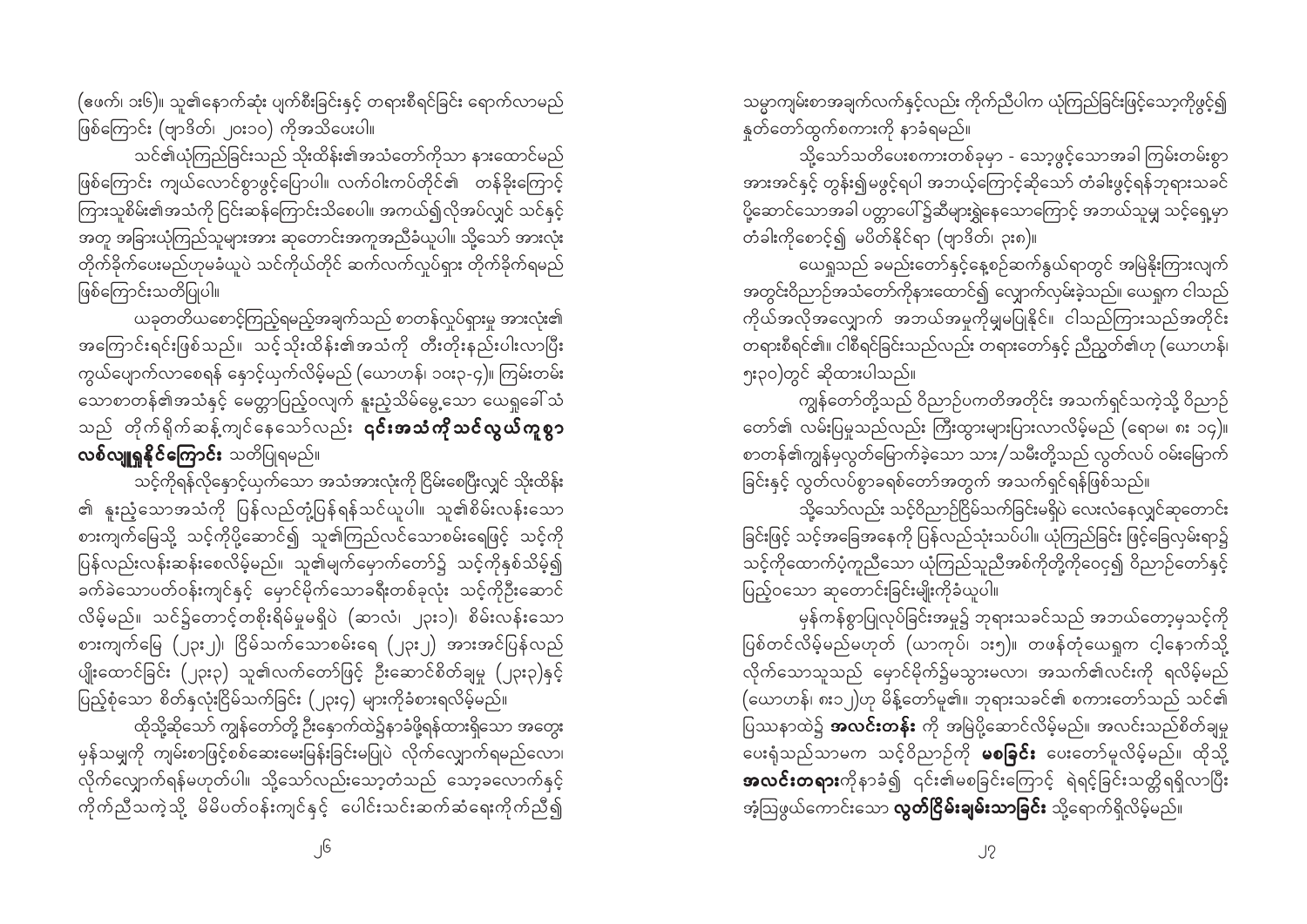ထိမ်းချုပ်မှုအောက်၌ရှိသောတန်ခိုးသည် လုံခြုံမှုတန်ခိုးဖြစ်သည်။ သင်၏ ခံစားမှုကိုက်ညီ၍ ကြည်လင်သောအတွေးရှိပြီး ဝိညာဉ်တော်နှင့် ပြည့်ဝခြင်းသည် ဆာငတ်သောလူသားထံသို့ ယေရှုပြောသောအသက်စမ်း ရေစီးဆင်းစေခြင်း ဖြစ်သည် (ယောဟန်၊ ၇း၃၈)။

ယခုတွင်ငြိမ်ဝပ်စွာ မောပန်းနွမ်းနယ်ခြင်းမရှိပဲ ဘုရားသခင် အတွက် လုပ်ဆောင်ရမည် (ဟေဗြဲ၊ ၄း၉-၁၀)။ ဘုရားသခင်၏ လူများအကြားတွင် ကြေကွဲနေသူများအားသနားခြင်း၊ ချစ်ခြင်းမေတ္တာနှင့် အမှုတော်ဆောင်ရမည်။ ငတ်မွတ်သောကာလကိုမေ့လျော့၍၊ ကန္တရဒေသကိုကြွယ်ဝသော ဉယျာဉ်ခြံ ဖြစ်စေပြီ (ဟေရှာ၊ ၃၅)။ သခင်၏ရွေးနှုတ်ခြင်းသို့ ပြန်လာကြ၍ သူတို့၏ ခေါင်းတော်၌ ထာဝရပျော်ရွှင်ခြင်း သီချင်းနှင့်အတူဇိအုန်သို့လာကြပြီ။ ဝမ်းနည်း ခြင်းများကွယ်ပျောက်ကာ ဝမ်းမြောက်ကြည်နူးခြင်းကိုရရှိခဲ့ကြပြီ။

ဘုရားသခင်၏ ချစ်ခြင်းမေတ္တဖြင့်ဆွဲဆောင်၍ လောကီသားများ ချဉ်းကပ်လာကာ ဘုရားသခင်၏ကောင်းမြတ်ခြင်း၌ ပျော်ရွှင်ခြင်းဖြစ်စေသည်။ ္<br>ချစ်စဖွယ်ဖြစ်ခဲ့သောဇာတိလူဟောင်းကို ကြည်နူးဖွယ်ရာလူသစ်ကြောင့် တားဆီး ပိတ်ပင်မှုဖြစ်စေသည်။ လူငယ်များသည် သက်ကြီးသူများကိုရိုသေပြုစုလျက် ရှိသည်။ ယေရှု၏မျက်မှောက်တော်၌ သူ၏လူများလွတ်ခြင်းအခွင့်သည် ကလေးငယ်များပင်လျှင် ညှိတွယ်လျှက်ရှိသည်။

ဆောင်းကာလလွန်ပြီ။ မိုးလည်းကြည်လင်ပြီ။ မြေကြီးပေါ် မှာ ပန်းများပွင့် ကြပြီ။ ငှက်တို့မြည်တွန်ချိန်လည်းရောက်လေပြီ။ ငါတို့မြေ၌ ချိုးငှက်တွန်သံကိုလည်း ကြားရ၏။ သင်္ဘောသဖန်းပင်သည် စိမ်းလန်းသောအသီးကို မှည့်စေ၏။ စပျစ်နွယ် ပင်လည်းပွင့်လျက်မွှေးကြိုင်၏။ ငါချစ်သောနှမ၊ ငါ၏မိန်းမလှထ၍လာခဲ့ပါဟု (ရှောလမုန်၊ ၂း၁၁-၁၃)ယေရှုသည် သူ၏လူများအကြားတွင် ကျိန်းဝပ်လျက်ရှိ၏။

ဟုတ်ကဲ့၊ ဝိညာဉ်ပကတိအတိုင်းလျှောက်လှမ်းခြင်း၊ တားဆီးမှုဦးနှောက် အတွေးကိုကာကွယ်ခြင်း၊ လှုပ်ယမ်းနေသောအတွေးများချုပ်ထိန်း ခြင်းစသည့် အားလုံးသည်ထိုက်တန်ပေ၏။ စိတ်ဓါတ်ကျနေသော သူများအတွက် ကျေနပ် စေဖို့ရန် သင့်အထဲမှအသက်စမ်းရေသည် ယခုစီးဆင်းနိုင်လျက်ရှိ၏ (ယောဟန်၊

 $P_{l}$ 

အခန်း $\left( 9\right)$ လှုပ်ယမ်းနေသော ခံစားမှုများကိုထိန်းချုပ်ခြင်း

ဝိညာဉ်ပကတိနှင့်လည်းပြည့်ဝ၊ ဦးနှောက်လည်းကြည်လင် သော်လည်း ဆက်လက်ကျန်ရှိသော ပြဿနာမှာသင်၏ခံစားချက်များ ညိဳမျှအောင်ထိန်းသိမ်း ခြင်းဖြစ်သည်။ ဘုရားသခင်ကသူ၏လူတို့ကို အကြံပြုသည့်အရာမှာ "ငြိမ်ဝပ်စွာ -<br>နေခြင်း၊ ယုံကြည်စိတ်ချခြင်းသည် သင်၏ခွန်အားဖြစ်လိမ့်မည် (ဟေရှာ၊ ၃၀း၁၅)၊ သို့သော်မစောင့်ရှောက်လျှင်၊ သင့်စိတ်အခြေအနေပြောင်းလဲခြင်းသည် ကမ်းခြေ ပင်လယ်လှိုင်းစီးသကဲ့သို့ တက်လိုက်ကျလိုက်ဖြစ်နိုင်ပါသည်။

| ကျဆင်းခြင်း၏ | ပျော်ရွှင်ကြည်နူးခြင်း               |                |
|--------------|--------------------------------------|----------------|
| ဘေးအန္တရယ်   | ငြိမ်ဝပ်ခြင်းနှင့်ယုံကြည်စိတ်ချခြင်း |                |
|              | 'ဟေရာ၊ ၃၀း၁၅့                        | မြင့်တက်ခြင်း၏ |
|              | စိတ်ဓါတ်ကျခြင်း                      | ဘေးအန္တရာယဲ    |
|              |                                      |                |

စာတန်၏ပထမတိုက်ခိုက်ခြင်းသည် သင်၏ခံစားချက်များကို စိတ်ဓါတ် ကျဆင်းခြင်းသို့ တွန်းပို့ခြင်းဖြစ်သည်။ သူသည်လူများ၊ ပြဿနာများနှင့်ဖိအား အမျိုးမျိုးကို အသုံးပြု၍ဝိညာဉ်တော်၏ လွတ်ခြင်းအခွင့်ကို တားဆီးရန်ဖန်တီးလေ့ ရှိသည်။ အကယ်၍သင်သည် ဤအခြေအနေတွင် ချက်ခြင်းကုသ မကယ်တင်လျှင် -<br>များမကြာမီသင်သည် အတွေးနှင့်ခံစားမှုညှိုးနွမ်းကာ၊ ခန္ဓာကိုယ်ခြောက်သွေ့ လာပြီး၊ သနားဖွယ်ကောင်းစွာလူးလိမ့် နေရပေလိမ့်မည်။

သင့်ဖြစ်စဉ်တခုလုံးကို သန့်ရှင်းသောဝိညာဉ်တော်ထံသို့ ဖွင့်ပြပါက အဘယ် အရာ၌သူ့ကိုဝမ်းနည်းစေကြောင်း (ဧဖက်၊ ၄း၃ဝ)သိမြင်လာပြီးပြုပြင်နိုင် မည်ဖြစ်သည် (ဆာလံ၊ ၁၃၉း ၂၃-၂၄)။ စိတ်ဓါတ်ကျခြင်း အကြောင်းရင်းများစွာ ထဲမှအဓိကတခုမှာ ဒုစရိုက်ကျူးလွန်ခြင်းကို မဖြေရှင်းပဲထားခြင်းဖြစ်သည် သို့သော် ယေရှု ခရစ်သွန်သင်ချက်နည်းလမ်းသည် ဒေသအလိုက်ကွဲလွဲမှုရှိ သော်လည်း သတိပြုရမည်။ ဒုစရိုက်ကျူးလွန်မှုကို အတွင်းရှိလူထုရှေ့မှောက်၌ ဖော်ပြခြင်းသည် ပထမဆုံးအဆင့်မဟုတ်ပဲ နောက်ဆုံးအဆင့်ဖြစ်ရမည် (မဿဲ၊ ၁၈း၁၅-၁၇)။

၂၉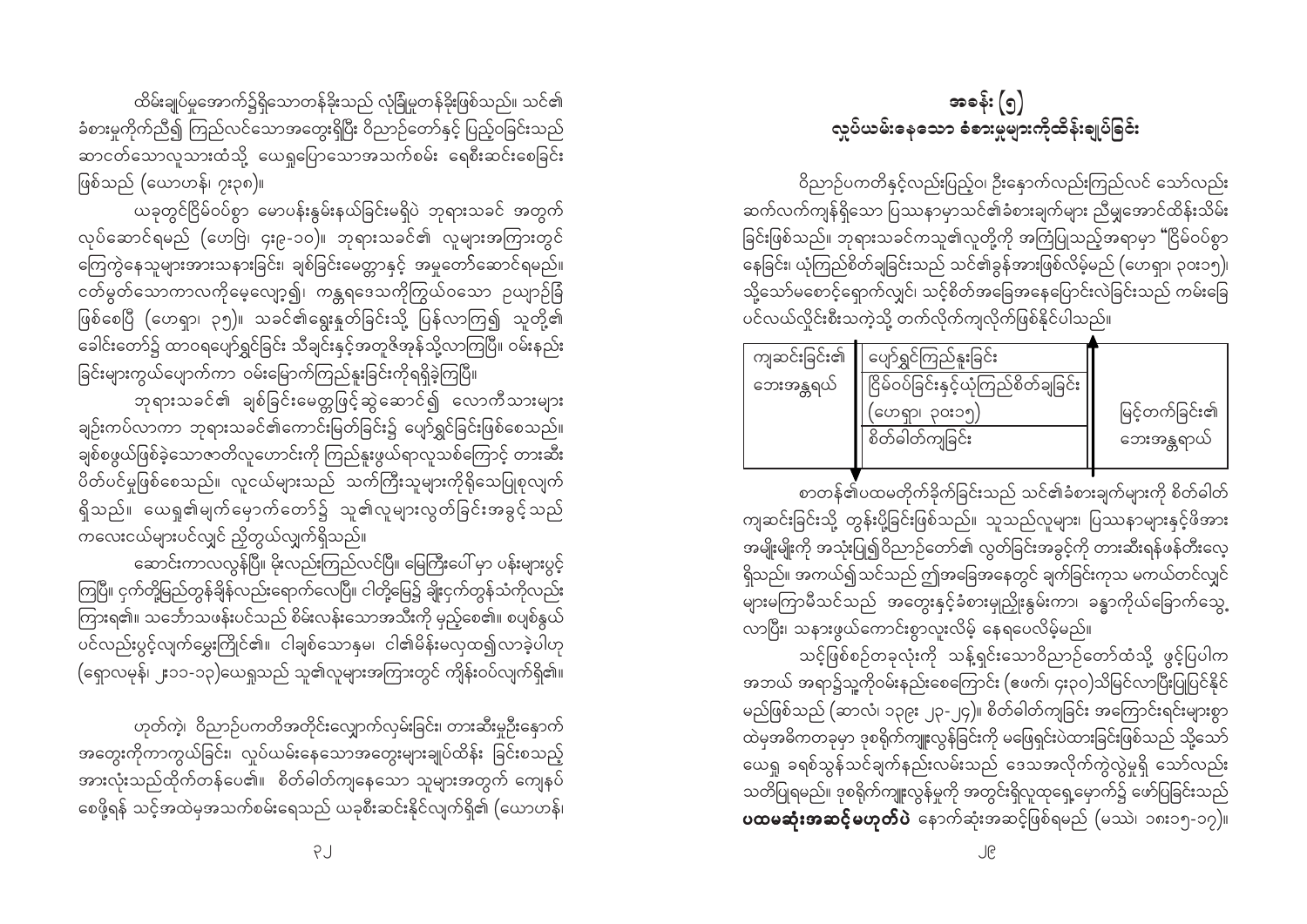သင့်ဝိညာဉ်အား "ဘုရားသခင်ကိုမျှော်လင့်လော့" (ဆာလံ၊ ၄၂)ဟု ဆိုပြီး ထ၍ လှုပ်ရှားလော့။ သင့်ခံစားမှုကို လစ်လျူရှုပြီး၊ ငြိမ်ဝပ်ခြင်းနှင့် ယုံကြည်စိတ်ချ ခြင်းသို့ လိုက်လျှောက်လော့ (ဟေရှာ၊ ၃၀း၁၅)။ သို့သော်လည်း စာတန်၏ဒုတိယ မြောက် တိုက်ခိုက်မှုကို သတိပြုလော့။ ဘေးအန္တရယ်များလာမည်။ အဘယ်ကြောင့် ဆိုသော် သင်သည်အောင်မြင်လာကြောင်းကို စာတန်သိမြင် လာသောအခါ ဒုက္ခ ဖိစီးမှုကိုအဝေးသို့လျှင်မြန်စွာ ယူဆောင်သွားပြီး **ပျော်ရွှင်ကြည်နူးခြင်းတွေ့ရှိ** သည်တိုင်အောင် သင့်ကို ကောက်ကျစ်သောနည်းဖြင့် လမ်းပြလိမ့်မည်။

သတိပေးချက်များစွာထဲမှ အဓိကအားဖြင့်ရိုးသားဖြူစင်ခြင်း (တိတု၊ ၂း၆-၈) အစား မိုက်မဲစွာရွတ်တိုက်ခြင်း (ဧဖက်၊ ၅း၄)ဖြစ်သည်။ ဟာသလုပ်ခြင်းသည် ကောင်းသော်လည်း မထီလေးစားမှုဖြစ်တတ်သည်။ ဦးခေါင်းရှုပ်ထွေးအောင် စကားပြောခြင်းသည် သံသယဖြစ်ခြင်းနှင့် အန္တရာယ်ကျရောက်စေတတ်သည် (ရောမ၊ ၆း၁၈)။

ဤအဖြစ်မျိုးကို လျင်မြန်စွာမပြုပြင်ပါက ပျက်စီးခြင်းထဲသို့ ပို့ဆောင်တတ် သည်။ ယုံကြည်သူတစ်ဦးပျော်ရွှင်ကြည်နူးလာသောအခါ လွယ်ကူစွာဧဝံဂေလိ ပြုခြင်း (သို့) သာသနာကွင်းသို့ သွားခြင်းနှင့်ယုံကြည်ခြင်းဖြင့် အသက်ရှင်ခြင်းသို့ပို့ ဆောင်တတ်သည်။

ယုံကြည်သူတစ်ဦးသည် စာတန်၏လှည့်ဖြားခြင်းကြောင့် ဦးနှောက် မှတ်ဉာဏ်ချွတ်ယွင်းလာကာ ကိုယ်ကျိုးအတွက် ခေါင်းပုံဖြတ်ခြင်း၊ ဝမ်းနည်း ကြေကွဲဖွယ်ကောင်းသော အမှားအယွင်းများပြုတတ်လေ့ရှိသည်။

ဤဖြစ်ရပ်များ သင်သိရှိပြီးဖြစ်သောကြောင့် လိမ္မာပါးနပ်စွာလှုပ်ရှား၍ ၎င်းအဖြစ်အပျက်မှ ချက်ချင်းငြိမ်သက်စေရမည်။ သင်၏ခံစားချက်ကို ဝမ်းမြောက် ခြင်းဖြင့် အဆုံးသတ်စေပါ။ ဝိညာဉ်တော်ဖြင့်မမူးပဲ ဘယ်လိုဝိညာဉ်တော်နှင့် ပြည့်ဝ ်<br>အားပေးသဘောပေါက်ရမည်။ သင်ရှောင်ရှားလစ်လျူရှုပြီးခဲ့သော လုပ်ငန်း၏ စိန်ခေါ် မှုနှင့် အချို့ပြဿနာတို့၏ မွှေနှောက်ခြင်းတို့ကိုလည်းစွန့်လွှတ်ပြီး သင်၏ ခံစားမှုကိုလုံခြုံစွာနှင့် ငြိမ်သက်စွာထိမ်းချုပ်နိုင်ခြင်းအားအင်ရှိသောအရပ်၌ အသက်ရှင်ရပ်တည်ပါ။

အကယ်၍နောင်တရ၍ အပြစ်ကိုပယ်ရှားလျက် ဝန်ချတောင်းပန်

ပြီးနောက်တွင် လေးလံသောခံစားချက် ကျန်ရှိတတ်သည်။ ထိုအရာသည် **အပြစ် မှားယွင်းမှုပင်** ဖြစ်နိုင်ပါသည်။ ဘုရားသားတော် ယေရှုခရစ်၏ အသွေးတော်သည် ္<br>ဒုစရိုက်အတွေးကို မစင်ကြယ်နိုင်ပါ (၁ယော၊ ၁း၉)။ သို့သော်ခရစ်တော်၏ -<br>အောင်မြင်ခြင်းကို သင်၏ယုံကြည်ခြင်းဖြင့် ကြွေးကြော်ပါကစာတန်၏ စွပ်စွဲချက် များကို ရပ်ဆိုင်းစေနိုင်ပါသည် (ဗျာဒိတ်၊ ၁၂း၁၀-၁၁)။ ထို့ကြောင့် မရေရာ သံသယဖြစ်အောင် ခံစားစေသောဝိညာဉ်ဆိုးများကို ခုခံတိုက်ခိုက်လိုသည့် ဝိညာဉ် ရေးရာရင့်ကျက်သော ညီအစ်ကိုများကိုရှာ၍ အကြံပြုအကူအညီ တောင်းခံပါ။ .<br>ဤသို့နာခံခြင်းဖြင့် လုပ်ဆောင်မှုတိုင်းတွင် သန့်ရှင်းသောဝိညာဉ်တော်၏

ခွင့်ပြုကိုက်ညီခြင်းပါဝင်တတ်ပြီး (တမန်၊ ၅း၃၂)၊ သင်သည် ဆက်လက်၍ စိတ်ဓါတ်ကျခြင်းကို ချိုးဖဲ့လွတ်လပ်စေသော ခြေလှမ်းစီသို့ဆက်လှမ်းရမည်။

ချီးမွမ်းခြင်းသည် ကြီးစွာသောတန်ခိုးဖြစ်သည်။ ၎င်းဖြင့်စိတ်ဓါတ် ပျက်ပြားစေသော ဝိညာဉ်ဆိုးနှင့်သင့်အနီးရှိအာကာသ လေထုကိုသန့်ရှင်း စေသည်။ သင့်ဝိညာဉ်အတွက်လည်းကောင်းကြီးဖြစ်စေပြီး (ဆာလံ၊ ၁၄၉)၊ လေ့ရှိသည် (၂ရာဇဝင်၊ ၂၀း၂၂-၂၅)။

ဝတ်ပြုကိုးကွယ်ခြင်းသည် အံ့သြဖွယ်ရာများဖြစ်စေသည်။ ဘုရားသခင်၏ ဂုဏ်တော်ကို သင်ထင်ရှားစေခြင်းသည် သင့်အတွက်ကောင်းမှုပြုခြင်းဖြစ်သည်။ ဝတ်ပြုကိုးကွယ်ခြင်းသည် ဘုရားသခင်အတွက် လူ့နှလုံးသားထဲ၌ ချစ်ခြင်းမေတ္တာ သွန်းလောင်းခြင်းဖြစ်သည်။ သို့သော် သတိမမူတတ်သောအရာမှာ ဘုရားထံသို့ ဂုဏ်တော်အားလုံးအပ်နှင်းခြင်းသည် အပ်နှင်းသောသူထံသို့ ပြန်လည်ကျရောက် တတ်ခြင်းဖြစ်သည် (၂ကော၊ ၃း၇-၁၈)။

သင်၏ယုံကြည်ခြင်းကို ဝန်ခံခြင်းဖြင့်တောင်များရွေ့စေလိမ့်မည်။ ယေရှုက "ဘုရားသခင်ကို ယုံကြည်ခြင်းရှိကြလော့" (မာကု၊ ၁၁း၂၂)။ ဘုရားသခင်၌ ယုံကြည်ခြင်းမျိုးသည် **ယုံကြည်** ခြင်းဖြင့်ပြောဆိုခြင်းဖြစ်သည်။ ယေရှုက ဤသုံးနေရာ၌ (ငယ်၊ ၂၃) ကျွန်တော်တို့ ဝန်ခံသောအရာကို ပိုင်ဆိုင်ရမည် ဟုဆိုထားသည်။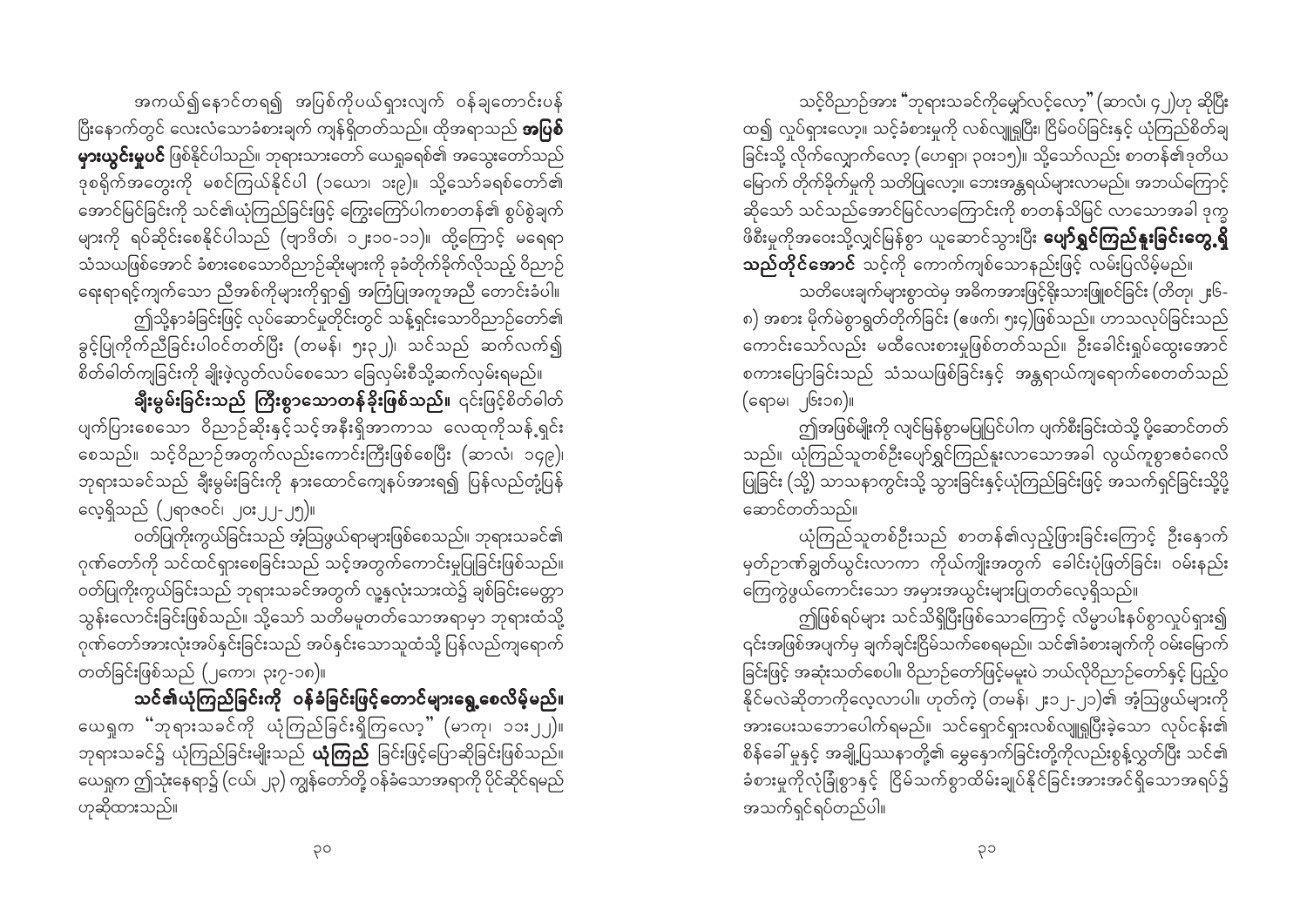သင်၏ ယုံကြည်ခြင်းကို ထုတ်ဖော်ခြင်းနှင့် ဇာတိကို ရင်ဆိုင်ရာအရပ်ကို စေ့စပ်စွာ ခွင့်မပေးတော့ပေ။ ခရစ်တော်နှင့်အတူသေခြင်းသည် အဓိကအချက်ဖြစ်သည် ပ<br>(ကောလော ၊ ၃း၁၄)။ သင်၏ယုံကြည်ခြင်းကိုလျော့ပါးစေသော ခံစားချက်များကို အခွင့်မပေးနှင့်။ ထိုသို့ပြုရင်းဆုံးရှုံးမှုတွေ့ခဲ့ရရင်တောင်မှ မကွဲပြားမခြားနားသော အချက် ကျန်ရှိတတ်သည်။

သင်၏ပတ်ဝန်းကျင်၌ အကင်းပါးသောရန်သူများသည် ခြေကုတ်အနိုင် ယူရန်သွားလာလျက်ရှိသောကြောင့် သင်၏စောင့်ကြည့်ခြင်းကို မရွေ့လျော့စေရန် **သတိပြုလော့။** ဝိညာဉ်တော်ပြည့်ဝနေသော ယုံကြည်သူကိုအနိုင်မယူနိုင် သော်လည်း ဒုက္ခပေးနိုင်ပါသည်။ ရန်သူတို့သည် မိုက်မဲစွာပြုခြင်း၊ လျင်မြန်စွာ ခေါင်းပုံဖြတ်ခြင်းပြုလိမ့်မည်။ အမျက်ထွက်ရာတွင် အပြစ်မရှိစေနှင့်။ အပြစ်မပြေပဲ နေမဝင်စေနှင့်။ မာရ်နတ်ကိုအခွင့်မပေးကြနှင့် (ဧဖက် ၄း၂၆)။ သင်၏အပြစ်ကို သ**တိပြုမိလျှင် နောင်တရ၍** လျင်မြန်စွာယေရှု၏နာမ၌ **ခြေကုတ်ပြန်ယူပါ။** သင်၏ကြိုးစားလုပ်ဆောင်မှုကြောင့် လူများကဘုရားဘုန်းတော်ကိုမမြင်ပဲ သင့်ကိုချီးမွမ်း၍ သင့်ဘုန်းထင်ရှားလာမည်ကို **သတိပြုလော့။** လက်ဝါးကပ်တိုင်၏ အောင်မြင်ခြင်းသည်သာလျှင် သင်ဂုဏ်ယူဝံ့ကြွားရမည်ဖြစ်ပြီး (၁ကော ၂း၂)၊ ဘုရားသခင်၌သာ သင်ဝါကြွားရမည် (၁ကော ၁း၃၁)။

သူတပါးထံသို့ သင့်အတွေ့အကြုံများ စိတ်ထဲမှာထင်ကျန်စေခြင်းမပြုမိရန် သတိပြုလော့။ ဝိညာဉ်တော်၏ ဖွင့်ပြခြင်းအတိုင်း လိုက်လျှောက်ခြင်းသည် အလွန်ကြည်နူးဖွယ်ဖြစ်ပြီး (ရောမ၊ ၈း၁-၄)။ ဆိုးညစ်သောဇာတိပကတိ အကျင့် သည် ထုတ်ဖော်ပြသလျက်ရှိသည် (ရောမ၊ ၇း၂၃-၂၄)။ အမြဲတမ်းသူတစ်ပါး ကူညီရန်သတိရှိပါ။ သို့သော် ဘုရားသခင်နှင့် ထိုသူ၏ဆက်သွယ်မှုကိုမပျက်ပြား စေနှင့်။

ဘုရားသခင်နှင့်သူ၏ တန်ခိုးတော်၌ခိုင်ခံ့ခြင်းမရှိပဲ (ဧဖက် ၆း၁၀)၊ ဝိညာဉ်ရေးရာ စစ်တိုက်ပွဲ၌ပါဝင်သောအခါ သတိပြုလော့။ ကမ္ဘာပေါ်တွင် အကောင်းဆုံးသောလက်နက်သည် အတွင်းပိုင်းလက်နက်ဖြစ်သည်။ စာတန်နှင့်

၇း၃၈)။ ယခုတွင်ဒုက္ခနှင့်ပျော်ရွှင်ခြင်းကြောင့် သင့်ကိုနောင့်ယုက်နိုင်သော အန္တရာယ်အချို့သတိပေးချက်များကို ဆက်ပြီးလေ့လာကြပါစို့။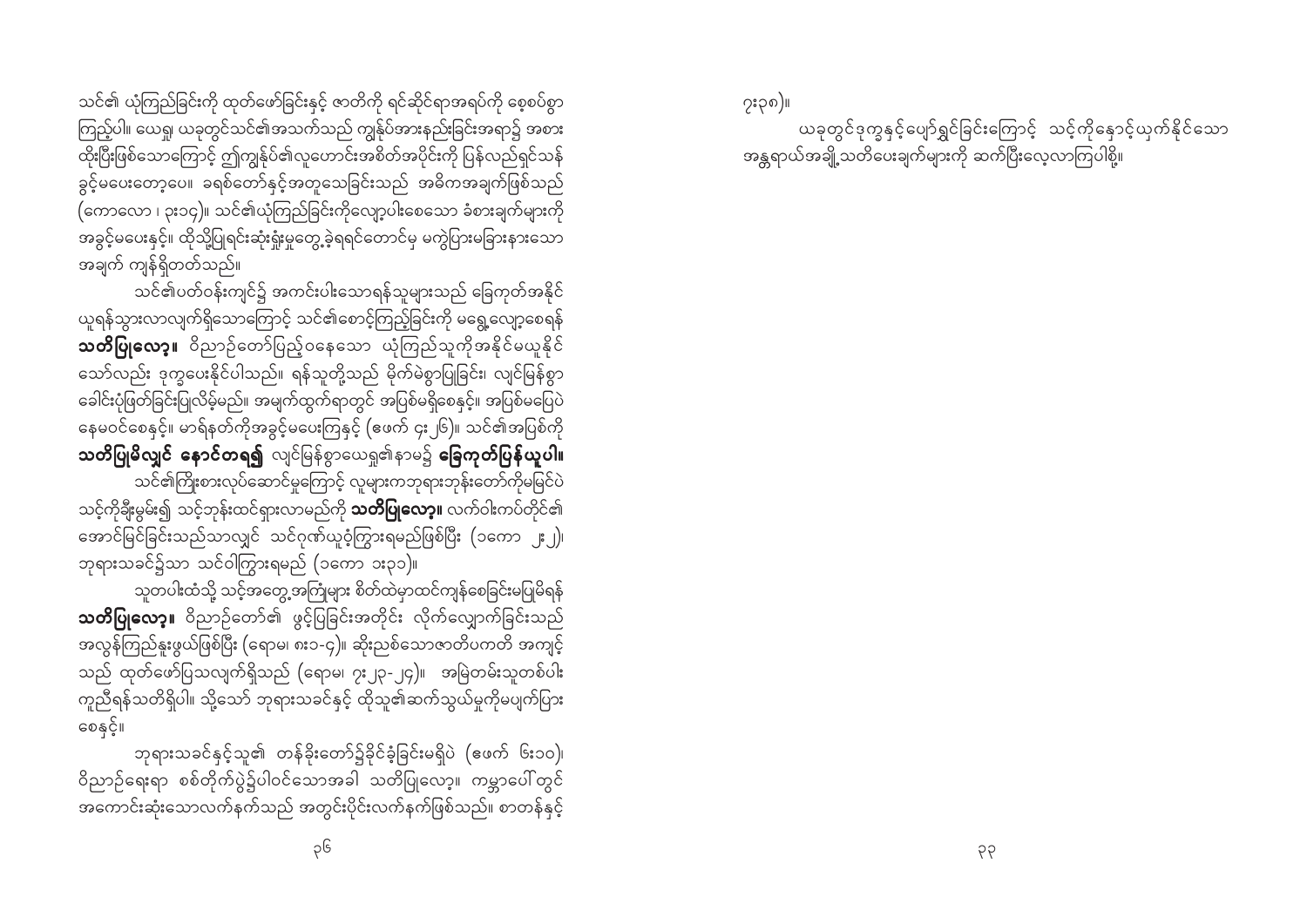အခန်း (၆) ခုက္ခခက်ခဲခြင်းများ၊ ဘေးအန္တရာယ်များနှင့် ပျော်ရွှင်ကြည်နူးခြင်းများ

**ဟုတ်ကဲ့**၊ ဒုက္ခပြဿနာနှင့် ဘေးအန္တရာယ်များရင်ဆိုင်တိုက်ခိုက်ရန် ရှိသော်လည်း တစ်ကြိမ်သင်အောင်မြင်မိလျှင် **အံ့ဩဖွယ် ပျော်ရွှင်ကြည်နူးခြင်း** တွေ့ရလိမ့်မည်။

ဝိညာဉ်တော်နှင့်ပြည့်ဝ၍ အသက်ရှင်ခြင်းသည် လေးလံကြီးမားသော လှည်းဘီးလည်ပတ်ခြင်းနှင့်တူ၏။ အစ၌လည်ပတ်ရန်ခက်ခဲသော်လည်း၊ အရှိန် ာ —<br>အဟုန်ရလာသောအခါ လျင်မြန်လာပြီး၊ ဆီဖြင့်စက်လည်ပတ်လာကာ၊ အားထုတ်မှု သည် အနည်းငယ်သာလိုအပ်လာသည်။ ထို့ကြောင့်အစဉ်ခက်ခဲမှုကို သတိပြု၍ စိတ်မပျက်ပဲ၊ ၎င်းအရာသည် အခြားသူအတွက်မဟုတ်ပဲ ကိုယ့်အတွက်သာ ဖြစ်သည်ကို သိ၍မမိုက်ပါနှင့်။

ဝိညာဉ်တော်နှင့်ပြည့်ဝခြင်း၌ သင်တိုးတက်လာသောအခါ သင့်အသက် တာ၊ သင့်ကမ္ဘာ၊ သင့်နေရပ်၊ သင့်အားကစား၊ သင့်ကြင်ဖော် စသည်တို့၏ .<br>ဖိအားသည် ပျောက်ကွယ်လာမည်။ အဘယ့်ကြောင့်ဆိုသော် ဘုရားသခင်နှင့်သင်၏ ဆက်နွယ်မှုမှန်ကန်သောကြောင့်ဖြစ်သည်။ သင်၏အချိန်ရှိသမျှသည် ဘုရား အတွက် အလိုအလျောက်အသုံးပြုလာမည်။ ဤအရာသည် ကျမ်းစာက အနားယူခြင်းဟု ခေါ် ဆိုပြီး၊ ဝန်လေး၍ပင်ပန်းသော သူများအတွက် (မဿဲ၊ ၁၁း <sub>့</sub><sub>]၈</sub>) ယေရှုပေးကမ်းသောချမ်းသာခြင်းပင်ဖြစ်သည်။

နေစဉ် ခရစ်တော်နှင့်အတူ သေကြောင်းကို ယုံကြည်ခြင်းဖြင့် သင်လက်ခံ သောကြောင့် မကောင်းသော အတွေးများ၊ ပြန်လည်တုံ့ပြန်မှုများစသည့် ခံစားချက် များအောင်မြင်လိမ့်မည် (ရောမ၊ ၆း၁-၁၀)။ ဆက်လက်၍ ယေရှုထံသို့သင့်ဖြစ်စဉ် .<br>တခုလုံးကို ဆက်ကပ်အပ်နှံလျှင်၊ သူ၏ကောင်းသောအတွေးခံစားချက် တုံ့ပြန်မှုနှင့် သူ၏တန်ခိုးတော်များကို သင့်ထံထို့စီးဆင်းလာမည်ဖြစ်သည် (ရောမ၊ ၆း၁၁-၂၃)။ သိသော် သတိပေးစကားရှိသည်။

အကယ်၍သင်သည် အတွေးခံစားချက်အားဖြင့် လွှမ်းမိုးမှုနည်းပါးသော

သူဖြစ်လျှင် ခရစ်တော်၏အသက်တာသည် သင့်အသက်တာထဲသို့ ရုတ်တရက် သည် အန္တရာယ်ဖြစ်စေတတ်သည်။

ာ<br>အကယ်၍သင်သည် အတိတ်၌နာကြည်းစရာ ပတ်ဝန်းကျင်(သို့) ကလေး ဘဝ၌ရင်နာစရာ အမာရွတ်တို့ကိုစဉ်းစားတွေးတော ခံစားမှုဖြင့်လွှမ်းမိုးနေလျှင် သင်သည် စိတ်ပျက်စရာကြုံရလိမ့်မည်။ ထိုတွေးတောခံစားမှုသည် တဖြည်းဖြည်း သင်ဂရုမစိုက်မိလျှင်၊ နောက်ပိုင်းတွင်စိတ်ဓါတ်ကျလာမည်။

စာတန်သည် ထိုကဲ့သို့သောအခက်အခဲများကို သင့်အသက်တာ၌ မသိမသာ တားလေ့ရှိသည်။ ဇာတိအသွေးသားဖြင့် အသက်ရှင်သောသူသည် လွယ်ကူစွာပြိုလဲတတ်သည်။ ထို့ပြင်လွန်ကဲစွာဖြစ်ခြင်း၊ စိတ်အာရုံပျံ့လွင့်ခြင်း၊ စိတ်ပျက်ခြင်း၊ ထိခိုက်နစ်နာစေရန် ပြုလုပ်စေရန်နှင့် ယုံကြည်ခြင်းမတည်မြဲစေရန် ပြုလုပ်တတ်သည်။

၎င်းကိုအစပြုချိန်တွင် ခက်ခဲမှုမြောက်များစွာရှိသည်။ ယခုတွင်ဝိညာဉ် ပကတိ၌ လိုက်လျောက်ခြင်း၏ **ဘေးအန္တရာယ်များကို** လေ့လာကြပါစို့။ အန္တရာယ် အချို့ကိုဖော်ပြပါမည်။

သင်၏အသက်တာသည် ဇာတိလူဟောင်းမှ လွတ်မြောက်တိုးတက်လာ သောအခါ သင်၏လူသစ်၌ ယေရှုအသက်တာသည်လည်း ကြီးထွားလာသော ကြောင့် ယခုသင်သတိပြုရမည်။ အဘယ့်ကြောင့်ဆိုသော် ပြုလုပ်မှားခြင်းကြောင့် သင့်ဝိညာဉ်ရေးရာ ကျဆင်းစေနိုင်ပါသည်။

သင်တွေ့ ရှိသောတန်<sup>ဒွို့</sup> အားအင်သစ်ကို အသုံးပြုရာ၌သတိပြုပါ။ အထူး သဖြင့်သင်ရရှိထားသော ဤနက်နဲသောအသက်တာအတွက် သင်နှင့်အတူ ဝမ်းမြောက်သောသူနှင့် မပိုင်ဆိုင်မသိနားမလည်သောသူများအပေါ်၌ ဟန်ချက် ညီစွာအသုံးပြုတတ်ရန်လိုအပ်သည်။ ထိုသို့သူတပါးအပေါ် ၌ မတရားသောအခွင့် အရေးယူခြင်းသည် ယုံကြည်ခြင်းအသိမှတ်ပြုခြင်းထက် ဇာတိလူဟောင်းကို အသက်ပြန်ရှင်စေခြင်းသာဖြစ်သည်။

ဇာတိလူဟောင်း ရှင်သန်လာခြင်းကို **သတိပြုလော့။ မကြောက်နှင့်။**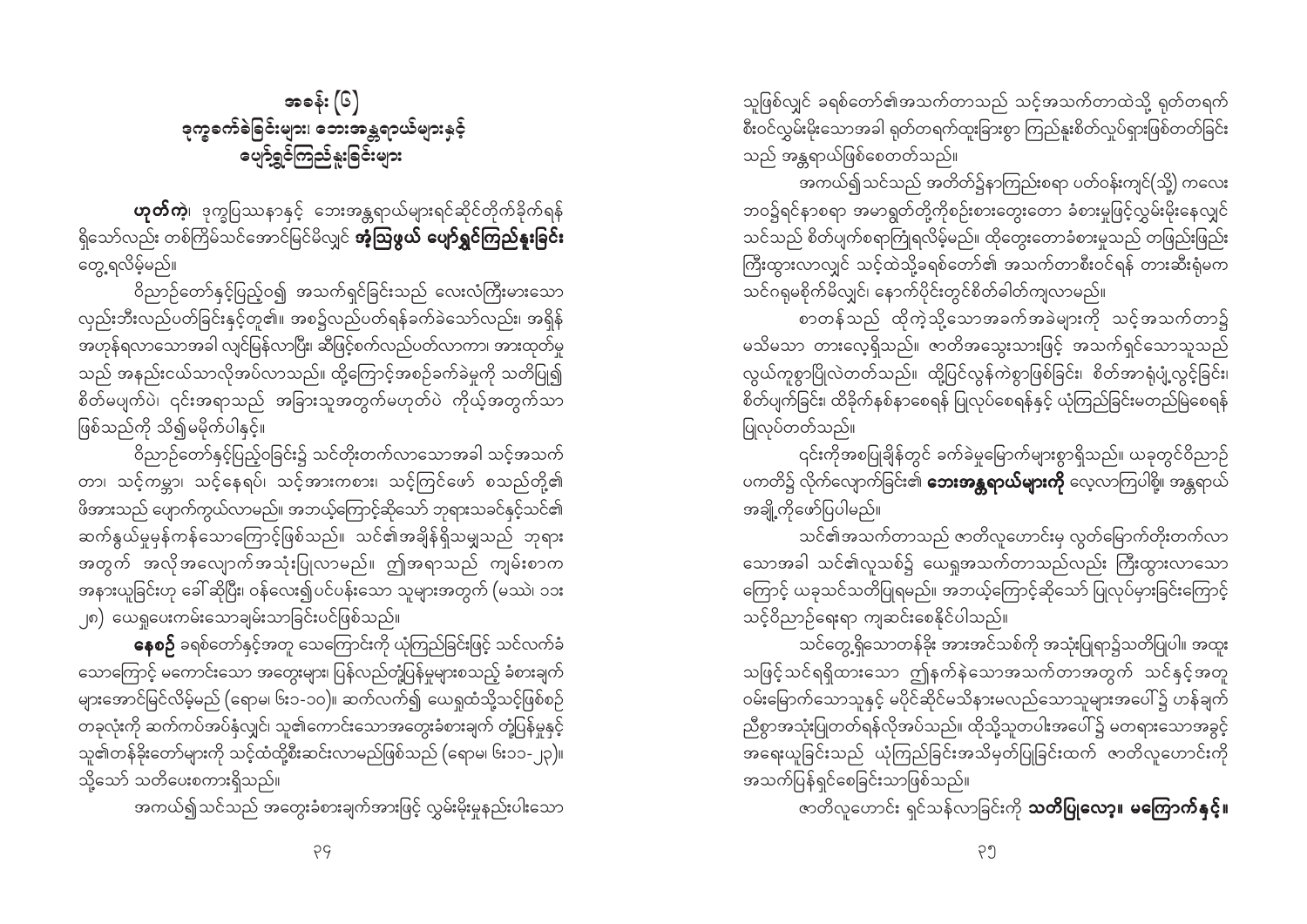ဘယ်ကပေါ် လာသနည်း၊ အကယ်၍ ထိုကဲ့သို့ခံယူသောသူတို့ကိုမေးလျှင်၊ သူတို့သည် သင့်ကိုပြုံးကာ သူတို့၏မျက်စိသည် အဝေးကိုကြည့်ပြီး ဖြေကြားမည့်အရာမှာ -<br>ဝိညာဉ်တော်ကင့ါကို ဦးဆောင်တယ်လို့ **အဓိပ္ပါယ်မဲ့စွာ** ဖြေကြားမည်ဖြစ်သည်။ ဘုရားသခင်၏ နှုတ်ကပတ်တော်နှင့်စစ်ဆေးမှုမရှိပဲ သတိမဲ့စွာနှင့် စိတ်အာရုံနိုးဆွမှုအတိုင်းသွားသော ခရစ်ယာန်များသည် လွယ်ကူစွာစာတန်၏ လိမ်ညာခြင်းကိုခံရတတ်သည်။ ထိုသို့သောသူသည် မှန်ကန်စွာဦးဆောင်သူ မရှိခြင်း

နှင့် တည်ကြည်မှုမရှိသောသူများဖြစ်ကြပြီး မစစ်မမှန်သောနေရာမှ တစ်နေရာသို့ လှည့်လည်တတ်သည်။ ဘုရားသခင်သည် ဦးနှောက်မပါသောသူ၊ ထိုင်းမှိုင်းသူ အလိုမရှိပဲ တည်ကြည်လျက်အသိတရားရှိသောသူအလိုရှိသည်။

အသင်းတော်ပြောင်းခြင်း၊ ပတ်ဝန်းကျင်အားလုံးကိုမချင့်ချိန်ပဲဒေသ ပြောင်းခြင်း၊ လုပ်ဖော်ကိုင်ဘက်အချို့နှင့် ထွက်ပြေးခြင်း၊ အလုပ်တာဝန်ကို စွန့်လွတ် ခြင်း (သို့) လွှဲပြောင်းပေးခြင်းစသည့် ရုတ်တရက်စိတ်ဆုံးဖြတ်မှုသည် စာတန်၏ အထူးအခွင့်အရေးများဖြစ်သည်။

.<br>တခါတရံလျင်မြန်စွာ အဓိကဆုံးဖြတ်ချက်များသည် မှန်သကဲ့သို့ .<br>ဖြစ်သော်လည်း ရံဖန်ရံခါအများ၏ နားလည်မှုနှင့် ဆန့်ကျင်ဘက်ဖြစ်တတ်သည်။ ထိုရူးမိုက်သောအပြုအမူများကို သန့်ရှင်းသောဝိညာဉ်တော်ထံသို့အပ်နှံ စစ်ဆေး ခြင်းအားဖြင့် တားဆီးရမည်။ အကယ်၍သင်၏အဓိက စီမံကိန်းတခုသည် သံသယရှိ၍လွှဲချော်မည်ဆိုလျှင် လက်ဝါးကပ်တိုင်၏တန်ခိုးတော်၌ အပ်နှံပါက ဘုရားသခင်သည် ၎င်းကိုသေစေခြင်း (သို့) မကြီးထွားစေရန် ရပ်တန့်စေခြင်း(သို့) နားလည်သဘောပေါက်စေလိမ့်မည်။

လျှောက်လှမ်းခြင်းသည် ပုံမှန်ဖြစ်ပြီး ရည်ရွယ်ချက်ရှိစွာ ဆက်လက်လှမ်း နေခြင်းဖြစ်သည်။ ၎င်းသည်ပုံမှန်မြဲမြံစွာ ခြေလှမ်း၍ ပေ့ါပါးသွက်လက်ခြင်းနှင့်အတူ လှပစွာ၊ ဟန်ချက်ကိုက်ညီစွာ လုပ်ဆောင်သင့်သည်။

ကျွန်တော်တို့ခရစ်ယာန်အသက်တာ နုနယ်သောအချိန်တွင် သင့်တော်စွာ နှင့် စတင်ခြင်းပြုသော်လည်း မတည်ငြိမ်၊ ပုံမမှန်သော သင်ခန်းစာသို့ လိုက်တတ် သည်။ ဤဝိညာဉ်ရေးရာကို ဘယ်လိုစတင်ပြီးအဆုံးသတ်ပုံကို သီချင်းရေးသူက ကောင်းမွန်စွာရေးစပ်ထားပါသည်။

သူ၏အဖွဲ့ကို အောင်မြင်နိုင်သော တခုတည်းသောနည်းလမ်းမှာ သင်မဟုတ်ပဲ သင့်အထဲ၌ရှိသော ခရစ်တော်ဖြစ်သည်။

သင့်အခြေအနေကောင်းမွန်တိုးတက် နာမည်ကြီးစေသော သင့်အထဲ၌ ရှိသောခရစ်တော်၏ တန်ခိုးကိုမထီမဲ့မြင်မပြုမိစေရန် သတိပြုလော့။ ယေရှုသည် .<br>မြည်တမ်းခြင်းမရှိပဲ အသေသတ်ခြင်းခံသကဲ့သို့ (ဟေရှာ ၅၃း၇)သင်သည်လည်း ခံနိုင်ရည်ရှိလာမည်။ ယခုတွင် ကြည်နူးဖွယ်အကြောင်းအရာတစ်ချို့ဆင်ခြင်ကြပါစို့။ လက်ဝါးကပ်တိုင်၏တန်ခိုး၌ ယုံကြည်စိတ်ချငြိမ်သက်စွာနေပါ။ ရှင်ပေါလု၏ ယုံကြည်ခြင်းဖော်ပြချက်ကဲ့သို့ ငါသည်ခရစ်တော်နှင့်အတူ လက်ဝါး ကပ်တိုင်မှာ အသေခံပြီ။ သို့သော်လည်းအသက်ရှင်သေး၏ ထိုသို့ဆိုသော်ငါသည် ကိုယ်တိုင်မရှင် ခရစ်တော်သည်ငါ၌ရှင်တော်မူ၏ (ဂလာ ၂း၂၀)။ ထို့နောက်

သင့်လူဟောင်းကို အသေခံဖို့ရန် မျှော်လင့်၍လူသစ်ကြီးထွားစေပါ။ သင်သည်ခရစ်တော်နှင့်အတူ သေခြင်းကိုယုံကြည်ခြင်းဖြင့် ဧကန်မုချ ဖြစ်လာမည် (ရောမ၊ ၆း၆)။ သင်၏မှားယွင်းမှုသည် ပျောက်ကွယ်၍ (ဂလာ၊ ၂း ၂၀)ကို သင်၌တကယ်ဖြစ်လာမည်။ ခရစ်တော်၌သေခြင်းဖြင့် ပညတ်တရား၏ တန်ခိုးအရှိန်ငြိမ်းစေရုံသာမက (ရောမ၊ ၇း၄)၊ ၎င်းကိုမနာခံရန် ပျော်ရွှင်ဇိမ်ခံခြင်း ကိုရွေးချယ်စေသောအပြစ်၏ တန်ခိုးသည်လည်း လျော့နည်းလာမည်ဖြစ်သည် လွယ်ကူစေလိမ့်မည် (ဧဖက် ၄း၂၀-၂၄)။

သင့်အသက်တာ၌ ခရစ်တော်၏လွှမ်းခြံမှုကို သင့်ဆွေမျိုးများ သူငယ်ချင်း များနှင့် ရင်းနှီးကျွမ်းဝင်သူများက **သင်၏အဖြစ်အမှန်ကိုသိမြင်လာမည်။** 

ခရစ်တော်ဘိတ်သိပ်ပေးသော **အမှုတော်ဆောင်သည်** ဖွင့်ပြခြင်း(သို့) မှုတ်သွင်းခြင်းလစ်ဟာမှုမရှိပေ။ ယုံကြည်သူများနှင့် အပြစ်သားများကိုတို့ထိ နိုင်သောမင်္ဂလာပေးထားလေ့ရှိသည်။

ခရစ်တော်နှင့်ပြည့်ဝသော **လင်ယောကျ်ားသည်** အထောက်အပံ့၊ ဆက်ကပ်အပ်နှံရန် ကြိုးစားအားထုတ်နေသောမယားအတွက် အံ့ဩဖွယ်တောင်း သောကြည်နူးမှုဖြစ်စေသည် (ဧဖက် ၅း၂၂)။

ခရစ်တော်၏အားအင်နှင့်ပြည့်ဝသော **လင်မိန်းမသည်** သန့်ရှင်းတောက်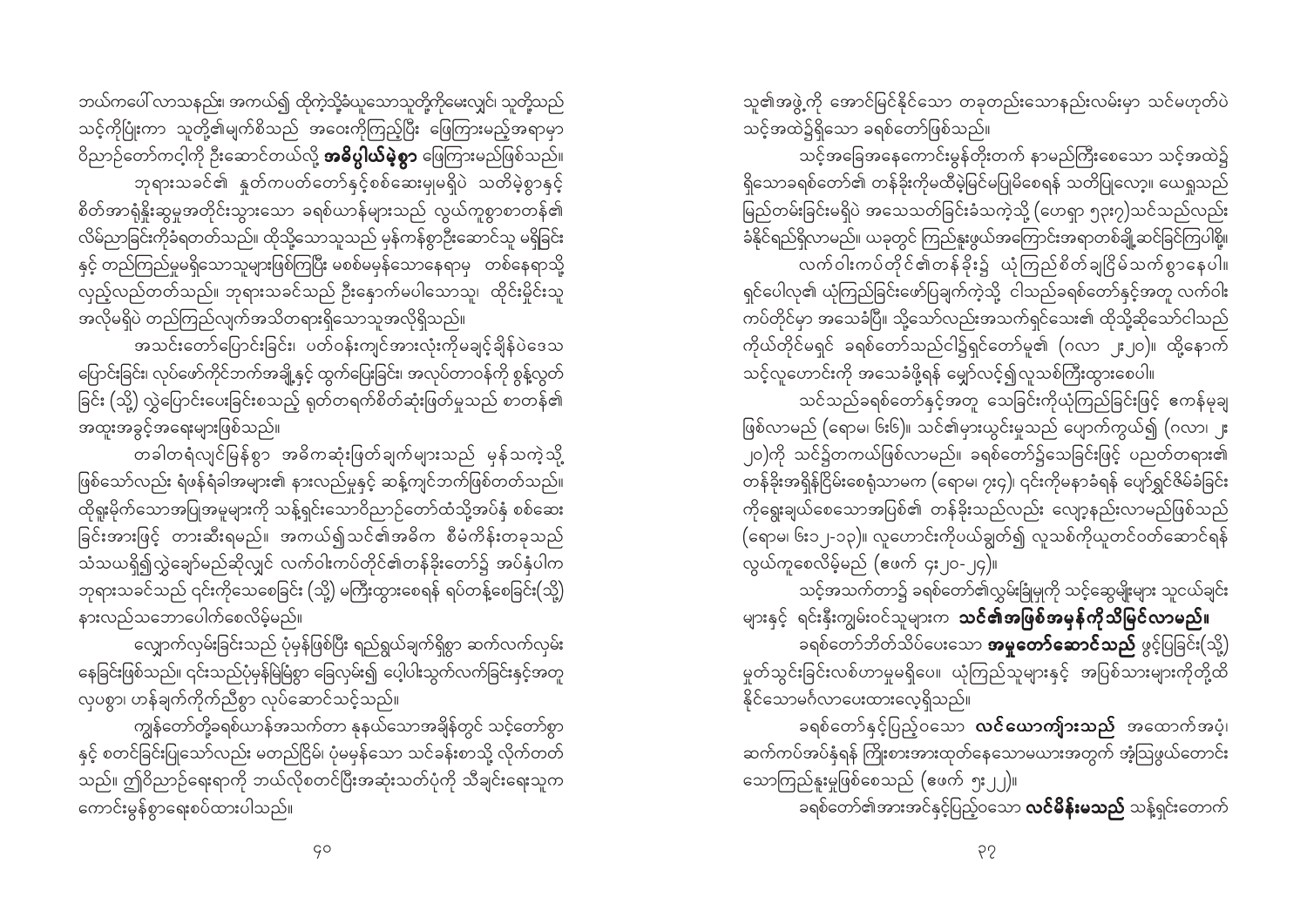ပြောင်လှပဆွဲဆောင်မှုရှိ၍ ခရစ်တော်သည် အသင်းတော်ကိုချစ်သကဲ့သို့ ယောက်ျား ၏ လွယ်ကူစွာချစ်ခြင်းကို တွေ့ရသည် (ဧဖက် ၅း၂၅)။

ခရစ်တော် လှုံ့ဆော်သော **လူငယ်များသည်** မိဘ၏အုပ်ချုပ်မှုကို ရိုသေ လေးစား၍ ထိန်းချုပ်တားမြစ်ရန်လိုအပ်မှုမရှိပေ (ဖေက် ၆း၁-၃)။

ာ<br>ခရစ်တော်မှုတ်သွင်းသော **အလုပ်သမားသည်** တာဝန်ကျေပြီး၊ ဇွဲရှိသော ကြောင့် ကုန်ထုတ်လုပ်မှုမြင့်မားရန်အတွက် လုပ်ငန်းရှင်မှဖိအားပေးရန် မလိုအပ် ေပ (ဧဖက် ၆း၅-၈)။

ခရစ်တော်ဦးဆောင်သော **လုပ်ငန်းရှင်သည်** ပြုစုစောင့်ရှောက်တတ်၍ အမြတ်ရှေ့ရှုမှုနည်းပြီး၊ ဆဲဆိုမှုနည်းကာ ဆက်သွယ်ရေးပြေပြစ်၍ လုပ်ငန်းပို၍ ကောင်းမွန်ခြင်းရရှိတတ်သည်။

ားသား….<br>ခရစ်တော်လှုပ်ရှားသော **အသင်းသူ/သားများသည်** သစ္စာရှိ၍၊ ဘုရား၏လူများကို ချစ်ရန် အခွင့်အရေးရှာတတ်သောကြောင့် အသင်းတော်၌ တိုးတက်ကောင်းမွန်ခြင်း လျော့နည်းမှုမရှိပေ။

ခရစ်တော် **သူတို့ထဲ၌ကိုန်းဝပ်သောသူသည်** (ကောလော၊ **ား**၂၇) ဒုက္ခပေးတတ်သော လူဟောင်းပယ်ရှင်းခြင်းခံရသောကြောင့် ကြာရှည်တားမြစ်၊ ပိတ်ပင်ခြင်းမခံရပေ။ ခရစ်တော်အားဖြင့် လူတိုင်းစုံလင်ခြင်းသို့ရောက်၍ လူခပ်သိမ်းတို့ကို ဆက်သအံ့သောငှာနှင့် သူ၏ဘုန်းတော်ထင်ရှားစေအံ့ငှာ (ကောလော၊ ၁း၂၈)၊ **သူတို့ထဲ၌ကျိန်းဝပ်သော** ယေရှုသည် ယခု **သူတို့အားဖြင့်** .<br>သူတပါးထံသို့စီးဆင်းလျက်ရှိသည်။

ဟုတ်ကဲ့ပါ။ အစပြုခြင်း၌ ခက်ခဲမှုများ၍၊ ရှောင်ရှားရန်အန္တရာယ်များ သော်လည်း **ကြည်နူးမှုများသည် အံ့ဩဖွယ်ဖြစ်သည်။** ယခုတွင် ဝိညာဉ်ပကတိ အတိုင်း လျှောက်လှမ်းခြင်းကို သင်ယူကြပါစို့။

**လျှောက်လှမ်းခြင်း**တွင် ရည်ရွယ်ချက်ရှိစွာလမ်းညွှန်၊ လုပ်ဆောင်၊ လှုပ်ရှားမှုများပါဝင်သည်။ **ဘုရား၏နှုတ်ကပတ်တော်ရှိ** သြဝါဒ အားလုံးသည် လက်တွေ့ကျင့်ဆောင်ရန်ဖြစ်ပြီး အမြဲတမ်းခြေတဖက်သည် မြေကြီးပေါ် ထောက်၍ ပုံမှန်လမ်းလျှောက်သကဲ့သို့ နူတ်ကပတ်တော်ကို ကျင့်ဆောင်ပါက သင်သည်မျှော ပါသွားမည်မဟုတ်ပေ။

ဝိညာဉ်ပကတိဖြင့် လျှောက်လှမ်းခြင်းဆိုရာတွင် များစွာကွဲပြားခြားနား သော အယူအဆများရှိကြသော်လည်း နှုတ်ကပတ်တော်၌ ရှင်းလင်းစွာဖော်ပြထား ပါသည် (ဂလာ ၅း၁၆)။ သင်အသက်တာကို သန့်ရှင်းသောဝိညာဉ်တော်က လှုံ့ဆော်ပါက လက်တွေ့ကျင့်ဆောင်လာမည်ဖြစ်သည်။ သင်သည် တာဝန်သိစွာ 

ယုံကြည်သူတချို့သည် ဓါတ်ငွေ့ပြည့်သောပူပေါင်းကဲ့သို့ အသင်းတော် များသို့ ထွက်လိုက်ဝင်လိုက်လုပ်ပြီး၊ ကိုယ်ကျိုးရှာလျက်ရှိသည်။ သူတို့လုပ်ဆောင် ချက်သည် မှန်ကန်မှုမရှိသလို လူတိုင်းနှင့်လည်း သက်ဆိုင်မှုမရှိပဲ၊ အချိန်အလဟသ ကုန်လွန်စေတတ်သည်။ အကယ်၍ စည်းကမ်းတင်းကျပ်ခြင်း(သို့) ဆက်ကပ်အပ်နှံ ဖို့လိုလာလျှင် ဆူညံခြင်းပြုလုပ်တတ်ပြီး မာန်တက်လာကာ သီးခြားခွဲခြားစွာ နေတတ်သည်။ ထို့ထက်ဝမ်းနည်းဖွယ်ကောင်းသည်မှာ သူတို့ကိုယ်သူတို့ မာန်ပို တက်လာတတ်ခြင်းဖြစ်သည်။

အကယ်၍ သင်၏သီဪလော်ဂျီသည် လုပ်ဆောင်ချက်မပါပါက ကလေးကဲ့သို့မျှသာ ဖြစ်သည်။ အချို့သည် ဘုရား၏အလိုတော်ကိုပရိယာယ်သုံးပြီး တာဝန်အရလုပ်ဆောင်သည်။ အကယ်၍သင်သည် ဘုရားနှင့်လျှောက်လှမ်းခြင်း၌ သာ၍ကောင်းသော အမှုတော်ဆောင်၊ ဇွဲရှိသောအသင်းသူ/သား ချစ်ခြင်းဖြင့် နားလည်တတ်သော ယောက်ျား၊ သစ္စာရှိပြီး အထောက်အပံ့ဖြစ်သောမိန်းမ စသည်တို့ဖြစ်မလာလျှင် ငါဟာဘယ်သူ့ကလေးလဲ၊ ဆိုတာကိုယ့်ကိုယ်ကို မေးခွန်း ထုတ်ရမည်။

ဝိညာဉ်ပကတိအတိုင်း လျှောက်လှမ်းခြင်းသည် အရက်သမားကဲ့သို့ လျှောက်ခြင်း၊ လောကရူပါရုံထဲ၌သက်ရှင်ခြင်း၊ အဆိုးကို အကောင်းမြင်ဝါဒဖြင့် မြင်ခြင်းစသည်တို့မဟုတ်ပါ။ သင်၏လုပ်ဆောင်ချက်များကို ဝိညာဉ်သဘောနှင့် ရှင်းလင်းကိုက်ညီစွာအသက်ရှင်ခြင်းဖြစ်သည်။ ထိုကဲ့သို့အသက်ရှင်သူသည် သတ္တိခဲ သောတပည့်တော်၊ ကိုယ့်ကိုယ်ကို ငြင်းပယ်၍ မိမိလက်ဝါးကပ်တိုင်ကိုထမ်းကာ ယေရှု၏သွန်သင်ချက်ကို နေ့စဉ်အသေးစိတ်လိုက်နာသောသူများ ဖြစ်ကြသည်  $(\circ \infty)$  ၁၆ႏ၂၄)။

ဤမမှန်ကန်သောအတွေး၊ ကျမ်းစာနှင့်မကိုက်ညီသော အရာများသည်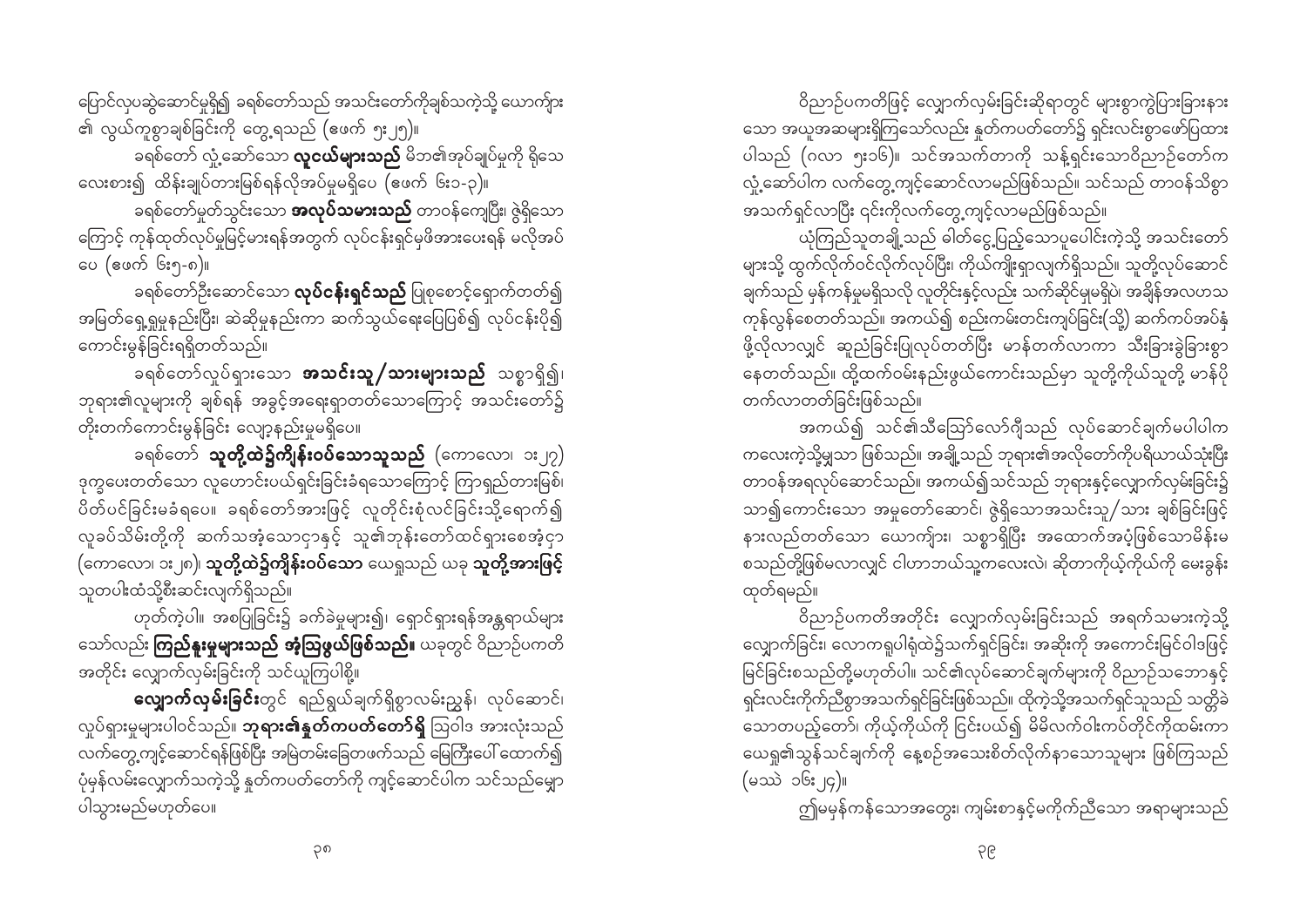ယေရှုနှင့်လျှေက်ခဲ့သည်ဟုတွေးမိခဲ့သည်။ သို့သော် အကျွန်ုပ်၌ပြောင်းလဲလွယ်သော ခံစားမှုများရှိခဲ့သည်။ တချိန်မှာ ယုံကြည်၍၊ တချိန်မှာယံသယရှိတတ်သည်။ တချိန်မှာ ဝမ်းသာ၍၊ တချိန်မှာ ဝမ်းနည်းတတ်သည်။ ဒါပေမဲ့ အိုအကျွန်ုပ်ကယ်တင်ရှင်သည် ကျွန်တော်မသိခဲ့ဘူးသော ငြိမ်သက်ခြင်းကို ပေးတော်မူသည်။ \_\_<br>သူ့ကိုပို၍ ကိုးစားရန် သင်ယူပြီးသည့်အချိန်မှစ၍ အကျွန်ုပ်လမ်းခရီးသည် ပို၍တောက်ပကြီးထွားခဲ့ပြီ။ ဝိညာဉ်ပကတိတိုင်း လျှောက်လှမ်းခြင်းသည် ရုတ်တရက်လှုပ်ရှားခြင်းနှင့် မုန်းတီးရွံရှာဖွယ်ကောင်းသော ကျွန်တော်တို့ကြိုးစားအားထုတ်မှုဖြင့် ယေရှုနောက်

သို့လိုက်ခြင်း စသည်တို့မှကင်းလွတ်စေသည်။ လျှောက်လှမ်းခြင်းသည် ခြေနှစ် ချောင်း ကိုက်ညီစွာ လျပ်ရှားခြင်းဖြစ်သကဲ့သို့ ဝိညာဉ်ပကတိဖြင့် သက်ရှင်ခြင်း သည်လည်း ထိုနည်းတူဖြစ်ပြီး ကိုယ်ကြိုးစားမှုကို စွန့်လွှတ်ကာ၊ ကိုယ့်ခြေ ထောက်ပေါ် ရပ်တည်၍ ယုံကြည်ခြင်းဖြင့် **လှုပ်ရှားရန်** ဖြစ်သည်။ ၎င်းသည် ကိုးစားဖြင့်နှင့် **နာခံခြင်း၊** သိခြင်းဖြင့် **ပြုလုပ်ခြင်း၊** ကြားနာခြင်းဖြင့် သွားခြင်း စသည်တို့လိုအပ်သည်။

လျှောက်လှမ်းရန် ကျွန်တော်တို့ အားအင်ဘယ်ကရမလဲ၊ အားစိုက်မှုမပါပဲ လွယ်ကူစွာ ကူးလျှောက်ရန် ဘယ်လိုဖြစ်နိုင်မလဲ၊ ကျွန်တော်တို့ခွန်အားနှင့်လား၊ လုံးဝမဟုတ်ပါ။ ယေရှုက "ငါနှင့်ကွာလျှင် သင်တို့သည်အဘယ်အမှုကိုမျှမတတ် နိုင်ကြ (ယောဟန်၊ ၁၅း၅)ဟုဆိုလျှင် **ဘာမှမတတ်နိုင်ကြောင်း** ဆိုလိုသည်။ ခရစ်ယာန်မြောက်များစွာ၏ မှားယွင်းချက်မှာ ကန့်သတ်လျက်ရှိသော သူတို့၏အားအင်ဖြင့် ယေရှုကိုအတုယူရန် ကြိုးစားခြင်းဖြစ်သည်။ ယေရှု၏ အသက်တာစီးဆင်းနိုင်ဖို့ရန် အကျွန်ုပ်ဘယ်လိုနေရမလဲ ဟူသောနက်နဲသော အရာကိုသိလျင်ပိုကောင်းသည်။ ထိုမှသာ **စစ်မှန်သော** စီးဆင်းခြင်းရှိနိုင်မည်  $\left(\bigcirc \mathcal{C} \cup \mathcal{C} \cup \mathcal{C} \cup \mathcal{C} \right)$ 

ဖြူစင်သောယုံကြည်ခြင်းသည် မိမိအားမသန်စွမ်းဖြစ်စေသော အားနည်း ချက်များကို ပြန်စီစစ်ခြင်းဖြစ်သည်။ သင်၏ကြမ်းတမ်းသော ပတ်ဝန်းကျင်နှင့်

အခန်း  $(\circ)$ <u>မြောက်များစွာဖျက်ဆီးပစ်ပယ်ထားခြင်း</u>

၂၀ရာစုတွင် ပစ်ပယ်ထားခြင်းဟုခေါ် သော ဟာရီကိန်းမုန်တိုင်း အင်အား သည် ကျွန်တော်တို့၏ အသင်းအဖွဲ့ကို ပျက်စီးစေခဲ့သည်။ ၎င်း၏အရှိန်အဟုန် သည် ပြင်းထန်လာသဖြင့် အသက်မြောက်များစွာ ဆုံးရှုံးကာအိမ်များဖျက်ဆီး၍ မိသားစုများတကွဲ တပြားဖြစ်ခဲ့ရသည်။ စာတန်၏ပြင်းထန်သောရိုက်ချက်သည် တစ်ဦးစီတိုင်း၏ အတွင်းခံစားချက်၌ အမြစ်တွယ်လျက်ရှိခဲ့သည်။

ပစ်ပယ်ခြင်းသည် သင်တန်ဖိုးထား၍ချစ်မြတ်နိုး အသိမှတ်ပြုခဲ့သော အရာများကို ငြင်းပယ်ခံလိုက်ရခြင်းဖြစ်သည်။ ရန်လိုခြင်း (သို့) လျစ်လှူရှုခြင်း သည်ဆက်ဆံရေးတခုဖြစ်ပြီး သင်သည်မဟုတ်မမှန်အပြုခံရ၍ (သို့) သူတပါး၏ အခွင့်အရေးအတွက် အသုံးချခြင်းခံရလျှင် နာကျင်မှုဖြစ်စေသည်။ ၎င်းရလဒ် သည် သင့်ကိုအလိုမရှိခြင်း (သို့)တန်ဖိုးမရှိသကဲ့သို့ ခံစားမှုဖြစ်စေသည်။ ထို့သို့ မေတ္တာကင်းမဲ့၍ ဆင်ခြင်မဲ့သောအပြုအမူသည် အတွင်း၌ဝမ်းနည်းခြင်းမျိုးစေ့ ဖြစ်စေပြီး ကြီးထွားလာသောအခါ ခံစားမှုမတည်ငြိမ်ခြင်းနှင့် ခါးသီးသော အသီးများသီးစေပါသည်။

ဖျက်ဆီးပစ်ပယ်ထားခြင်းသည် မိဘ၊ ပလိပ်(ရဲ)နှင့် ဘုရားသခင်စသည့် အာဏာစက်ရှိသူပင်လျှင် ပုန်ကန်စေရန် အဓိကအကြောင်းရင်းတရပ်ဖြစ်စေသည်။ အခြားဝမ်းနည်းဖွယ်အကျိုးဆက်မှာ လူသတ်မှု၊ မုဒိမ်းမှု၊ အကြမ်းဖက်မှုစသည့် ရာဇဝတ်မှုများ ပေါ် လာစေခြင်းဖြစ်သည်။

အကယ်၍ကလေးအား ပစ်ပယ်ထားခြင်းသည် အလိုမတူပဲ (သို့) မုဒိမ်း ကျင့်ခြင်းစသည်ဖြင့်ရခြင်း (သို့) မရှင်းပြနိုင်သော နည်းလမ်းဖြင့်သန္ဓေရခြင်း တို့ကြောင့်ဖြစ်သည်။ ဘုရားအမိန့်တော်မှာ ကလေးတိုင်းသည် မေတ္တာကြောင့် .<br>ဖွားမြင်ကြရမည်ဖြစ်ပြီး တည်ငြိမ်သောမိသားစု၏ မေတ္တာရိပ်အောက်တွင် ကြီးထွားလာရန်ဖြစ်သည်။ သို့သော်အလွန် ဝမ်းနည်းဖွယ်ကောင်းသည်မှာ စာတန် သည် လူသားများခံစားစေရန် တကိုယ်ကောင်းဆန်သောစိတ်ကို တိုးပွားစေ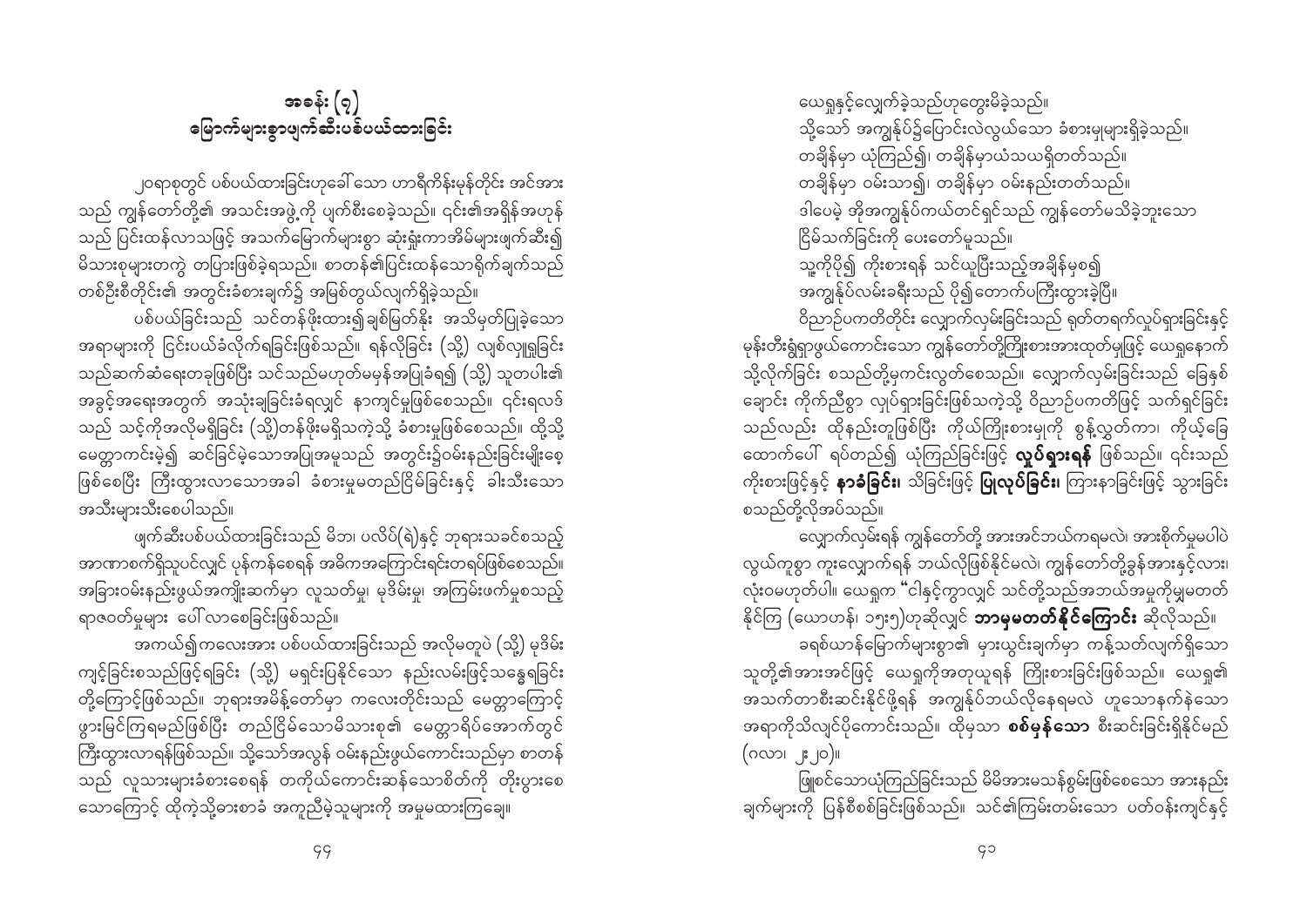ကလေးဘဝတလျောက်လုံးမှစ၍ မတတ်စွမ်းနိုင်သော ထိမ်းချုပ်မှုများကို **သင့်ထဲ၌ ကျိန်းဝပ်သောခရစ်တော်**၏ ခွန်အားဖြင့်အစားထိုးပါ (ရောမ၊ ၆၊ ကောလော၊ ား ၂၇-၂၉)။

.<br>"ကျွန်ုပ်ဘေး၌ သူလျှောက်သည်" ဟု သီချင်းမဆိုပါနှင့်။ တနည်းအားဖြင့် မှန်သော်လည်း မှားယွင်းခြင်းသို့ ဦးဆောင်နိုင်သည်။ "ငါ့ထဲ၌ခရစ်တော်အသက် ရှင်သည်" ဟုဆိုလျှင် ပိုကောင်းသည်။ ငါ့အထဲ၌ ခရစ်တော်အသက်ရှင်ခြင်းသည် ဘယ်မျှလောက်စိတ်ချသော ကယ်တင်ခြင်းလဲ၊ (၂ကော ၊ ၆း၁၆)။ ငါသည်သူတို့၌ .<br>ကျိန်းဝပ်၍ သွားလာကာငါသည် သူတို့၏ဘုရားဖြစ်လိမ့်မည်။ သူတို့လည်း ငါ၏လူ ဖြစ်ကြလိမ့်မည်။

မုန်းတီးခြင်းနှင့်ရန်လိုခြင်းအားဖြင့် စိတ်မထိခိုက်စေပဲ ချစ်ခြင်းမေတ္တာဖြင့် သင်လျှောက်လှမ်းလိမ့်မည်။ စိတ်ဓါတ်ကျခြင်းနှင့် စိတ်ပျက်ခြင်းတို့သည် သင်၏ ဝမ်းမြောက်ခြင်းကို နေ<sup>ှ</sup>င့်ယှက်နိုင်မည်မဟုတ်ပေ။ ရှုပ်ထွေးခြင်းနှင့် ဝရုန်း သုန်းကားများကြားမှ ခရစ်တော်သည် သင့်ကိုမယုံနိုင်သော ငြိမ်သက်ခြင်းနှင့် ု<br>တည်ငြိမ်မှုတို့ကို ပေးတော်မူလိမ့်မည်။ စာတန်သည်သင့်ကိုဖိနှိပ်၍ လူများက သင့်ကိုဆန့်ကျင်သော်လည်း သင်သည်ဖရိုဖရဲမဖြစ်ပဲ၊ ကောင်းမွန်စွာသည်းခံ နိုင်လိမ်မည်။

ပြဿနာများနှင့် ပြည့်သောလူများနှင့် ပြဿနာများ၏ ကြမ်းတမ်းစွာ တုံ့ပြန်ခြင်းများအကြားတွင် သင်၏စိတ်ရှည်ခြင်းထင်ရှားလာလိမ့်မည်။ သင်၏ ပတ်ဝန်းကျင်၌ မျက်နှာညိုးငယ်ကြ၍ စိတ်အားငယ်နေကြသော်လည်း ဘယ်အရာ မှ ခရစ်တော်၏ ယုံကြည်ခြင်းကို ငြိမ်းစေနိုင်မည်မဟုတ်ပါ။ ဝိညာဉ်ပကတိအတိုင်း သွားသောသူသည် အားအင်ထိမ်းချုပ်နိုင်လိမ့်မည်။ အားနည်းချက်မရှိပဲ စိတ်ရှည် သည်းခံနိုင်မည်ဖြစ်ပြီး လှပသောအသက်တာနှင့် ကိုက်ညီသောသန့်ရှင်းခြင်းသရဖူ သည် အလွန်အကျွံမဖြစ်ခြင်း၊ သေချာစဉ်းစားခြင်းနှင့် သူတပါးကိုဂရုစိုက်ခြင်း စသည်တို့ဖြစ်သည်။

ထို့ကြောင့် ရည်ရွယ်ချက်မရှိပဲ လှည့်လည်ပြီး နေရာတိုင်းသို့ ယိမ်းယိုင်ကာ မမျှောပါစေရန် သတိထားပါ။ သင်နေသောမြို့ရွာကို ပတ်လျှောက်၍ သင်သွား ့…<br>သောနေရာတိုင်းမှာ ခရစ်တော်၏ဝိညာဉ်ကိုစီးဆင်းစေပါ။ ဘုရားသခင်၏

သားတော် ဖွင့်ပြဖော်ထုတ်ခြင်း၌ အသက်ရှင်ပါ။ သို့သော် ၎င်းသည်သင်မဟုတ်ပဲ ခ**ရစ်တော်သာဖြစ်ကြောင်း** ကိုမမေ့နှင့် (ဂလာ၊ ၂း၂၀)။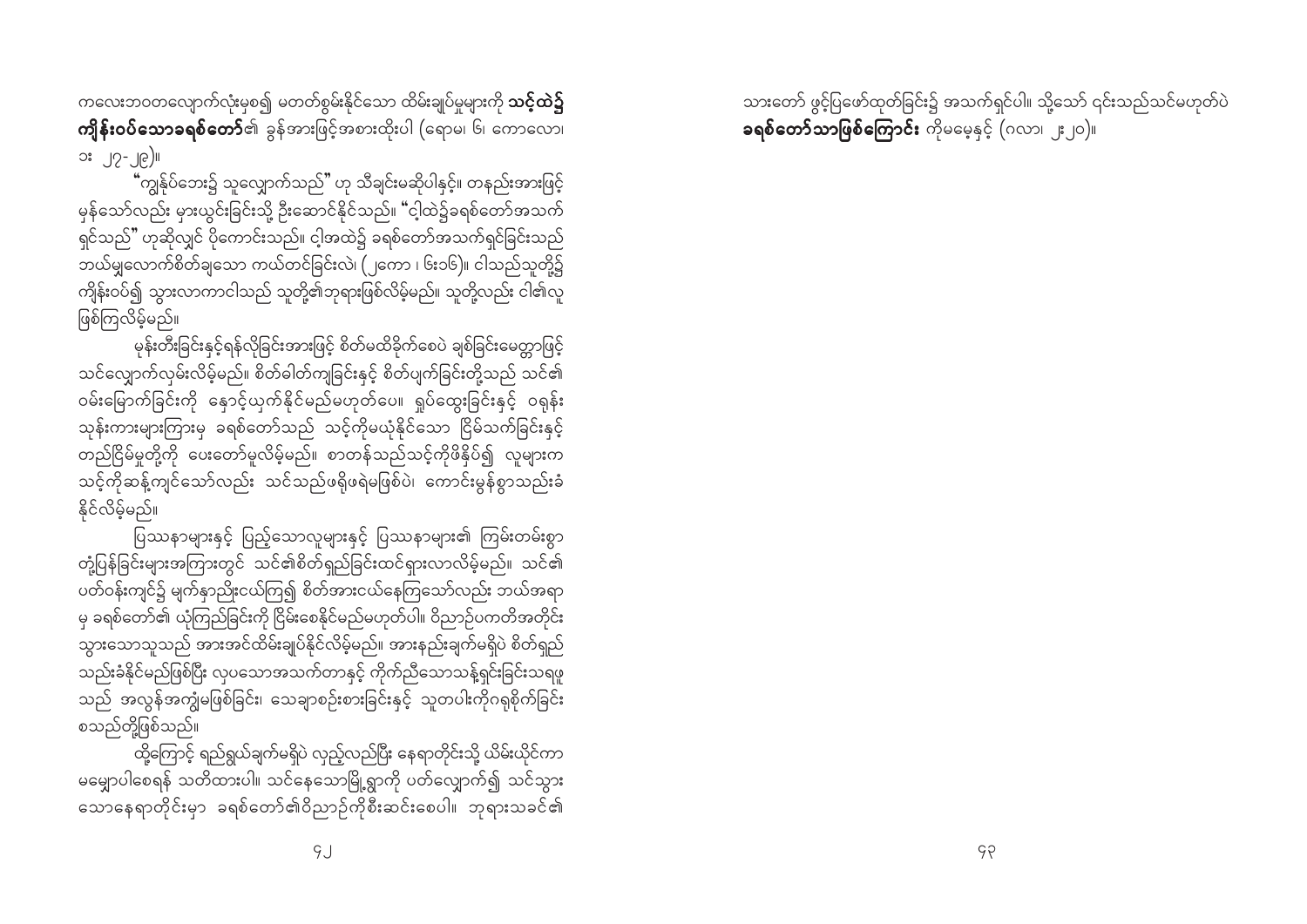ကလေးနှင့်လူငယ်များသည် မေတ္တာအရိပ်အောက်၌ မကြီးထွားပဲ လစ်လျူ ရှုခြင်းခံရလျှင် ဖျက်ဆီးခြင်းဖြစ်ပွားလျက်ရှိသည်။ သူတို့ကိုဦးဆောင်ကောင်း မပေးခြင်း၊ ဖွံ့ဖြိုးရန်လွတ်လပ်မှုမရှိခြင်း၊ ကိုယ့်ကိုယ်ကို သိမြင်တတ်ခြင်း စသည်တို့ သည် ပျက်စီးခြင်း၊ သေစေခြင်းနှင့်တူသည်။ သူတို့ကိုဘယ်တော့မှ အလိုရှိမှာလည်း ျောက်ပါဘူးဟု သင်ဆိုလျှင်ဓါးဖြင့်ထိုးသတ်ခြင်းနှင့်တူသည်။ အကယ်၍ အလုပ် များသောမိဘမှ အဆင်မပြေချိန်၌ မွေးခြင်း(သို့) စီမံကိန်းမဆွဲမှီ မွေးဖွားခြင်းသည် ပစ်ပယ်ထားခြင်းကွင်းဆက်သို့ ရောက်ရှိတတ်သည်။

ပစ်ပယ်မှုအများစုဖြစ်ခြင်းတရပ်မှာ ကောင်းစွာနားလည်ခြင်းမရှိပဲ .<br>ဖို၊မဆက်ဆံခြင်းကြောင့်ဖြစ်သည်။ အိမ်ထောင်သက်တမ်းရရှိလာသည့်တိုင်အောင် တွေးကြောင်ခြင်း၊ ခံစားချက်မမှန်ခြင်းများဖြစ်တတ်သည်။ အိမ်ထောင်၌လင်နှင့် မယားဆိုင်သောအခွင့်အရေး (၁ကော ၇း၃-၅)၊ ဂရုစိုက်အဖော်ပြုခြင်းစသည် တို့တွင်ငြင်းဆန်မှုရှိလျှင် စိတ်နာကျင်မှုဖြစ်စေတတ်သည်။ အိမ်ထောင်ပြုခြင်း၌ ကွာရှင်းပြတ်ဆဲခြင်းသည် စစ်မှန်သောပစ်ပယ်ထားခြင်းဖြစ်သည်။ တခါတရံ ကြိမ်ဖန်များစွာ စဉ်းစားသည့်အရာမှာ ထိုကဲ့သို့သော စိတ်နာကျင်မှုမရှိစေရန် .<br>ကွာရှင်းခြင်းကိုရှောင်ရှား၍ ဘုရားသခင်ရှေ့၌ သူတို့ဂတိသစ္စာဆိုခဲ့သော အရာကို -<br>ရိုသေလေးစားပါက ပို၍ကောင်းလာမည်ဖြစ်သည်။ ထိုကဲ့သို့ဝမ်းနည်းဖွယ်အရာကို ဖြေရှင်းရန် ဘုရားသခင်၏ ထိမ်းချုပ်မှုကလွဲလို့ မလွယ်ကူချေ (၂ကော ၁၂း၉)။ ထို့ကြောင့် သေချာမှုရှိရန် ယေရှုသခင်၏အုပ်စိုးမှု၌ အသက်တာဆက်ကပ်အပ်နှံပါ (ဧဖက် ၅း၂၂-၃၃)။

ဘုရားသခင်သည်သူ၏ မိသားစုဝင်များကို "ဤကမ္ဘာမတည်မရှိမှီ ငါတို့ကို ခရစ်တော်၌ ရွေးကောက်တော်မူသောကြောင့် (ဧဖက် ၁း၄)၊ စီမံကိန်းမရှိပဲ (သို့) အလိုမရှိပဲ (သို့) မေတ္တာမပါပဲ ဖွားမြင်သောကလေးမရှိကြောင်းကို ရှင်းလင်းစွာ ဖော်ပြထားပါသည်။ သူ၏တန်ခိုးအာဏာနှင့် မေတ္တာတော်သည် ကြည်နူးခြင်းများ နှင့်ပြဿနာများကို စီစဉ်တော်မူသောကြောင့် ခပ်သိမ်းသောအရာတို့သည် .<br>ကျွန်ုပ်တို့ ကောင်းကျိုးအတွက် တညီတညွတ်တည်း ပြုစုကြပြီးသားတော်၏ ပုံသဏ္ဍာန်နှင့် တညီတညွတ်တည်းဖြစ်စေခြင်းငှာ ပုံသွင်းတော်မူ၏ (ရောမ ၈း၂၈-၃၁)။ ကျွန်ုပ်တို့ကို ချွင်းချက်မရှိသော သူ၏မေတ္တာဖြင့် လက်ခံပြီးဖြစ်သောကြောင့်

သားဦး၏အလင်းညိုးနွမ်းကျဆင်းသော်လည်း ဘုရားသခင်နှင့် ငါသည်အစဉ်အတူရှိမည်။ ာသည်ငါ့ကိုပိုင်ဆိုင်၍ ငါလည်းသူ့ကိုပိုင်ဆိုင်၏။ (G. Wade Robinson)

ကာရာနီ၏ချစ်ခြင်းမေတ္တာအားဖြင့် မပျောက်ကင်းမကုသနိုင်သောပျက်စီး ပစ်ပယ်ထားခြင်းမရှိပါ။ သင်၏အတွေးနှင့် ခံစားချက်ယိုယွင်းမှုများ ပျောက်ကွယ် လိမ့်မည်။ မကျန်းမာနိုင်သော ဒဏ်ရာဆိုတာမရှိပါ။ ကြေကွဲနေသော နှလုံးသား ပြန်လည်စုစည်းကောင်းမွန်စေမည်။ ဘယ်အချုပ်ထောင်ကမျှ သင့်ကိုဖမ်းဆီး .<br>ထိမ်းချုပ်နိုင်မည်မဟုတ်ပါ။ ဝိညာဉ်ရေးရာဆင်းရဲခြင်း(သို့) အသက်တာ လိုအပ်ချက်

လစ်ဟင်းမှုအားဖြင့် လည်းချုပ်ကိုင်နိုင်မည်မဟုတ်ပါ (လုကာ၊ ၄း၁၈-၁၉)။ လူသားများနှုတ်ဖြင့်မဖော်ပြနိုင်သော လူ့ဦးနှောက်ဖြင့်မစဉ်းစားနိုင်သော လောကီဉာဏ်တွေးခေါ်ဖြင့်မမြင်နိုင်သော၊ ဘုရားသခင်က သင့်ကိုချစ်သည် ဟူသောအရာ၌ ဝမ်းမြောက်ပီတိဖြစ်၍ထလော့။ ကျွန်တော်တို့အားနည်းသော အရာ၌သန့်ရှင်းသောဝိညာဉ်တော်၏ ကူညီခြင်းသည်နားမလည် မဖော်ပြနိုင် သော်လည်း၊ ဘုရားသခင်၏ချစ်ခြင်းမေတ္တာသိနားလည်ခြင်းငှာ (ဧဖက် ၃း၁၉)၊ သူ့ဘက်၌ ရပ်တည်ပါက ကျွန်တော်တို့တတ်နိုင်မည်။

- ဘုရားသခင်၏မေတ္တာသည် အလွန်ကျယ်ပြန့်၍ မည်သူကိုမဆိုဝန်းရံ လျက်ရှိ၏။
- ဘုရားသခင်၏မေတ္တာသည် အလွန်ရှည်လျား၍၊ ထာဝရမှထာဝရသို့ ဖြန့်ကြဲလျက်ရှိ၏။
- ဘုရားသခင်၏မေတ္တာသည် အလွန်နက်ရှိုင်း၍ အနိမ့်ဆုံးသော နေရာထိရောက်ရှိ၏။
- ဘုရားသခင်၏မေတ္တာသည်အလွန်မြင့်၍ ယေရှုနှင့်အတူစိုးစံရန် ကောင်းကင်ထိ ကျွန်တော်တို့ကိုမြင့်တတ်စေ၏။

ဘုရားသခင်၏မေတ္တာကို အသိမှတ်ပြု၍ ပီတိဝမ်းမြောက်စွာနေပါ။ ငါဟာ **ပစ်ပယ်ထားခြင်း** ခံရသူပါလားဟု ဘယ်တော့မှပြန်မတွေးပါနှင့်။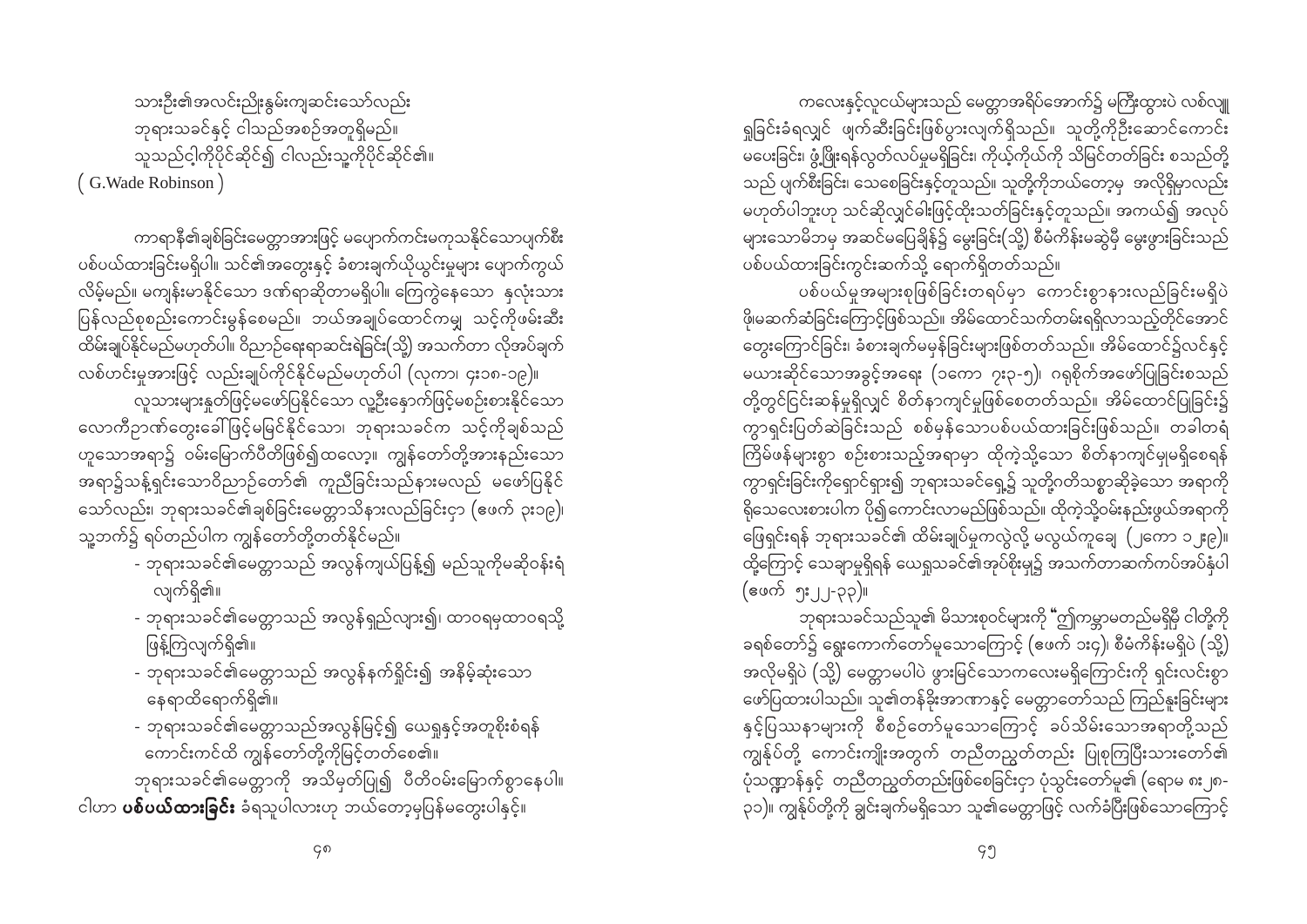(ဧဖက် ၁း၆) လက်ခံရန်ကြိုးစားအားထုတ်ရန် မလိုတော့ချေ။ သူ၏မေတ္တာသည် ခိုင်မာပြီး လျော့သွားခြင်း၊ ပိုသွားခြင်းမရှိပဲ ကျွန်တော်တို့၏ အောင်မြင်ခြင်း၊ ကျရှုံးခြင်း ၌လည်း အခြေမခံပါ။

ငါတို့သည် ယေရှု၏အသွေးတော်အားဖြင့် ရွေးနူတ်တော်မူခြင်းကျေးဇူးကို ခံရ၍ (ဧဖက် ၁း၇)၊ ငါတို့ဘုရားသခင်ရှေ့တော်၌ မေတ္တာအားဖြင့်သန့်ရှင်းလျက် .<br>အပြစ်ကင်းလွတ်လျက်ဖြစ်မည်အကြောင်း၊ များစွာသောခွန်အားကိုပေးခဲ့ပြီ (ဧဖက် ား၃)။ ဘုရားသခင်အတွက်သာ အဖိုးထိုက်သည်မဟုတ်ပဲ၊ သူ၏မဟာမေတ္တာ ကျေးဇူးထဲ၌ အပြစ်များကိုမေ့ပျောက်ခွင့်လွတ်လျက်ရှိသည်။ ခရစ်တော်မေတ္တာ တော်နှင့် ဘာဆိုဘာကမျှ ငါတို့ကိုမကွဲကွာစေနိုင် (ရောမ ၈း၃၈)။ သူ၏ပြည့်စုံသော သတိပညာတော်တွင် ယုံကြည်စိတ်ချစွာအနားယူနိုင်ခြင်းကြောင့် (ဧဖက် ၁း၈)၊ စာတန်၏အကြံအစည်အောင်မြင်နိုင်ရုံသာမက သေခြင်း၏တန်ခိုးမှလည်း အောင်မြင်နိုင်သည်။

ရှင်ပေါလုက ဤအရာများတို့၌ အဘယ်သို့ပြောစရာရှိသနည်း။ ဘုရားသခင်သည် ငါတို့ဘက်၌ ရှိတော်မူလျှင်၊ အဘယ်သူသည် ငါတို့တဘက်၌ နေနိုင်မည်နည်း (ရောမ ၈း၃၀)။ ဘုရားသခင်လက်ခံတော်မူလျှင် အဘယ်သူသည် ငါတို့ကို ငြင်းပယ်နိုင်မည်နည်း၊ ထိုအရာသည် ထာဝရဘုရားသခင်၏ ဂုဏ်တော် ဘုန်းတော်ကို ချီးမွမ်းခြင်းဖြစ်ပြီး (ဧဖက်၊ ၁း၆၊ ၁၂၊ ၁၄)၊ သူ၏ မပျက်ဆီးနိုင်သော မေတ္တာဖြင့် ငါတို့ကိုဝန်းရံလျက်ရှိ၏။ သူ၏မေတ္တာကိုခံရဖို့ရန် ကြိုးစားအားထုတ်မျ မလိုပဲဝိညာဉ်တော်၏ အသက်တာသည် တားဆီးလို့မရသော တန်ခိုးနှင့်မကုန်ခမ်း နိုင်သောအင်အားဖြင့် ကျွန်တော်တို့ကို သယ်ဆောင်သွားလိမ့်မည်။

သီချင်းရေးသူနှင့် ကဗျာရေးသူတို့သည် ထာဝရဘုရားသခင်၏ မကုန်ခမ်း နိုင်သော တကိုယ်ကောင်းမဆန်သော မေတ္တာတော်ကို ရေးစပ်ထားသည်ကား ထာဝရမေတ္တာတော်နှင့်ချစ်တော်မူ၍ ထိုမေတ္တာတော်နားလည်ရန် ကျေးဇူးတော်ဖြင့်ပို့ဆောင်ကာ အထက်မှ ဝိညာဉ်တော်မျတ်သွင်းခြင်းဖြင့် အကျွန်ုပ်ကို သင်ပေးသည့်အတိုင်းဖြစ်မြောက်လာ။ အို $\ldots$  အဘယ်မျှလောက်ပြည့်စုံသော ငြိမ်သက်ခြင်းလဲ

အို… ဘုရားနှင့်စပ်ဆိုင်သောအရာအားလုံးကိုချပေးပြီး မကန်ခမ်းနိုင်သော မေတ္တာတော်ဖြင့် သူသည် ငါ့ကိုပိုင်ဆိုင်၍ ငါလည်းသူ့ကိုပိုင်ဆိုင်၏။

အထက်မိုးကောင်းကင်သည် နူးညံ့ကြည်လင်၍ မြေပြင်တဝှမ်းပို၍ စိမ်းလန်းစိုပြေကာ တစုံတခုတိုင်းသည် အရောင်မျိုးစုံတွင်နေထိုင်သက်ရှင် ခရစ်တော်မပါက လုံးဝမမြင်နိုင်ပါ။ ငှက်များဝမ်းမြောက်စွာ သီချင်းကျူးဧရာ ပန်းပွင့်များလည်း ပို၍ပွင့်လန်းလှပနေ ယခင်က ငါသိသကဲ့သို့ ယခုလည်းငါသိ၏ သူသည် ငါ့ကိုပိုင်ဆိုင်၍ ငါလည်းသူ့ကိုပိုင်ဆိုင်၏

အရင်ကနောင့်ယှက်ခဲ့သော ပြဿနာများသည် ကျွန်ုပ်၏ငြိမ်သက်ခြင်းကို ယခုမနှောင့်ယှက်နိုင်တော့ပါ။ ထာဝရလက်တော်နှင့် ပတ်ရစ်ကာ မေတ္တာရင်ခွင်ပေါ် မှာမှေးစက်ပြီး ထာဝရလဲလျောင်းနေမည်ထိုအရပ်၌ သံသယနှင့် ကိုယ်ကျိုး အတ္တကင်းရှင်း ကျွန်ုပ်နား၌တီးတိုးပြောစဉ်တွင် သူသည် ငါ့ကိုပိုင်ဆိုင်၍ ငါလည်းသူ့ကိုပိုင်ဆိုင်၏

ထာဝရပိုင်ဆိုင်ခြင်းနှင့် သူကသာင့ါကိုပိုင်၏ သခင်နှင့်ငါ့ဘက်၌ အဘယ်သူရပ်မည်နည်း အို**…** ပီတိသောငြိမ်သက်ခြင်းနှင့်အတူ မေတ္တာနှလုံးသားကို ခရစ်တော်သည် ဖြည့်ဆည်းပေးနိုင် ကောင်းကင်နှင့်မြေကြီးပျောက်ကွယ်၍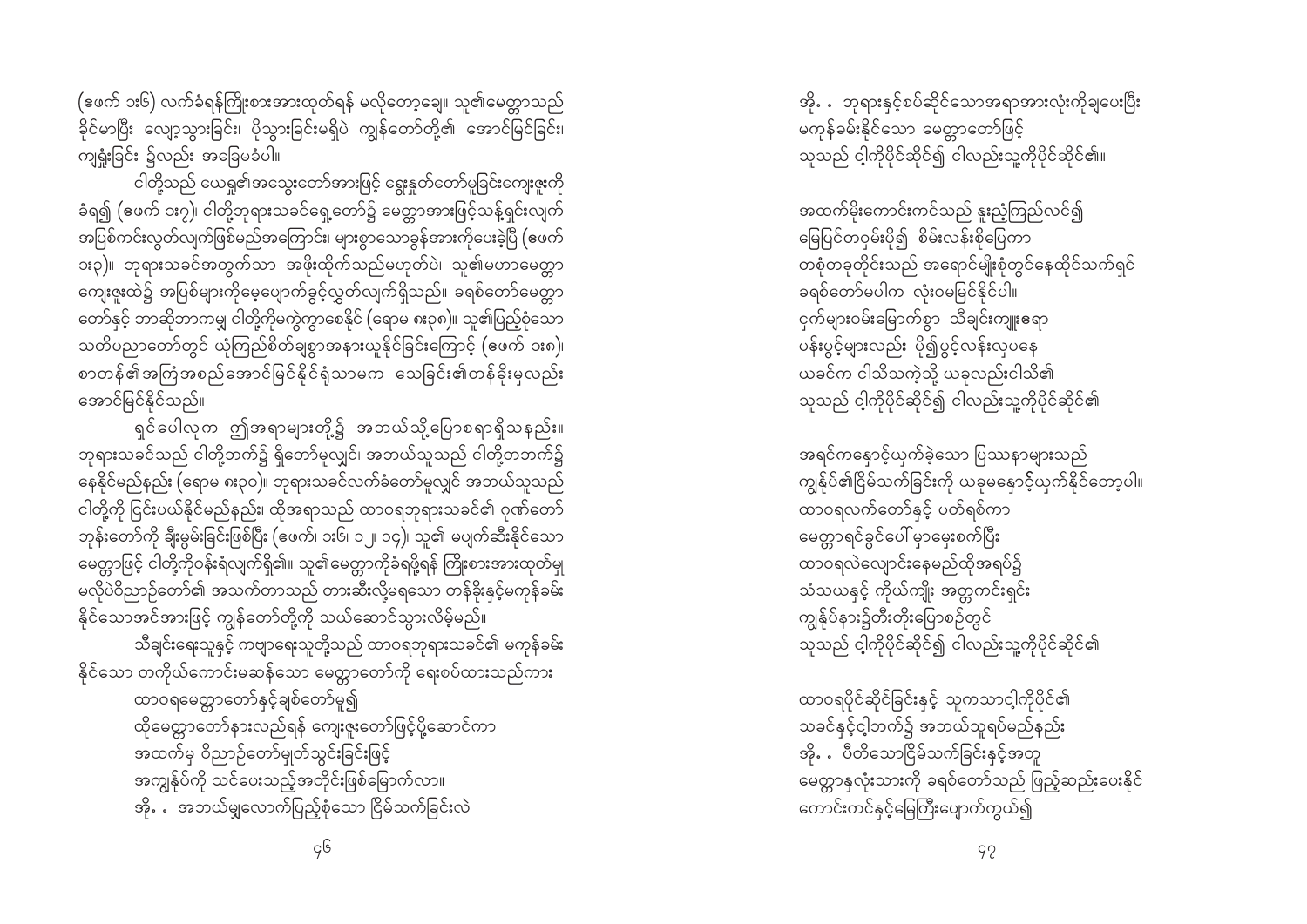ဆောင်ဖက်၏ ပစ်ပယ်ထားခြင်းခံရသူသည် ကိုယ်ခန္ဓာ(သို့)ဦးနောက် မမှန်မကန် ဖြစ်တတ်ပြီး၊ မိခင်၏ပစ်ထားခြင်း(သို့) မိခင်နှင့်ဆန့်ကျင်ဘက်ဖြစ်သောကြောင့် မိမိ၏စွမ်းရည်ထက် အဆမတန်လုပ်ဆောင်ရခြင်းသည်လည်း နွေးထွေးလုံခြုံမှုမရှိ ကြောင်း သိမြင်ရသည်။

ဘုရားသခင်သည် သူ၏သား/သမီးများလုံခြုံမှုရှိစေရန် အရာခပ်သိမ်း ပြုလုပ်ပေးထားလျက်ရှိသည်။ ယေရှုက "အဘယ်သူမျှထိုသိုးတို့ကို ခမည်းတော် လက်ထဲမှ မနူတ်မယူနိုင်ရာ (ယောဟန် ၁၀း၂၈-၂၉)။ ရှင်ပေါလုကလည်း .<br>"ထိုဘုရားသခင်သည်သားတော်ကြောင့် ငါတို့ကိုလက်ခံတော်မူသော ကျေးဇူးတော် ၏ဘုန်းအသရေတော်ကို ချီးမွမ်းစေခြင်းငှာ (ဖေက်၊ ၁း၆)၊ ယေရှုခရစ်တော်ကို ချစ်တော်မူသောခမည်းတော် မေတ္တာ၏စက်ဝိုင်းထဲ၌ ငါတို့သည်တည်ရှိ သောကြောင့် လုံခြုံလျက်ရှိ၏။ ထို့အပြင်ငါတို့သည် ခရစ်တော်ထဲ၌ ရပ်တည်လျက် ရှိသောကြောင့် ခမည်းတော်သည် ငါတို့ကိုချစ်တော်မူ၏။

ဘုရားသခင်၏ မေတ္တာသည် ရွေ့လျော့တိမ်းယိမ်းခြင်းမရှိ၊ ပြောင်းလဲခြင်း အရိပ်နှင့်ကင်းလွတ်တော်မူ၏ (ယာကုပ် ၁း၁၇)။ ဘုရားသခင်သည် စိတ်ပြောင်း လဲခြင်း(သို့) အလုပ်ပိတ်ရက်မရှိပဲ အချိန်တိုင်းပေးဆပ်ခြင်း မေတ္တာနှင့်ပြည့်စုံ လျက်ရှိ၏။ သင့်အတွက် ဤဘုရားသခင်၏ မေတ္တာကိုတကြိမ်ဆုပ်ကိုင်မိရုံနှင့် သင်သည်တန်ဖိုးရှိသောသူဖြစ်လာပြီး ခိုင်မြဲသောသူ၏ ဂရုစိုက်မှုအောက်တွင် သက်ရှင်ခြင်းဖြစ်သည် (ဖေက် ၁း၃-၁၂)။ ဘုရားသခင်လက်ခံရန်အတွက် သင်ကြိုးစားမှု ကျော်လွန်ပြီး သူနှင့်ထပ်တူဖြစ်ရန် ရှာဖွေမှုလည်းပြီးဆုံးလျက်ရှိ၏။ ယခုတွင်သင်သည် သူတစ်ပါးကိုချစ်လာနိုင်ကြောင်းကိုတွေ့မြင်ရပြီး ယုံကြည် စိတ်ချမှုနှင့် ဘုရားသခင်လက်ခံနိုင်ဖွယ်သော လျှို့ဝှက်နက်နဲသော နည်းလမ်းကို သူတပါးတွေ့ ရှိရန် ကူညီနိုင်လိမ့်မည်။

သင်၏အထဲ၌မွေးရာပါ ဆိုးသောအယူအဆကိုသွင်းပေး၍ သင်၏ခံစား .<br>မူကိုထိန်းချုပ်စေသောအရာများအတွက် ဘုရားသခင်၏ဖြေရှင်းပေးချက်ကဘာလဲ၊ အဖြေမှာ ဘုရားသခင်၏သားတော်သေခြင်းနှင့် ရှင်ပြန်ထမြောက်ခြင်းပင် ဖြစ်သည်။

ကားတိုင်သည်သင်၏ အပြစ်များကိုပယ်ဖျက်သောနေရာ သက်သက်

# အခန်း (၈) ထိခိုက်ပစ်ပယ်ခြင်းခံရသူ၏အတွင်းစိတ်နေ သဘောထားများ

စာရင်းကောက်နှုတ်ချက်များအရ လူသတ်မှုများနှင့်လှယက်မှုများပြား လာပြီး ကျွန်တော်တို့၏ အဓိကမြို့ကြီးများတွင် ညမိုးချုပ်ပြီး လမ်းလျှောက်ဖို့ရန်ပင် လုံခြုံမှုမရှိကြချေ။ ၎င်းပျက်စီးမှုနှင့်ပတ်သက်၍ လူထောင်ပေါင်းများစွာတို့သည် .<br>ကိုယ်ကိုကြောက်စိတ်ဝင်လာပြီး နေ့ခင်းမှာပင်လျှင်လမ်းမလျှောက်ရဲကြချေ။ ထိုသို့ကိုယ်ကို ထိခိုက်နာကျင်စေမှုကြောင့် **စိတ်အားငယ်ခြင်း၊ မလုံမလဲဖြစ်ခြင်း၊** လုံခြုံမှုမရှိခြင်း စသည်တို့ဖြစ်စေသည်။

ထိုကဲ့သို့ ထိခိုက်ပစ်ပယ်ခြင်း ဓားစာခံရသူများသည် အပြင်ပန်းလက္ခဏာ သေးငယ်သော်လည်း အတွင်းပိုင်းတွင်မူကား ကြောက်မက်ဖွယ်သော နာကျင်မှု ဒဏ်ရာခံရတတ်ကြသည်။ ၎င်းနာကျင်မှုခံရသူများကို သူနှင့်အတူနေထိုင်သောသူ (သို့) အမျှော်အမြင်ရှိသောသူများကသာသိနိုင်သည်။ ၎င်းဓားစာခံရသူများသည် ကြောက်မက်ဖွယ်ကောင်းသောနေရာ၌ ဆက်လက်နေထိုင်ပါက သေးငယ်သော ပြဿနာမှ ကြီးသောပြဿနာဖြစ်စေနိုင်သည်။ ဤကဲ့သို့ အခြေအနေကို မထိမ်းချုပ်နိုင်လျှင် ရုတ်တရက်ကြွက်သားများတင်းမာခြင်း၊ ဝမ်းနည်းခြင်း မျက်နှာတို့ ထင်ရှားတတ်သည်။

ကျွန်တော်တို့၏ ပထမ နာကျင်မှုသည် **စိတ်အားငယ်ခြင်းဖြစ်သည်။** ဤအရာသည် သူတစ်ပါးနှင့်နိုင်းယှဉ်ခြင်းကြောင့်ဖြစ်သည်။ ထိုသို့ဖြစ်ရခြင်းသည် သူတစ်ပါးနှင့်စကားပြောခြင်း၊ အတူလုပ်ကိုင်ဆက်နွယ်ရန် ကိုယ့်ကိုယ်ကို ယုံကြည် စိတ်ချမှုမရှိသဖြင့် သူတစ်ပါးနှင့်ရင်ဆိုင်ရန် အတွင်းပိုင်းကြောက်ရွံ့ခြင်း ဖြစ်သည်။ ဤဆိုးသောအယူအဆသည် ကြောက်စိတ်ဝင်သောအမူအရာ၊ အပြင်ပိုင်းကိုယ်နေ ဟန်ပန်စသည်တို့ဖြင့် သိမြင်နိုင်ပါသည်။

ဤစိတ်နေသဘောထားဖြင့် အမြဲသက်ရှင်ကြီးထွားလာခြင်းသည် သင်၏ အရည်အချင်းကို ကျဆင်းလာစေသည်။ ၎င်းအားဖြင့် အကျိုးဆက်ပေါ် ပေါက် ပြုလုပ်တတ်ခြင်းဖြစ်သည်။ ၎င်းထက်ဆိုးသောအရာမှာ လူတိုင်း၏လုပ်ဆောင်မှုကို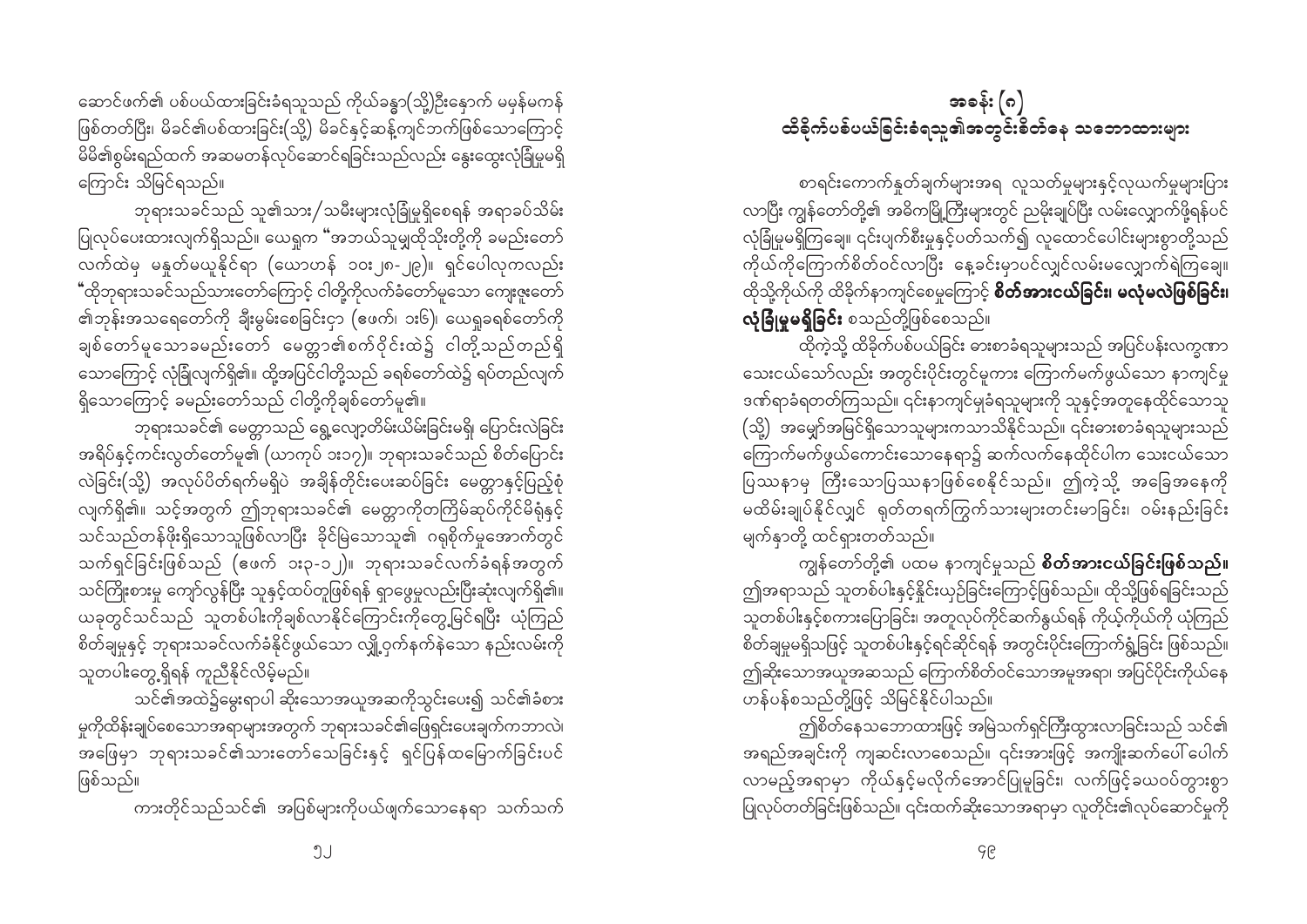အမြဲဝေဖန်ခြင်း၊ သူတပါးကိုမနာလိုသဝန်တိုခြင်း၊ သူတပါး၏ အားနည်းခြင်းကို ခြိမ်းခြောက်မှုပြုတတ်သည်။ ထိုသို့သောလူသည် သူ့ကိုယ်သူဂုဏ်ငယ်စွာ တွေးမြင် လာသောအခါ စိတ်အားငယ်စွာခံစားသည့်အတွက် ထိုသူ၌တရားမျှတခြင်းမရှိနိုင် တော့ပေ။ ထိုသူတို့သည် သူတို့၏ကြောက်စိတ်ပပျောက်ရန် အကဲဖြတ်ဝေဖန်ပေးသူ တည်ငြိမ်မှုနှင့် စိတ်ချမှုရရှိရန်ပြုစုပြုံးထောင်ပေးသူ သစ္စာရှိသောသူငယ်ချင်းပင် မရှိတတ်ချေ။

ခရစ်တော်ကျိန်းဝပ်ခြင်းနှင့် သန့်ရှင်းသောဝိညာဉ်တော်၏အမြဲမိတ်ဖွဲ့ခြင်း ထက်သာ၍ကြီးမြတ်သောအရာမရှိတော့ပါ။ အသက်ရှင်ခြင်းပညတ်တရားကို ပေးသောသူသည် အသက်ရှင်ခြင်း ပညတ်တရားဖြင့် ကျွန်တော်တို့အထဲ၌ အသက် ရှင်လျက်ရှိသည်။ ခရစ်တော်နှင့် ဝိညာဉ်တော်တို့၏ ချိုသာသော မိတ်သဟာယ ဖွဲ့ခြင်း၌ လျှောက်လှမ်းခြင်းနှင့် သူတို့၏မိတ်သဟာယပေါင်းဖော် ပြုခြင်းကို သိခြင်းသည် အားအင်တိုးခြင်းနှင့် လုံခြုံစိတ်ချမှုတွင်လျှောက်လှမ်းခြင်းဖြစ်သည်။ သင်သည်ရှင်ဘုရင်၏ သား/သမီးဖြစ်သည် (၁ယော ၃း၁-၂)။ သင်နှင့် ပတ်သက်သောအရာအားလုံးသည် အထူးကောင်းမွန်ထူးခြားလှသည်။ ထို့ကြောင့် သမ္မာတရားကိုသင်ယူလော့။ မှန်သောချစ်ခြင်းမေတ္တာရှိလော့။ သမ္မာတရား၌ သက်ရှင်လော့၊ သို့ပြုပါကသင့်ကိုလွတ်မြောက်စေလိမ့်မည် (ယောဟန် ၈း၃၂)။ သင်၏ဦးခေါင်းကိုထောင်၍ သင့်ပုခုံးကိုဆွဲဆန့်ကာ လူတိုင်းကိုစိတ်ချသော စိတ်နှင့်ကြည့်လော့။ သင်သည်ဒုတိယမွေးဖွားခြင်းခံပြီးသောကြောင့် တောင်းခံခြင်း မပြုပဲပေးကမ်းရမည်။ သင့်အနီးပါး၌ ဖြတ်သန်းသွားလာသောသူများ မင်္ဂလာ ဖြစ်စေရန်သင့်အထဲရှိ ခရစ်တော်သည် တတ်နိုင်တော်မူ၏။ ထို့ကြောင့် မဝပ်တွားပါ နှင့် အသက်လမ်းမှထွက်ပြေးခြင်းမပြုပဲ ထိုအရာများကို ရှင်ဘုရင်သားပီပီအုပ်စိုးပါ (၂ကော ၆း၁-၁၀)။

ကျွန်တော်တို့၏ နောက်ထပ်ဒုတိယနာကျင်မှုမှာ **မလုံမလဲဖြစ်ခြင်း** ဖြစ်ပါသည်။ မလုံမလဲဖြစ်ခြင်းဆိုသည်မှာ လုပ်ငန်းကိုစီမံကိုင်တွယ်ရန်သင်၏ အရည် အချင်းကိုသံသယရှိခြင်းဖြစ်သည်။

အချို့မှာမူ မွေးစကတည်းက ဤယုံကြည်စိတ်ချမှုမရှိသော အမင်္ဂလာနှင့် ကျိန်ဆိုထားသကဲ့သို့ဖြစ်ပြီး အချို့မှာမူမမွေးဖွားခင်စကပင် ပျက်စီးခြင်း

ဝမ်းနည်းဖွယ်ရာ မိသားစုကွဲပြားခြင်းအများဆုံး တွေ့ ရသောနေရာသည် လုံခြုံစိတ်ချမှုမရှိသော အသိုင်းဝိုင်းများမှပေါက်ဖွားလာခြင်းဖြစ်သည်။ ကွာရှင်း သောလင်မယားမှ မွေးလာသောကလေးငယ်များသည် အသက်တာ၏ အခြေခံ လိုအပ်ချက်ဖြစ်သော မေတ္တာနှင့်လုံခြုံမှုကိုမခံစားရချေ။ မိဘ(သို့) လုပ်ဖော်

၅၁

နောက်ထပ်ပို၍နက်သော တတိယနာကျင်မှုမှာ **လုံခြုံမှုမရှိခြင်း** ဖြစ် သည်။ ဤအရာသည် အမြဲတမ်းကျွန်တော်တို့ကို ဘယ်လိုမြင်သလဲ၊ လူတွေက ကျွန်တော်တို့ကိုပုဂ္ဂိုလ်တစ်ဦးကဲ့သို့ မြင်ရဲ့လား၊ စသည်ဖြင့် လုံခြုံမှုမရှိခြင်းဆိုလို သည်။ စကြာဝဠာကြီးထဲသို့ မွေးဖွားလာသောကလေးတိုင်းသည် ပုဂ္ဂိုလ်တစ်ဦး အဖြစ်ချစ်ခြင်းမေတ္တာပြည့်ဝစွာ ခံစားရသောအိမ်၌ ပျော်ရွှင်သကဲ့သို့ လူတိုင်း ပျော်ရွှင်စေဖို့ရန် ဘုရားသခင်ရည်ရွယ်ထားပါသည်။

တခါတရံအိမ်၌ပင်လျှင် ဂရုဏာမဲ့စွာ ပစ်ပယ်လစ်လျူရှုခြင်းခံရတတ်သည်။ .<br>ယခုတွင်ယုံကြည်ခြင်းသည် ကျဆုံးမှုကြောက်ရွံ့ခြင်းများကို တိုက်လှန် ရမည်။ ငါမတတ်နိုင်ဘူးဆိုတာထက် ငါ့ကိုခွန်အားနှင့်ပြည့်စုံစေသော ခရစ်တော် .<br>အားဖြင့် အရာခပ်သိမ်းကို ငါတတ်စွမ်းနိုင်၏ (ဖိလိ၊ ၄း၁၃) ဟုကြွေးကြော်ရမည်။ သင်၏ယုံကြည်ခြင်းကို နှုတ်ဖြင့်ပြောထုတ်ပြီးပါက **စတင်လုပ်ဆောင်ပါ။** အကျင့် (အလုပ်) မပါသော ယုံကြည်ခြင်းသည်အသေဖြစ်၏ (ယာကုပ် ၂း၂၄)။ သင်ကိုယ်တိုင်လုပ်ငန်းခွင်တွင်ပါဝင်၍ လုပ်ငန်းခွင်အတွက်လိုအပ်သော ဉာဏ် ပညာနှင့် အောင်မြင်မှုအတွက်အားအင်ကို သင့်ထဲ၌ကျိန်းဝပ်သော ခရစ်တော်ကို ခံစားမှုများ၊ ကြောက်ရွံ့မှုများကို လုံးဝခွင့်မပြုပါနှင့်။

အမင်္ဂလာခံရသည်နှင့်တူသည်။ ထို့အရာထက်ပို၍ သနားစရာကောင်းသည်မှာ မိဘ၏ချုပ်ကိုင်ဖိအား ပေးမှုကြောင့် စီမံကိန်းအများစုကို လုပ်ဆောင်နေရသောသူဖြစ်သည်။ သူတို့၏ လုပ်ဆောင်ချက်သည် ကလေးများကဲ့သို့ ငြီးတွားဝေဖန်မှုပြုလာကြပြီး လုပ်ဆောင် ချက်တိုင်းတွင် ထိရောက်မှုသိပ်မရှိတော့ဘဲ တစ်ခုခုပြုလုပ်ရန်အားကိုးလို့မရ တော့သည့်အပြင် လူရာမဝင်၊ အသုံးမရသောသူအဖြစ် မှတ်သားခြင်းခံရတတ် သည်။ နောက်ပိုင်းတွင် သူတို့၏သူငယ်ချင်းများကပင် စုံစမ်းသရော်ခြင်းခံရ၍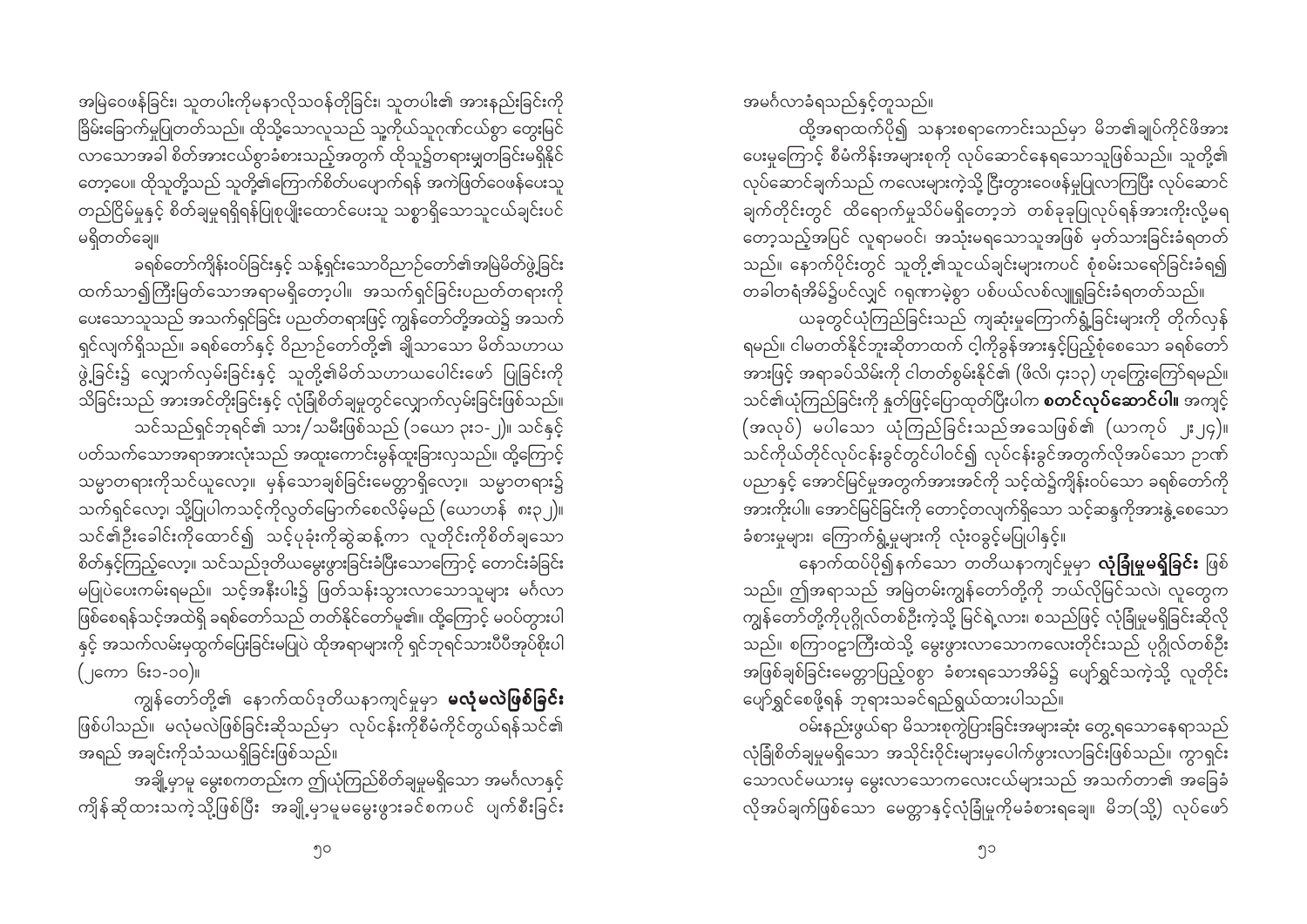ကြီးစွာထိခိုက်စေတတ်သည်။ ထိုအရာကိုဆရာဝန်သည် မှားယွင်းစွာရောဂါ စစ်တမ်းထုတ်ခြင်း၊ သူနာပြုများက လူနာကဲ့သို့ပြုစုခြင်း၊ မိခင်များက ကလေးကဲ့သို့ ပြုစုခြင်းစသည်ဖြင့် ကုသတတ်ကြသည်။ သို့သော်ဘုရားသခင်ကသာ သင့်မှားယွင်း မှုနှင့် သင့်စိတ်သဘောထားကို နားလည်ပါသည် (တောလည် ၃၅း၂၅-၃၂)။ ထို့ကြောင့်ဖျားနာခြင်းပြန်လည်စွပ်စွဲချက်၌ အချိန်မဖြုန်းပဲ သင့်ကိုခွင့်လွှတ်၍ အပြစ်မှ ကယ်နူတ်နိုင်သော ဘုရားသခင်၏ မေတ္တာတော်၌အနားယူပါက မရွယ်ပဲ ပြုမိသောအပြစ်များပင်တွင် သူ၏မေတ္တာထင်ရှား ကျယ်ပြန့်လာလိမ့်မည်။

သင်၏ငြိမ်သက်ခြင်းကို နောင့်ယှက်ရန်ရှာဖွေသော စာတန်ကိုတိုက်ထုတ် ပါ။ သူ၏စွပ်စွဲချက်ကိုငြင်းပယ်ပါ (ဗျာဒိတ် ၁၂း၁၀)။ စာတန်ကိုတိတ်ဆိတ် စေသာမက သင်၏ကြောက်ရွံ့မှုနှင့်ခံစားမှုကို ငြိမ်းချမ်းစေနိုင်သော ဝိညာဉ်ရေးရာ ရင့်ကျက်သောခရစ်ယာန်တစ်ဦး၏ စီရင်ချက်တန်ခိုးဖြင့် ဆုတောင်းပေးခြင်းကို ခံယူပါ။ ဝိညာဉ်တော်နှင့်ပြည့်ဝသောဓမ္မဆရာသည် ဝိညာဉ်တော်အားဖြင့် လျင်မြန်စွာသင့်ကို စစ်ဆေးမှုပြု၍ ဝိညာဉ်ရေးရာစစ်တိုက်ခြင်းနှင့် ကောင်းကင်နှင့် ပတ်သက်သောအရာကို ကိုယ်စားပြုသူဖြစ်သောကြောင့် သင့်သက်တာကောင်း စေရန် ဝိညာဉ်တော်သည် မစတော်မူလိမ့်မည်။

နောက်ဆုံး၌ စိတ်အားငယ်ခြင်း၊ မလုံမလဲဖြစ်ခြင်း၊ လုံခြုံမှုမရှိခြင်းနှင့် ဒုစရိုက်အပြစ်တို့၏နောက်၌ ပါရှိသောအရာမှာ စိုးရိမ်ပူပန်ခြင်း၊ သံသယဖြစ်ခြင်း နှင့် ကြောက်ရွံခြင်းတို့ဖြစ်သည်။ ဤအရာများသည် ဖော်ပြရန်လွယ်သော်လည်း ဖြေရှင်းရန်ခက်ခဲလှသည်။

စိုးရိမ်ပူပန်ခြင်းသည်လူကိုအဝေးသို့ဆောင်ယူစေပါသည်။ သင်သည် ၎င်းကိုနည်းအမျိုးမျိုးဖြင့်ဖြေရှင်းရန် ကြိုးစား၍သင့်အတွေးထဲမှ မောင်းထုတ်လျှင် တောင်မှ ခေါင်းမာစွာမထွက်ခွာရန်ငြင်းပယ်ပါက ၎င်းစိုးရိမ်ခြင်းသည် ပြင်းစွာ သင့်ကိုခံစားစေပါလိမ့်မည်။ သင်သည် တိကျသေချာသော အခြေအနေအားလုံး ပြုလုပ်နိုင်ခဲ့ရင်တောင်မှ တခါတရံသင်မတတ်နိုင်သောအရာအများစု ကျန်ရစ် တတ်သည်။ ထိုကဲ့သို့အချိန်၌စိုးရိမ်ခြင်းအမှုရှိသမျှကို ကိုယ်တော်ထံအပ်နှံပါက သူသည်တာဝန်ယူလိမ့်မည် (၁ပေ ၅း၇)။

ကျွန်တော်တို့ကို ယေရှုကပြောခဲ့သည်မှာ စာငှက်ကလေးများသည် ဒီတနေ့

မဟုတ်ပဲ (၁ကော၊ ၁၅း၃)၊ ကျွန်တော်တို့၏ ဇာတိလူဟောင်းသေစေမြှုပ်နှံသော နေရာဖြစ်သည် (ရောမ၊ ၆း၁-၁၄)။ ခရစ်တော် ကျွန်တော်တို့အတွက် အသေခံခြင်း သည် အတိတ်၌ကျူးလွန်ခဲ့သောအပြစ်များကို ပြီးဆုံးစေသာမက ခရစ်တော်ထဲ၌ ကျွန်တော်တို့ဇာတိသေစေခြင်းသည် အတိတ်၌ထိခိုက်ပျက်စီးမှုများကို ပြီးဆုံးစေ သည် (ဂလာ၊ ၂း၂၀၊ ကောလော၊ ၃း၁-၄)။

နေ့စဉ်နေ့တိုင်း သူ၏ရှင်ပြန်ထမြောက်ခြင်းအသက်တာကို ကျွန်တော်တို့ အထဲ၌စီးဝင်ရန် အမြဲရှာဖွေလျှင် ကျွန်တော်တို့၏ စိတ်ပိုင်းဆိုင်ရာ ပြန်လည်ပြုပြင် ရာ၌ လွယ်ကူစေပါသည် (ရောမ၊ ၁၂း၁-၂)။ အဘယ့်ကြောင့်ဆိုသော် စိတ် .<br>အားငယ်ခြင်း၊ မလုံမလဲဖြစ်ခြင်း၊ လုံခြုံမှုမရှိခြင်း စသည်တို့သည် သူ၌မရှိ၊ မသိပါ။ ဖြစ်သော်လည်း ထိုအရာသည် ကျွန်တော်တို့၏အပြစ်နှင့် ငါဆိုသောဇာတိမှ ကယ်တင်နိုင်သော တစ်ခုတည်းသောတန်ခိုးတော်ဖြစ်သည်။ (၁ကော၊ ၁း၁၇-၂၅)။

ဘုရားသခင်သည် ကျွန်တော်တို့၏ဘဝပျက်စီးမှုကို ပြုပြင်ရန်မဟုတ်ဘဲ လုံးဝအစားထိုးလဲပေးရန်ဖြစ်သည်။ ကျွန်တော်တို့ပြောင်းလဲချိန်၌ ငါတို့ထဲရှိ ခရစ်တော်သည် ကျန်းမာခြင်းအတွက် မျှော်လင့်ချက်ဖြစ်ပြီး ငါတို့ထဲ၌ ခရစ်တော် ပြည့်စုံခြင်းသည် ဘုန်းတော်ထင်ရှားစေရန် ရည်ရွယ်ချက်ကို လုပ်ဆောင်ခြင်းဖြစ် သည် (ကောလော ၁း၂၇-၂၉)။ ကျန်ရှိသောအရာအားလုံးသည် ရှင်ဘုရင် များကဲ့သို့သက်ရှင်နိုင်စေရန် ကျွန်တော်တို့အတွက်ဖြစ်သည် (ရောမ ၅း၁၇)။ အသစ်သော စကြာဝဠာ၌ (ဗျာဒိတ် ၂၁း၁-၇)၊ ကိုယ်ခန္ဓာအသစ်ဖြင့် သက်ရှင်ရန် (ရောမ ၈း၂၃)၊ ကျွန်တော်တို့၏ ရွေးနူတ်ခြင်းရောက်ရှိသည်တိုင်အောင် ဤတစ်ခုတည်းသာ မျှော်လင့်ချက်၌ ဝမ်းမြောက်ကြကုန်အံ့။

သင့်ကိုသင်ဆိုးသော အတွေးအခေါ် အားဖြင့် မသန်မစွမ်းဖြစ်စေသော် ငြားလည်းကိစ္စမရှိပါ။ ယေရှုသည်ဖြေရှင်းပေးသောသူဖြစ်၏။ သူနှင့်တစ်လုံးတဝ ဖြစ်ခြင်းအားဖြင့် ရင့်ကျက်မှုနှင့်ပြည့်စုံမှုရှိလာစေရန် သင့်အတွက်အရာအားလုံး မစထောက်ပံ့လျက်ရှိသည် (၁ကော ၁း၃ဝ)။ **စိတ်အားငယ်ခြင်း၊ မလုံမလဲဖြစ်** ခြင်း၊ လုံခြုံမှုမရှိခြင်းစသည်တို့အတွက် ဘုရားသခင်၏ အဖြေသည်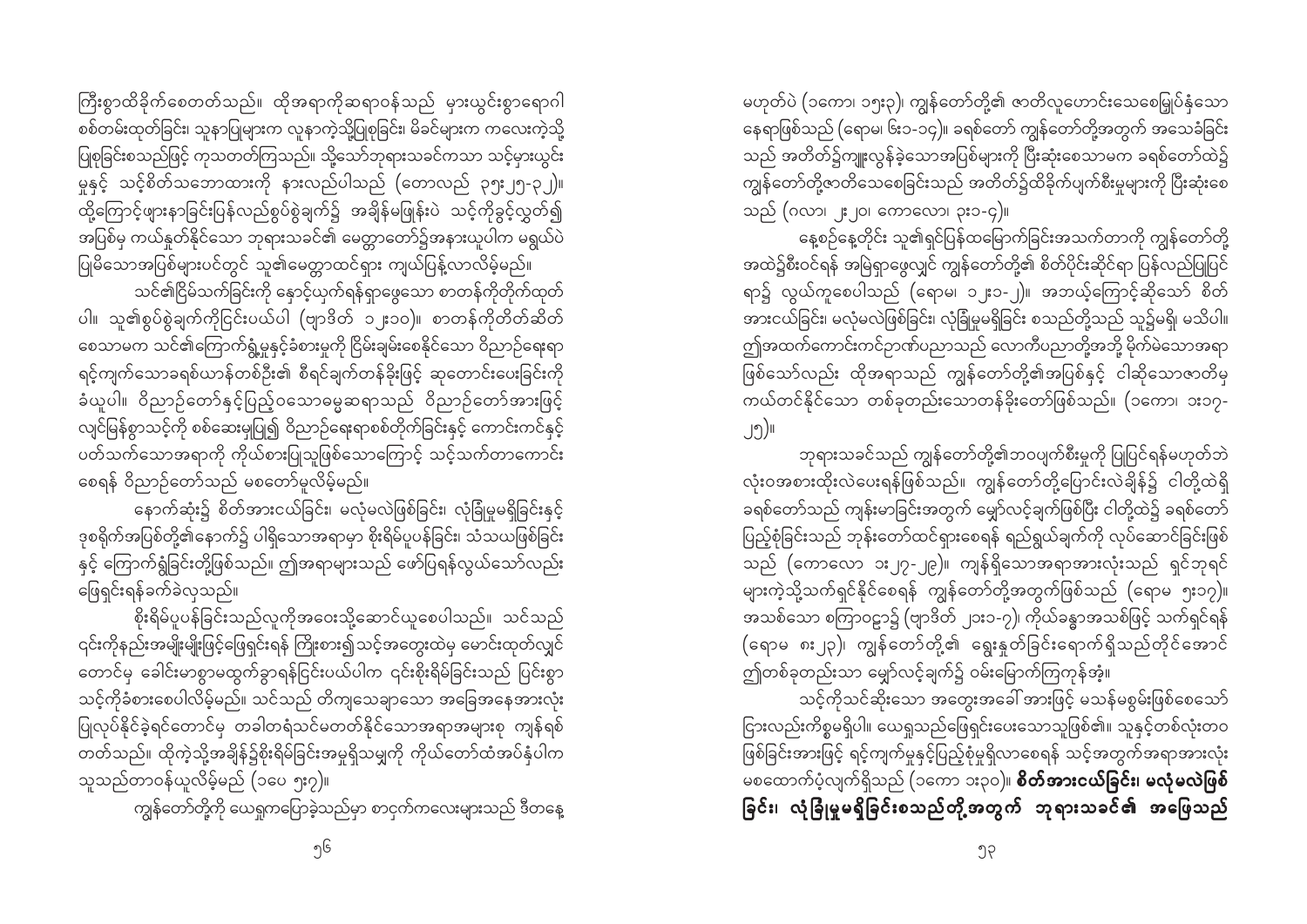သောဘုရားသခင်၏သားတော် ယေရှုခရစ်သည် သင့်အတွက်အစားထိုးပေးဆပ် ပူဇော်ခဲ့ပြီ (၁ပေ ၃း၁၈)။ သေထိုက်သောသင်၏ ပြစ်ဒဏ်ကိုလက်ခံတော်မူပြီ။ သင်၏အပြစ်များကို ယေရုရှလင်မြို့ပြင်ရှိတောင်ကုန်းပေါ် သို့ သူတစ်ယောက်တည်း ဖြေရှင်းပေးတော်မူပြီ (၁ကော၊ ၁၅း၁-၃)။ သန့်ရှင်းသော ဘုရားသခင်သည် လူတစ်ယောက်၏အပြစ်ကြွေးအတွက် (၂)ကြိမ်ပေးဆပ်ရမည်မှာမဖြစ်နိုင်ပါ။ သင်၏အပြစ်ဒုစရိုက်များကို သူပေးဆပ်ခွင့်လွှတ်ရုံသာမက သတိမရတော့ပေ (မိတ္မွာ၊ ၇း၁၉)။

ဤအံ့ဩဖွယ် သမ္မာတရားပေါ်၌ သင်သည်ယုံကြည်အသိမှတ်ပြုပါက သင်၌ပြန်လည်တုံ့ပြန်ခြင်း (၂)ထပ်ရှိလိမ့်မည်။ သင်၏အတိတ်<u>၌ပြ</u>ုခဲ့သော ဒုစရိုက်များကို ရုတ်တရက်ခံစားလာပြီးယခုတွင် ၎င်းတို့ကိုရုတ်တရက်ပြန်လည် ဆန့်ကျင်လာလိမ့်မည်။ ယခုတွင်သင်သည် အပြစ်ကိုစွန့်ခွာ၍ ဘုရားသခင်၏သား ကဲ့သို့သင့်ကို အသက်ရှင်စေနိုင်သော ခရစ်တော်ပြန်လည် ထမြောက်ခြင်းအသက် တာ၏တန်ခိုးတော်ကို ဝမ်းမြောက်စွာနှင့်လက်ခံပါ (၁ယော ၁း၁၂)။ အကယ်၍ ယေရှု၏သေခြင်းသည် သန့်ရှင်းသော ဘုရားသခင်နှင့်သင့်ကိုပြန်လည် သင့်မြတ် စေလျှင်၊ သန့်ရှင်းသောဘုရားသခင်သားတော်၏ အသက်တာသည် အဘယ်မျှ (ရောမ၊ ၅း၁၀)။ အကယ်၍သင်သည် အပြစ်၌ပြန်လည်ကျဆင်းလျှင် သင်၏ .<br>အသစ်သော ဒုစရိုက်ကိုမွှေနောက်စေရန်သင်၏ ရန်သူကိုခွင့်မပေးပါနှင့်။ သင်၏ အပြစ်ကို အမြန်ဆုံးဝန်ချတောင်းပန်ပြီးနောက်ပြန်လည်လျှောက်လှမ်းခြင်း ကိုအစပြုပါက (၁ယော၊ ၁း၉)၊ သားတော်၏အသွေးကိုယုံကြည်ခြင်းနှင့် သင်၏ -<br>နောင်တရခြင်းသည် ဘုရားသခင်ကို ကျေနပ်စေ၍ သင်သည်ပြန်လည်ပြုံးလာနိုင် မည်ဖြစ်သည်။

ယခုတွင် **စိတ်ကူးသည့်ဒုစရိုက်** ဟုခေါ် သော ရှောင်ဖယ်သော်လည်း ကိုးရိုကားရားဖြစ်စေသောအရာကို ကိုယ်တွယ်ဖြေရှင်းကြပါစို့။ ဤအပြစ်သည် မခွင့်လွတ်နိုင်သောအပြစ်ဟု သင်ခံစားသောကြောင့် ကြိမ်ပေါင်းများစွာ ခွင့်လွတ် ခြင်းရှာ၍ဝန်ချတောင်းပန်သော်လည်း စွပ်စွဲခြင်းမဆုံးနိုင်တော့ပါ။ အချို့မှာမူ တယောက်တည်းသတိမဲ့စွာနေထိုင်ကျက်စား၍ သူတပါးကို

ခရစ်တော်ဖြစ်သည်။

အခြားဦးခေါင်းကိုက်ခဲစေသောအရာနှင့် ဝိညာဉ်ပကတိကိုလေးလံစေ သောအရာ (၂)ချက်မှာ **စစ်မှန်သည့်ဒုစရိုက်နှင့် စိတ်ကူးသည့်ဒုစရိုက်** တို့ဖြစ်သည်။ ပထမအချက်သည် စိတ်ပိုင်းဆိုင်ရာပို၍ကျဆင်းစေ၍ ဒုစရိုက်စတင် ြော<br>ပြုလုပ်စေသောအရာဖြစ်ပြီး ဒုတိယအချက်မှာ စိတ်ကူးအားဖြင့်သာပြုခြင်းဖြစ် သောကြောင့် ရှောင်ရှားရန်နှင့် မေ့ဖျောက်ရန်လွယ်ကူသည်။

ဒုစရိုက်သည် အပြစ်သား၏အထဲ၌ နက်ရှိုင်းစွာမြုပ်နှံ၍ ၎င်းပုဂ္ဂိုလ်အပေါ် ၌လေးလံသောဝန်ဖိအားဖြစ်စေသည်။ ဦးနှောက်ငြိမ်သက်ခြင်းကို ဖယ်ထုတ်၍ ကျန်းမာရေးနှင့်ပျော်ရွှင်မှုကို ပျက်စီးစေပါသည်။ ကိုယ်ခန္ဓာနှင့်စိတ်ဝိညာဉ်ပိုင်း ဆိုင်ရာတို့၌ အပြစ်တရားအခကား သေခြင်းပေတည်း (ရောမ၊ ၆း၂၃)။ အဆိုး၊ ာ<br>အကောင်းသိစိတ်အပြစ်၏တန်ခိုးသည် သေခြင်းသို့တိုးရန် အရှိန်မြင့်စေတတ်သည်။ အပြစ်ရှိသောသိစိတ်သည် သက်သာနားယူခြင်းမရှိပဲ အမြဲတမ်းထက်မြတ်နေတတ် သည်။ သိစိတ်၏လူးလွန့်သော ရောဂါပိုးသည်မည်သည့် ဆေးဝါးနှင့်မှငြိမ်းသတ် နိုင်ခြင်းမရှိပဲ ၎င်း၏ဒုစရိုက်ကြောင့် ရရှိသောနောင်တမီးသည်လည်း ဘယ်လိုမှ မငြိမ်းနိုင်ပါ။

၎င်းအားဖြင့် ဖော်ပြလိုသောအရာမှာ ငရဲလေးသာဖြစ်သည် (မာကု၊ ၉း ၄၄)။ ထိုအပြစ်အတွက် စာတန်၏ကုသမှုသည် အမင်္ဂလာသာဖြစ်သည်။ ၎င်း၏ ာ<br>အကျိုးရလဒ်မှာ စိတ်ငြိမ်သက်မှုမရှိခြင်း၊ အိပ်မပျော်နိုင်ခြင်း၊ နေ့အချိန်၌ စိတ်ကူးယဉ်နေခြင်းတို့ဖြစ်သည်။ ၎င်းအပြစ်ကိုကုသပေးနိုင်သော ဆေးသမား မရှိဘူးလား၊ ရှိပါတယ်။ သို့သော်ဆေးသမားတဦးတည်းသာရှိသည်။

အသိစိတ်အပြစ်ရောဂါကို ကျန်းမာရန်သင်ဘာမှမတတ်နိုင်ကြောင်း ဆိုတာမသိပါက ၎င်းရောဂါကြောင့် သေတော့မည့်ပုဂ္ဂိုလ်ကိုသင်ဘယ်တော့မှ ကသနိုင်မည် မဟုတ်ပါ (ရောမ၊ ၅း၆-၈)။

နောက်ထပ်သင်ရင်ဆိုင်ရမည့်အရာမှာ သင်၏အတိတ်၌ ပြုခဲ့သော အပြစ်များအတွက် ပြစ်ဒဏ်ပြန်ပေးဆပ်ခြင်း (ရောမ၊ ၆း၂၃) (သို့) သင့်အပြစ် ာ<br>အတွက် တစ်စုံတစ်ယောက်ကပေးဆပ်ပေးခဲ့သော သတင်းကောင်းကို လက်ခံ ယုံကြည်ခြင်းဖြစ်သည် (ရောမ၊ ၃း၂၃-၂၆)။ ဟုတ်ကဲ့အပြစ်နှင့် ကင်းစင်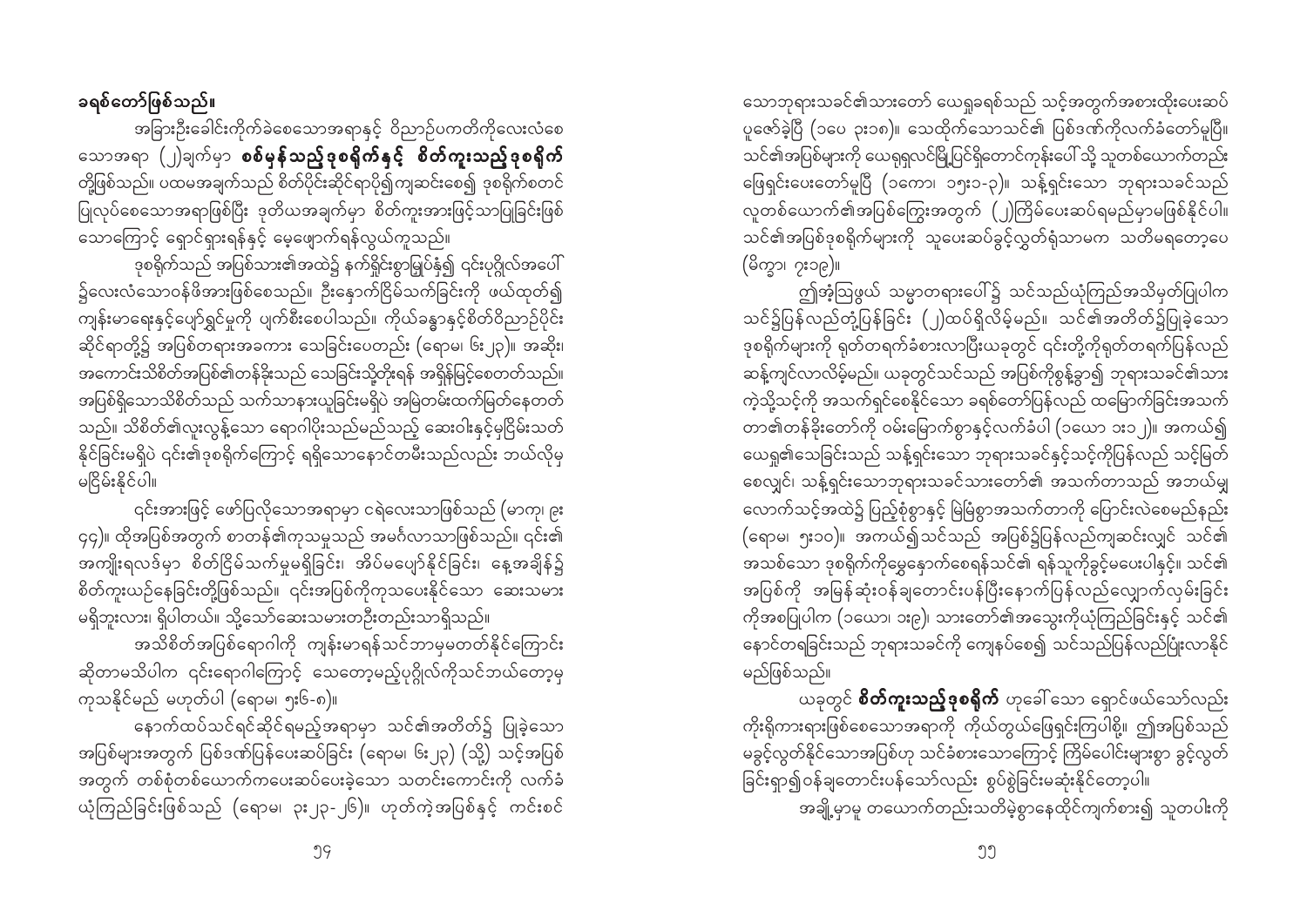ခရစ်တော်နှင့်အတူ တစ်လုံးတဝလျှောက်လှမ်းသကဲ့သို့ ဝိညာဉ်ပကတိ အသက်ရှင်ခြင်း၏ ပညတ်သည် အပြစ်၊ သေခြင်းနှင့်ထုံးတမ်းစဉ်လာ အဟန့်အတား များမှ လွှတ်မြောက်စေသည်။ "ငါသည်ခရစ်တော်နှင့်အတူ လက်ဝါးကပ်တိုင်မှာ အသေခံပြီ။ သို့သော်လည်းအသက်ရှင်သေး၏ ထိုသို့ဆိုသော် ငါသည်ကိုယ်တိုင် မရှင် ခရစ်တော်သည် ငါ၌ရှင်တော်မူ၏" (ဂလာ ၂း၂၀)ဟု ကျွန်တော်တို့၏ ယုံကြည်ခြင်းကို အမြဲတမ်းစိတ်ချစွာဝန်ခံပါက ကိုယ်အင်္ဂါများ၏ကြိုးစားလုပ်ဆောင် .<br>မှု၌ သူ၏လက်ရုံးတော်ကိုအမြဲတမ်းမြင်တွေ့ကြရမည်ဖြစ်သည် (ရောမ၊ ၆း၁၃)။ သေခြင်းမှရှင်ပြန်ထမြောက်သောသားတော်ယေရှုခရစ်သည် ကျွန်တော်

တို့၏အတွင်း၌ ဝိညာဉ်တော်အမြဲထပ်တူရှိပါက ကျွန်တော်တို့၏ နာကြင်ခြင်း ဝေဒနာအားလုံးသည် ခရစ်တော်၏ ပြည့်စုံခြင်းအားဖြင့်လွှမ်းမိုး၍ ကျန်းမာပကတိ ဖြစ်လာလိမ့်မည်။

မျှော်လင့်ချက်မဲ့နေသောအပြစ်သားကို ကယ်တင်ခြင်းသည် အံ့ဩဖွယ် ဖြစ်ပြီး (ရောမ ၅း၁)၊ မျှော်လင့်ချက်မဲ့နေသော ယုံကြည်သူကို ကယ်တင်ခြင်းသည် ပို၍အံ့ဩဖွယ်ဖြစ်သည် (ရောမ၊ ၈း၁-၄)။ ဤအရာသည် အသက်ထက်မက ကြွယ်ဝသောအသက်တာရှိခြင်းဖြစ်သည် (ယောဟန်၊ ၁၀း၁၀)။ ၎င်းသည် အသက်တာမှ ပြေးလွှားနေခြင်းမဟုတ်ပဲ အသက်တာတွင် ယေရှုခရစ်တော် အားဖြင့် အုပ်စိုးခြင်းဖြစ်သည် (ရောမ၊ ၅း၁၇)။

ဤသို့သောအသက်တာသည် ဟန့်တားခြင်းမရှိသော (သို့)ခြောက်လှန့် မှုမရှိသောအသက်တာဖြစ်ပြီး လွတ်လပ်စွာခံစား လှုပ်ရှားသွားလာသော အသက် တာဖြစ်သည်။ အကျွန်ုပ်ရန်သူများကို ဘယ်လိုလိုက်လံတိုက်ထုတ် နိုင်မလဲဆိုတာ သိသော အသက်တာဖြစ်သည်။

လုပသောနေ့သစ်၏ အာရုံဦးကဲ့သို့ ဘုရားသခင်၏ မေတ္တာသည် ဖြောင့်မတ်သောသူ၏ လမ်းခရီးတွင် နေရောင်ခြည်ကဲ့သို့ ထွန်းလင်းတောက်ပသော ကြောင့် ဖိစီးခြင်းနှင့် စိတ်ဓါတ်ကျခြင်း၏ နှစ်ရှည်လကြာသောမှောင်မိုက်ညသည် လျှင်မြန်စွာမေ့ပျောက်လိမ့်မည်။ ဤတောက်ပသောအတွေ့အကြုံထဲသို့ သင့်ခြေ လျှောက်လှမ်းသောအခါ သင့်ရှေ့၌အမှောင်ထုသည် ဆုတ်ခွာလိမ့်မည်။ ထိုမှောင်မိုက်တန်ခိုးကသင့်အား ဒုက္ခပေးမှုသည် ကြောက်လန့်၍အဝေးသို့

အသက်ရှင်ပြီး မနက်ဖြန်အတွက် ဘုရားကိုအားကိုးလျက်ရှိသည်။ ပန်းပွင့်လေးများ လည်းပဲဒီကနေ့တွင် ပွင့်လန်းဝမ်းမြောက်ရန်နှင့် မနက်ဖြန်အချိန်ကို ရင်ဆိုင်ရန် ကျွန်တော်တို့ကိုသင်ပေးသည်။ ကျွန်တော်တို့သည် ထိုစံနမူနာများကိုသိ၍ .<br>လိုက်လျှောက်ရန် အမိန့်ပေးထားသည်မှာ "နိုင်ငံတော်နှင့်ဖြေင့်မတ်ခြင်းတရားကို ရှေးဦးစွာရှာ၍ အခြားလိုအပ်သောအရာကိုထပ်၍ ပေးမည်ဟု" (လုကာ ၁၂ႏ၂၂-၃၀)တွင် ဆိုထားပါသည်။

သံသယဖြစ်ခြင်းသည် သမ္မာတရားကိုသေချာမသိခြင်းဖြစ်သည်။ သံသယ သည် သင်ဘာလုပ်ရမည်နည်း၊ သင်ဘာကိုယုံရမည်နည်းဆိုသောအရာတို့ကို ကြောက်ရွံ့စေခြင်း၊ သံသယရှိစေခြင်းသို့ ဦးဆောင်လိမ့်မည်။ ဤနှိပ်စက်မှုသည် သင်၏ခွန်အားကို လျော့စေ၍သင်၏စိတ်ချမှုကိုလည်း ခိုးယူလိမ့်မည်။ ယခုတွင် စာတန်သည် သင်၏ဦးနှောက်ထဲသို့ သံသယစိတ်ကို ထည့်ပေးရန် သတိနှင့်သင့်ကို စောင့်ကြည့်သော်လည်း၊ ယေရှုက သမ္မာတရားသည် သင်တို့ကိုလွတ်စေလိမ့်မည် (ယောဟန် ၈း၃၂)။ ဘုရားသခင်၏နှုတ်ကပတ်တော်ကိုသိခြင်း၊ လိုက်လျှောက်ခြင်း သည် သင်၏သံသယကို ဖျက်စီးစေ၍ သင့်အထဲရှိအမှောင်ထုထဲသို့ အလင်းပို့ကာ သင့်စိတ်ကိုတစုတစည်းတည်းဖြစ်စေလိမ့်မည်။

ကြောက်ရွံ့ခြင်းသည် စိတ်ကူး(သို့) တကယ့်အဖြစ်ပျက်ကြောင့် တထိန့် တလန့်ခံစားရခြင်းဖြစ်ပြီး နာကျင်ခြင်းဝေဒနာသယ်ဆောင်လာတတ်သည်။ (၁ယော ၄း၁၈)။ ကြောက်ရွံ့ခြင်းသည် သင်၏ဆန္ဒကို ရပ်တန့်စေနိုင်ပြီး ဘာမျှ ှ<br>မပြုနိုင်ရန်သင့်ကို ထိမ်းချုပ်စေနိုင်ပါသည်။ ဘုရားသခင်၏နှုတ်ကပတ်တော်သည် ဝန်ချပြောဆိုပါက သင်၏အချုပ်တံခါးများ ကျိုးဖျက်ရုံသာမက သင့်လမ်းခရီးရှိ ဒုက္ခပြဿနာတောင်များပင်လျှင် ဖယ်ရှားလိမ့်မည် (မာကု ၁၁း၂၃)။ ပြဿနာတိုင်း -<br>အတွက်ဘုရားသခင် ကတိတော်ရှိသည်။ ဘုရားသခင်သည် သူ၏ချစ်ခြင်းမေတ္တာကို နားလည်စေပြီး ကြောက်ရွံ့ခြင်းကိုဖယ်ရှားပေးလိမ့်မည် (၁ယော ၄း၁၈) (သို့) သူသည်သမ္မာတရားဖြင့် သင့်ကိုယ်သင်ကာကွယ်နိုင်ရန် ယုံကြည်ခြင်းပေးလိမ့်မည် (ဆာလံ ၂၇း၁)။ သင်၏ကြောက်ရွံ့ခြင်းကိုဖယ်ရှားရန် အကောင်းဆုံးနည်းလမ်း သည် သင်၏ယုံကြည်ခြင်းကိုဖွင့်ပြောရန်ဖြစ်သည်။ သင်၏နူတ်ခမ်းပေါ် ရှိ နူတ်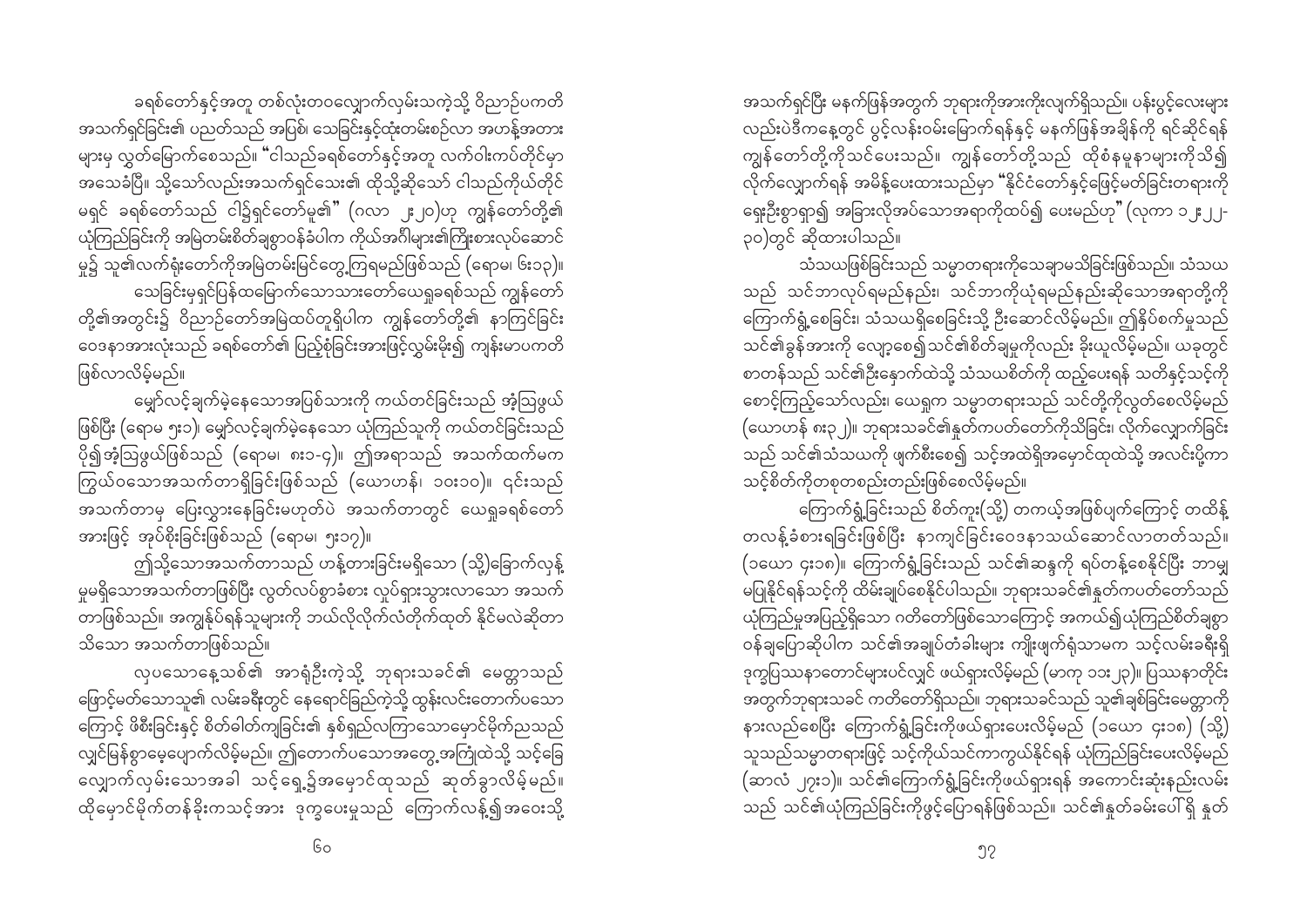ကပတ်တော်သည် ကြောက်ရွံ့ခြင်းကိုမောင်းထုတ်၍ သင့်ကိုစိတ်ချမှုပေးနိုင် ပါသည်။

အကယ်၍ဤအရာများအားဖြင့် ကျွန်တော်တို့ကိုနာကျင်စေခဲ့လျှင် နှုတ်ကပတ်တော်နှင့် ကိုယ်ကိုပွေ့ပိုက်၍ ဘုရားသခင်ထံအကူအညီတောင်းခံပါ။ --<br>(ရောမ ၁၀း၁၃)။ ဤသို့မပြုလုပ်ပါက ထာဝရပျက်ပြားခြင်းသို့ ပို့ဆောင်တတ်သည် သာမကအထက်ပါရှစ်ချက်တွင် တချက်ချက်ကို ဖြေရှင်းရန်အားနည်းနေပါကလည်း ဧကန်ပျက်ပြားစေနိုင်ပါသည်။ စိတ်ဓါတ်ပျက်ပြားခြင်းအမြဲဖြစ်နေပါက အတွင်းပိုင်း တွင်ရန်ဖွဲ့လိုသော စိတ်ဖြစ်လာပြီး တစ်ခါတစ်ရံစကားလုံး (သို့) ကိုယ်ကာယ ကျူးလွန်ခြင်း သို့မဟုတ်နှစ်ခုစလုံးဖြစ်စေတတ်သည်။ အကယ်၍ရန်လိုခြင်းသည် ာ ။<br>ထပ်၍များပြားစွာထွက်ပေါ် လာပါက ဒုစရိုက်အပြစ်ပွားများစုပုံလာစေပါသည်။ ရန်လိုခြင်းတွင်ပါဝင်သော အခြားအန္တရာယ်တစ်ခုမှာ သူတပါးအား ညှာတာမှုမရှိခြင်း သို့မဟုတ် ပြန်လည်တုံ့ပြန်ခြင်းဖြစ်သည်။ ၎င်းကိုဆုပ်ကိုင်ထား လျှင်ကျွန်တော်တို့၏ အတွေးနှင့်ခံစားချက်များယိုယွင်းပျက်စီးလာခြင်းသည် …<br>အတွင်းစိတ်ထဲသို့နက်ရှိုင်းစွာစီးဝင်လာမည်ဖြစ်သည်။

အတွင်းစိတ်ရန်လိုခြင်းသည် သူတပါးထံသို့မကူးစေပဲ ကျွန်တော်တို့၏ အထဲ၌သာ မြှုပ်နှံမထားသင့်ပေ။ အကြောင်းရင်းမှာ ပြဿနာထဲတွင် ဘုရားသခင် သူတပါးအပေါ် ၌အတွင်းစိတ်ရန်လိုခြင်းကို ကုန်ဆုံးရပ်တန့်စေဖို့ရန်အတွက် ထိန်းချုပ် နိုင်ခြင်းကျေးဇူးတော်ကို ဘုရားသခင်သည် ကောင်းစွာချပေးနိုင်ပါသည်။ ကျွန်တော်တို့၏ ဝိညာဉ်ကိုကွယ်ကာရုံသာမက အခြားလှုံ့ဆော်မှုများကိုလည်း ကာကွယ်ပေးသည်။

ယေရှုကဲ့သို့ပွင့်လန်းဝမ်းမြောက်သောစိတ်နှင့် ကျွန်တော်တို့သည်းခံလျှင် ဘုရားသခင်ကျေနပ်အားရတော်မူ၍ ကျွန်တော်တို့ကိုနာကျင်စေသောသူများ ပေါ်၌ပင်လျှင် ဂရုဏာသက်၍ယဉ်ကျေးစွာဆက်ဆံနိုင်မည်ဖြစ်သည် (၁ပေ ၃း၈-၁၄)။ ဘုရားသခင်သည် သားတော်ယေရှု၏ပုံရိပ်ကိုရောင်ပြန်ဟပ်သော အခြားသော သား/သမီးများကို တွေ့မြင်ရသောအခါ ကျေနပ်ပီတိဖြစ်လျက်ရှိ သည် (ဟေဗြဲ ၂း၁ဝ)။ ယေရှုလည်းပဲ သူ၏ပုံရိပ်အား အပြစ်စက်ဝိုင်းမှ ဖယ်ရှား

သော သူများ၌ ထင်ရှားစေတော်မူမည်။

အကယ်၍ရန်ဖွဲ့ လိုသောစိတ်ကို မအောင်မြင်လျှင် ခံစားချက်ဆိုးရွား လာပြီး လွယ်ကူစွာအဖျားရောဂါရနိုင်သည်။ စိတ်ပိုင်းဆိုင်ရာဖျားနာခြင်းသည် .<br>ကိုယ်ခန္ဓာအသွေးသားကို အားနွဲ့စေသောကြောင့် ဘုရားသခင်၏လူများအကြား တွင် စိတ်ဝေဒနာအဖျားမျိုးမရှိသင့်ချေ။

သမ္မာတရား၌လျှောက်လှမ်းခြင်းသည် လုံးဝကျန်းမာခြင်းဖြစ်ကြောင်း ကျွန်တော်တို့သိစေရန်တမန်တော်ယောဟန်က ဤသို့ဆုတောင်းခဲ့သည်။ "အချင်း ချစ်သူ၊ သင်၏စိတ်နှလုံးသည် ကောင်းစားသကဲ့သို့ သင်သည်အရာရာ၌ကောင်းစား ခြင်းနှင့်ကျန်းမာခြင်း ရှိမည်အကြောင်းငါဆုတောင်း၏" (၃ယော၊ ၂-၃)။ ရှင်ပေါလု ကလည်း "ရောင့်ရဲသောစိတ်ပါလျှင် ဘုရားဝတ်၌မွေ့လျော်ခြင်းသည် ကြီးစွာသော အကျိုးစီးပွားမှန်၏" (၁တိ ၆း၆)ဟု ပြောထားပါသည်။

.<br>ကျွန်တော်တို့၏ ခန္ဓာ၊ ကိုယ်၊ စိတ်၊ ဝိညာဉ်အားလုံးကျန်းမာခြင်းကို ဘုရား သခင်အလိုတော်ရှိ၏။ သူ့အတွက် အမှုဆောင်ခြင်း၌ခက်ခဲမှုမရှိကြပေ။ အဘယ့် ကြောင့်ဆိုသော် အမြဲတမ်းအမှုဆောင်ရွက်ရသော်လည်း၊ ဘုရားသခင်၏ လူတို့ ခြင်း၏ အလိုအလျောက်စီးဆင်းလာသောအရာဖြစ်သင့်သည် (ကောလော၊ ၁း၂၉)။ မူသည်ကို သိခဲ့သည်။ "ငါဟောပြောသောစကားကို ကိုယ်အလိုအလျောက် ငါဟော ပြောသည်မဟုတ်။ ငါပြုသောအမှုမို့ကား၊ ငါ၌တည်နေတော်မူသော ခမည်းတော် သည်ပြုတော်မူ၏ (ယောဟန် ၁၄း၁၀)။

ာ့မပါပဲခက်ခဲသောသင်ခန်းစာသင်ယူပါက ကျွန်တော်တို့သည်ဘာမှ တတ်နိုင်ခြင်းမရှိ (ယောဟန် ၁၅း၅)။ အဘယ်ကြောင့်ဆိုသော် ဇာတိအသွေးသား ကြိုးစားအားထုတ်မှု၌ကောင်းသောအရာမရှိသည်သာမက ဆိုးရွားသော — .<br>ကျွန်တော်တို့၏ ဖြစ်ခြင်းကိုဝိညာဉ်တော်ထဲ၌ အသက်တာတခုလုံးဝမ်းမြောက်စွာ အသက်ရှင်နိုင်ရန် ဆောင်သွင်းလျက်ရှိသည် (ရောမ ၈း၁)။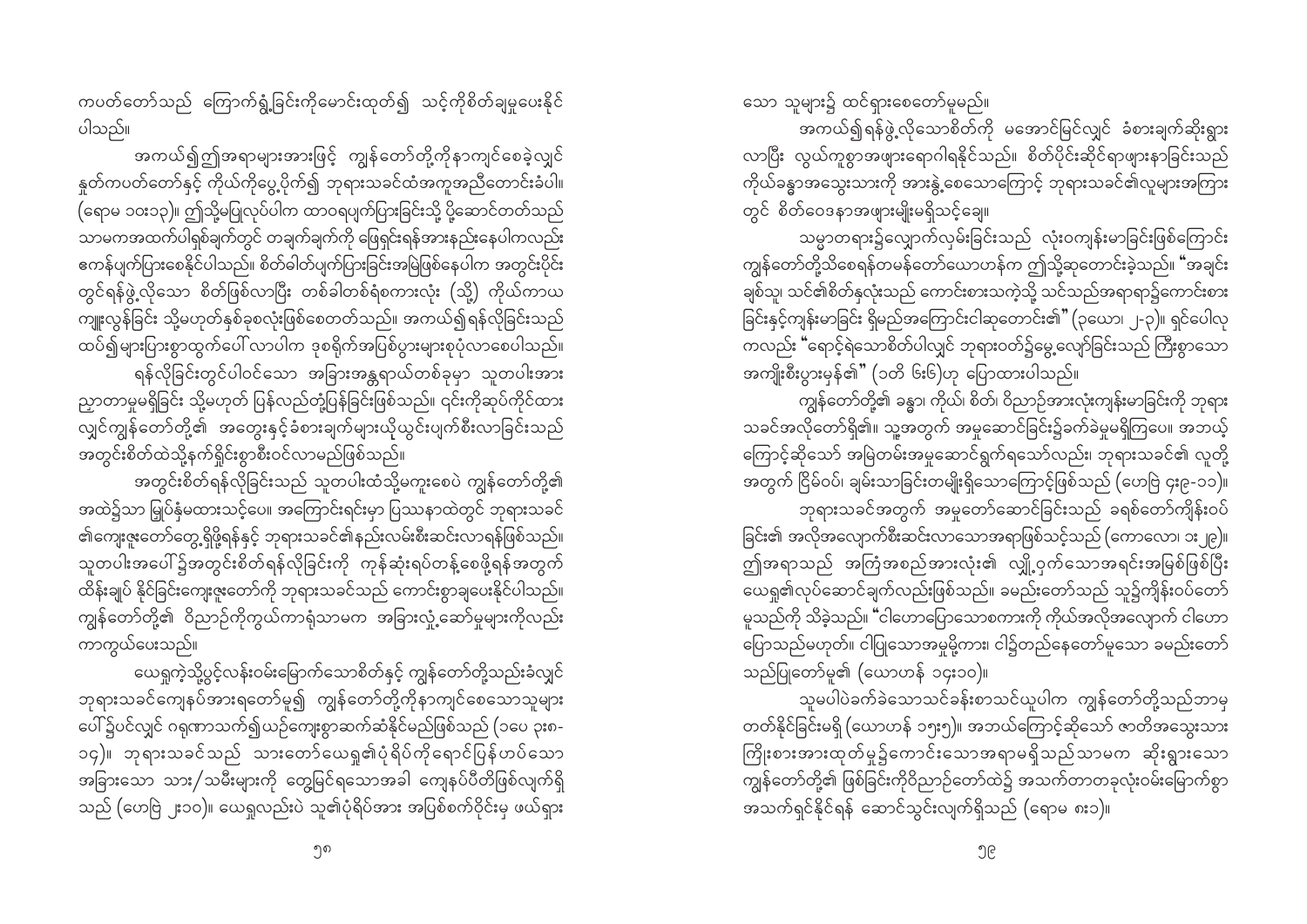အဘယ်ကြောင့်ဆိုသော် "ငါတို့အပြစ်များကိုလွတ်၍ ဒုစရိုက်ရှိသမျှနှင့်ကင်းစင် စေခြင်းငှာ ဘုရားသခင်သည် သစ္စာတရားနှင့်လည်းကောင်း ဖြောင့်မတ်ခြင်းတရား နှင့်လည်းကောင်း ပြည့်စုံတော်မူ၏ (၁ယော၊ ၁း၉)။

ခရစ်တော်အသွေးတော်၏တန်ခိုးသည် ပျောက်ဆုံးပြီးဟု စာတန်က အလိမ္မာနည်းဖြင့် သိမ်းသွင်းခြင်းကို ခွင့်ပြုခြင်းသည် ဘုရားသခင်ကို ပုတ်ခတ် ပြောဆိုခြင်းဖြစ်ပြီး လိမ်ညာခြင်းသည်စာတန်ထံမှာလာ၏။ စာတန်သည်မုသာ ှ<br>စကား၌ကျင်လည်သောသူဖြစ်၏။ မုသာ၏အဘလည်းဖြစ်၏ (ယောဟန်၊ ၈း၄၄)။ ရှင်းလင်းစွာခံစားခြင်းဖြင့် ယုံကြည်ခြင်းကိုဖြစ်လာစေပြီး ရံဖန်ရံခါ ၎င်းကို ကြီးထွားရှင်သန်စေရပါမည်။ သင်သည် နှုတ်ကပတ်တော်ကို သဘောတူ လက်ခံ လာသောအခါ ကြောက်ရွံ့ခြင်းခံစားမှုများအစား ယုံကြည်စိတ်ချမှု ခံစားလာမည်။ ဖြစ်လာမည်။

ပြန်ရှင်သန်စေပါက ဝမ်းနည်းခြင်းနေ့ရက်များစွာနှင့် အိပ်မပျော်ခြင်းညများစွာ ရှိလိမ့်မည်။ သူသည်ကနဉ်းယုံကြည်သူများကို ညှင်းဆဲပြီးများစွာသောသူကို ထောင်ထဲသို့ အပ်နှံသောသူမဟုတ်လား၊ (တမန်၊ ၂၆း၉-၁၁)။ ထိုမျှမကခရစ်ယာန် များစွာသတ်ခြင်းနှင့် သတေဖန်သတ်ခြင်းအမှု၌လည်းပါဝင်ခဲ့သည်(တမန်၊ ၇း၅၈)။ ဤအမူအရာများအကြားတွင် ထိုကဲ့သို့အကြီးအကျယ်ထိခိုက်နာကျင်ခြင်းများကို ကျန်းမာစေရန် သူရှာဖွေခဲ့ကြောင်း မှတ်တမ်းမတွေ့ရခဲ့ပါ။

သူသည်ယုံကြည်သောအားဖြင့် ကျေးဇူးတော်ကြောင့် ကယ်တင်ခြင်းသို့ ရောက်ရ၏ဟူသော (ဧဖက်၊ ၂း၈) နှတ်ကပတ်တော်ကို ယုံကြည်ခဲ့သည်။ အပြစ် အားလုံးကို ခွင့်လွှတ်ခဲ့ပြီးဖြစ်ကြောင်းနှင့် သူ၏စိတ်ဝိညာဉ်အတွက် ဖြောင့်မတ် ခြင်းကိုပေးခဲ့ပြီးဖြစ်ကြောင်း သူသိခဲ့သည် (ရောမ၊ ၃း၂၁-၂၆)။ သူ့ကိုစွပ်စွဲစေသော -<br>အသံတစုံတခုကိုမျှ နားထောင်ခြင်းမပြုပဲ ခရစ်တော်၏ချစ်ခြင်းမေတ္တာနှင့် ငါတို့ကို အဘယ်သူကွာစေမည်နည်းဟုကြွေးကြော်ခဲ့သည် (ရောမ၊ ၈း၃၁-၃၅)။ ာ<br>သင်လည်းပဲ သင်၏အတိတ်လူဟောင်းကို ပြန်လည်အသက်ရှင်စေဖို့ရန်

အကြံပြုသောအသံများရှိခဲ့လျှင် ငြင်းပယ်ရမည်။ သင်၏စိတ်အတွင်းခံစားမှုနှင့်

ထွက်ပြေးလိမ့်မည်ဖြစ်ပြီး၊ သင့်ကိုထောင်ချောက်ဆင်နိုင်တော့မည်မဟုတ်ပေ။ ၎င်းသည်သင်ခံစားခဲ့သော ပျက်စီးမှုပြင်ဆင်ခြင်း၊ ဘုရားသခင်၏နည်းလမ်း ဖြစ်သည်။ ယခုတွင်ဆိုးသောမှတ်ညာဏ်ဖယ်ရှားပေးသည့် နည်းလမ်းကိုလေ့လာ ကြပါစို့။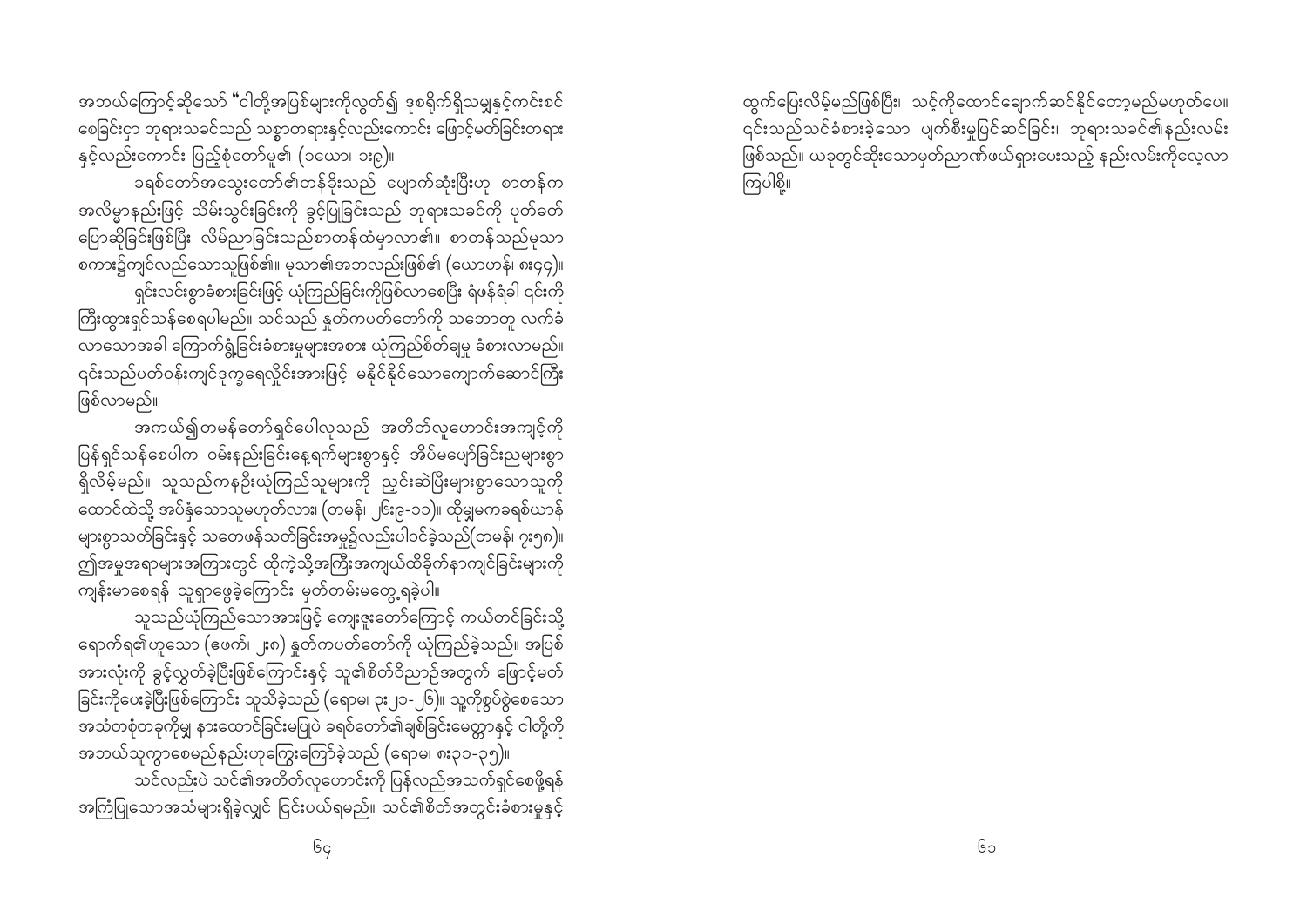မှုပေးရန် သူ့ကို **မျှော်လင့်** ရမည်ဟု ဓမ္မသစ်ကျမ်းစာ၌လည်း မသွန်သင်ပါ။ ဤအရာသည် စာတန်၏လှည့်ဖြားခြင်းဖြစ်ရုံသာမက တွေးခေါ် မူဆိုင်ရာအန္တရာယ် ဖြစ်စေသော စိတ်ဒဏ်ရာရရှိနိုင်သည်။

တမန်တော်ရှင်ပေါလုလည်း သူ၏အတိတ်ဘဝပြဿနာဖြေရှင်းရန် အတွင်းစိတ်ကျန်းမာခြင်း နည်းလမ်းကိုမသိခဲ့ပါ။ သူသိသောအရာတခုမှာ ခရစ်တော်နှင့်အတူ ထိုပြဿနာများကို မြှုပ်နှံခြင်းပင်ဖြစ်ပြီး (ရောမ၊ ၆း၃-၈) ၊ ခရစ်တော်နှင့်တလုံးတဝဖြစ်ခြင်းအားဖြင့် အသစ်သောအသက်တာ၌လျှောက်လှမ်း ခဲ့သောကြောင့် (ရောမ ၆း၄-၁၀)၊ သူ၏အသက်တာပြောင်းလဲခြင်း ရရှိခဲ့သည်။ ခရစ်တော်သေခြင်းအားဖြင့် ဘုရားသခင်နှင့်ပြန်လည် သင့်မြတ် စေရုံသာမက နေ့စဉ်ခရစ်တော်၏ အသက်တာအားဖြင့် ကယ်တင်ခြင်း၌ ဝမ်းမြောက်လျက်ရှိသည် (ရောမ၊ ၅း၁၀)။ သူ၏အတိတ်အပြစ်တို့သည် မြှုပ်နှံ၊ စီရင်ချက်ချပြီးဖြစ်သည် (ကောလော၊ ၂း၁၂)။ ခရစ်တော်နှင့်အတူနေခြင်းသည် အံ့ဩဖွယ်ကောင်းလှ၏ အဘယ့်ကြောင့်ဆိုသော် ဒဏ်ရာဒဏ်ချက်များအားလုံး ကျွန်းမာပကတိဖြစ်ခြင်း ကြောင့်ဖြစ်သည် (၂ ကော၊ ၅း၁၄-၁၆)။

ထို့ကြောင့် မတရားသောသူတို့လမ်းသို့သွား၍ (ဆာလံ ၁း၁)၊ တစ်စုံ တစ်ယောက်သည် ဘုရားသခင်မြှုပ်နှံခဲ့သောအရာကို ပြန်တူးခွင့်မပေးပါနှင့် သချိုင်းကိုတူးခြင်းသည် မကောင်းဆိုးဝါးအလုပ်ဖြစ်ပြီး သူတို့သည်သင့်ကိုမြှုပ် ပြီးသောအရာ ပြန်တူးရန်ပြုလုပ်လိမ့်မည်။ စာတန်သည် သင်၏အတိတ်ကောင်း သောအရိပ်ထဲသို့ သင့်ကိုဆောင်ရန်အမြဲကြိုးစားပြီး သူ၏ဝိညာဉ်ဆိုးသည် သင်ပြု ဘူးသောအရာအားဖြင့် မှောင်မိုက်ထဲသို့ခေါ် ဆောင်နိုင်သည်။ သို့သော်လည်း နေ့အချိန်ရောက်သောအခါ သူတို့သည် ပျောက်ကွယ်သွားတတ်ကြသည်။

သံသယစိတ်မရှိစေရန် ယေရှုမိန့်တော်မူချက်ကို နားဆင်ကြပါစို့။ ီယေရှုကငါသည် ဤလောက၏အလင်းဖြစ်၏။ ငါ့နောက်သို့လိုက်သောသူသည် မှောင်မိုက်၌မသွားမလာ၊ အသက်၏အလင်းကိုရလိမ့်မည်ဟု မိန့်တော်မူ၏ (ယောဟန် ၈း၁၂)။ သင်၏အတိတ်ဒုစရိုက်အပြစ်များ မခွင့်လွှတ်သေးဘူး၊ .<br>မသန့်ရှင်းသေးဘူးဟု အဘယ်သူကမျှသင့်ကို မလှည့်ဖျားစေပါနှင့်။ ဤအရာသည် ဘုရားသခင်၏ရိုးသားဖြောင့်မတ်ခြင်းကို မဟုတ်မမှန်ပြောဆိုခြင်းဖြစ်သည်။

အခန်း  $(e)$ အခြားသောသတင်းကောင်း

အတွင်းမှတ်ဉာဏ်သဘောနည်းလမ်းများဖြင့် သွားလာလုပ်ဆောင်ခြင်း သည် မှန်ကန်သည့်သဘောဆောင်သော်လည်း စာတန်၏ကျွမ်းကျင်စွာကိုင်တွယ် စီမံခြင်းနှင့် ဘုရားသခင်၏ရှုတ်ချခြင်းခံရတတ်သည်။ လက်ရှိအမှန်ရပ်တည် ချက်ကိုသိရှိရန် အတိတ်သို့ပြန်လှည့်ရန် ကျမ်းစာကမသွန်သင်ပါ။ ကျမ်းစာက အတိတ်ကို ဘုရားမြင်သကဲ့သို့မြင်ပြီး ခွင့်လွတ်၊ မေ့ပျောက်ရန်လေးနက်စွာ ဖော်ပြ ထားပါသည်။

လူသားများအနေဖြင့် လှပသောသက်သေခံချက်များနှင့် စိတ်ဝင်စားဖွယ် ရာဇာတ်ကြောင်းများစွာ ပြသပေးလျှင်လည်း ကျွန်တော်တို့သည်ဘုရားမပါသော လောကီပညာ၊ နည်းဗျူဟာများဖြင့် ဘုရား၏နည်းလမ်း၊ ဘုရား၏နူတ်ကပတ်တော် ကို အစားမထိုးရပေ (ဆာလံ၊ ၁း၁)။

အကယ်၍အမှုတော်ဆောင်များသည် လူတွေ၏တခုတည်းသော နက်နဲ သော ဉာဏ်ပညာနှင့် သူတို့၏အတွင်းစိတ်ကို ကျန်းမာစေသော ခရစ်တော်နှင့် တွေ့ရန်သင်ကြားပေးမှုရှုံးနိမ့်ခဲ့လျှင် (ကောလော၊ ၂)၊ ဘုရားသခင်သည် သူ၏ သနားကြင်နာခြင်းနှင့် ဂရုစိုက်မှုကိုနာကျင်နေသော သူ၏သားသမီးများအား ကျန်းမာစေသော်လည်း သူ၏မေတ္တသည် ကျွန်တော်တို့ကိုမှားသောအယူအဆများ ကြီးထွားဖွံ့ဖြိုးလာစေရန် အခွင့်ပေးထားခြင်းမဟုတ်ပေ။

ီ – .<br>အကယ်၍အထက်ကောင်းကင်ရာဇပလ္လင်၏ ဖိတ်ခေါ်ခြင်းသည် ဓမ္မပညာ အားဖြင့်တိုင်းတာရမည်ဆိုလျှင် (ဝါ) ကူညီမစခြင်းအတွက် တောင်းခံရာ တွင် စကားလုံးပြည့်စုံစွာ တောင်းခံရမည်ဆိုပါက ကျွန်တော်တို့၏ ဆုတောင်းခြင်း အများစုသည် အဖြေရနိုင်မည်မဟုတ်ပါ။ ဘုရားသခင်၏ကျေးဇူးတရားသည် သမ္မာကျမ်းစာကို သွေဖယ်လာစေရန်ဘယ်တော့မှ ခွင့်မပြုပါနှင့်။

ယခုလက်ရှိပြဿနာဖြေရှင်းရန် သင်မပြောင်းလဲခင်၏ မှတ်ဉာဏ် သဘော အတိုင်းပြန်သွားလာရန် သမ္မာကျမ်းစာကမစေခိုင်းပါ။ သင်၏အတိတ် နာကျင်မှုထဲသို့ ပြန်လှည့်၍ ယေရှုကိုရှာဖွေတွေ့ရှိ **ခံစား** ရန်နှင့်သင့်ကိုသက်သာ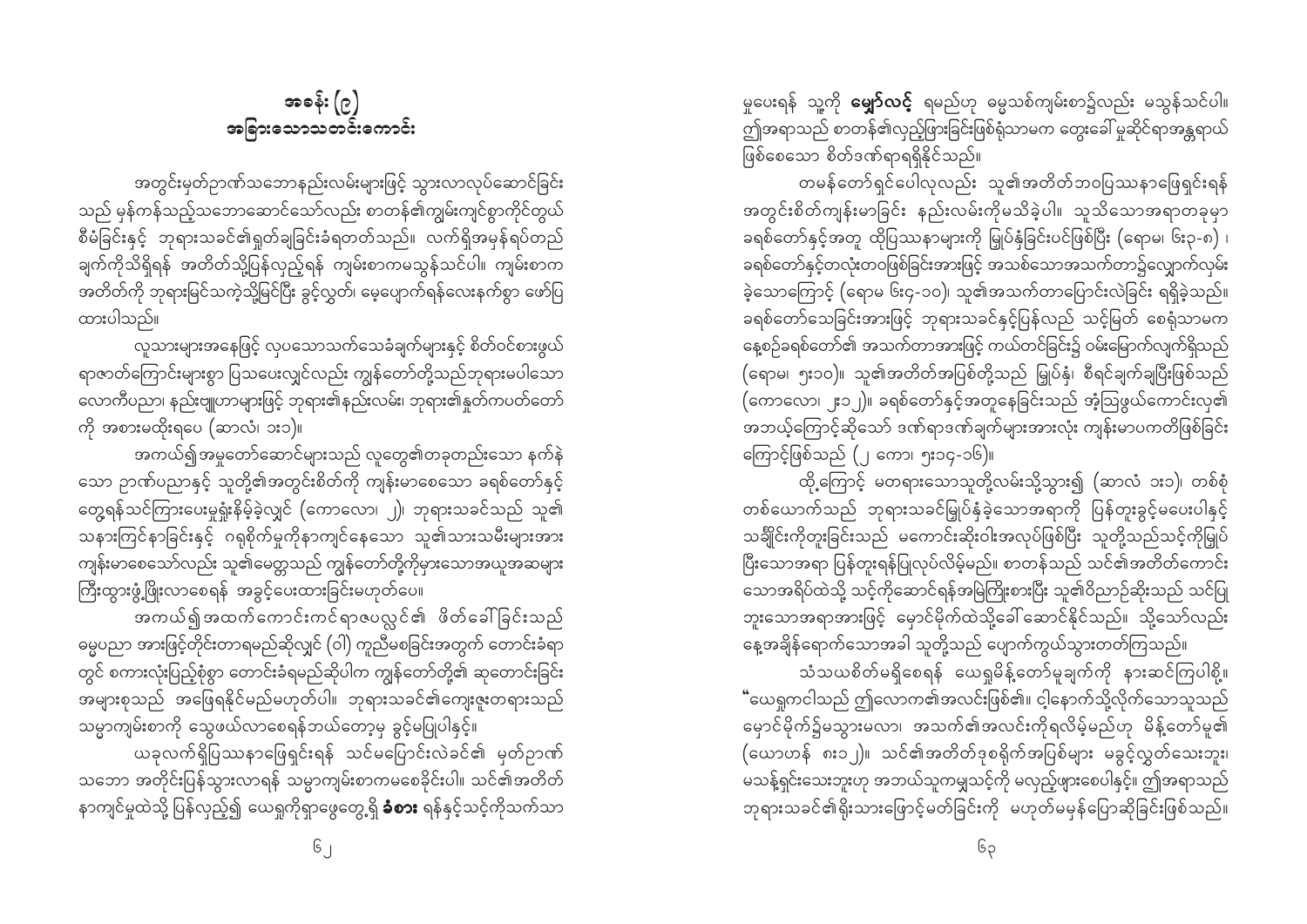ဦးနှောက်အတွေး၏ ကြောက်ရွံ့စေခြင်းဖြင့် သင့်ဝိညာဉ်၏သက်သေထူမှုကို မနှစ်မြှုပ်စေနှင့်။ အဘယ့်ကြောင့်ဆိုသော် ငါတို့သည်ဘုရားသခင်၏သားများဖြစ်ကြ သည်ဟု ဝိညာဉ်တော်သည် ငါတို့၏ဝိညာဉ်နှင့်အတူ သက်သေခံတော်မူ၏ (ရောမ ၈း၁၆)။ သင်၏အတိတ်ဒဏ်ရာများနှင့် အမာရွတ်များကို ကျန်းမာစေသော နည်းလမ်းမှာ နှတ်ကပတ်တော်ယုံကြည်၍ နှတ်ဖြင့်အသေအချာပြောထုတ်ရန် ဖြစ်သည်။

ဘုရားသခင်သည် ပြန်လည်ပြုပြင်ခြင်း မပြုပဲပြန်လည်ပြုလုပ်ခြင်းသာ လုပ်ဆောင်သည်။ ထို့ကြောင့် "လူမည်သည်ကား ခရစ်တော်၌ရှိလျှင် **အသစ်သော** ဖန်ဆင်းခြင်း ဖြစ်ပြီးဟောင်းသောအရာတို့သည် ကုန်ဆုံး၍ခပ်သိမ်းသောအရာ တို့သည် **အသစ်ဖြစ်ကြပြီ** (၂ ကော၊ ၅း၁၇)။ ဘုရားသခင်မြင်တဲ့အတိုင်း သင့်ကိုယ် သင်မြင်ပါ။ အသစ်ဖြစ်ခြင်းသည် **သင်၏အထဲ၌ဖြစ်ပြီး** သချိုင်းမှယေရှုကို ထမြောက်စေသောတန်ခိုးဖြင့် သင့်ကိုလည်းထမြောက်စေပြီ (ဧဖက်၊ ၂း၁)။

ဝိညာဉ်ပကတိဖြင့် ဘယ်လိုလျှောက်ရမလဲဆိုတာမသိသည်တိုင်အောင် **သင်၏အပြင်လူ**နှင့် ပြဿနာရှိလိမ့်မည်။ သင်၏ပြဿနာသည် သင်၏အတိတ် လူဟောင်းကြောင့်မဟုတ်ပဲ ယခုချက်ချင်းသင်မလုပ်ဆောင်ခြင်းကြောင့်ဖြစ်ကြောင်း ကိုသိစေရန် (ရောမ၊ ၇း၁၅-၂၁) တခါတရံဘုရားသခင်သည် ကျရှုံးခြင်းနည်းလမ်း ကို အသုံးပြုတတ်သည်။ သင်သည်ပြည့်စုံစွာ အသစ်ဖြစ်ခြင်းအရာကို မတတ်စွမ်း နိုင်သောကြောင့် တတ်စွမ်းနိုင်သောယေရှုသည် သင့်ကိုပြီးပြည့်စုံစေလိမ့်မည် (ရောမ၊ ၇း၂၃-၂၅)။ သေခြင်းနှင့်အပြစ်တရားမှ သင့်ကိုလွတ်ကင်းစေသော၊ .<br>ယေရှုခရစ်၌ ရှိတော်မူသော ဝိညာဉ်ပကတိအသက်ရှင်ခြင်း တရားသည်မုန်းတီး ရွံရှာဖွယ်ကောင်းသောအရာများကို အစားထိုးပေးလိမ့်မည် (ရောမ၊ ၈း၁-၄)။ ဟိုအရင်က လူဟောင်း၏ ကျင့်ကြံပြုမှုခဲ့သောအရာကလွဲလို့ ယခုလက်ရှိ

သင်ပြဿနာသည် သင်၏အတိတ် မှတ်ဉာဏ်နှင့်ဘာမှ သက်ဆိုင်မှုမရှိတော့ပါ။ တချိန်ကသင်၏ အသက်တာတခုလုံးသည် ခရစ်တော်နှင့် မည်ကဲ့သို့သင့်လျော် ရမည်ကို သင်ယူခဲ့သောကြောင့် (ဂလာ၊ ၂း၂၀)၊ လူဟောင်းကိုချွတ်ပယ်၍ လူသစ်ကိုယူတင်ဝတ်ဆောင်ရန် ခက်ခဲမှုတွေ့မည်မဟုတ်ပေ (ဧဖက်၊ ၄း၂၀-၃၂)။

အခန်း $\left( \circ \circ \right)$ **ေရစ်တော်နှင့်အတူမတ္တိဇံတွင်မြှုပ်နှံခဲ့**ပါ

ယခုတွင်ဘုရားသခင်၏ မိန့်မှာချက်များထဲမှ တန်ခိုးနှင့်ပြည့်ဝသောအရာ တခုသို့ ပြန်လှည့်ကြည့်ကြပါစို့။ ၎င်းသည်သင်၏အတိတ်ဇာတိလူဟောင်းမှ ကယ်ချွတ်ရန်နှင့် သန့်ရှင်းသော ဝိညာဉ်တော်သည် စာတန်၏အုပ်စိုးမှုမှသင့်ကို ကယ်တင်ရန်လမ်းဖွင့်ရုံသာမက အသစ်သောအသက်တာ၌ ကျင်လည်စေလိမ့်မည်။ ဤအရာသည် သင်အတိတ်ဇာတိအရာများကို မြှုပ်နှံပြီး၊ ဖြေရှင်းပြီးဖြစ်ကြောင်း ကို ရိုးရှင်းစွာယုံကြည်ခြင်း၊ နာခံခြင်းဖြစ်ပါသည်။

နောင်တရရန် ဘုရားသခင်၏ခေါ်ခြင်းကိုလက်ခံ၍ သန့်ရှင်းသော ဝိညာဉ်တော်အားဖြင့် ဒုတိယမွေးဖွားခြင်းအလုပ်ကို သိပြီးဖြစ်သော်လည်း မြောက်များစွာတို့သည် ရေနှစ်ခြင်းမင်္ဂလာကို ကောင်းစွာနားလည်ခြင်းမရှိခဲ့ကြ ချေ။ ၎င်းသည်စိတ်နာကျင်ဖွယ်ကောင်းသော သူတို့၏ဇာတိဟောင်းမှ ယုံကြည် ခြင်းအားဖြင့် လွတ်မြောက်လာခြင်းကို ကိုက်ညီစွာ ထုတ်ဖော်ခြင်းဖြစ်သည်။

\_\_<br>များစွာသောသူတို့သည် ခရစ်တော်နှင့်အတူ ဗတ္တဇံတွင်မြှုပ်နှံရမည်ဟု နူတ်ကပတ်တော်ဖော်ပြချက်ကို သတိမထားကြချေ (ကောလော၊ ၂း၁၂)။ ဤသမ္မာ တရားတွင်ယုံကြည်သူများကို ဇာတိဟောင်းမှကယ်တင်၍ အသစ်သောအသက် တာ၌ လျှောက်လှမ်းစေနိုင်သော ဘုရားတန်ခိုးများပါဝင်သည်။ ရိုးရှင်းစွာယုံကြည် ခြင်းသည် ဇာတိဟောင်းနှင့် ၎င်းကြောင့်နာကျင်မှုများကို ဘုရားသခင်၏ တန်ခိုးတော်တွင် မြှုပ်နှံပြီး တောက်ပသောလွတ်လပ်ခြင်းသို့ပို့ဆောင်ပေးသည်။ ဤသမ္မာတရားကို သဘောမပေါက်ခြင်းဖြင့် ၎င်းသမ္မာတရားမဟောပြော ခြင်းဖြစ်ပေါ် စေသည်။ ဤအရာကြောင့် ယုံကြည်သူအသက်တာ၌ပြင်းထန်သော ချွတ်ယွင်းချက်တခုဖန်တီးစေသည်။ ပျက်စီးခြင်းသည် တခါတရံသမ္မာကျမ်းစာနှင့် မကိုက်ညီသောအတွေးများနှင့် မတရားသောပုဂ္ဂိုလ်များ၏ အကြံပြုချက်များကြောင့် ဖြစ်တတ်သည်။ ဤဝမ်းနည်းဖွယ်ရာနောက်သို့လိုက်လျှောက်ခြင်းသည် သမ္မာ ကျမ်းစာကို အပေါ် ယံသာနားလည်လာပြီး ဘုရားသခင်သည် သူ၏နှုတ်ကပတ် တော်ဖြင့် အံ့ဩဖွယ်ရာမပြုနိုင်တော့ပါဟု ကောက်ချက်ချတတ်ခြင်းဖြစ်သည်။

၆၈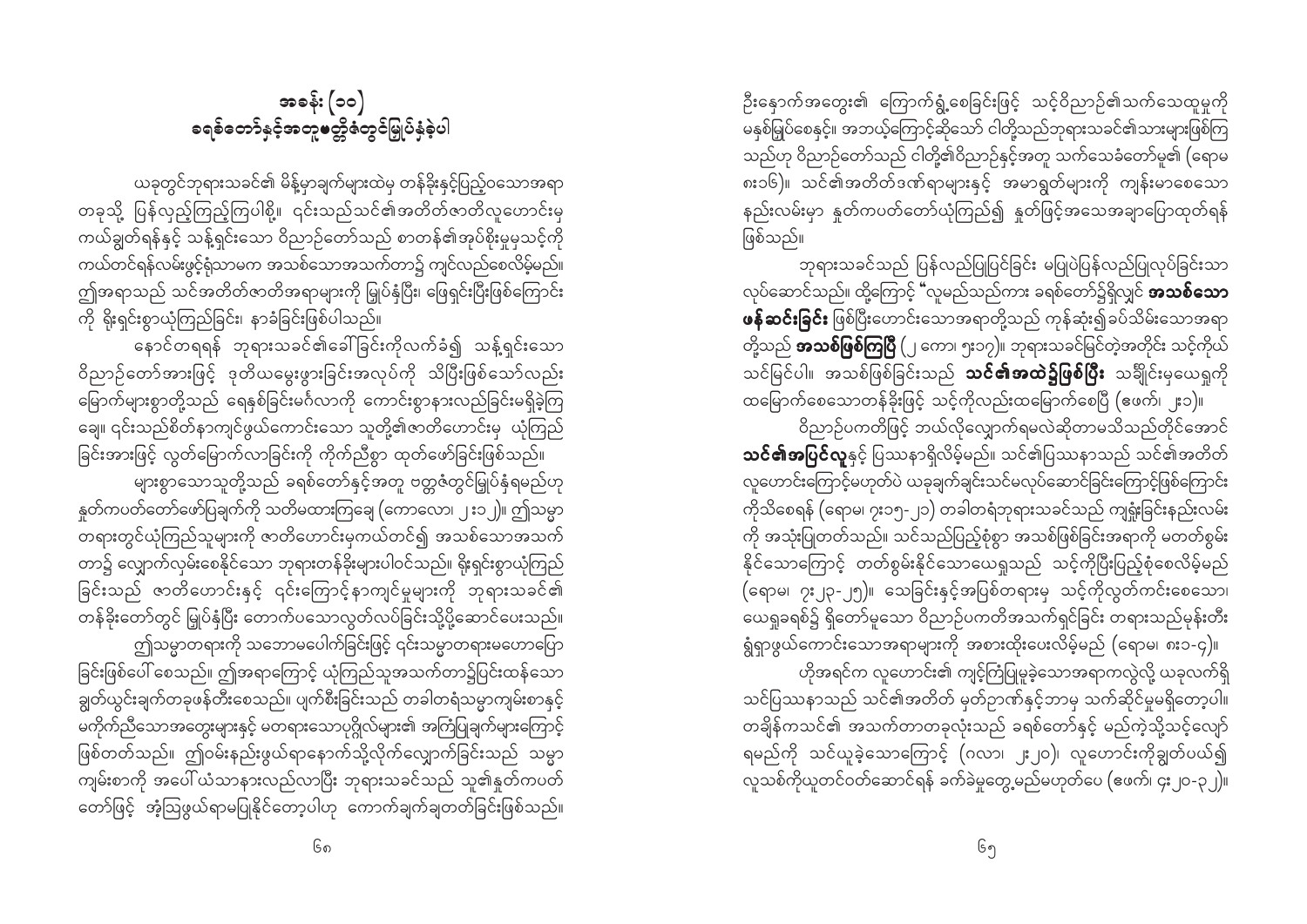သင်၏ဝိညာဉ်တွင် ဝိညာဉ်တော်၏သက်သေထူခြင်းကြောင့် စိတ်ကြောက် ရွံ့မှုများနှင့်ခံစားမှုများကို ဘုရားသခင်၏နူတ်ကပတ်တော်သည် အမြဲတမ်းပိုင်ခြား ား<br>ပေးလိမ့်မည်။ သင်၏အတွင်းစိတ် အနှောင့်အယှက်ပေးရန် အပေါ် ယံခံစားမှု ပြောခဲ့သောအရာများကို သံသယမဖြစ်ပါနှင့်။ သင်သည်အသစ်သော ဖန်ဆင်းခြင်း ဖြစ်ကြောင်းကို ဘုရားသခင်မြင်သကဲ့သို့ လောကသားများလည်း မကြာခင်မြင်လာ ပါလိမ်မည်။

\_\_<br>ကျွန်တော်တို့၏အသိစိတ်ကို ကြောက်ရွံ့ခြင်းတန်ခိုးဖြင့် လွှမ်းမိုးစေရန် စာတန်သည် ကြီးမားသောမှသာစကားကိုပြောဆိုတတ်သည်။ သို့သော် **ထိုအရာ သည်မဟုတ်ပါ။** လူဟောင်းကြောင့် စိတ်ကြောက်ရွံ့ခြင်းသည် ယုံကြည်သူ ငါတို့ကို ရွေးနှုတ်၍ချစ်တော်မူသောသားတော်၏နိုင်ငံထဲသို့ သွင်းတော်မူပြီ (ကောလော၊ ၁း၁၃)။ ယခုတွင် ခရစ်တော်၏စိတ်နှလုံးသည် ကျွန်တော်တို့ . . . . .<br>ပိုင်ဆိုင်ကြပြီး ဖြစ်ကြောင်းကို (၂ ကော၊ ၁၀း၅)တွင် "ထိုလက်နက်အားဖြင့် **. .** . ခပ်သိမ်းသော စိတ်တို့ကို ဖမ်းသွားချုပ်ထားလျက်ခရစ်တော်၏ စကားကိုနားထောင် စေကြ၏ဟု ဖော်ပြထားပါသည်။

ကျွန်တော်တို့၏ အတိတ်လူဟောင်းသည် မြှုပ်နှံပြီးဖြစ်ကြောင်းကို သံသယ ဖြစ်ခြင်းသည် အသစ်သောအသက်တာ၌ လျှောက်လှမ်းဖို့ရန် တန်ခိုးများလျော့နည်း − −<br>စေတတ်သည်။ ခရစ်တော်၏အသွေးတော် တန်ခိုးသည်အပြစ်အားလုံးကို သန့်ရှင်းစေကြောင်းကို သံသယဖြစ်ခြင်းသည် ယုံကြည်စိတ်ချမှုကို လျော့နည်းစေ တတ်သည်။ ကျွန်တော်တို့ကိုလူသစ်အဖြစ်ပြုခြင်းကို သံသယဖြစ်ခြင်းသည် ဘုရားသခင်၏အသစ်ဖန်ဆင်းခြင်းပြည့်စုံမှုကို နှောင့်ယှက်ထိခိုက်စေတတ်သည်။ ရှင်ပေါလုသည် "ယေရှုခရစ်တော်၏ဖွင့်ပြခြင်း" (ဂလာ၊ ၁း၁၁-၁၂) အားဖြင့် ရရှိခဲ့သောသတင်းကောင်းကို ကာကွယ်ရန် အမြဲတမ်းကြိုးစားအားထုတ် ခဲ့သည်။ သူသည်စာတန်၏ပေါင်းထည့်ခြင်းနှင့် နှုတ်ယူခြင်းကိုမြဲမြံစွာခုခံရုံသာမက လူတွေပြုလုပ်သော ပြုပြင်ပြောင်းလဲခြင်းနှင့် ချဲ့ထွင်မှုများကိုလည်းခုခံခဲ့ရသည်။

ဘုရားသခင်သည် ကျွန်တော်တို့အားလုံး၏ ပြဿနာအားလုံးကို ဖြေရှင်း ပေးရန် တခုတည်းသောနည်းလမ်းမှာ သားတော်နှင့်တလုံးတဝတည်းအသက် ရှင်ခြင်းဖြစ်သည်။ သူသည်အရာခပ်သိမ်းတို့၏သခင် ဖြစ်သောကြောင့် အံ့ဩဖွယ် ကောင်းရုံသာမက သူ့ကိုခေါ် သောသူတို့အတွက် ခွန်အားပြည့်လျက်ရှိသည် (ကောလော၊ ၂း၁-၂၃)။ ဘုရားသခင်၌ ကျွန်တော်တို့၏အရင်းအမြစ်တွယ်ခြင်း ကိုမပြောင်းရွှေ့ရပါ။ သူသည်စကြာဝဠာကြီးကိုဖန်ဆင်း၍ ထိမ်းသိမ်းစောင့်ရှောက်ရုံ သာမက ကျွန်တော်တို့၏အမှုကိုလည်း တာဝန်ယူသောသူဖြစ်သည် (ကောလော၊ ား၁၆-၁၉)။ ဘုရားသခင်သည် သားတော်အားဖြင့်ပြင်ဆင်ပေးသော ကယ်တင် ခြင်းကို ကျွန်တော်တို့ထံမှ အဘယ်အရာကမျှမရွှေ့နိုင်ရာ (၂ ကော၊ ၁၁း၃-၄)။ ာ<br>ဘုရားသခင်၏ နူတ်ကပတ်တော်နှင့် ကျွန်တော်တို့၏ အတိတ်မှတ်ဉာဏ် ကို ကျန်းမာစေသော ဘုရားနည်းလမ်းသည် မြှုပ်ပြီးသောလူဟောင်းကိုဖော်ထုတ် လိုခြင်းနှင့် တစ္ဆေဝိညာဉ်ကဲ့သို့ ခြောက်လန့်မှုများကို တွန်းလှန်၍စိတ်အားထက်သန် စွာနှင့်မုချအသက်ရှင်ရန် ပြုလုပ်လျက်ရှိသည်။ ဘုရားသခင်ပြုပြီးသကဲ့သို့သင်၏ .<br>လူဟောင်းကိုပြု၍ ဘယ်သူမျှမထုတ်ဖော်နိုင်သော အရပ်၌မြှုပ်နှံရန် ဝိညာဉ်တော်

-<br>ကိုအားကိုးလော့။ ယေရှုပေးခဲ့သောသတင်းကောင်းတခုတည်းသာရှိ၍ ကျွန်တော် တို့၌ အခြားသတင်းကောင်းရှိလည်းမရှိ၊ လိုလည်းမလိုအပ်တော့ပါ။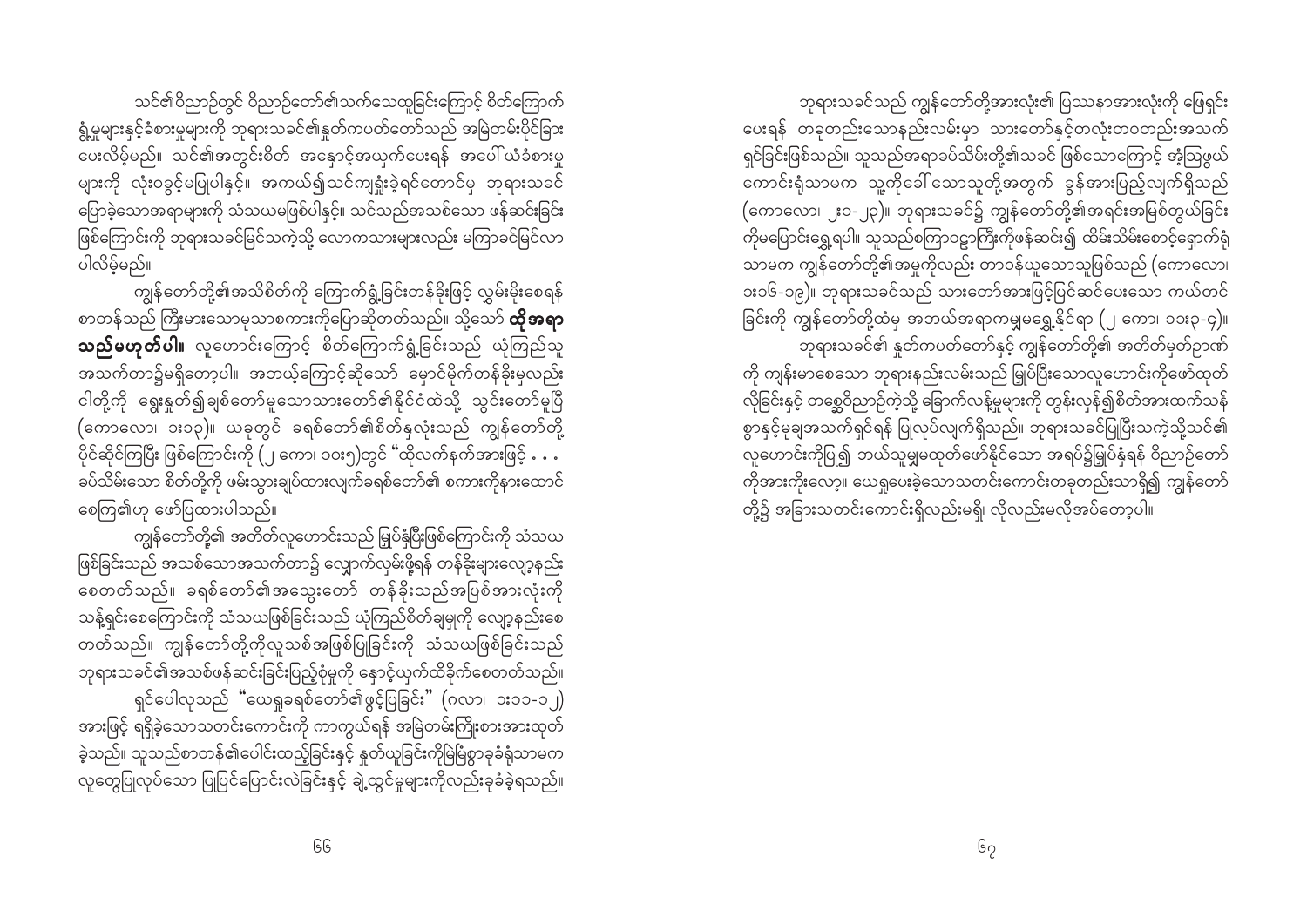ယုံကြည်သောငါတို့၌ ပြတော်မူသောအလွန်ကြီးလှစွာသော တန်ခိုးတော် ကား $\dots$  ခရစ်တော်ကိုသေခြင်းမှ ထမြောက်စေတော်မူ၍ ခရစ်တော်၌ ပြုပြင်သော မဟာတန်ခိုးအာနုဘော်အရှိန်ကဲ့သို့ဖြစ်၏။ ခပ်သိမ်းသော အထွဋ် အမြတ်၊ အာဏာစက်၊ တန်ခိုး၊ အစိုးရခြင်းမှစ၍ ယခုဘဝနောင်ဘဝ၌ ခေါ် ဝေါ် သမုတ်သော ဘွဲ့ နာမအလုံးစုံတို့အထက်၊ ကောင်းကင်အရပ်၌ မိမိလက်ျာတော် ဘက်မှာ အလွန်မြင့်မြတ်သောနေရာကို ခရစ်တော်အားပေးတော်မူပြီ (ဧဖက်၊ ။(ငု္ -ရှငးု

သင်အခိုင်အမာပြောဆိုချက်ကို ဝိညာဉ်တော်သည် အတည်ပြုပေး ကြောင်းကို သိထားသည့်အပြင်လိုက်နာရမည့် စည်းမျဉ်းစည်းကမ်း ကျန်ရှိ သေးကြောင်းသတိပြုပါ။ သင်၏အတိတ်နာကြည်းမှုအားလုံးကို မေ့ပျောက်၍ ဘုရားသခင်၏ **အမှုသစ်ပြုလုပ်သောအရာကို** ယုံကြည်စိတ်ချစွာမျှော်လင့် လိုက်ပါ (ဟေရာ၊ ၄၃း၁၉)။

အဘယ့်ကြောင့် ဝိညာဉ်ရေးရာ၌ မသန်စွမ်းနိုင်သနည်း၊ အဘယ့်ကြောင့် သင်၏ပြည့်စုံသောကယ်တင်ခြင်းကို မဖော်ထုတ်သနည်း၊ ဘုရားသခင်သည် အဲဂုတ္တု စစ်တပ်ကိုရေထဲ၌ မြှုပ်နှံသကဲ့သို့ သင်၏အတိတ်ဘဝနှင့်နာကျင်မှုဝေဒနာ .<br>မှတ်ဉာဏ်အားလုံး မြှုပ်နှံပြီးဖြစ်ကြောင်းကို သင်ဝန်ခံပါကမကြာခင်မှာပင် သင်ဆို ရမည့်သီချင်းမှာ "ထာဝရဘုရားသည် ငါ့အစွမ်းသတ္တိ၊ ငါသီချင်းဆိုကြောင်း၊ င့ါ့ကိုကယ်တင်သောအရှင်ဖြစ်တော်မူ၏။ ထိုဘုရားသည် ငါကိုးကွယ်သောဘုရား သခင်ဖြစ်တော်မူ၍ ငါခ<mark>ီး</mark>မြောက်ပါမည်**… .** ထိုထာဝရဘုရား၊ လက်ျာလက်တော် သည် တန်ခိုးတော်အားဖြင့် ဘုန်းကြီးတော်မူ၏။ အိုထာဝရဘုရား လက်ျာ လက်တော်သည် ရန်သူတို့ကိုချိုးဖဲ့တော်မူ၏။ ကိုယ်တော်တဘက်၌ထသောသူတို့ကို ဘုန်းတန်ခိုးအာနုဘော်တော်တို့နှင့် လှဲတော်မူ၏။ အမျက်တော်ကိုလွှတ်၍ သူတို့ကို အမှိုက်ကဲ့သို့ မီးလောင်စေတော်မူ၏ (ထွက်၊ ၁၅း၂-၇)။

ဤနေ့ရက်သည် ဘုရားသခင်၏ကယ်တင်ရာနေ့ဖြစ်၏။ ဤကြီးမားသော ကယ်တင်ခြင်းကို နောက်တနေ့ကန့်သတ်ရန် စာတန်ကိုအခွင့်မပေးပါနှင့် သင်၏လွှတ်လပ်ခြင်းနှင့် ဝမ်းမြောက်ခြင်း ကွယ်ပျောက်စေရန် လှည့်ဖြားခြင်းကို အခွင့်မပေးနှင့်။ Basingstoke ၌နေသော D.Richards ကို ကျေးဇူးတင်မိသည်မှာ

၎င်းသည် လိမ်လည်လှည့်ဖြားခြင်းသယ်ဆောင်လာသောကြောင့် ငါတို့၏ဇာတိသည် မြှုပ်နှံလျက် ရှိသော်လည်း ပြန်ရှင်လာတတ်သည်။

တခါတရံဓမ္မသစ်ဩဝါဒသည် ဓမ္မဟောင်းပုံဆောင်ချက်များဖြင့် အတည် ပြုတတ်သည်။ ထို့ကြောင့်ယခုတွင် ဘုရားသခင်၏လူတို့သည် မိုးတိမ်တိုင်နှင့် ာင်<br>ပင်လယနီသည် မောရှေထံသို့ဗတ္တိဇံခံခဲ့ရပုံကို (၁ကော၊ ၁၀း၂) လေ့လာကြပါစို့။ ဘုရားသခင်သည် ဣသရေလလူတို့ကို အီဂျစ်ပြည်မှကယ်နှုတ်ခဲ့စဉ်က ကြီးမား သောနိမိတ်လက္ခဏာများပြုခဲ့သည်။ မောရှေကလည်းမစိုးရိမ်ကြနှင့်။ ငြိမ်ဝပ်စွာ ရပ်နေကြ။ ထာဝရဘုရားသည် ယနေ့ပြတော်မူသော ကယ်တင်ခြင်းကိုကြည့်ရှုကြ လော့။ သင်တို့သည် ယနေ့မြင်သော အဲဂုတ္တုလူတို့ကို နောက်တဖန်မမြင်ရကြ။ သင်တို့ ဘက်၌ထာဝရဘုရားသည် စစ်တိုက်တော်မူလိမ့်မည်။ သင်တို့သည် ငြိမ်ဝပ် စွာ နေရကြမည်ဟု လူများတို့အားဆို၏ (ထွက်၊ ၁၄း၁၃-၁၄)။

ကြံအဖြစ်ပျက်တွင် သူတို့၏ယုံကြည်ခြင်းသည် ငြိမ်ဝပ်စွာနှင့် ငြိမ်သက်စွာ ဘုရားပြုခြင်းအမှုကို စောင့်ခြင်းဖြင့်ထုတ်ဖော်ခဲ့ကြသည်။ သူတို့အားလုံးကယ်တင် ခြင်းသို့မရောက်မီ သူတို့သည် စိတ်ပျက်ခြင်းမရှိခဲ့ကြပေ။

အကယ်ဤဓမ္မဟောင်းပုံဆောင်ချက်သည် အလွန်အံ့ဩဖွယ်ဖြစ်ခဲ့ပါက ဓမ္မသစ်တွင် ဧကန်ပြည့်စုံခြင်းကို အဘယ့်ကြောင့်အသိမှတ်မပြုနိုင်သနည်း၊ ထို့ထက် ပညာဖြင့် အစားထိုးကြသနည်း၊ သင်တို့သည် ခရစ်တော်နှင့်အတူသေ၍ လောကီ တရားနုမှစုတေ့ကြသည်မှန်လျှင် မတို့နှင့်၊ မမြည်းနှင့်၊ မကိုင်နှင့်ဟူသော ပညတ် စကားကို လောကီအသက်ရှင်သေးသကဲ့သို့ အဘယ့်ကြောင့်နားထောင် ကြသနည်း (ကောလော၊ ၂ႏ၂၀-၂၁)။

အကယ်၍ ဣသရေလလူတို့သည် ဖာရောနိုင်ငံအုပ်ချုပ်မှုမှ လွတ်မြောက် ခြင်းသည် အလွန်အံ့သြဖွယ်ဖြစ်ခဲ့ပါက ကျွန်တော်တို့ကို ယေရှု၏နိုင်ငံတော်သို့ သည် သူတို့ကိုအောင်ပွဲသို့ ဦးဆောင်ခဲ့၍ သူတို့ခံခဲ့ရသောနာကျင်မှုနှင့်ညှင်းဆဲ မှုတို့ကို ထားခဲ့ပါက ယနေ့ဘုရားသခင်၏ လူတို့သည်အနည်းငယ်သောအမူ၌ အဘယ့်ကြောင့်ရပ်တန့်နေကြသနည်း။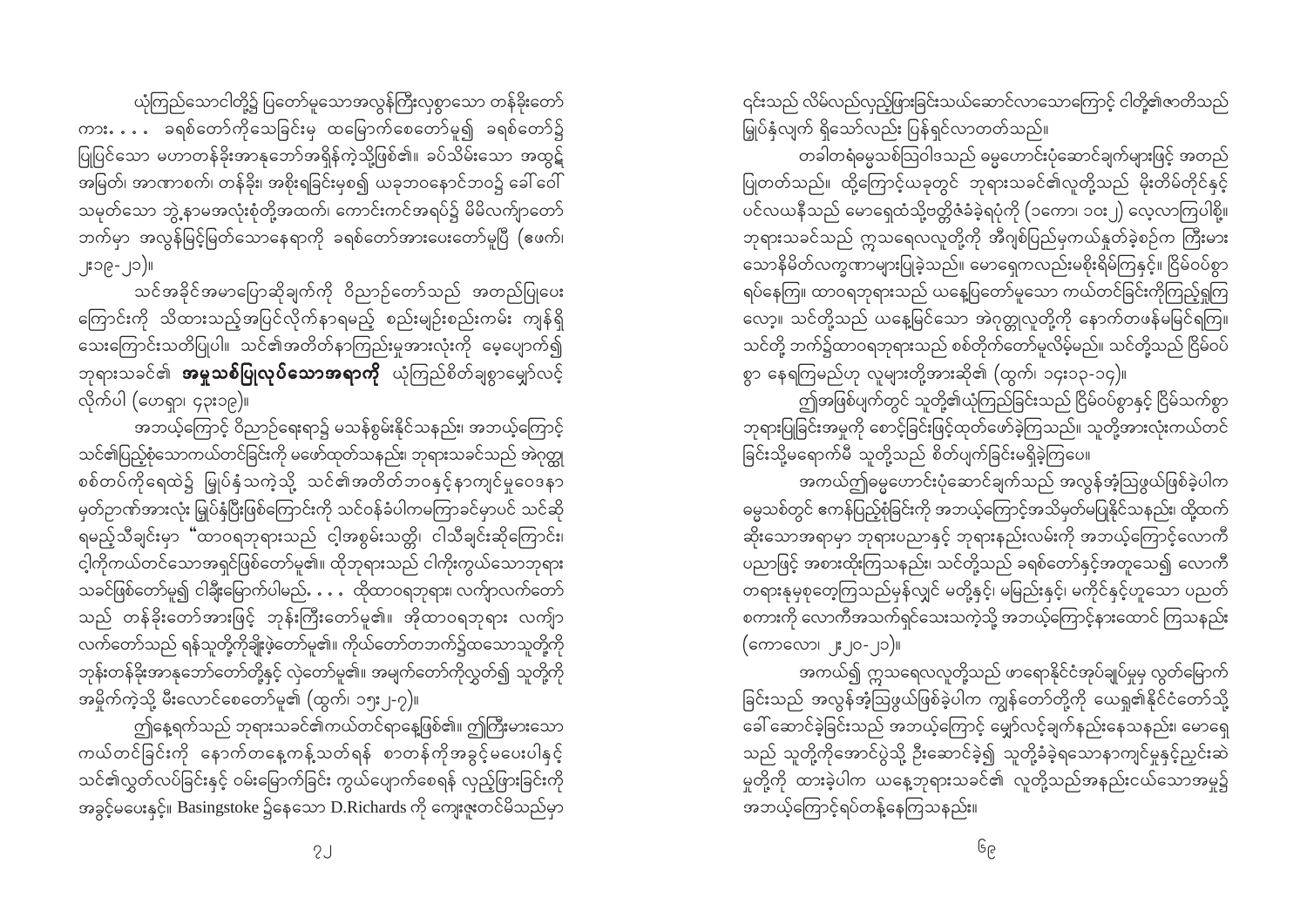ယုံကြည်သူများ၏ အသိမှတ်ဉာဏ်ထဲတွင် ကောင်းသောအရာနှင့်အသုံး ဝင်သောအရာများစွာ ရစ်ပတ်လျက်ရှိသည်။ ဝမ်းနည်းဖွယ်ရာမှာ ဆိုးသွမ်းသော အတွေ့အကြုံသည် ဤလှပ၍တန်ဖိုးရှိသော မှတ်ဉာဏ်ထဲသို့စိုးရိမ်ခြင်းနှင့် လိမ်လည်လှည့်ဖြားခြင်းကို နက်နဲစွာရောနှောအမြစ်တွယ်စေခြင်းဖြစ်သည်။

ာ<br>- ဘုရားတစ်ပါးတည်းကသာလျှင် ထိုအရာများကိုသီးခြားစီ ဖယ်ထုတ်နိုင် သည်။ မောရှေထံ၌သူ၏စကားတော်လာသကဲ့သို့ ဖာရော၏စစ်တပ်များကို တိုက်ထုတ် ရုံသာမက လုံးဝကိုဖျက်ဆီးစေခဲ့သည်။ အတိတ်များစွာသောအချိန်မှစ၍ ခရစ်ယာန်မြောက်များစွာတို့သည် မောရှေနှင့်သိုးသငယ် သီချင်းကိုသီဆိုခဲ့ကြပြီ။ ဓမ္မသစ်ယုံကြည်သူတိုင်းသည် ဣသရေလလူတို့ကမ်းခြေ၌က၍ သီချင်းဆိုသည် ထက်သာ၍ ကောင်းအောင် ချီးမွမ်းသင့်သည် (ထွက်၊ ၁၃)။ အလင်း၌နေသော သန့်ရှင်းသူတို့၏ အမွေကိုငါတို့သည် ဆက်ဆံဝင်စားထိုက်မည်အကြောင်း ကျေးဇူး .<br>ပြုတော်မူ၍ မှောင်မိုက်တန်ခိုးမှလည်း ငါတို့ကိုကယ်နှုတ်၍ ချစ်တော်မူသော သားတော်၏နိုင်ငံထဲသို့ သွင်းတော်မူ၏။ ထိုသားတော်၏ သွေးတော်အားဖြင့် အပြစ်လွှတ်တော်မူခြင်း တည်းဟူသောရွေးနှုတ်တော်မူခြင်း ကျေးဇူးအား ငါတို့ကို ခံစေတော်မူသော (ကောလော၊ ၁း၁၂-၁၄)၊ ခမည်းတော်ဘုရားကို ဝမ်းမြောက်စွာ ချီးမွမ်းထောပနာ ပြုသင့်သည်။

နှစ်တွေရာချီကြာလာပြီးသောအခါ ဘုရားသခင်သည် ဣသရေလ လူတို့ကိုဗာဗုလုန် ကျွန်ခံရာမှကယ်တင်ရန် ပရောဖက်ဟေရာယအားဖြင့် ဂတိတော်ပေးခဲ့သည်။ ဘုရားသည် ကယ်တင်ခြင်းအမှုကို ဆက်လက်လုပ်ဆောင် နေကြောင်းကို ဣသရေလလူတို့အား သတိရစေခဲ့သည်။ ပင်လယ်နီဖြတ်ကျော် ခဲ့ခြင်းကို သတိရစေခဲ့သည်။ သို့သော် အသစ်သောစည်းမျဉ်း၊ စည်းကမ်းကိုပေး တော်မူ၏။ ငါသည်သင်တို့၏သန့်ရှင်းသော သခင်၊ ဣသရေလအမျိုးကို ဖန်ဆင်းသော အရှင်၊ သင်တို့၏သခင်ဖြစ်တော်မူ၏။ ပြင်းထန်သောပင်လယ်ရေ၌ လမ်းခရီးကို ဖန်ဆင်းတော်မူထသော … ထာဝရဘုရားမိန့်တော်မူသည်ကားဖြစ်ဖူး သမျှသော အမှုတို့ကိုမအောက်မေ့ကြနှင့်။ ရှေးကာလ၏အရာတို့ကို ပမာဏမ ပြုကြနှင့်။ ကြည့်ရှုလော့၊ အမှုသစ်ကိုငါပြုမည် (ဟေရှာယ၊ ၄၃း၁၅-၁၉)။

ကြေငြာချက်သင်သိရဲ့လား၊ ဖြစ်ဘူးသမျှသောအမူတို့ကို မအောက်မေ့ကြ နှင့်။ ရှေးကာလ၏အရာတို့ကို ပမာဏမပြုကြနှင့်။ ဤအရာသည် စည်းမျဉ်း စည်းကမ်းအဖြစ် တောင်းဆိုသော်လည်း ပြုလုပ်ပြီးဖြစ်သည်။

အကယ်၍သင်၏လွတ်လပ်မှုကို မထုတ်ဖော်သေးပါက ယခုပင်စတင်ပါ။ ဘုရားသခင်၏ နှုတ်ကပတ်တော်သည် **ထာဝရမှန်ကန်ကြောင်းကို** ဝန်ခံပြီး နောက်၎င်းနှင့်ဆန့်ကျင်ဘက်ဖြစ်သောခံစားမှုများကို လစ်လျူရှုထားလိုက်ပါက သင်၏ဝန်ခံမှုကို ဝိညာဉ်တော်သည် အတည်ပြုပေးလိမ်မည်ဖြစ်သည်။ နူတ်ကပတ် တော်ကိုအသုံးပြု၍ နတ်ဆိုး၏လိမ်လည်လှည့်ဖြားမှုကို ချေပဖျက်စီးလိုက်ပါ။ ဘုရားသခင်မြှုပ်နှံပြီးသောအရာကို ပြန်လည်ရှင်သန်စေမည့် သင်၏ရန်သူ(သို့) သူငယ်ချင်း၊ စာတန်(သို့)သမ္မာကျမ်းစာနှင့်မကိုက်ညီသော အကြံပြုသူတို့ကို ဘယ်တော့မှ လုံးဝခွင့်မပြုပါနှင့်။

သင့်ကိုလိမ်လည်ရန် စာတန်၏အကြံအစည်နှင့် လှည့်ဖြားမှုကိုခုခံပါ။ စာတန်သည် အာဒံနှင့်ဧဝထံ၌ ဧကန်စင်စစ်ဘုရားသခင်မိန့်တော်မူသလော၊ (ကမ္ဘာ၊ ၃း၁)ဟု အလိမ္မာနည်းစနစ်ဟောင်းဖြင့် စည်းရုံးသိမ်းသွင်းခဲ့ပြီး ဘုရား .<br>သခင်ပြောမည်မဟုတ် (သို့) ပြောမှာပါစသည်ဖြင့် သံသယစိတ်များကို မရှိစေရန် သတိပြုလော့။

သင်၏အတိတ်ဘဝသို့ ပြန်လှည့်စေရန် သူ၏လှည့်ဖြားမှုကို ငြင်းပယ်၍ ဘုရားသခင်သည် ဆိုးသောမှတ်ဉာဏ်များကို မြှုပ်နှံခဲ့ပြီးဖြစ်ကြောင်းကို ယုံကြည် စိတ်ချစွာကြေငြာလိုက်ပါ။ ထို့ထက်ပိုကောင်းသည်မှာ **၎င်းစာတန်အားနာကျင်စွာ ခံခဲ့သောအရာတို့ကို ပြန်လည်အသိပေးလိုက်ပါ။** သူပိုင်ဆိုင်ခဲ့သော တန်ခိုးနှင့် အာဏာစက်အားလုံးသည် ယေရှု၏လက်ဝါးကပ်တိုင်တွင် ပယ်ချွတ်ရှုံးနိမ့်ခဲ့ကြောင်း ကိအသိပေးပါ။

အောင်မြင်ခြင်း သီချင်းကိုကျယ်လောင်စွာသီဆိုပါ။ ဘုရားသခင်သည် သူ၏သားတော်ကို သချိုင်းမှထမြောက်စေရုံသာမက ကြီးမားသောတန်ခိုးနှင့်အတူ .<br>ယေရှုသည် စကြဝဠာ၏ရာဇပလ္လင်ပေါ်တွင် ထိုင်၍စိုးစံစေတော်မူပြီ။ အထွဋ် အမြတ်၊ အာဏာစက်များကိုလုယူလျှင် ထင်ရှားစွာထုတ်ပြ၍ လက်ဝါးကပ်တိုင် အားဖြင့် အောင်ပွဲခံတော်မူပြီ (ကောလော၊ ၂း၁၅)။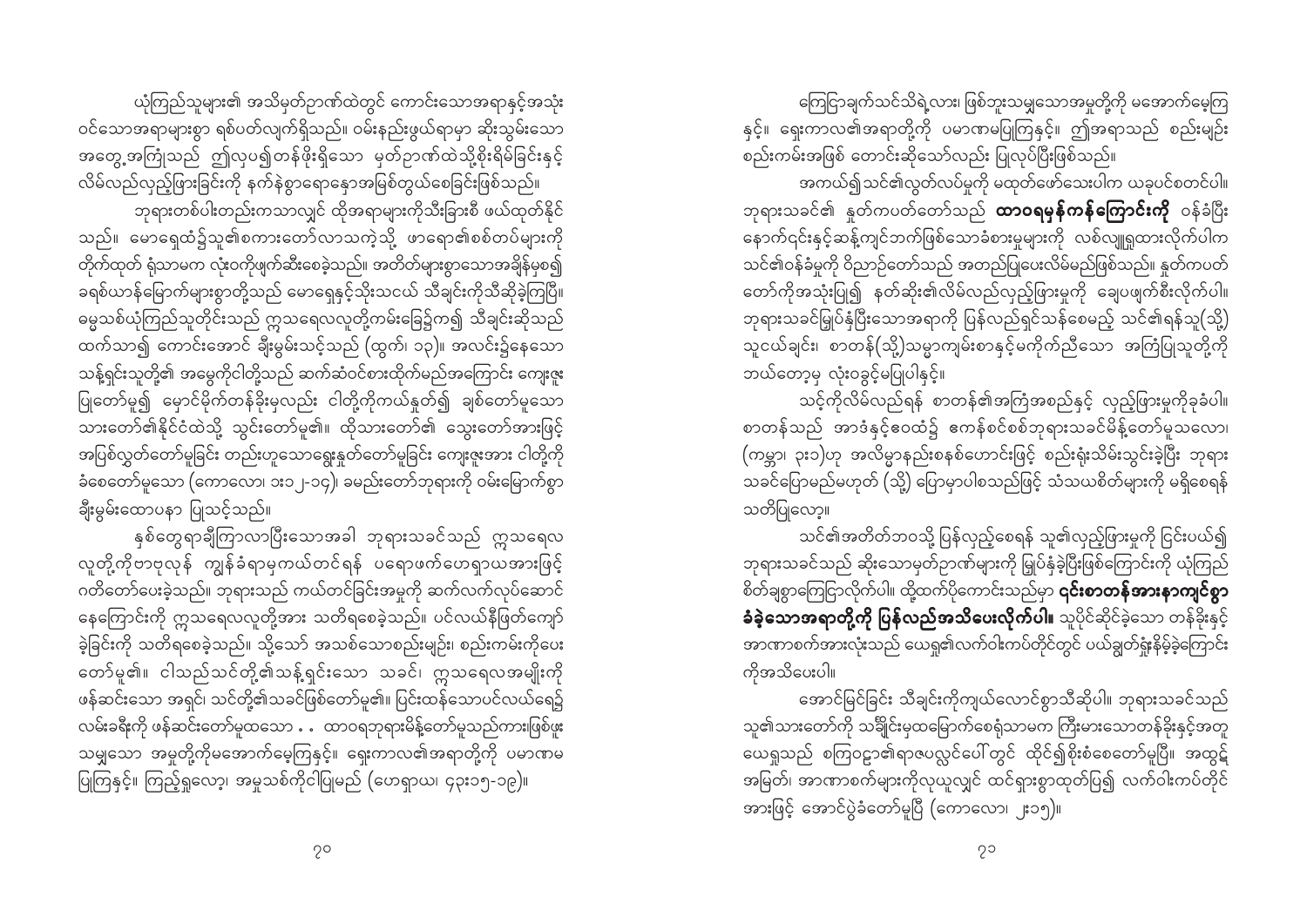အခန်း (၁၁) ခုကွကြပ်တည်းမှုကိုထုတ်ဖော်ဖြေရှင်းပါ

ကြည့်မှန်ထဲသို့သင်ကြည့်တဲ့အခါတိုင်း ရှုပ်ထွေးသောအရာနှင့်အတူ သင့်ကိုပြန်ကြည့်သောသူဟာ ဘယ်သူလဲ၊ သင့်ကိုသူစိမ်းတစ်ယောက်ကဲ့သို့ သင်သွား သောနေရာတိုင်းစိုက်ကြည့်သောသူဟာ ဘယ်သူလဲ၊ ထိုလူကိုသင်သေချာသိရဲ့လား၊ ဤမေးခွန်းကိုသင်မဖြေနိုင်လျှင် သေချာသောတိုင်းတာချက်ဖြင့် စမ်းကြည့်ပါက ဒုက္ခအကျပ်အတည်းကိုထုတ်ဖော်နိုင်စေပြီး သင်၏အတွင်းပိုင်း တွင်အထောက် အကူဖြစ်စေလိမ်မည်။

သင်၏ထုတ်ဖော်ချက်သည် အဓိကအပိုင်းကြီး(၃)ပိုင်း ပေါင်းစည်း ထားမည်။ **အတိတ်**တွင် အတိုင်းတာတခုအောင်မြင်မှုအတွက်ကြည်နူးနေခြင်းကို **ယခုလက်ရှိ** အသက်တာကျေနပ်မှုနှင့်ပေါင်းစပ်ပါ။ သို့သော် **အနာဂတ်** အတွက် စိတ်လှုပ်ရှားဖွယ် ပန်းတိုင်များထပ်ဖြည့်ရမည်။ ၎င်းတို့သည် သင့်ကိုတန်ဖိုးရှိ/မရှိ အောင်မြင်မှုရ/မရ ဆိုတာကို သဘောပေါက်စေလိမ့်မည်။ ၎င်းတို့သည် အသက်တာ ဘဝ၏စိန်ခေါ် မှုကို ရင်ဆိုင်ခြင်းအားဖြင့် သင်၏ရင့်ကျက်မှု လက္ခဏာ ကိုသိုလိမ်မည်။

သာမန်အားဖြင့် ကြီးထွားမှုသည် လုံခြုံခြင်းပေးသောဦးဆောင်မှုနှင့် မေတ္တဖြင့်ဆုံးမသွန်သင်သောအိမ်မှ အစပြုသင့်ပြီးတချိန်တည်းမှာ **မိမိကိုယ်ကို ဆုံးမခြင်း** ဟုခေါ်သော ဘဝ၏တန်ဖိုးအရှိဆုံးသော ဥပဒေများချမှတ်သော နေရာလည်းဖြစ်သင့်သည်။

အိမ်ထောင်သည် ကလေးငယ်များဖွံ့ဖြိုးတိုးတက်မှုကို လွတ်လပ်စွာ ထုတ်ဖော်ပေးသောနေရာဖြစ်စေရုံသာမက သူတို့၏လွတ်လပ်မှုကြောင့် သူတပါး ထိခိုက်နစ်နာမှုမရှိစေရန် တာဝန်ယူသင်ပေးသောနေရာဖြစ်သင့်သည်။ အခြား သူတပါးအားစဉ်းစားငဲ့ညှာရန်သင်ယူခြင်းသည် **မိမိကိုယ်ကိုကြွယ်ဝစေသော** ဘဝ၏အခြားသောပညတ်တခုဖြစ်သည်။

ထိုမှတဆင့် လူငယ်အရွယ်သို့ တဖြည်းဖြည်းကြီးထွားလာစဉ် စိတ်ဒဏ်ရာ .<br>များမရမိစေရန် သူတို့၏အသက်တာကို လမ်းပြဉ်းဆောင်သင့်သည်။ အကယ်၍

သူ၏သက်သေခံချက်ဖြစ်သည်။ စာတန်နိုင်ငံထဲမှ ရွေးနှုတ်ကယ်တင်ခြင်းခံခဲ့ပြီး သောသူများအတွက် မရှင်းလင်းသောအရာနှင့် မထုတ်သုံးရသေးသော တန်ခိုး တော်များရရှိနိုင်ကြောင်းကို အသိပေးခြင်းပင်ဖြစ်သည်။

လွန်ခဲ့သောနှစ်အချို့ခန့်က Basingstoke ၌ရှိ လူငယ်တစ်ယောက် ကယ်တင်ခြင်းရရှိခဲ့သည်။ သူမပြောင်းလဲခင်က "Hells Angels" ဆိုသော လူဆိုး ဂိုဏ်းနှင့်ပေါင်းခဲ့ပြီး၊ သူ၏လက်မောင်းတွင်လည်း "Hells Angels" ဆေးမင်ကြောင် ထိုးထားပြီး ၎င်းသည်ပြောင်းလဲပြီးချိန်တွင်လည်း စိတ်အနှောင့်ယှက်ဖြစ်စေခဲ့သည်။ သူနောင်တရခဲ့ပြီးနောက် ရေနှစ်ခြင်းမင်္ဂလာခံယူခဲ့ရာ၊ ရေနှစ်ခြင်းမင်္ဂလာခံယူ .<br>အပြီးတွင် ၎င်းဆေးမင်ကြောင်သည်လုံးဝပျောက်သွားကြောင်းကို သူသိရှိခဲ့ရသည်။ ဘုရားသခင်သည် ၎င်းဆေးမင်ကြောင်ကိုရေနှစ်ခြင်းဖြင့် ယူဆောင်ပျောက်ကွယ် သွားစေခဲ့သည်။

လန်ဒန်မြို့မှာနေထိုင်သော လူတစ်ယောက်သည် နှစ်တော်တော်ကြာ ပျောက်ဆုံးနေသော သူငယ်ချင်းလင်မယားကို တွေ့လိုခဲ့သည်။ သူသည်မတွေ့ ရှိနိုင်ခဲ့ပါ။ ထိုသူသည် ဘုရားသခင်၏နှုတ်ကပတ်တော်ကို လစ်လျူရှုကာ၊ မှော်ဆရာ ထံအကူအညီတောင်းခဲ့သည်။ မှော်ဆရာသည် နတ်ဝိညာဉ်များကိုခေါ် ၍ မေးမြန်း သော်လည်း နေ့ရက်တိတိကျကျမဖော်ပြနိုင်ခဲ့ပါ။ ထို့ကြောင့် ထိုလူသည် နောက်ဆုံး သူတို့နှင့်နေခဲ့သော နေရာသို့ ခရီးဆက်ခဲ့သည်။ ၎င်းနေရာ၌ရှိသော လူတစ်ယောက် သည် ထိုလင်မယားတို့ကိုသတိရ၍ ထိုသူကိုအမှုတော်ဆောင်တစ်ယောက်ထံသို့ -<br>ပို့ခဲ့သည်။ အမှုတော်ဆောင်ဆရာသည် ပထမတွင် ထိုသူကိုနတ်ဝိညာဉ်များ -<br>မေးမြန်းခြင်းသည် အန္တရာယ်ရှိကြောင်းရှင်းပြခဲ့ပြီး ဒုတိယတွင်သူ့သူငယ်ချင်း လင်မယားသည် ကောင်းမွန်စွာအသက်ရှင်နေထိုင်ကြောင်း ပြောပြခဲ့သည်။ ထို့နောက်မှော်ဆရာအားဖြင့် နတ်ဝိညာဉ်နှင့် နောက်ဆုံးဆက်သွယ်မေးခဲ့သည့် နေ့ရက်ကို ထိုသူအား ဆက်မေးခဲ့ရာ၊ မှော်ဆရာပေးသောနောက်ဆုံးနေ့ရက်သည် - …<br>အမှုတော်ဆောင် ဆရာကထိုလင်မယားကိုနှစ်ခြင်းမင်္ဂလာ ပေးသောနေ့ရက်နှင့် တထပ်တည်း ဖြစ်ကြောင်းတွေ့ခဲ့ရသည်။ ၎င်းနေ့ရက်မှစ၍ ထိုလင်မယားအတွက် နတ်ဝိညာဉ် များ၏ မှတ်တမ်းပျောက်ဆုံးနေဟန်ရှိကြောင်းတွေ့ရသည်။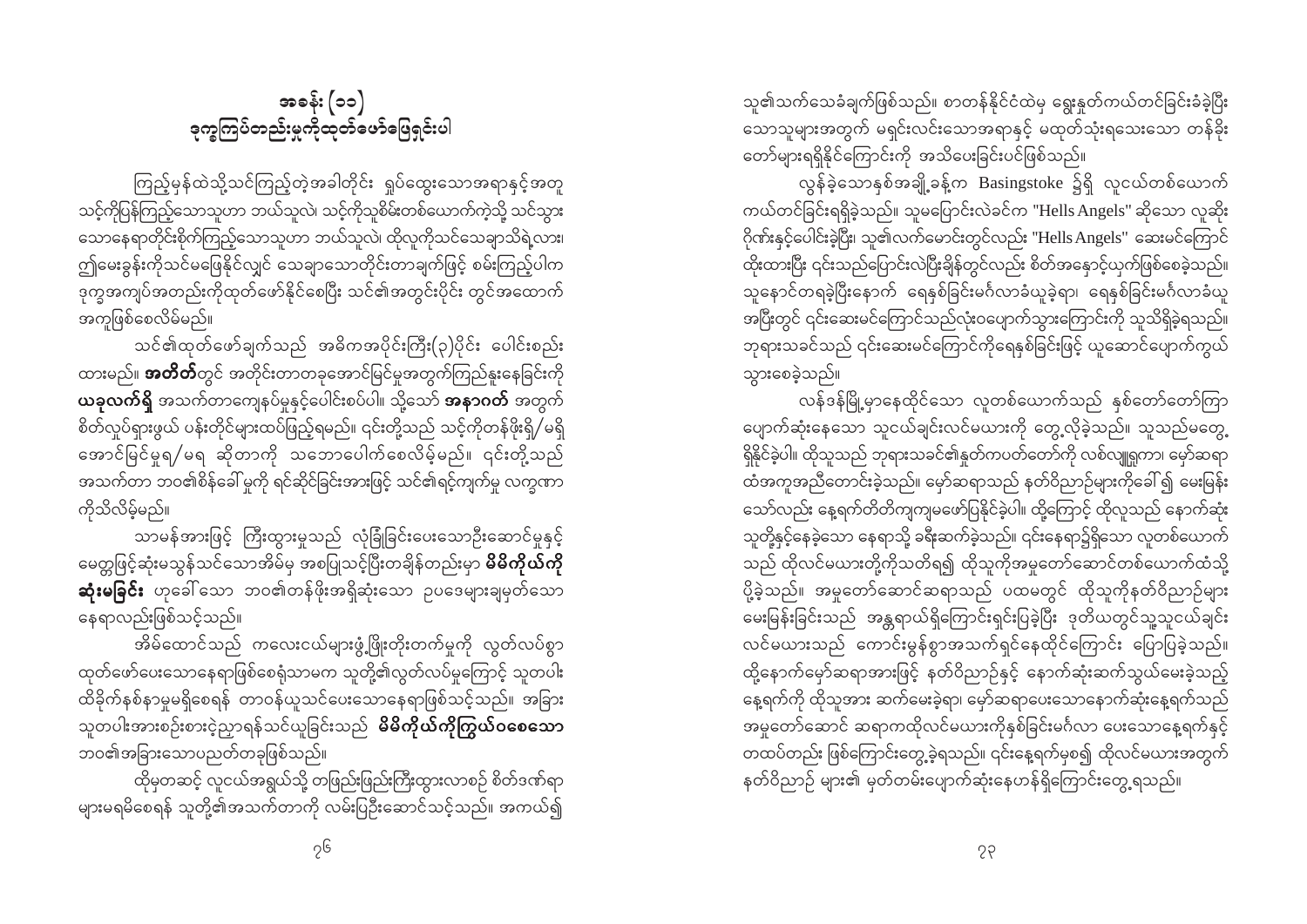ရေအားဖြင့် နှစ်ခြင်းမင်္ဂလာပေးခြင်းကဲ့သို့ ဆင်တူရိုးမားအခြားအသိမှတ် ပြုခြင်းလက္ခဏာကို ယုံကြည်သူများသည် မှားယွင်းစွာမျော်လင့်စောင့်စား တတ်ကြသည်။ သန့်ရှင်းသောဝိညာဉ်တော်၏ အထိရောက်ဆုံးသောအလုပ်မှာ ပုဂ္ဂိုလ်တစ်ဦးစီတိုင်း၏ အနက်ရှိုင်းဆုံးသော အတွင်းစိတ်လှုပ်ရှားမှုကို ရပ်နား - …<br>စေခြင်းဖြစ်သည်။ ဤအရာသည် သတိရှိစွာမှတ်သားထိုက်သောအရာဖြစ်၏။ ယေရှုကလေဖြတ်ကြောသေသောလူနာကို ကျန်းမာစေသောအခါ အတွင်းစိတ်မှ ဝေဖန်ခြင်း၊ သံသယဖြစ်ခြင်းတို့ကို တိတ်ဆိတ်စေရန် မိန့်တော်မူခဲ့သည်မှာ လူသားသည် မြေကြီးပေါ် မှာအပြစ်လွှတ်နိုင်သည်ကို သင်တို့သိစေခြင်းငှာထလော့၊

ကိုယ့်အိပ်ရာကိုဆောင်၍ သွားလော့ဟုမိန့်တော်မူ၏ (မာကု၊ ၂း၁၀-၁၁)။ ကျွန်ုပ်တို့၏ အပြစ်များကို ခွင့်လွှတ်ခြင်းသည် ကျွန်တော်တို့အပြစ်များကို မေ့ပျောက်ရန် ဘုရားသခင်က လမ်းဖွင့်ပေးခြင်းဖြစ်ပြီး ရေနှစ်ခြင်းမင်္ဂလာသည် လည်းကျွန်တော်တို့၏ အတိတ်ဇာတိဟောင်းကိုမြှုပ်နှံရန် ဘုရားသခင်၏အံ့ဩ ဖွယ်ရာနည်းလမ်းဖြစ်နိုင်ပါသည်။ သို့မှသာ ကျွန်တော်တို့လည်း အပြစ်နှင့်ဇာတိ ဟောင်းကိုမေပျောက်နိုင်မည်။

အကယ်၍သင်သည် ရေနှစ်ခြင်းမင်္ဂလာမခံယူသေးပါက နောက်မကျပဲ အမြန်ခံယူလိုက်ပါ။ သို့သော်သင်၏ဇာတိလူဟောင်း မြှုပ်နှံခြင်းကို နာခံခြင်း အားဖြင့်သင်ခြေလှမ်းမှုအတွက် ဝိညာဉ်တော်၏ အသိမှတ်ပြုပေးခြင်းကို .<br>ငြိမ်သက်စွာစောင့်မျှော်၍ ထို့နောက်မှနားလည်မှုအပြည့်ဝနှင့် ရေထဲသို့ မြှုပ်နှံခြင်း ဖြင့်နာခံလုပ်ဆောင်ရန်ဖြစ်သည်။

အကယ်၍သင်သည် ရေနှစ်ခြင်းမင်္ဂလာကို ခံယူပြီးဖြစ်ပါက နောက်ထပ် ပြန်ခံယူရန်မလိုအပ်ပါ။ အမှန်ဆိုရပါက ၎င်းရေနှစ်ခြင်းကြောင့် ဘုရားသခင်၏ ာ<br>ကောင်းချီးမင်္ဂလာသင့်အပေါ်၌ သက်ရောက်ပြီးသားလည်း ဖြစ်နိုင်ပါသည်။ သို့သော်ဧဝကဲ့သို့ စာတန်၏လိမ်လည်လှည့်ဖြားခြင်းခံနေရတာလည်း ဖြစ်နိုင် ပါသည်။ ထိုသို့စာတန်ကို အခွင့်ရေးပေးခြင်းကြောင့် သင်ရရှိမည့်အခွင့်အရေးများ ဆုံးရှုံးနိုင်ပါသည်။

အကယ်၍ ဤကိစ္စကဲ့သို့သောအရာကိုသင်ခံနေရလျှင် သင်မယုံကြည်မှုကို နောင်တရ၍ သင်ဆုံးရှုံးသောအရာကို "အသေခံခြင်း၌ ဗတ္ထိဇံကိုခံသောအားဖြင့်

ထိုသခင်နှင့် အတူမြှုပ်နှံကာသေခြင်းမှ ထမြောက်ခြင်းဖြင့် ငါတို့သည်လည်း ာသစ်သော အသက်တာ၌ ကျင်လည်ရကြပြီ (ရောမ၊ ၆း၄)။ နောက်အခန်း ၁၁ တွင်မူ ဝိညာဉ်ပကတိအတိုင်း ဘယ်လိုအသက်ရှင် ရမည်ကိုရှာဖွေတွေ့ရှိရန် ကူညီပေးလိမ့်မည်။ အလွန်တန်ဖိုးရှိသောအရာ၌ ာင်ပြိုလဲချိန်ရှိလိမ့်မည်။ သင်၏အခြေအနေအမှန်နှင့် သင်တန်ဖိုးရှိပုံကိုတွေ့မြင် ရလိမ့်မည်။ ဘာကြောင့် သင်မွေးဖွားလာရတာလဲ၊ ဘုရားသခင်ဖြစ်စေချင်သော အရာကို သင်မြင်တွေ့ရလိမ့်မည်။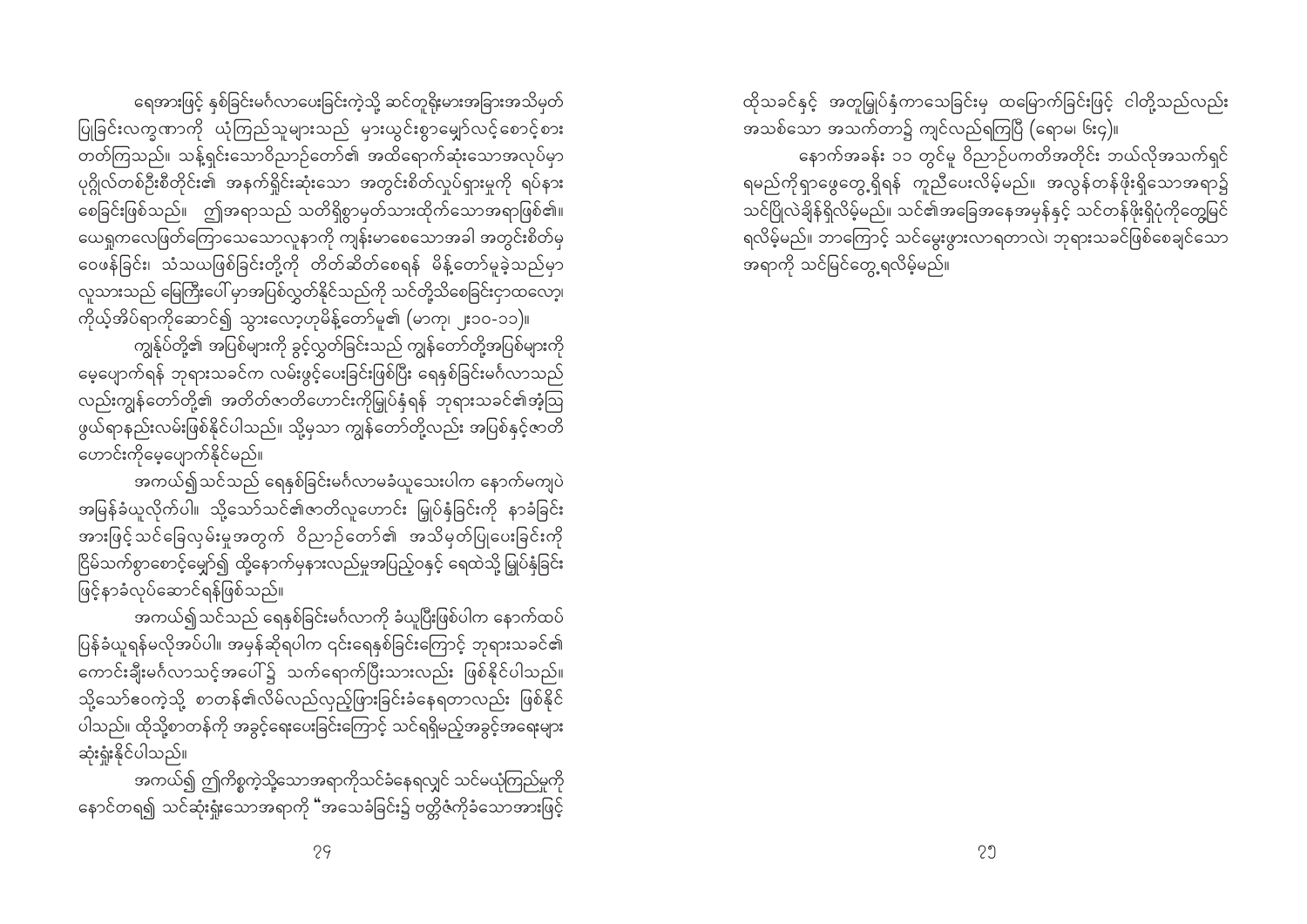သောသူဖြစ်သည် (မဿဲ၊ ၁၆း၂၄-၂၅)။

ထို့ကြောင့်နောက်တကြိမ်ကြည့်မှန်ကို သင်ကြည့်သောအခါ ငါသည်ဘုရား သခင်အတွက် အလွန်တန်ဖိုးရှိသည်။ ငါသည်အပြစ်သားမဖြစ်ခင်ကတည်းက ဘုရားသခင်၏သားဖြစ်ရန် ရွေးချယ်ခြင်းခံရသော ပုဂ္ဂိုလ်ဖြစ်သည်ဟု စိတ်ချစွာ သင်ပြောဆိုနိုင်သင့်သည်။ ငါသည် ဘုရားသခင်သားတော်၏ အသွေးဖြင့် ရွေးဝယ်ပြီးသောသူဖြစ်သည် (ဧဖက်၊ ၁း၃-၁၄)။ စာတန်အုပ်စိုးမှုမှောင်မိုက်တန် ား<br>ခိုးမှ လည်းငါတို့ကိုနှုတ်၍ ယေရှု၏နိုင်ငံထဲသို့သွင်းတော်မူ၏ (ကောလော၊ ၁း၁၃)။ ယခုပင်သင့်ကိုသင် ဤသို့ပြောပါ။ ငါ၏အပြစ်များ ဆုံးရှုံးမှုများနှင့် အကျင့်ဆိုးများအားလုံးတို့သည် ပယ်ချွတ်ပြီး အသက်တာပြောင်းလဲပြီး (၂ကော၊ ၃း၁၈)ဖြစ်သည်။ ဘုရားသခင်အမြင်တွင် **ထူးခြားသော ပုဂ္ဂိုလ်တဦးအဖြစ်** မြင်လျက်ရှိပြီ။ ငါသည်ပြည့်စုံခြင်းမရှိသေးသော်လည်း စိတ်ရှည်စွာသည်းခံမည်။ အကြောင်းမှာ ငါနှင့်အတူ ဘုရားသခင်၏အလုပ်မပြီးမြောက်သေးသောကြောင့် ဖြစ်သည်ဟု ယခုပင်မှန်ကြည့်၍ပြောပါ။

နောက်သင်ခန်းစာ ၁၂ တွင်မူ အံ့ဩဖွယ်ရာ ဘုရားသခင်၏ ကြီးမား သော ကယ်တင်ခြင်းထဲသို့ သင့်ကိုပို့ဆောင်လိမ့်မည်။ ရှေးကာလပတ်လုံး ဝှက်ထား နှတ်ကပတ်တရားတော်ကို အကုန်အစင်ပြောလျက်ရှိပြီ (ကောလော၊ ၁း၂၆)။ ယခုတွင် နားမထောင်ခြင်းကြောင့် အာဒံဆုံးရှုံးခဲ့သော ဘုန်းအသရေတော်ကို ပြန်လည်ရရှိလာခြင်း ဘုရားသခင်၏ လမ်းစဉ်ကိုဆက်လက်လေ့လာကြပါစို့။

စည်းကမ်းလိုက်နာခြင်းနှင့် ကြိုးစားအားထုတ်ခြင်းဖြင့် သူတို့၏ပန်းတိုင်များဆွတ်ခူး ရရှိဖို့ရန်ဇွဲလုံ့လဝိရိယနှင့်ကြိုးစားပါက အောင်မြင်မှုအကျိုးရလဒ်ရရှိရုံသာမက ားကို လွှတ်<br>ဘဝ၏အခြားပညတ်ဖြစ်သော **မိမိကိုယ်ကို လှုံ့ဆော်ခြင်း** ကိုသင်ယူနေခြင်း ဖြစ်သည်။

ထိုသို့ကြီးထွားခြင်းကြာလာ၍ အရွယ်ရောက်လာကြသောအခါ ကာမ ဆန္ဒများလက်ခံလာမည်။ အဘယ့်ကြောင့်ဆိုသော် ကျွန်တော်တို့၏ ပတ်ဝန်းကျင် သည် အလွန်အရေးကြီးလှပြီး ကျွန်တော်တို့၏ အစိတ်အပိုင်းတခုစီတိုင်းကို လွှမ်းမိုးစေနိုင်သော တန်ခိုးရှိသည်။ ၎င်း၏ထိခိုက်မှုကို ဘယ်လိုသွန်သင်ရမည်ကို .<br>ဘုရားသခင်သည် အသေးစိတ်ဖော်ပြထားပါသည်။ ၎င်းသွန်သင်မှုကိုလိုက်လျှောက် ရန် ပျက်ကွက်မှုသည် ကျွန်တော်တို့အပေါ်၌ ဘုရားသခင်၏တရားစီရင်ခြင်း .<br>ကျရောက်စေရုံသာမက ရှုပ်ထွေးသောဒုစရိုက်ကြောင့် ကျန်းမာရေးကိုပါ ထိခိုက်စေ ပါသည်။ လူအသိနည်းသော်လည်း ပို၍ထိခိုက်ခံရသောအရာမှာ ကျွန်တော်တို့၏ အတွင်းပိုင်းဖြစ်သည်။ ထိုအရွယ်၌ အောင်မြင်သောသူသည် ကောင်းချီးများစွာရရှိ လာလိမ့်မည်။ သို့သော်လည်း အသေးငယ်ဆုံးအရာတခုမှ **မိမိကိုယ်ကို အထင်** ကြီးရန် မရှိပေ။

အကယ်၍ ပုဂ္ဂိုလ်တစ်ဦးကြီးထွားစဉ်တွင် သူတပါးကိုချစ်ရန်နှင့် အတ္တဆန် သောအကျင့်ကို အောင်မြင်ရန်မသင်ယူပဲ အိမ်ထောင်ပြုပါက ထိုသူ၏မေတ္တာအား လုံးနှင့်ပင်လျှင် ပုဂ္ဂိုလ်တစ်ယောက်၏ ဂရုဏာမဲ့စွာပြုမူမှုကို ကာကွယ် နိုင်လိမ့်မည် မဟုတ်ပေ။ သူတပါးကိုချစ်ချင်းနှင့် သင့်ကိုယ်သင်ပေးဆပ်ခြင်းသည် သင်၏ထုတ် ဖော်မှုကို ဘယ်တော့မှ ဆုံးရှုံးခြင်းမရှိပဲ စစ်မှန်သောသင်၏ တန်ဖိုးရှိမှု၊ အလေး ထားမှုပို၍ကြီးထွားလာစေလိမ့်မည်။

မိမိကိုယ်ကိုလှည့်ဖြားခြင်းသည် ကိုယ့်ကိုယ်ကိုဖျက်စီးစေခြင်းဖြစ်သည်။ သူတစ်ပါးကိုလှည့်ဖြားခြင်းသည် မိမိကိုယ်ကိုတန်ဖိုးလျော့နည်းစေခြင်းဖြစ်သည်။ \_<br>သည် မိမိကိုယ်ကိုယုံကြည်မှုလျော့နည်းစေပြီး ကြောက်စိတ်ဝင်လာစေသည်။ အတ္တ ဆန်ခြင်းသည် သင်၏မြင့်မြတ်မှုကို မတိုးပွားစေနိုင်ပါ။ ၎င်းအားဖြင့် သင်၏ရိုးသား ဖြူစင်မှုကို ဖျက်စီးစေပါသည်။ တပ်မက်ခြင်းထဲသို့ ကျဆင်းသောသူသည် မြင့်မား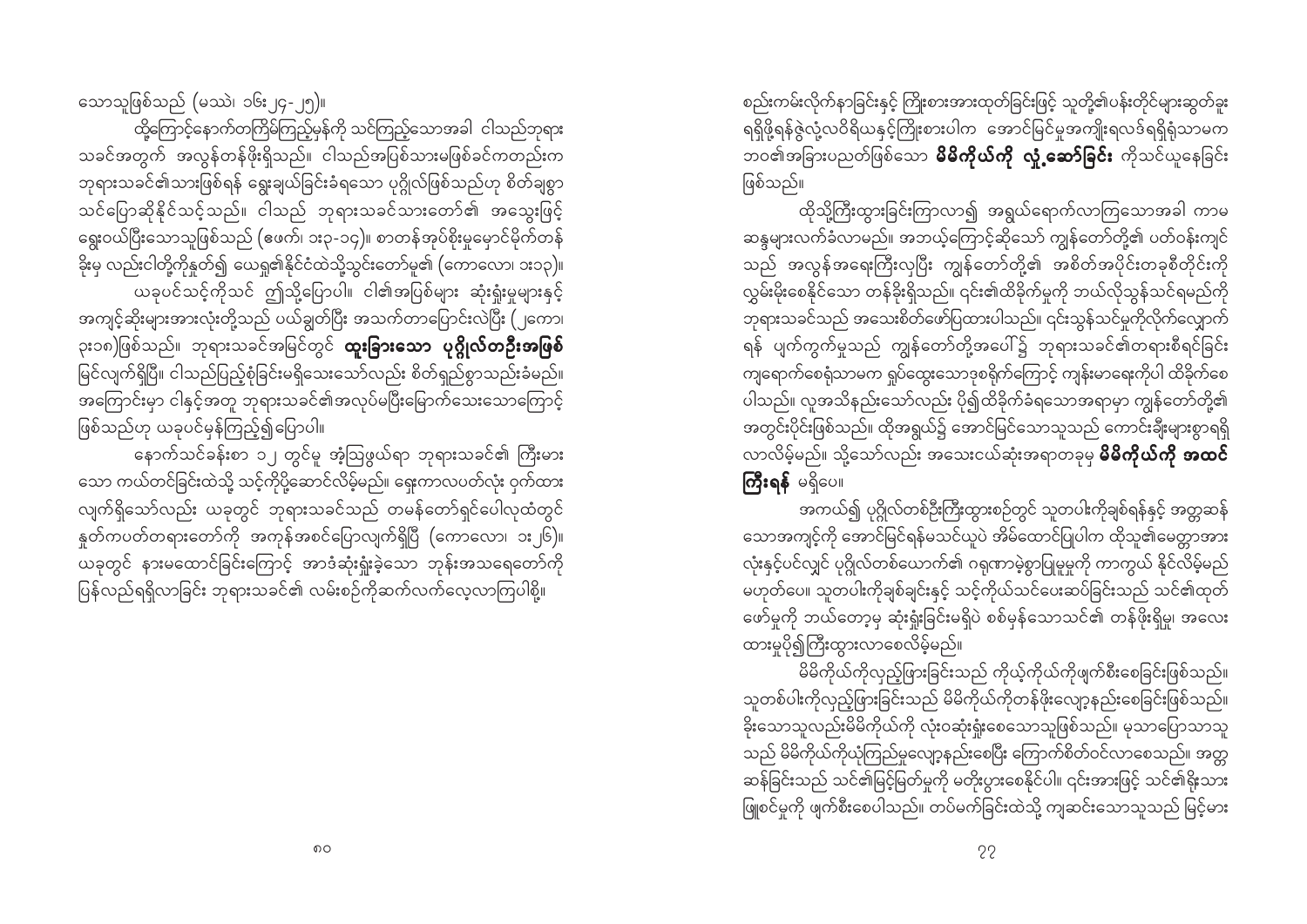သော မေတ္တာကိုတိုင်းဆရန်စွမ်းရည်မရှိနိုင်ပေ။ ရိုးသားဖြူစင်မှုသည် လုပ်ငန်းခွင် တွင် အကောင်းဆုံးသောမူဝါဒဖြစ်ရုံသာမက ၎င်းအားဖြင့်သာ အသက်တာတွင် သူတပါး လေးစားမှုများရရှိနိုင်ပါသည်။ သင်မှားသောအချိန်တွင် သူတပါးကို စွပ်စွဲခြင်းသည် မိမိကိုယ်ကို သေးသိမ်စေခြင်းမျှသာ ဖြစ်သည်။ ရိုးသားဖြောင့် မတ်ခြင်းသည် ဘဝ၏အသုံးဝင်သောအရာဖြစ်ပြီး မနိုးသားခြင်းသည် ဆုတ်ယုတ်မှု သာဖြစ်စေနိုင်သည်။

နှုတ်ကပတ်တော်သွန်သင်ချက်မှာ အသက်တာတခုလုံးကို ဘုရားသခင်၏ လမ်းစဉ်တိုင်း အသက်တာတွင် ဆုံးရှုံးမှုများကို ဖြေရှင်းရန်ဖြစ်သည်။ သူ၏ပညတ် ချက်များသည် တောင်များကဲ့သို့ ခက်ခဲမည်းမှောင်ခြင်းကြားထဲက တက်ရန်သင့်ကို စိန်ခေါ်ပြီး လိုက်လျှောက်အောင်မြင်သောသူသည် ထာဝရချမ်းသာမှုရရှိစေသည်။ မယုံကြည်သောသူသည် ဒုက္ခကျပ်တည်းမှုကို ထုတ်ဖော်ရန်မလိုပါ။ အဘယ့်ကြောင့်ဆိုသော် သူ၏အတိတ်၊ ပစ္စပ္ပန်နှင့်အနာဂတ်သည် ထာဝရဘုရား သခင်၏ သားတော်နှင့်သက်ဆိုင်သည်။ ခရစ်တော်နှင့်အတူ မိမိကိုယ်ကို ထုတ်ဖော်ခြင်းအားဖြင့် ကျွန်တော်တို့၏ နေ့ရက်များသည် ဤကမ္ဘာမတည်မရှိမှီ ကပင် ခွဲခန့်မှတ်သားပြီးဖြစ်ကြောင်းကို သိနားလည်စေပါလိမ့်မည် (ဧဖက်၊ ၁း၃-သူ၏ထိန်းချုပ်မှုမေတ္တာအောက်၌ အပ်နှံရန်ဖြစ်ပြီး (ရောမ၊ ၈း၂၈-၂၉)၊ ၎င်းထက် မက ကျွန်တော်တို့၏ အနာဂတ်များပင်လျှင် သူ့ထံတွင်လုံခြံစွာသိုဝှက်ထားလျက် ရှိသည် (ရောမ၊ ၈း၃၆-၃၉)။

ယုံကြည်သူတိုင်းသည် အသက်တာတွင် ဘုရားသခင်ခွဲခန့်မှတ်သား ထားသည့်အတိုင်း ကျေနပ်ရောင့်ရဲရန်နှင့် **ဘုရားသခင်၏ဖော်ပြချက်တွင် ထူးခြားသောပုဂ္ဂိုလ်တဦး** ဖြစ်ကြောင်းကို လုံခြုံစိတ်ချစွာ သိသင့်သည်။ ဤအရာ သည်ဝါကြွားခြင်း (သို့) မာန်တတ်ခြင်းမဟုတ်ပဲ ဝိညာဉ်ရေးရာရင့်ကျက်မှုကို အကဲဖြတ် ခြင်းဖြစ်သည်။ ယုံကြည်သူတိုင်းသည် ခရစ်တော်နှင့်တူရန် ရည်မှန်းချက် ထားရှိပြီး "င့ါကိုမြင်သောသူသည် ခရစ်တော်ကို မြင်ပြီ"ဟု ရောက်လေရာရာတိုင်း တွင် ပြောဆိုနိုင်ရန် ကြိုးစားသင့်သည်။

ဘုရားသခင်သည် လူများဘယ်လိုပဲ တွန့်လိမ်ကောက်ကျစ်ပါစေ ပြောင်းလဲနိုင်ကြောင်း ယာကုပ်၏အသက်တာတွင်တွေ့ ရှိရသည်။ ယာကုပ်သည် ကောက်ကျစ်လှယူတတ်သော်လည်း ဝိညာဉ်ကောင်းချီးမင်္ဂလာကို လက်ခံရရှိ ာ<br>အထိ သည်းခံစောင့်ဆိုင်းပြီးမှ ဝိညာဉ်ကောင်းချီးခံစားစေသည်။ ဘုရားသခင် သည်များစွာသောလူတို့အား ကိုယ့်ခွန်အားအစွမ်းအစဖြင့် ဘာမျှမတတ်နိုင် ကြောင်းကို သိစေရန် ပြဿနာကျပ်တည်းမှုများကို တွေ့ကြုံရင်ဆိုင်စေတတ်သည်။ (ယောဟန်၊ ၁၅း၄-၅)။

(ရောမ၊ ၇) ထဲတွင် ဘုရားသခင်သည် သူ၏လူများကို စိတ်ပျက်ဖွယ် ဒုက္ခထဲသို့ ဘယ်လိုမောင်းနှင်သည်ကို ဓမ္မသစ်ကျမ်းတွင် ရှင်ပေါလှအားဖြင့် ပုံဥပမာပြထားလျက်ရှိသည်။ ကျွန်တော်တို့ကို ဂရုဏာမဲ့စွာထုတ်ဖော်လှစ်ဟပေမဲ့ ခရစ်ယာန်အသက်တာ၌ မကျဉ်လည်ပဲ၊ ဇာတိခွန်အားကို ကိုးစားအသက်ရှင်ပါက ကျွန်တော်တို့သည် အမင်္ဂလာပြစ်တင်ခြင်းခံရရုံသာမက ကျွန်တော်တို့၏ စစ်မှန် ္ဗ်ာ<br>'သော အသက်တာကို ဘယ်တော့မှ တွေ့နိုင်မည်မဟုတ်ပေ၊ (ရောမ၊ ၈း၁-၄)။ ဘုရားသခင်နှင့်အတူ ငြိမ်သက်ခြင်းနှင့်အပြစ်သားဖြစ်ခြင်းမှ လွတ်မြောက်

ခြင်းသည် ကျွန်တော်တို့ ပထမပြစ်တင်ခြင်းမှ လွတ်ငြိမ်းချမ်းသာစေသည်။ ာ<br>သို့သော်ပြည့်စုံသော ကယ်တင်ခြင်း၏ရလဒ်ဖြစ်သော **မိမိကိုယ်ကို ငြိမ်သက်** ခြင်း ကိုမူကား ဇာတိအသွေးသားအလိုသို့ လိုက်ခြင်းမှ လွတ်မြောက်ပြီဟု သိရှိပြီး မှသာပြည့်စုံလာသည်။ ဤအမှုသည် နက်နဲသောအသက်တာ ပြောင်းလဲခြင်း မသိရှိပါက မဖြစ်နိုင်ပါ (ဂလာ၊ ၂း၂၀)။

မိမိကိုယ်ကိုတန်ဖိုးရှိစေခြင်းသည် ကိုယ့်ကိုယ်ကိုငြင်းပယ်ခြင်းဖြင့်အနိုင် ရရှိမှုပေါ် အခြေခံ၍၊ အဘယ်သူမျှ ထိုမင်္ဂလာတရားကိုမငြင်းဆန်ကြချေ။ အဘယ့်ကြောင့်ဆိုသော် ရာထူးအဆင့်တန်း (သို့) သင်ယူခြင်းကြောင့်မဟုတ်ပဲ လူတိုင်းမိမိကိုယ်ကိုမှန်ကန်စေရန် ကြိုးစားသက်ရှင်ခြင်းကြောင့်ဖြစ်သည်။

လူတိုင်းမိမိကန့်သတ်ထားသော ဖြောင့်မတ်ခြင်းတွင်အသက်ရှင် ရန်ကြိုး စားနိုင်ကြသည်။ သို့သော်၎င်းထက် မင်္ဂလာရှိသော ပုဂ္ဂိုလ်မှာကိုယ့်ကိုယ်ကို ငြင်းပယ်၍ မိမိလက်ဝါးကပ်တိုင်ထမ်းကာ ယေရှုနောက်တော်သို့ လိုက်လျှောက်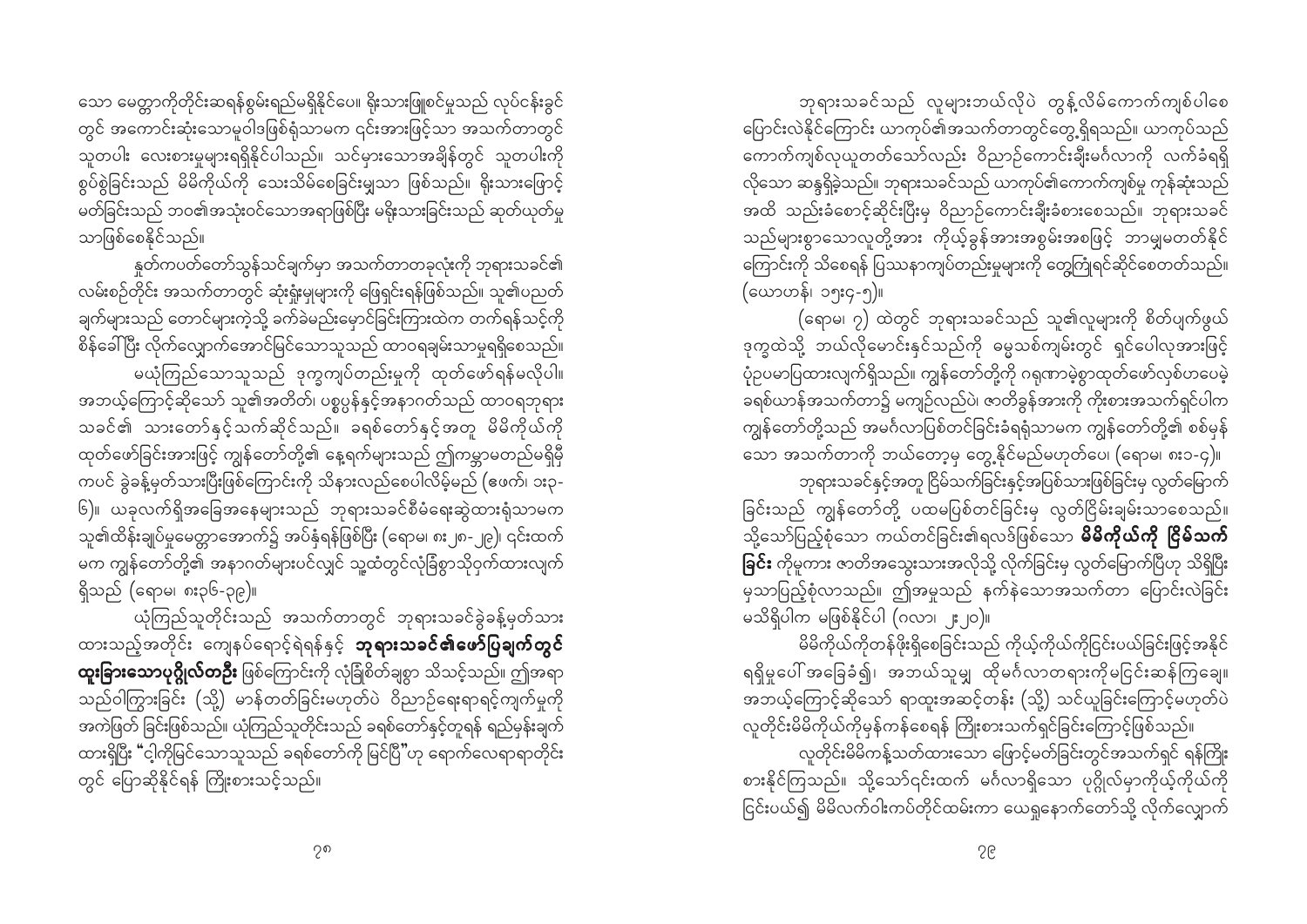ချက်မှာ "ထိုသူတို့ (တမန်တော်တို့) အဘို့သာ အကျွန်ုပ်ဆုတောင်းသည် မဟုတ်ပါ။ သူတို့ဟောပြောခြင်းအားဖြင့် အကျွန်ုပ်ကိုယုံကြည်သောသူတို့အဘို့လည်း ဆုတောင်း ပါ၏။ အဘကိုယ်တော်သည် အကျွန်ုပ်၌ရှိတော်မူ၍ အကျွန်ုပ်သည်လည်း ကိုယ်တော်၌ရှိသကဲ့သို့ ထိုသူအပေါင်းတို့သည် ငါတို့၌တစ်လုံးတဝတည်း ဖြစ်စေခြင်းငှာ ဆုတောင်းပါ၏  $\dotsb$ း အိုအဘ၊ ကိုယ်တော်သည် ဤကမ္ဘာမတည် မရှိမှီ အကျွန်ုပ်ကိုချစ်၍ အကျွန်ုပ်အားပေးတော်မူသော ဘုန်းတော်ကို အကျွန်ုပ်အားပေးတော်မူသောသူတို့သည် ရှုမြင်ရမည်အကြောင်း အကျွန်ုပ် ရှိရာအရပ်၌ အကျွန်ုပ်နှင့်အတူ ရှိနေစေခြင်းငှာ အကျွန်ုပ်အလိုရှိပါ၏ (ယောဟန်၊ ၁၇း၂၀-၂၄)။

ယေရှုဆုတောင်းသည်မှာ "သူ၏ဘုန်းအသရေကိုမြင်ရသက်သက်သာမက ယခုပင်ဝေမျှဖို့ရန်ဖြစ်သည်။ ထို့ကြောင့် သင်၏ယုံကြည်ခြင်းကို ဝန်ခံခြင်းအစပြု ရမည်မှာ " ဘုရားသခင်သည် ယေရှုထဲ၌ကိန်းဝပ်၍ ခရစ်တော်သည် ငါ့အထဲ၌ .<br>ကိန်းဝပ်၏။ ထို့ကြောင့် ဝိညာဉ်တော်၏ တန်ခိုးတော်အားဖြင့် ယေရှုခရစ်တော်နှင့် တစ်လုံးတဝဖြစ်ခြင်းကိုငါတတ်စွမ်းနိုင်၏ (ကောလော၊ ၂း၆-၁၀)။ ကိုယ်ခန္ဓာ၊ စိတ်၊ ဝိညာဉ်သုံးပါးလုံး အပြစ်တင်ခြင်းနှင့်ကင်းလွတ်ခြင်းသည် ဖြစ်နိုင်ပါသည် (၁သက်သာ၊ ၅း၂၃)။

သင်၏ယုံကြည်ခြင်းကို ဝန်ခံခြင်းသည် ကိုယ့်ကိုယ်ကိုငြင်းပယ်ခြင်းဖြင့် ဆက်လက်လိုက်လျှောက်ရန်ဖြစ်သည်။ အကြောင်းမှာ ဘုရားသခင်၏ ချစ်ခြင်း သဘောကိုလက်ခံရရှိပြီးဖြစ်သောကြောင့် ယခုတွင် ဇာတိလူဟောင်းအားငြင်းဆန် ခြင်းဖြင့် ဘုရားသခင်အတွက်အခန်းနေရာကို ပြင်ဆင်ပေးရမည်။ ၎င်း၏ အကျိုးရလဒ်မှာ သင်၌သူ၏ဘုန်းအသရေတိုးပွားလာမည်ဖြစ်သည်။

သင်၏ဖြစ်အင်တခုလုံး ဘုရားသခင်ထံအပ်နှံ သောအခါသူ၏ တန်ခိုး တော်သည်သင်၏အခြေအနေ အားလုံးကိုပြုပြင်၍ ခရစ်တော်နှင့်သဏ္ဍာန်တူ လာစေရန် ပုံသွင်းပေးလိမ့်မည် (ရောမ၊ ၈း၂၈-၂၉)။ သင်၏ခန္ဓာကိုယ်တစ်ခုလုံးကို နှစ်သက် ဖွယ်သောယဇ်ကဲ့သို့ သင်ပူဇော်သကဲ့သို့ ဘုရားသခင်သည် သင်၏ အဓိက -<br>ပျောက်ဆုံးမှုကြီးကို ပြန်လည်ပျိုးထောင်၍ အသက်တာ၏ ရည်ရွယ်ချက်နှင့် သင်မွေးဖွားလာရခြင်းအကြောင်းကို နားလည်စေလိမ့်မည်။

# အခန်း  $\left(\circ\right)$ ရာစုနှစ်ပေါင်းများစွာရှာဖွေသော<mark>အ</mark>ရာ

ရာစုနှစ်ပေါင်းများစွာတလျှောက်လုံး လူများသည်သူတို့၏အဓိက မဏ္ဍိုင် ကြီးများ မှားယွင်းလွဲချော်နေခြင်းကို ရှာဖွေခဲ့ကြသည်။ နက်နဲသောမေးခွန်းများကို ထုတ်၍ မေးမြန်းရှာဖွေသော်လည်း ကျေနပ်ဖွယ်ရာအဖြေ တစ်စုံတခုမျှမတွေ့ရှိ နေတာလဲ ငါ၏တန်ဖိုးအမှန်ကို ဘယ်မှာတွေ့ရမလဲ၊ ငါ့အသက်တာ၌ ကြီးမားသော လစ်ဟာနေမှုကဘာလဲ၊ စစ်မှန်သောကျေနပ်မှုကို ဘယ်မှာတွေ့ရှိနိုင်မလဲ။ ဤ ပြဿနာများကို အစမှနားလည်နိုင်ဖို့ရန် ဘုရားသခင်၏ နူတ်ကပတ်တော်သို့ ပြန်လှည့်၍ လူဟာ ဘာလဲဟု ပြန်မေးရမည်။ ဘုရားသခင်သည် လူကိုဘာကြောင့် ဖန်ဆင်းခဲ့တာလဲ ဘာမှားယွင်းခဲ့ရတာလဲ။

အာဒံသည် ဘုရားသခင်၏လက်ဖြင့် မြေမှုန့်မှ ဖန်ဆင်းခဲ့သောထူးခြား သောပုဂ္ဂိုလ်ဖြစ်သည် (ကမ္ဘာ၊ ၂း၇)။ ကောင်းကင်တမန်များထက် အနည်းငယ် နိမ့်ချအောင်ဖန်ဆင်းခဲ့သောကြောင့် သေခဲ့ရသော်လည်း တိရစ္ဆာန်များထက်များစွာ သာလွန်ခဲ့သည်။ များစွာစဉ်းစားနိုင်သောဉာဏ်ရည်ရှိရုံမက ဘုရားသခင်၏ သဏ္ဍာန်ကိုရောင်ပြန်ဟပ်စေနိုင်သော စွမ်းရည်လည်းရှိခဲ့သည်(ဟေဗြဲ၊ ၂း၅-၈)။ အံ့ဩဖွယ်ရာ အမှုတီထွင်နိုင်သော ခန္ဓာကိုယ်အပ်နှင်းခြင်းခံခဲ့ရပြီး ထိုခန္ဓာထဲရှိ ာင်း<br>အံ့ဩဖွယ်ကောင်းသောအရာ နက်နဲမှုသည် လူတွေသိနားမလည်သောအရာ များကို နားလည်စေရန် ရှာဖွေဖော်ထုတ်ပေးလျှက်ရှိသည် (ဆာလံ၊ ၁၃၉း၁၃- $56)$ ll

၎င်းအံ့သြဖွယ်ရာ ခန္ဓာအားဖြင့် ပို၍ကောင်းမွန်သောအရာများကို တည်ဆောက်ခဲ့ကြသည်။ အကြောင်းမှာ ထိုခန္ဓာထဲသို့ဘုရားသခင်သည် ဇီဝအသက် မှုတ်သွင်းသောအခါ လူသည် အသက်ရှင်သော သတ္တဝါဖြစ်လာခဲ့သည် (ကမ္ဘာ၊ သက်ရှင်ရုံသာမက သူတို့၏ဖန်ဆင်းရှင်ကို ချစ်ခြင်း၊ အစေခံနိုင်ခြင်းစသည့် စွမ်းရည်လည်းပါရှိသည်။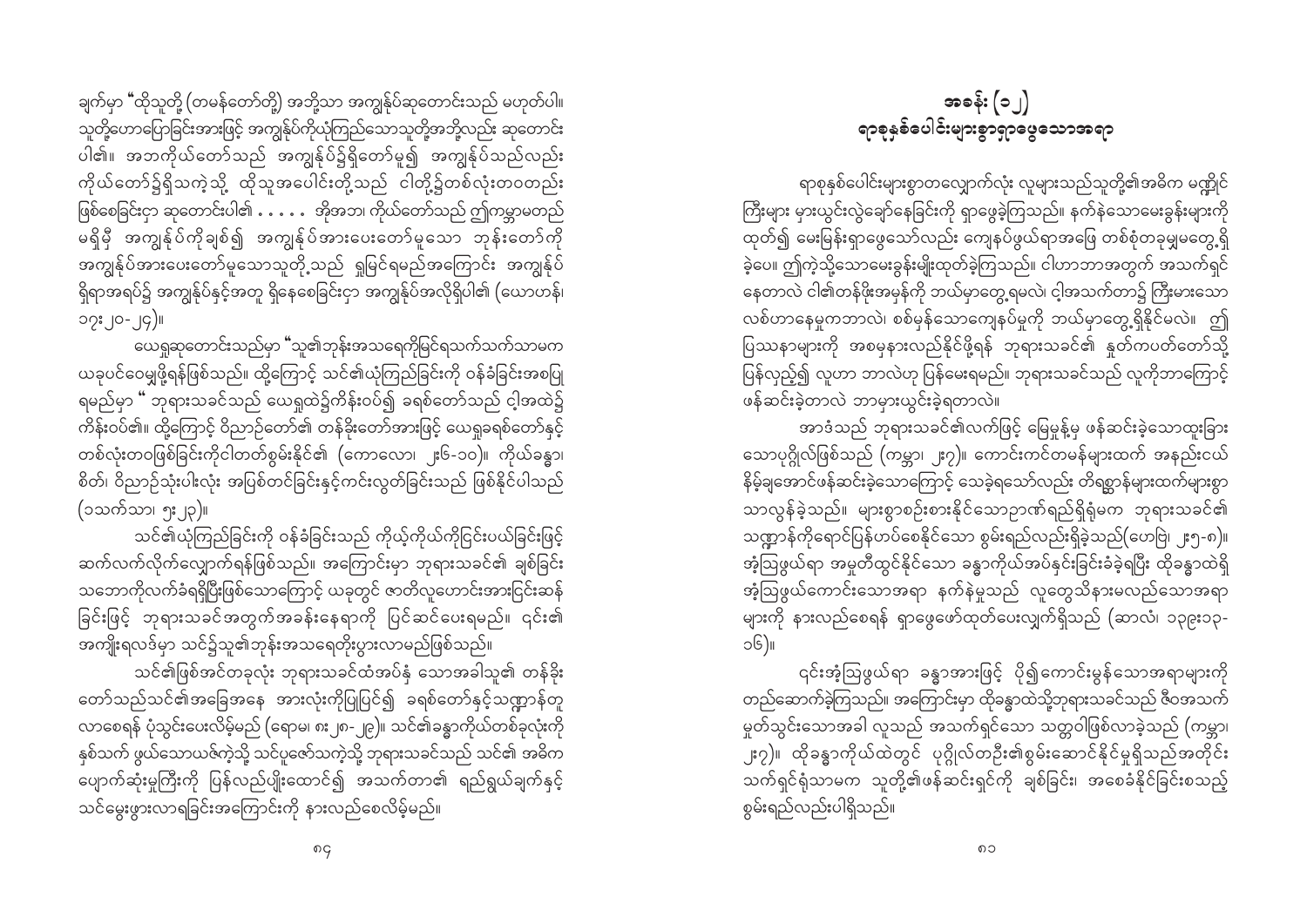ဤအံ့ဩဖွယ်ရာများအပြင် တိရိစ္ဆာန်များထက်သာလွန်သော မဏ္ဍိုင် တခုကို ထပ်ဖြည့်ထားသည်မှာ ဝိညာဉ်ဖြစ်သည်။ ထိုဝိညာဉ်သည်သူ၏ ဖန်ဆင်း ရှင်နှင့် မိတ်ဖွဲ့ နိုင်သော သိနားလည်နိုင်သောစွမ်းရည်ရှိရုံသာမက ဖန်ဆင်းသော အရာများကို အုပ်စိုးပိုင်သော တန်ခိုးကိုလည်း ပေးထားလျက်ရှိသည်။ တဖန် ဘုရားသခင်က ငါတို့ပုံသဏ္ဍာန်နှင့်တညီတသဏ္ဍာန်တည်း လူကိုဖန်ဆင်းကြစို့။ သူသည်…… အုပ်စိုးစေဟု အမိန့်တော်ရှိ၏ (ကမ္ဘာ၊ ၁း၂၆)။

ဤအရာသည် လူ၏ဘုန်းကြီးခြင်းဖြစ်ပြီး မြင့်မြတ်သော လေးစားမှုခံရန် ခန့်ထားခဲ့သော်လည်း ၎င်းမှကျဆင်းခဲ့ရသည်။ ဘုရားသခင်အားဖြင့် ကြိုတင် သတိပေးခြင်းခံခဲ့ရသော်လည်း၊ သံသယဖြစ်ရန် စာတန်၏ သွေးဆောင်ခဲ့ခြင်း ကြောင့်ဘုရားစကားနားမထောင်ပဲ သေခြင်းသို့ရောက်ခဲ့ရသည်။ သေခြင်း၏အရိပ် ဖြစ်သောအပြစ်ကြောင့် အာဒံ၏ ဝိညာဉ်တွင်မှောင်မိုက်မှုကို ထည့်သွင်းလျက် .<br>ကိုရုပ်သိမ်းခဲ့ရုံမက ဧဒင်ဥယျာဉ်မှ နှင်ထုတ်ခြင်းခံခဲ့ရသည် (ကမ္ဘာ၊ ၃း၂၂-၂၄)။ အာဒံအပြစ်ထဲသို့မကျဆင်းချိန်တွင်မူ သူ၏ခန္ဓာတခုလုံးသည် ဘုရား သခင်၏ သဏ္ဍာန်နှင့်ပြည့်စုံပြီး ကြိုးစားအားထုတ်ရန်မလိုဘဲ ဖန်ဆင်းရှင်၏ သဏ္ဍာန်ကို ရောင်ပြန်ဟပ်စေရံသာမက ဖန်ဆင်းသောအရာ အားလုံးကို အုပ်စိုးနိုင်ခဲ့သည်။

သို့သော် အာဒံအပြစ်ထဲသို့ ကျဆင်းပြီးနောက်တွင် ကြောက်မက်ဖွယ် တရားသည် သူ့ကိုဖိနှိပ်စပြုခဲ့သည်။ ဘုရားသခင်နှင့် သူ၏တန်ခိုးတော်သည် အာဒံ၏အထဲတွင် ကိန်းဝပ်မည့်အစား ကြောက်မက်ဖွယ်အထီးကျန်ခြင်း ဝေဒနာ ဆိုးသာ ကျန်ရစ်ခံစားခဲ့သည်။ သူ့ကိုယုံကြည်စိတ်ချစွာ သွားလာစေသော ဘုရားသခင်နှင့် ရင်းနှီးစွာ မိတ်ဖွဲ့မည့်အစားသူ၏စိတ်ဝိညာဉ်သည် တသီးတခြား ဖြစ်ခဲ့ရသည်။ သူသည်ဇာတိပုဂ္ဂိုလ်ဖြစ်ရုံသာမက ဆိုးရွားသောမှောင်မိုက် တန်ခိုးသည် သူ၏အတွင်းတွင် နက်ရှိုင်းစွာအမြစ်တွယ်ချခဲ့သည်။ ၎င်းသည် အပြစ်၏ တန်ခိုးဖြစ်သည်။ ယခုတွင် အာဒံသည်ဇာတိအားဖြင့် ကျိန်ခြင်းအမင်္ဂလာ ၏သားဖြစ်ခဲ့ရသည် (ဧဖက်၊ ၃း၁-၃)။

အာဒံသည် လူသားမျိုးနွယ်တို့၏ ဖခင်ဖြစ်သကဲ့သို့ လောကနှင့် သူ၏

မျိုးနွယ်စဉ်ဆက် အားလုံးအပေါ် သို့ အပြစ်ရောက်စေရုံသာမက ဆိုးရွားရှုပ်ထွေး သော ကျိန်ခြင်းအမင်္ဂလာခံကြရသည်။ ဘုရားသခင်၏ဘုန်းတော်ကို လည်းမခံစာကြရတော့ပေ။ ထိုကဲ့သို့သူ၏ သားစဉ်မြေးဆက်တို့သည် ပြည့်စုံခြင်း မရှိတော့ပဲ ဝမ်းနည်းဖွယ်ကောင်းစွာ ယိုယွင်းပျက်စီးခြင်းသို့ ရောက်သွားကြသည်။ ရာစုနှစ်ပေါင်းများစွာတလျှောက်လုံး လူတို့သည် သူတို့၏ဘုန်းအသရေ ပျောက်ဆုံးခြင်းဖြင့် ဆက်လက်အသက်ရှင်ကြရသည်။ သူတို့၏အတွင်းစိတ်အားဖြင့် ဘုရားသခင်၏ အံ့ဩဖွယ်ရာသိရှိရန်မှာ ယေရှုခရစ်တော် ဒုတိယ အာဒံမရောက်မှီ တော့မဖြစ်နိုင်ပါ။ ထိုယေရှုသည် သူတို့၏အပြစ်ထဲမှ ကယ်နှုတ်ရုံသာမက သူ၏ ဝိညာဉ်တန်ခိုးတော်အားဖြင့် ဘုရားသခင်နှင့်အတူ ပြန်မိတ်ဖွဲ့နိုင်ရန် လုပ်ဆောင် ပေးခဲ့သည်။ ထိုအရာသည် ပျောက်ဆုံးခဲ့သော ဘုန်းအသရေပြန်လည်ရရှိစေရန် တခုတည်းသောမျှော်လင့်ခြင်းဖြစ်သည်။

ရှင်ယောဟန်က ယေရှုအကြောင်းဖော်ပြသည်မှာ "နှုတ်ကပတ်တော်သည် လည်း လူဇာတိအဖြစ်ခံယူ၍၊ ကျေးဇူးတော်နှင့်၎င်း၊ သစ္စာတော်နှင့်၎င်းပြည့်စုံလျက် ငါတို့တွင်တည်နေတော်မူသည်ဖြစ်၍ ခမည်းတော်၌တပါးတည်းသော သားတော်၏ ဘုန်းကဲ့သို့သူ၏ဘုန်းအသရေကို ငါတို့သည်မြင်ရကြပြီ (ယောဟန်၊ ၁း၁၄)။

ထာဝရအတိတ်မှ ဘုရားသားတော် ယေရှုမွေးဖွားသည်အထိ အာဒံ ပျောက်ဆုံးခဲ့သော ဘုန်းအသရေကို ယေရှုအားဖြင့်ထုတ်ဖော်ရုံသာမက ၎င်းဘုန်း အသရေကို ပြန်လည်ရရှိစေခဲ့ပြီ။ လူသားများပေါက်ဖွားလာရခြင်းသည် ကြွယ်ဝသောအသက်တာဖြင့် ဝမ်းမြောက်စေရန်နှင့် ဘုရားသခင်၏ ဘုန်းအသရေ နှင့်အသက်ရှင်ရန် ဘုရားသခင်ရည်ရွယ်ထားကြောင်းကို ပြသခဲ့သည်။

နောက်ပိုင်းတွင် ယေရှုသည် မိမိအသက်ကိုစွန့်၍ လူများကိုရွေးနူတ်ခြင်း ငှာကြွလာတော်မူပြီ (မဿဲ၊ ၂၀း၂၈)။ သေခြင်းသို့ အပ်နှံခြင်းခံခဲ့ရသော်လည်း ခမည်းတော်သည်သေခြင်း၏တန်ခိုးမှ ထမြောက်စေမည်ဟု ကိုးစားယုံကြည်ခဲ့သည်။ သူရှင်ပြန် ထမြောက်အပြီးတွင် ဘုရားသခင်သည် သူ၏ဝိညာဉ်ကိုလူများစွာထဲသို့ စေလွှတ် မည်ဖြစ်ကြောင်းလည်းသိရှိခဲ့သည်။

ယေရှု၏ဆုတောင်းခြင်းသည် သင့်အသက်တာတွင် တစိတ်တပိုင်းပြည့် စုံပြီးဖြစ်သော်လည်း ယခုတွင်ပို၍ပြည့်စုံလာစေမည်ဖြစ်သည်။ ယေရှုဆုတောင်း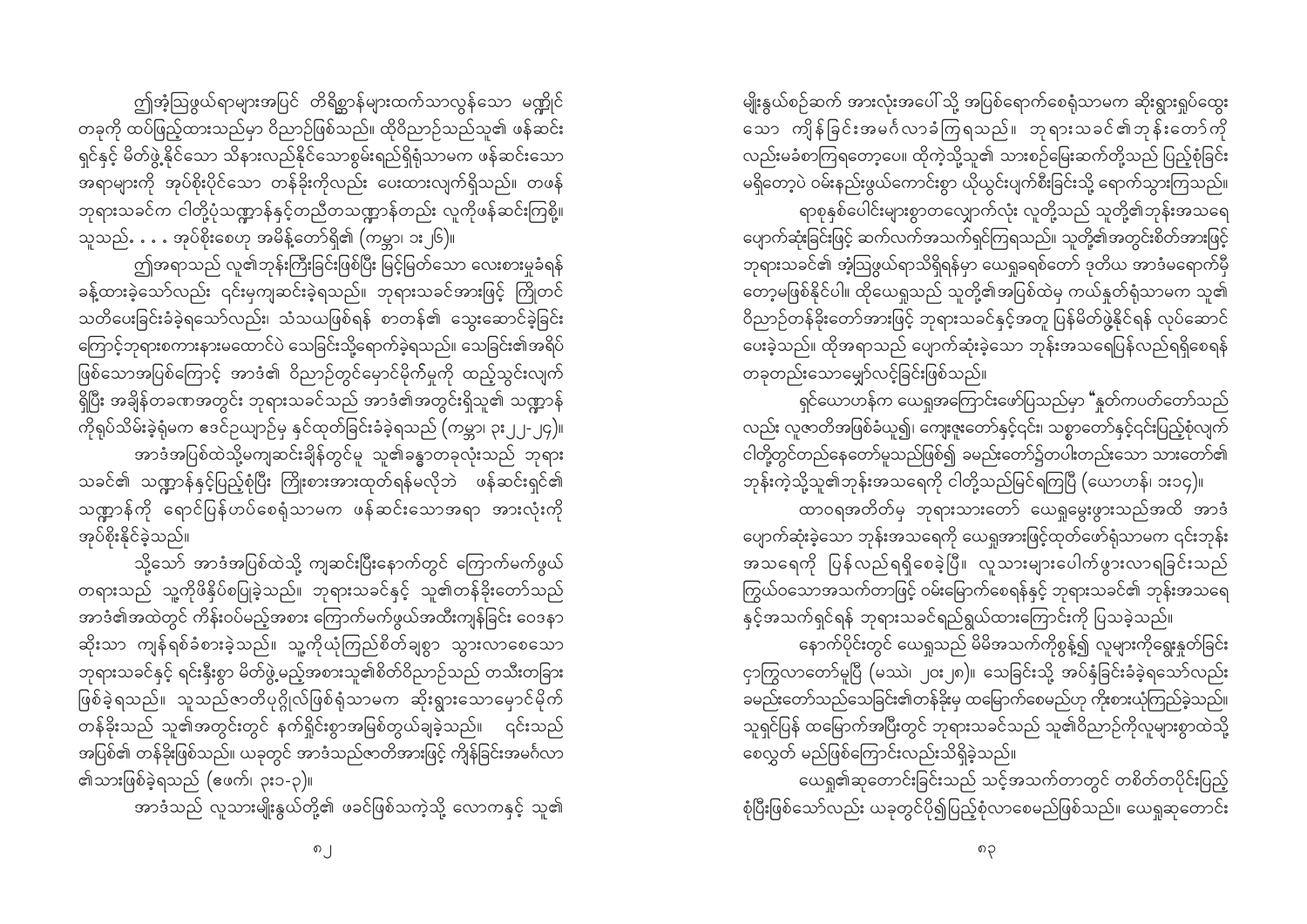ခံစားရာသို့ ပို့ဆောင်ရန်ဖြစ်သည် (ဟေဗြဲ၊ ၂း၁၀)။ ကျွန်တော်တို့သည် "ဖောက်ပြန်ပျက်စီးတတ်သော မျိုးစေ့အားဖြင့် ဖြစ်ပွား သည်မဟုတ်။ မဖောက်ပြန်မပျက်စီးတတ်သော အသက်ရှင်၍အစဉ်အမြဲတည် တော်မူသော နှတ်ကပတ်တော်အားဖြင့် ဖြစ်ပွားခြင်းဖြစ်သည်။ ကျွန်တော်တို့၏ ဝိညာဉ် အတွင်းလူသည် ထာဝရမျိုးစေ့ကို ယုံကြည်လက်ခံလျက်ရှိသည် (၁ပေ၊  $\mathbb{I}(q|s)$ 

ယခုခေတ်နည်းပညာအကူညီမပါပဲ၊ ဆာလံဆရာဖော်ပြချက်မှာ "ကိုယ်တော်သည် အကျွန်ုပ်၏ကျောက်ကပ်ကိုပင် ဖန်ဆင်း၍၊ အမိဝမ်းထဲမှာ .<br>အကျွန်ုပ်ကိုဖုံးအုပ်တော်မူပြီ။ အကျွန်ုပ်သည် ထူးဆန်းသောလက္ခဏာကြောက်မက် ဖွယ်သောလက္ခဏာတို့နှင့် ပြည့်စုံသည်ဖြစ်၍ ကိုယ်တော်ကိုချီးမွမ်းပါမည်။ မထင်ရှားသောအရပ်၌ အကျွန်ုပ်ကိုဖန်ဆင်း၍၊ မြေကြီးအောက်အရပ်၌ စေ့စပ်စွာ ပြုပြင်တော်မူသောအခါ အကျွန်ုပ်၏ကိုယ်ခန္ဓာသည် ရှေ့တော်၌ထင်ရှားလျက် ရှိပါ၏။ မစုံလင်သေးသော အကျွန်ုပ်၏အလုံးအထွေးကိုလည်း ကိုယ်တော်သည်

ကြည့်ရှု၍မြင်တော်မူပြီဟု ဖော်ပြထားပါသည် (ဆာလံ၊ ၁၃၉း၁၃-၁၆)။ -<br>သို့သော်အချိန်ရောက်ရှိသောအခါ အမိဝမ်းထဲ၌ပတ်ရစ်သောရေများ ကွဲအက်ကာ ဤလောကသို့ရောက်ရှိခဲ့ရသည်။ မဖော်ပြနိုင်သော အံ့သြဖွယ်အချိန် -<br>အတောအတွင်းပြင်းထန်စွာ အသက်တစ်ချောင်းဝေဒနာခံစားရစဉ်တွင်အခြား သော အသက်တစ်ချောင်းလောက၌စတင်ခဲ့ရပြီ။

ယေရှုက အကယ်၍ဒုတိယမွေးဖွားခြင်းမခံပါက ကျွန်တော်တို့သည် ဝိညာဉ်ရေးရာနိုင်ငံတော်သို့ ဘယ်တော့မှမဝင်ရဟုရှင်းလင်းစွာ ဖော်ပြထား ပါသည်။ ယေရှုကလည်း ရေနှင့်ဝိညာဉ်တော်မမွေးသောသူမည်သည်ကား ဘုရား သခင်၏နိုင်ငံတော်သို့ မဝင်ရဟုငါအမှန်အကန်ဆို၏ (ယောဟန်၊ ၃း၅)။

ဝိညာဉ်တော်၏ လှုပ်ရှားပုံသည် လေနှင့်တူ၏။ ကျွန်တော်တို့သည် လေ၏ စွမ်းအားကိုခံစား၍ ၎င်း၏အကျိုးသက်ရောက်ပုံကိုသိသော်လည်း ၎င်း၏အရှိန်ကို မထိမ်းချုပ်နိုင်ပေ။ သို့သော်သေချာမှုတခုမှာ မမြင်နိုင်သောလူ့နှလုံးသား အသိစိတ် သည် ကောင်းကင်နိုင်ငံတော်၏ လှုပ်ရှားမှုတန်ခိုးနှင့် ဘုရားသခင်၏ချစ်ခြင်း မေတ္တာတော်ကို သိမြင်လာသောအခါ ဘုရားသခင်၏အကြံအစည်တော် များသည်

သင်၏အထဲ၌ ဘုန်းအသရေမျှော်လင့်ခြင်းနှင့် ခရစ်တော်သင့်အထဲ၌ ကျိန်းဝပ်၍ ဘုန်းတော်ပို၍ထင်ရှားတောက်ပစေခြင်းသည် ဘုရားသခင်တပါးတည်း သာလျှင် တတ်နိုင်သည် (ကောလော၊ ၁း၂၈)။ အကယ်၍ သင်မွေးဖွားလာရခြင်း အကြောင်းကိုရှာဖွေတွေ့ ရှိ၍ ဤလောကနှင့် နောင်လာမည့်အချိန်အတွက် သင်၏ အဖြစ်မှန်အကြောင်းကို သိနားလည်၍ ဝမ်းမြောက်ခြင်းသည် တန်ဖိုးမဖြတ်နိုင် သောအရာဖြစ်သည်။ သို့သော်လည်း ထာဝရဘုန်းတော်ခံစားခြင်းနှင့် နိူင်းယှဉ်ပါက 

ခရစ်ယာန်အနည်းစုသည် တမန်တော်ရှင်ပေါလုကဲ့သို့ ဆင်းရဲဒုက္ခခံရန် ဘုရားသခင်၏ ခေါ်ခြင်းခံရသည်။ သို့သော်ဒုက္ခလမ်းကို သူလျှောက်နေစဉ်တွင် ရှင်ပေါလုသည် "ငါတို့အားပေါ် ထွန်းလတံ့သော ဘုန်းကိုထောက်သော် ယခုမျက် ာ.<br>မှောက်ကာလ၌ ခံရသောဆင်းရဲဒုက္ခကို ပမာဏမပြုထိုက်ဟု (ရောမ၊ ၈း၁၈)တွင် -<br>ပြောဆိုနိုင်ခဲ့ပါသည်။ ထို့ပြင်ကျွန်တော်တို့၏ နေ့ရက်သည် အလွန်တိုတောင်း သောကြောင့် ယုံကြည်သူများထံသို့ တောင်းဆိုသည်မှာ "ညီအစ်ကိုတို့၊ အသက်ရှင် ခြင်းလက္ခဏာ၊ သန့်ရှင်းခြင်းလက္ခဏာ ဘုရားသခင်နှစ်သက်တော်မူသော နှစ်သက်ဘွယ်သောအရာ၊ စုံလင်သောအရာတည်းဟူသော ဘုရားသခင်၏ အလိုတော်ရှိသောအရာသည် အဘယ်အရာဖြစ်သည်ကို သင်သိနိုင်မည်အကြောင်း စိတ်နှလုံးကိုအသစ်ပြင်ဆင်၍ ပုံသဏ္ဍာန်ပြောင်းလဲခြင်းသို့ရောက်ကြလော့ဟု 

ဘုရားသခင်သည် သေးငယ်သောသင်၏ လူသားဖြစ်ခြင်းထဲမှ ကြီးမား သော ဘုန်းတော်ကိုရရှိနိုင်မည်ဖြစ်ပြီး များစွာသောလူတို့သည် ဤလောကသို့သင် ပေါက်ပွားလာခြင်းကြောင့်များစွာသော ကောင်းကျိုးရရှိရုံသာမက သင်ကိုယ်တိုင် ကြီးမားသောပြည့်စုံခြင်း သိရှိလာမည်ဖြစ်သည်။ ဤအရာသည် အလွန်တန်ဖိုးကြီး -<br>ရရှိခြင်းသည် ကွယ်ပျောက်နေသော ဘဝ၏အဓိက မဏ္ဍိုင်ကြီးကို ရှာဖွေတွေ့ရှိခြင်း ဖြစ်ပြီးရာစုနှစ်ပေါင်းများစွာ လူတို့ရှာဖွေနေသော အရာလည်းဖြစ်ပေသည်။ ဤအံ့ဩဖွယ်ရာအားဖြင့် သင့်ကိုမလွှမ်းခြံမှီ၊ ဘုရားသခင်၏ထာဝရအကြံ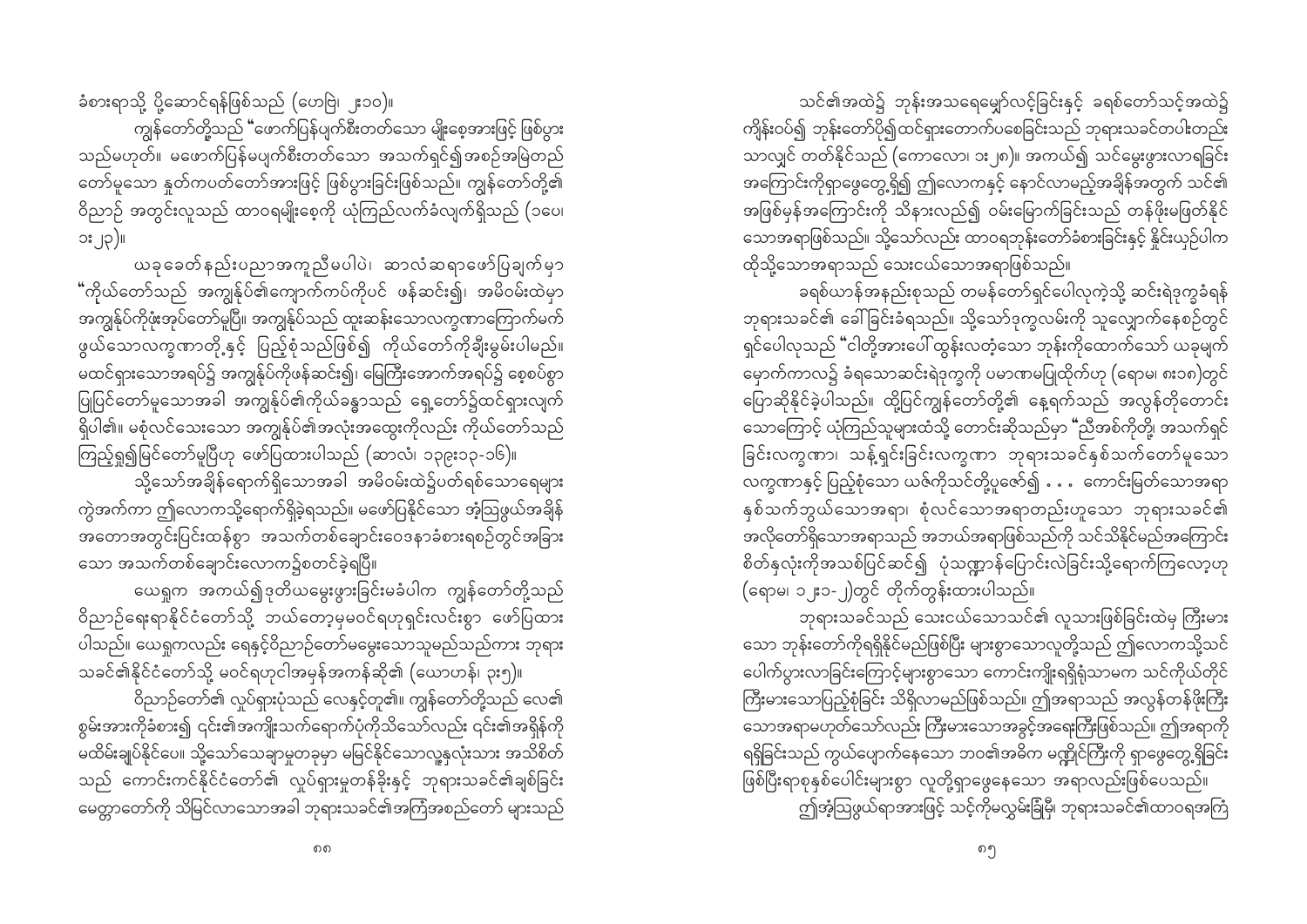အစည်တော်သည် ဤကမ္ဘာမတည်မရှိမှီအချိန်ကတည်းက သင်၏အသက်တာကို စီမံကိန်းရေးဆွဲထားပြီးဖြစ်ကြောင်းသိရှိစေရန်သင့်ကို ဤလောကသို့ပြန်လည် ခေါ် ဆောင်လိုပါသည် (ဧဖက်၊ ၁း၃-၆)။

### အခန်း (၁၃) အသက်ရှင်ခြင်း၏ မှန်သောအချက်အလက်များ

ယေရှုက "ဒုတိယမွေးခြင်းကို မခံသောသူမည်သည်ကား ဘုရားသခင်၏ နိုင်ငံတော်ကို မမြင်ရဟုငါအမှန်အကန်ဆိုသည်ဟု ပြန်၍မိန့်တော်မူ၏ (ယောဟန်၊  $p:Q)$ ll

ဘုရားသခင်၏ နိုင်ငံတော်ကို ဒုတိယမွေးဖွားခြင်းခံသောသူကသာလျှင် သိနိုင်၊ ခံစားနိုင်ပြီး၊ ၎င်းကိုစစ်မှန်သော အသက်တာဖြင့် ရင်းနှီးစွာသိကျွမ်းခြင်း သည် ကျွန်တော်တို့ကို နိုင်ငံတော်ထဲသို့ ဝင်စားစေရုံသာမက နောက်ပိုင်းတွင် သန့်ရှင်းသောဝိညာဉ်တော်သည် နှတ်ကပတ်တော်အားဖြင့် ပထမ ဤလောကသို့ တတ်စေရန် သွန်သင်ပေးပါသည်။

ကလေးတစ်ဦးအတွက် ရှေးဦးစွာမိဘနှစ်ပါး၏ ရည်ရွယ်ဦးတည်ချက်သည် ကောင်းမွန်စွာနှင့် လှပစွာကြီးထွားဖွံ့ဖြိုးလာရန်ဖြစ်သည်။ အမိဝမ်းထဲ၌ ပဋိသန္ဓေ မရှိစဉ်ကပင် ကလေးသည်မိဘ၏အတွေးထဲ၌ ရှိနှင့်ပြီးသကဲ့သို့ ကျွန်တော်တို့ သည်လည်း ဘုရားသခင်၏ ထာဝရအကြံအစည်တော်ထဲ၌ ရှိနှင့်ပြီးဖြစ်သည်။ ဤ<br>ဤကမ္ဘာမတည်မရှိမှီ ငါတို့ကိုခရစ်တော်၌ ရွေးကောက်တော်မူသည်နှင့်အညီ**. .** ထိုဘုရားသခင်သည် ချစ်တော်မူသောသားတော်ကြောင့်၊ ငါတို့အားပေးတော်မူ ာ - - - .<br>သောကျေးဇူးတော်၏ ဘုန်းအသရေကို ချီးမွမ်းခြင်းရှိစေခြင်းငှာ ငါတို့သည် ယေရှု ခရစ်တော်အားဖြင့် သားအရာကိုရမည်အကြောင်း အလိုတော်ရှိသော စေတနာ အတိုင်းရှေးမဆွက ခွဲခန့်မှတ်သားတော်မူ၏ (ဖေက်၊ ၁း၄-၅)။

ကျွန်တော်တို့ မိဘနှစ်ပါး၏ ရည်ရွယ်ချက်မပါပဲ ဘုရားသခင်၏ ရည်ရွယ် ချက်ဖြင့် ကျွန်တော်တို့မွေးဖွားလာပြီး ဒုတိယမွေးဖွားခြင်းရရှိစေရန်ဖြစ်သည်။ ဘုရားသခင်၏ရည်ရွယ်ချက်သည် အမြဲတမ်းအပြစ်ကင်းစင်သောလောကကို သေခြင်းမဲ့သောလူများဖြင့် ပြည့်နှစ်စေရန်ဖြစ်သည်။ ၎င်းထက်အံ့သြဖွယ်ကောင်း သောအရာမှာ များစွာသောသားတို့ကိုကယ်တင်၍ အနာဂတ်ဘုန်းစည်းစိမ်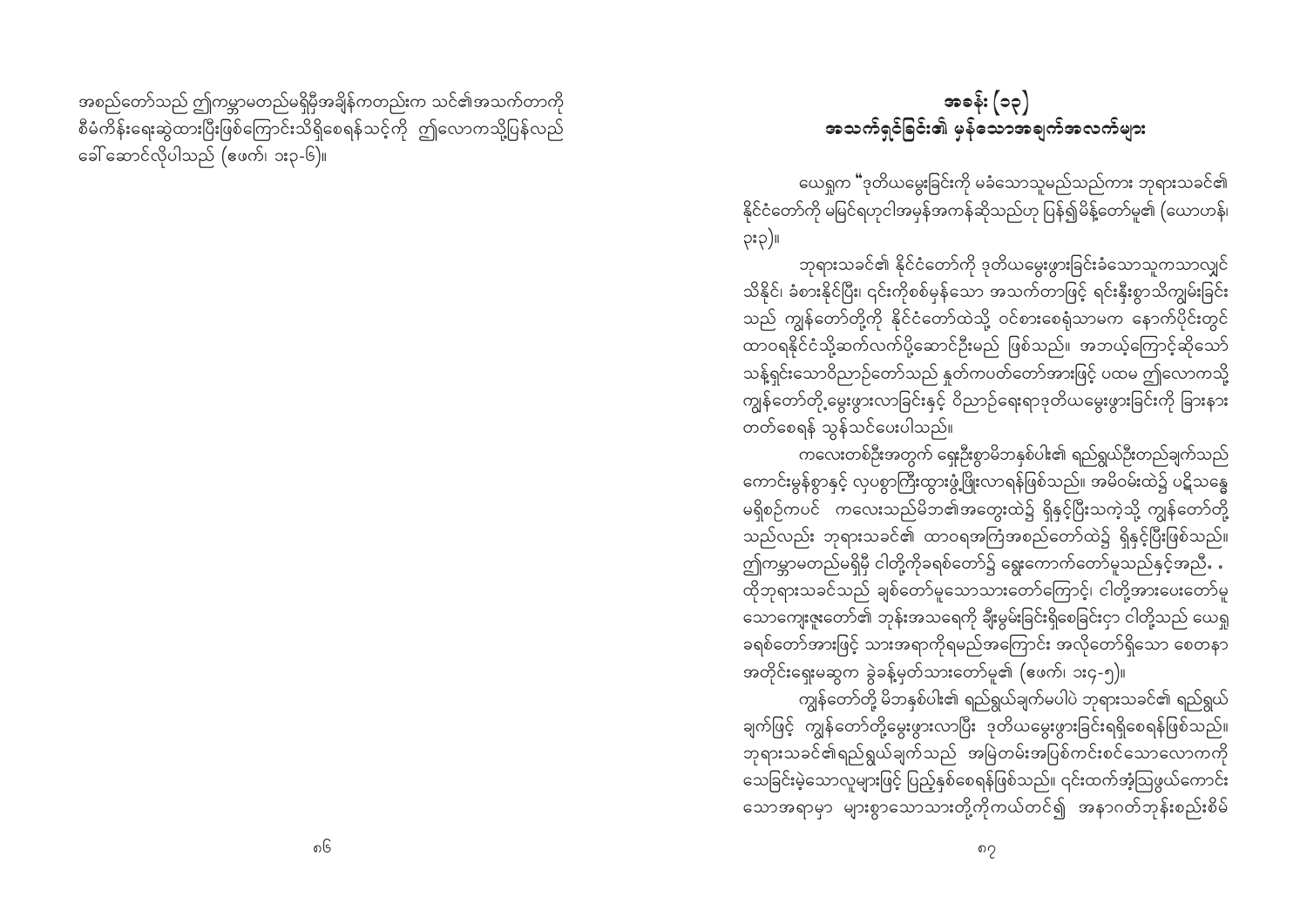တန်ခိုးတော်အားဖြင့် စောင့်ရှောက်တော်မူသော သင်တို့အဘို့ ကောင်းကင်ဘုံ၌ သိုထားလျက်ရှိသော အမွေတည်းဟုဖော်ပြထားပါသည် (၁ပေ၊ ၁း၅-၆)။ ကျွန်တော် တို့သည် သချိုင်း (သို့မဟုတ်) မိုးတိမ်ပေါ် သို့ရောက်လျှင်လည်း၊ သေချာနေသော အရာ တခုမှာသေခြင်းကင်းမဲ့လျက် ယေရှုကဲ့သို့ဖြစ်လိမ့်မည်။

ထိုချိန်၌ထိမ်းမြားစုံဘက်ခြင်း လိုအပ်မည်မဟုတ်၊ အကြောင်းမှာယေရှုက "ထမြောက်ရာကာလ၌ စုံဘက်ခြင်းကိုမပြု၊ ထိမ်းမြားပေးစားခြင်းကိုမပြု၊ ကောင်းကင်သားဘုရားသခင်၏ တမန်တော်ကဲ့သို့ဖြစ်ကြ၏ (မဿဲ၊ ၂၂း၃၀) ဟု ဆိုထားပါသည်။ နောက်တဖန်သေဘေးမရှိရ။ စိတ်မသာညည်းတွားခြင်း၊ -<br>အော်ဟစ်ခြင်း၊ ပင်ပန်းခြင်းလည်းမရှိရ။ အကြောင်းမူကား ရှေးဖြစ်ဘူးသောအရာ တို့သည် ရွေ့သွားကြပြီ။ ငါသည်ခပ်သိမ်းသောအရာတို့ကို အသစ်ဖန်ဆင်းသည်ဟု မိန့်တော်မူ၏ (ဗျာဒိတ်၊ ၂၁း၄-၅)။

ဤဂတိတော်များအားဖြင့် ဒုတိယမွေးဖွားခြင်းသည် အဆုံးမရှိသော ဘဝ/အသက်တခုစတင်ခြင်းဖြစ်ကြောင်းကို သေချာစေပါသည်။ ကျွန်တော် တို့သည် တနေ့သောအခါ ဝမ်းမြောက်ပျော်ရွှင်စွာ ကောင်းကင်သစ်နှင့် မြေကြီး သစ်ကို ဝင်စားရမည်ဖြစ်သည် (ဗျာဒိတ်၊ ၂၁း၁-၇)။ ဤအရာများသည် ထာဝရ အသက်၏အချက်အလက်များဖြစ်သည်။

ထို့ကြောင့် ယေရှုခရစ်ကြွလာသည်တိုင်အောင် သူ၏မိသားစုဝင်များ .<br>ပြန်လည်စည်းရုံးဖို့ရန် မေတ္တာအားဖြင့် လုပ်ဆောင်ရမည့်အရာတခုမှာ သူ့ကိုသတိ -<br>ရစေရန်ပွဲတော်မုန့်များ အတူတကွသုံးဆောင်ရန်ဖြစ်သည်။ ထိုသို့သုံးဆောင်ရာတွင် .<br>ယုံကြည်ခြင်းအားဖြင့် လက်ဝါးကပ်တိုင်နှင့် ရှင်ပြန်ထမြောက်ခြင်းကို သတိရရုံသာ မကပဲအချက် ၂ ချက်ကိုသိစေပါသည်။ ၎င်းတို့မှာ ဝိညာဉ်တော်သည် ကျွန်တော် တို့၏ ဝိညာဉ်များကို ယုယပြုစုပေးခြင်းနှင့် ခရစ်တော်ကြွလာသည်တိုင်အောင် သူ့ကိုချစ်ရန်နှင့် သူ၏အသက်တာနှင့်အမြဲမိတ်သဟာရဖွဲ့ ရန်တို့ဖြစ်သည်။

ကျွန်တော်တို့၏ ဝိညာဉ်ထဲ၌ နေရာယူလာလျက်ရှိသည်။

ကျွန်တော်တို့၏ ဒုတိယမွေးဖွားသောနေ့ရက်သည် အခြားသော ဘဝသစ်၌စတင်သက်ရှင်ခြင်းဖြစ်သည်။ ကျွန်တော်တို့၏အာရုံများသည် သမ္မာ ကျမ်းစာနှင့်မကိုက်ညီသောအရာများဖြင့် ချပ်နှောင်ခြင်းမရှိတော့ပဲ၊ ဝိညာဉ်ရေးရာ လောကသို့အသက်ရှု၍ ပထမခြေလှမ်းလာပြီး "အဗ္ဗအဘဟုခေါ်ခြင်းစပြုလာ သည် (ရောမ၊ ၈း၁၅)။ အံ့ဩဘွယ်နိမိတ်ဖြစ်သွားသည်မှာ ကျွန်တော်တို့သည် အထက်မှမွေးဖွားသောသားဖြစ်ခြင်းပင်ဖြစ်သည် (ယောဟန်၊ ၈း၂၃)။

မိခင်များသည် များစွာသောနာကျင်ခြင်းဝေဒနာခံစားရင်း၊ ကြောက်ရွံ့ ခြင်း၊ နာကျင်ခြင်း၊ ဝမ်းမြောက်ခြင်းနှင့် ရောထွေးစွာ ကျွန်တော်တို့ကိုမွေးခဲ့ရသည်။ အချို့သောမိခင်များမှာ လွယ်ကူစွာမွေးဖွားနိုင်ပြီး၊ အများစုမှာ နာကျင်ခြင်းနှင့် ဝေဒနာကြာရည်ခံစားရင်း မွေးဖွားကြသည်။ ထိုနည်းတူစွာအထက်မှ မွေးဖွားခြင်းသည်လည်း အချို့မှာရှုပ်ထွေးမှုမရှိပဲလွယ်ကူစွာ မွေးဖွား၍ စိတ်ချမှု ရရှိပြီး၊ အချို့မှာမူ ဒုက္ခဝေဒနာရေရှည်ခံစားရင်းမွေးဖွားကြရပေသည်။

ကလေးငယ်တဦးကြီးထွားလာရန် ကလေးသည် မိခင်၏နို့ရည်ဘက်သို့ ရှေ့ရှုသကဲ့သို့ ကျွန်တော်တို့လည်း နှုတ်ကပတ်တော်သို့ ပြန်လှည့်ရမည်။ "နှုတ် ကပတ်တေရား၏နို့စစ်အားဖြင့် ကြီးပွားမည်အကြောင်း၊ ဖွားစသောသူငယ်ကဲ့သို့ ထိုတရားနို့ကို အလွန်လိုချင်သောစိတ်ရှိကြလော့ (၁ပေ၊ ၂ း၂)။ ဝိညာဉ်ရေးရာ -<br>ကလေးဘဝ၌ စိတ်ဒဏ်ရာနှင့် စုံစမ်းခြင်းများမှ မေတ္တာလက်ရုံးတော်နှင့် ယုယ ပိုက်ထွေးမှုဖြင့် ကူညီမစရန် ဘုရားသခင်သည်သူ၏အသင်းတော်ကို ပြုစုထားလျက် ရှိသည်။ သို့သော် ကျွန်တော်တို့သည် လူသား၏အထောက်အမမပါပဲ ယုံကြည်ခြင်း ဖြင့် ခြေလှမ်းစလှမ်းခြင်းပြုရာတွင် ကြမ်းတမ်းခက်ထန်သောအရာသည် ကျွန်တော် တို့ရှေ့၌ ရင်ဆိုင်ရမည်ဖြစ်သည်။

ထို့နောက် ဝိညာဉ်ရေးရာအကြောနှင့်အရိုးသန်မာစေရန် ဘုရားသခင်၏ နှတ်ကပတ်တော် မာကြောသောအစားအစာကို သုံးဆောင်ရန်ဖြစ်သည်။ "ထိုသို့နှင့် အားဖြင့် ငါတို့အားအသက်ရှင်ခြင်း၊ ဘုရားဝတ်၌မွေ့လျော်ခြင်းနှင့် စပ်ဆိုင်သော အရာရှိသမျှတို့ကို ဘုရားတန်ခိုးတော်သည် ပေးသနားတော်မူပြီ။ ထိုသို့သော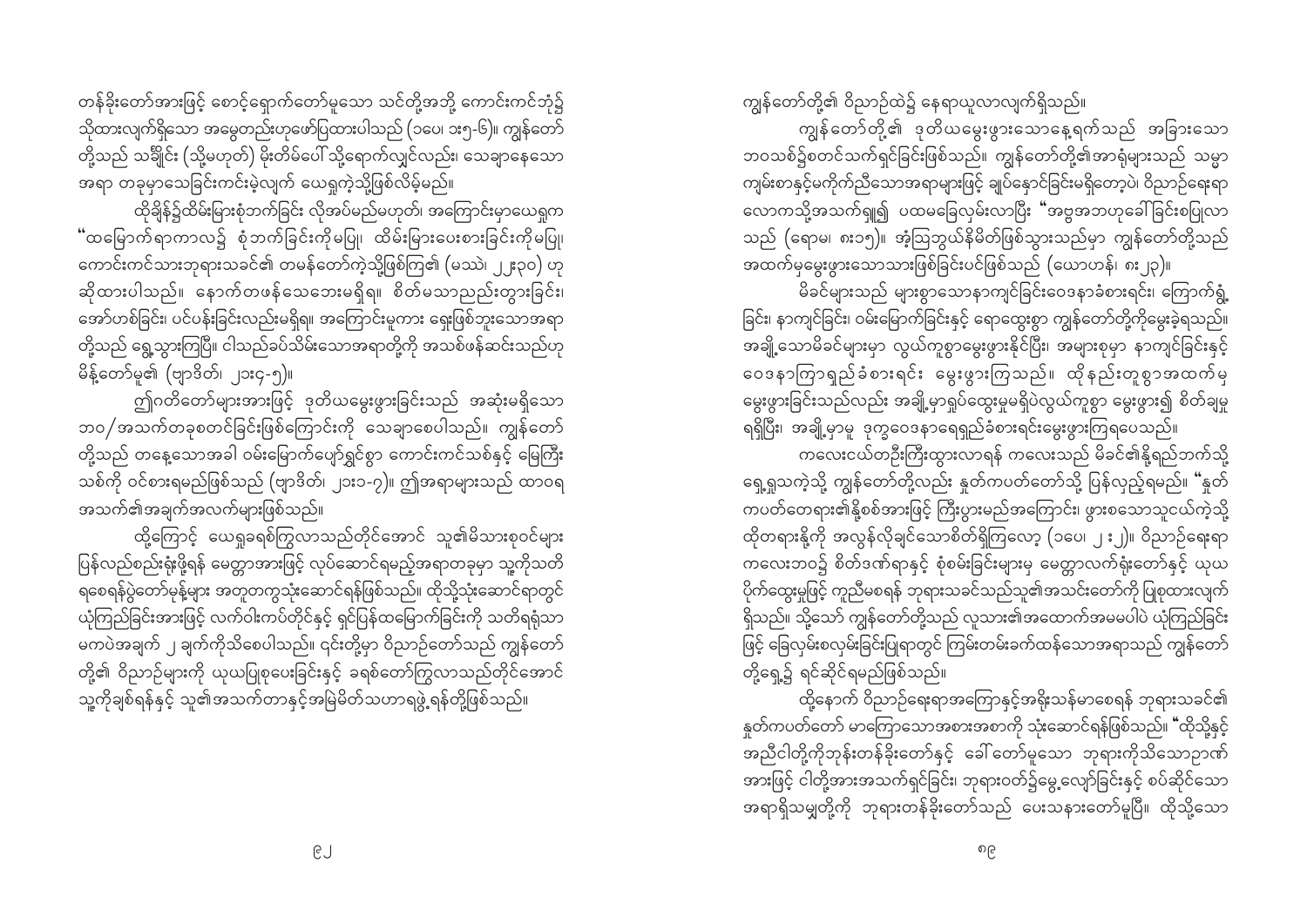အားဖြင့်လည်း အလွန်ကြီးမြတ်၍ အဖိုးထိုက်သောဂတိများကိုငါတို့၌အပ်ပေးတော် မူပြီ။ အကြောင်းမူကားထိုဂတိတော်များကို အမှီပြု၍သင်တို့သည် လောကီတပ်မက် ခြင်း အညစ်အကြေးနှင့်ကင်းလွတ်သဖြင့် ဘုရားပကတိကို ဆက်ဆံရသောသူ ဖြစ်ကြမည်အကြောင်းတည်း။ ထိုသို့အလို့ငှာ သင်တို့သည်ယုံကြည်ခြင်း၌ သီလကို ခြင်း၌သည်းခံခြင်းကို၎င်း၊ သည်းခံခြင်း၌ ဘုရားဝတ်၌မွေ့လျှော်ခြင်းကို၎င်း၊ ထိုမွေ့လျှော်ခြင်း၌ညီအစ်ကိုစုံမက်ခြင်းကို၎င်း၊ ညီအစ်ကို စုံမက်ခြင်း၌ချစ်ခြင်း -<br>မေတ္တာကို၎င်း အလွန်ကြိုးစားအားထုတ်၍ ထပ်ဆင့်ကြလော့။ အကြောင်းမူကား ထိုပါရမီတို့သည် သင်တို့၌ရှိ၍ကြွယ်ဝလျှင်၊ ငါတို့သခင်ယေရှုခရစ် ကိုသိကျွမ်းခြင်း၌ မပျင်းရိစေခြင်းငှာ၎င်း၊ အကျိုးမဲ့မဖြစ်စေခြင်းငှာ၎င်း ပြုပြင်တတ် ကြ၏ (၂ပေ၊ ား၃-၈)။

ခရစ်တော်၏ သဏ္ဍာန်တော်သည် ငါတို့ထဲ၌ဖြည်းညင်းစွာပြုပြင်လျက် ရှိ၏ (ဂလာ ၄း၁၉)။ ဝိညာဉ်ရေးရာကလေးအရွယ်မှ လူငယ်အရွယ်သို့ ကူးပြောင်း စဉ်တွင် ကျွန်တော်တို့အသက်တာသည် ဦးဆောင်မှုလိုအပ်လာခြင်းကိုစတင် ရင်ဆိုင်ရပေမည်။ ထိုသို့သောအားဖြင့် လူပေါင်းများစွာတို့သည် သူတို့၏ဦးတည် ချက်မကျော်ဖြတ်နိုင်သော အသက်တာမျိုးကို ကျွန်တော်တို့အသက်တာ၌လည်း ှ<br>အာရုံဉီးပေါ် လာသကဲ့သို့ ရောက်ရှိလာမည်။ သို့သော်လည်း ထိုသို့သောအရာသည် ား<br>- အသက်တာဆက်ကပ်အပ်နှံထားသောသူတို့ထံ၌သာ ရောက်ရှိတတ်သည်။

ရောမ၌ရှိသော ယုံကြည်သူများထံသို့ ရှင်ပေါလုတိုက်တွန်းထားသည်မှာ <mark>"</mark>ညီအစ်ကိုတို့အသက်ရှင်ခြင်း လက္ခဏာ၊ သန့်ရှင်းခြင်းလက္ခဏာ၊ ဘုရားသခင် နှစ်သက်ဘွယ်သော လက္ခဏာနှင့်ပြည့်စုံသော ယဇ်ကိုသင်တို့သည် ပူဇော်၍ မိမိကိုယ်ခန္ဓာကို ဘုရားသခင်အား ဆက်ကပ်ခြင်းတည်းဟူသော သင်တို့ပြုအပ် သောဝတ်ကို ပြုမည်အကြောင်း၊ သင်တို့ကိုငါတိုက်တွန်းနိုးဆော်၏။ သင်တို့သည် လောကီ ပုံသဏ္ဍာန်ကိုမဆောင်ကြနှင့်။ ကောင်းမြတ်သောအရာ၊ နှစ်သက် ဘွယ်သောအရာ၊ စုံလင်သောအရာတည်းဟူသော ဘုရားသခင်အလိုတော် ရှိသော .<br>အရာသည် အဘယ်အရာဖြစ်သည်ကို သင်နိုင်မည်အကြောင်း၊ စိတ်နှလုံးကိုအသစ် 

အသက်တာကြီးထွားခြင်းဆိုသည်မှာ ကြီးမားကျယ်ပြန့်သော တာဝန်များ ထမ်းဆောင်ရန်အစပြုခြင်းဖြစ်သည်။ ကျွန်တော်တို့ ရင့်ကျက်လာရခြင်းသည် ကိုယ့် အတွက်သာအသက်ရှင်ခြင်းမှ သူတပါးအတွက် အသက်ရှင်ကာ ပြုစုပျိုးထောင် ပေးရန်ရည်ရွယ်လျက်ရှိသည်။

ယေရှုက "လူသားသည်သူတပါးကို စေစားခြင်းငှာမလာ၊ သူတပါးအစေကို ခံစားခြင်းငှာ၎င်း၊ မိမိအသက်ကိုစွန့်၍လူများကိုရွေးခြင်းငှာ၎င်း ကြွလာသည်" (မဿဲ၊ ၂၀း၂၈)ဟု မိန့်တော်မူ၏။ တမန်တော်ရှင်ယောဟန်ကလည်း "အဘတို့ သင်တို့သည် ရှေးဦးစွာကပင်ရှိတော်မူသောသူကို သိသောကြောင့် သင်တို့အား ငါရေးပေးလိုက်ခဲ့ပြီ။ လူပျိုတို့သင်တို့သည် ခွန်အားနှင့်ပြည့်စုံ၍ဘုရားသခင်၏ နူတ်ကပတ်တော်၌ မှီဝဲဆည်းကပ်သဖြင့် မာရ်နတ်ကိုအောင်သောကြောင့် သင်တို့အားငါရေးပေးလိုက်ခဲ့ပြီ (၁ယော၊ ၂း၁၃-၁၄)ဟု ဖော်ပြထားပါသည်။ ယခုတွင် ကျွန်တော်တို့၏ ဝိညာဉ်ရေးရာ ရင့်ကျင်ရုံနှင့် မပြီးဆုံးသေးပါ။ ငါတို့၏ပြင်လူသည် ဖောက်ပြန်ပျက်စီးခြင်းသို့ရောက်သော်လည်း အတွင်းလူမူကား

တနေ့ထက်တနေ့ပြုပြင်ခြင်းကိုခံရ၏ (၂ကော၊ ၄း၁၆)။ ဤမြေကြီးခန္ဓာသည် နောက်ဆုံးတွင် သေဆုံးရသော်လည်း ၎င်းသည်အိပ်ပျော်ခြင်းမျှသာဖြစ်သည်။ (၁ကော၊ ၁၅း၂၀-၂၂)။ မဖောက်ပြန်မပျက်စီးနိုင်သော မျိုးစေ့အားဖြင့် ဖြစ်ဘွား သောသူတို့သည် ခြားနားစွာအသက်ရှင်ရုံသာမက သေချိန်တွင်လည်း ခြားနားမှု ရှိသည်။ သချိုင်းတံခါးဝသည် အနာဂတ်သေခြင်းကင်းမဲ့သောဘုန်းစည်းစိမ် တံခါးဝ ဖြစ်လာသည် (ဖိလိ၊ ၂း၂၁-၂၃)။ ခေတ္တခဏကြေကွဲဝမ်းနည်းရသော်လည်း မျှော်လင့်ခြင်းမရှိသောသူများကဲ့သို့မဟုတ်ပေ (၁သက်၊ ၄း၁၃)။

သန်းပေါင်းများစွာသောလူတို့အကြားတွင် တနေ့သောအခါယေရှုခရစ် ပြန်လာ၍ သူနှင့်အတူနေရန် ယုံကြည်သူများကို သိမ်းဆည်းသောအခါ ကျွန်တော် တို့လည်း ပါဝင်လျက်ရှိမည်ဖြစ်ကြောင်း ကြီးမားသောမျှော်လင့်ခြင်းကို ထားရှိနိုင်ပါ သည် (၁သက်၊ ၄း၁၃-၁၈)။

ခရစ်တော်သည် ငါတို့အတွက်နေရာပြင်ဆင်ခြင်းငှာ သွားသည်ကိုသေချာ သကဲ့သို့မပျက်ပြယ်၊ မညိုးနွှမ်း၊ မပျက်စီးနိုင်သော အမွှေတော်မိသားစု ဝမ်းမြောက်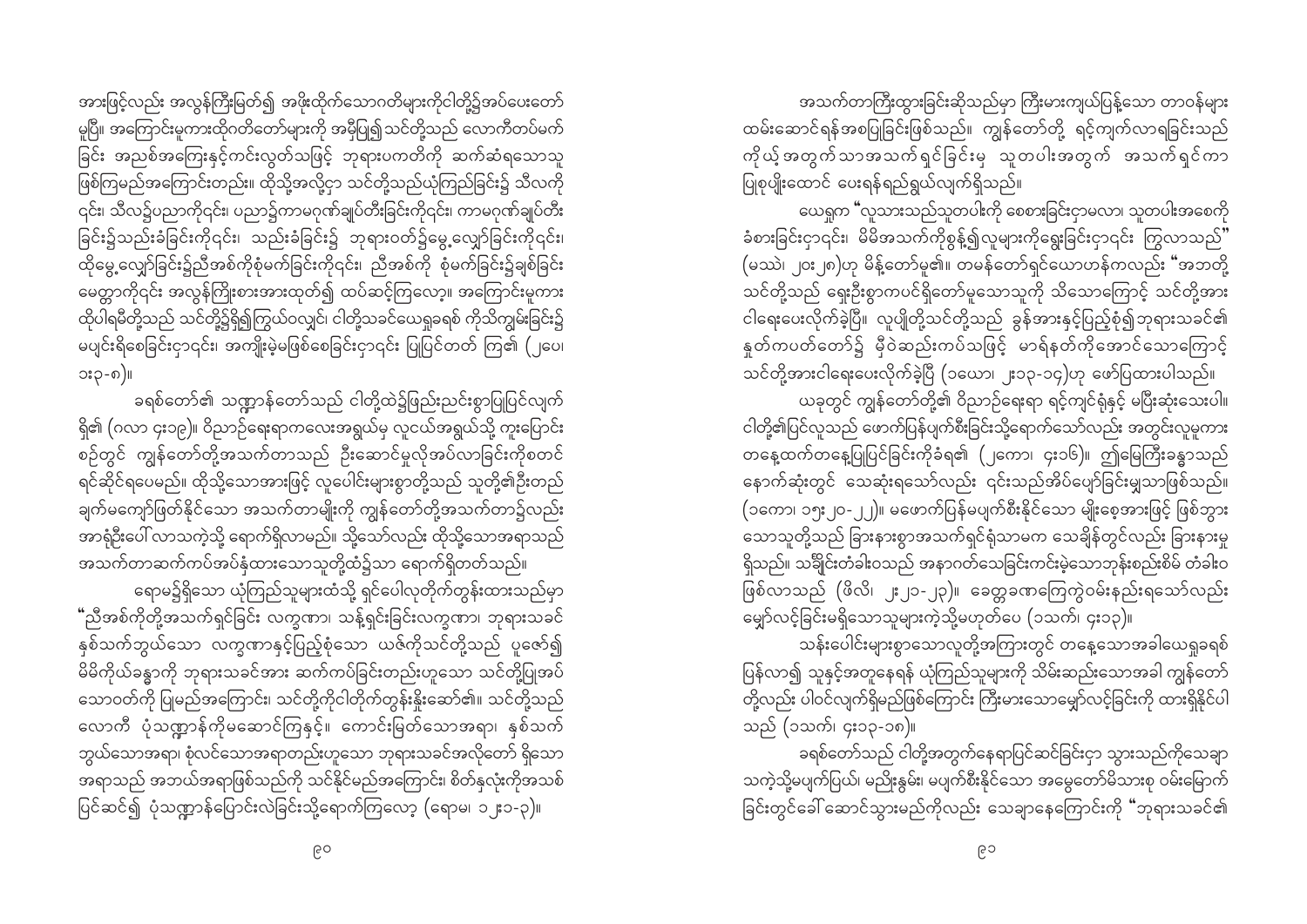အပွင့်ရရှိရန် ကြိုးစားအားထုတ်နေပါက ငါတို့သည်မိုက်မဲသောသူ ဖြစ်ကြသည်။ ခရစ်တော်၏ပွဲတော်ကို မသုံးဆောင်မီဘာကြောင့် ကိုယ့်စိတ်နှလုံးကို စစ်ဆေးရန် စေခိုင်းသနည်း၊ အကြောင်းရင်း ၂ ချက်မှာ (၁)ကိုယ့်ကိုယ်ကို ဒုက္ခရောက်စေနိုင် ပြီး၊ (၂) ပြင်ထန်သောဘုရားသခင်ဆုံးမခြင်းခံရတတ်သောကြောင့်ဖြစ်သည် (၁ကော၊ ၁၁း၂၃-၃၃)။

ခရစ်တော်၏ သေခြင်းသည်စာတန်၏အုပ်စိုးမှုမှ ကယ်တင်ပြီး ဘုရားသခင်နှင့်ရန်ငြိမ်းစေကြောင်းကို ကျွန်တော်တို့လက်ခံယုံကြည်လာသောအခါ သူ၏ ဝိညာဉ်သည်ငါတို့ဝိညာဉ်ကိုအသက်ရှင်စေပြီးနောက် ကျွန်တေ်တို့သည် ဒုတိယမွေးဖွားခြင်းကိုခံရကြသည်။ ထိုသို့ကိုန်ခြင်းအမင်္ဂလာ၏ သား/သမီးများ မဟုတ်တော့ပဲ (ဧဖက်၊ ၂း၁၁)၊ ချစ်ခြင်းမေတ္တာ၏ သားသမီးများဖြစ်ကြသည် (၁ယော၊ ၄း၇)။ ကျွန်တော်တို့သည် ဝိညဉ်ရေးရာ၌သေနေသောသူများမဟုတ် တော့ပဲ အသက်ရှင်သောသူ ဘုရားသခင်၏မေတ္တာကို ရရှိသောသူများဖြစ်ကြသည်။ သို့သော် ဒုတိယမွေးဖွားခြင်းခံရပြီးတွင် အသစ်သောပြဿနာကြုံတွေ့ရ သည်မှာ ခရစ်တော်၏ဝိညာဉ်နှင့် ကျွန်တော်တို့၏ ဇာတိလူဟောင်းဆန့်ကျင်ဘက် ဖြစ်ခြင်းဖြစ်သည် (ဂလာ၊ ၅း၁၇)။ အကယ်၍ဇာတိလူဟောင်းကို ငြင်းပယ်ပါလျှင် တန်ခိုးနှင့်ငြိမ်သက်ခြင်းကို ဆက်လက်ခံစားရမည်ဖြစ်ပြီး အကယ်၍ဇာတိ

လူဟောင်းကို ဘုရားသခင်၏သေခြင်း၌ မမြှုပ်နှံပဲ (ရောမ၊ ၆း၆) (သို့) ငြင်းပယ်မှု မပြုပဲနေပါက အတွင်းပိုင်းပြဿနာမဖြေရှင်းနိုင်ပဲ စိတ်ဓါတ်ကျခြင်း ရောဂါနှင့် သေခြင်းပင်လျှင် ဖြစ်ပေါ် စေနိုင်ပါသည်။

ချစ်ခြင်းမေတ္တာ၌ကျင်လည်ခြင်းသည် ကိုယ့်ကိုယ်ကိုငြင်းပယ်၍ သူတပါး အတွက် သက်ရှင်ခြင်းဖြစ်သည် (၁ယော၊ ၂း၇-၁၁)။ မေတ္တာ၌အသစ်သော အသက်တာနှင့်ကျင်လည်ခြင်း၏ ရလဒ်များမှာ ဝမ်းမြောက်ခြင်း၊ ပျော်ရွှင်ခြင်း၊ ငြိမ်သက်ခြင်း၊ ကျန်းမာခြင်း၊ ကြွယ်ဝသောအသက်တာပိုင်ဆိုင်ခြင်းနှင့် အမှုတော် .<br>မြတ်အောင်မြင်ခြင်းတို့ဖြစ်သည်။ ဇာတိလူဟောင်းအတ္တဆန်ခြင်းသည် အပြစ် ဖြစ်ရုံသာမက၊ အန္တရာယ်လည်းဖြစ်စေသည်။

တမန်တော်ရှင်ပေါလုသည် ကောရိန္ဒုအသင်းတော်ရှိ ယုံကြည်သူများ၏ အတ္တဆန်စွာပွဲတော်အသုံးပြုခြင်းကို ကောင်းစွာသတိပေးခဲ့သည်။ သူတို့သည်

ယုံကြည်သူများစွာတို့သည် အံ့ဩဖွယ်နက်နဲသော တစိတ်တဝမ်းမိတ်သ ဟာရဖွဲ့ခြင်းရှိသော်ငြားလည်း ပြည့်စုံသောဝမ်းမြောက်ခြင်းမခံစားနိုင်ကြသည်မှာ အလွန်ဝမ်းနည်းဖွယ်ဖြစ်သည်။ သစ္စာရှိစွာသူ့ကိုသတိရဖို့ ပွဲတော်မုန့်ဖဲ့ခြင်း ပြုလုပ်ရန် ခရစ်တော်၏ မိန့်မှာချက်ကိုလည်း နာခံကြ၏။ ကျေးဇူးတင်ရှိစွာ ကျမ်းစာဖော်ပြချက်အတိုင်း သူတို့၏အပြစ်အတွက် ခရစ်တော်လက်ဝါးကပ်တိုင် ပေါ် တွင်အသေခံကြောင်းကိုလည်း ပြန်ပြောကြ၏။ မျှော်လင့်ချက်ရှိစွာ အနာဂတ် ခရစ်တော်ပြန်လာမည့်နေ့ရက်ကို မျှော်မှန်း၍ သူ၏နိုင်ငံတွင် အသစ်သော ပွဲတော် ပြန်သုံးဆောင်ရန်လည်း (မဿဲ၊ ၂၆း၂၈) မျှော်လင့်ကြ၏။ **သို့သော်ဝမ်းနည်းစွာ** ထိုအရာသည် အထိမ်းအမှတ်ကျင်းပခြင်းသက်သက်မဟုတ်ပဲ၊ တစိတ်တဝမ်း မိတ်သဟာရဖွဲ့ခြင်း၊ အံ့သြဖွယ်ရာဆက်သွယ်ရေးပြုလုပ်ချိန်ဖြစ်သည်ကို သူတို့သည် သတိမေ့လျော့တတ်ကြသည်။

ရိုးရှင်းသောယုံကြည်ခြင်းသည် သင်္ကေတနိမိတ်ထက်ပို၍ သိမြင်တတ် သည်။ ယုံကြည်ခြင်းသည် ဘုရားသခင်သားတော်၏ ကောင်းမြတ်ခြင်းနှင့် အသက်တာကို လက်ခံရရှိရန် ဆွတ်ခူးပေလိမ့်မည်။ ယုံကြည်ခြင်းသည် စပျစ်ရည် နှင့် မုန့်ကိုသုံးဆောင်သောအခါ "ကျွန်ုပ်၏ခန္ဓာကိုယ်သည် သူ၏ချစ်ခြင်းမေတ္တာ ဤအထိမ်းအမှတ်ကိုလက်ခံသကဲ့သို့ ကျွန်ုပ်တို့၏ဝိညာဉ်သည် ဘုရားသခင်၏ —<br>အသက်ကိုလက်ခံကာပြောင်းလဲပြီ" ဟု ပြောဆိုပေလိမ့်မည်။

ယေရှုကိုသတိရစေခြင်းငှာ ပွဲတော်မုန့်ကိုဖဲ့ခြင်းသည် ယေရှုမိန့်မှာချက်ကို နာခံရုံသက်သက်မဟုတ်ပဲ ကျွန်တော်တို့ကို တဆင့်ပြီးတဆင့်သို့ ပြောင်းလဲစေဖို့ အလို့ငှာ သူ၏အသက်ကိုမျှဝေလာသောအခါ လှုံ့ဆော်နိုးဆော်မှုကို ခံစားရပြီး ပုံသဏ္ဍာန်တော်နှင့်အညီ ပြောင်းလဲခြင်းရှိကြရမည် ဖြစ်သည် (၂ကော၊ ၃း၁၈)။ ထိုသို့သော မေတ္တာကိုဆင်ခြင်ကြည့်ပါက အလွန်လှပသော်လည်းပဲ အမှတ်ရခြင်းတခုသက်သက်ဖြစ်တတ်သောကြောင့် အကျိုးရလဒ်မှာ ရေရှည်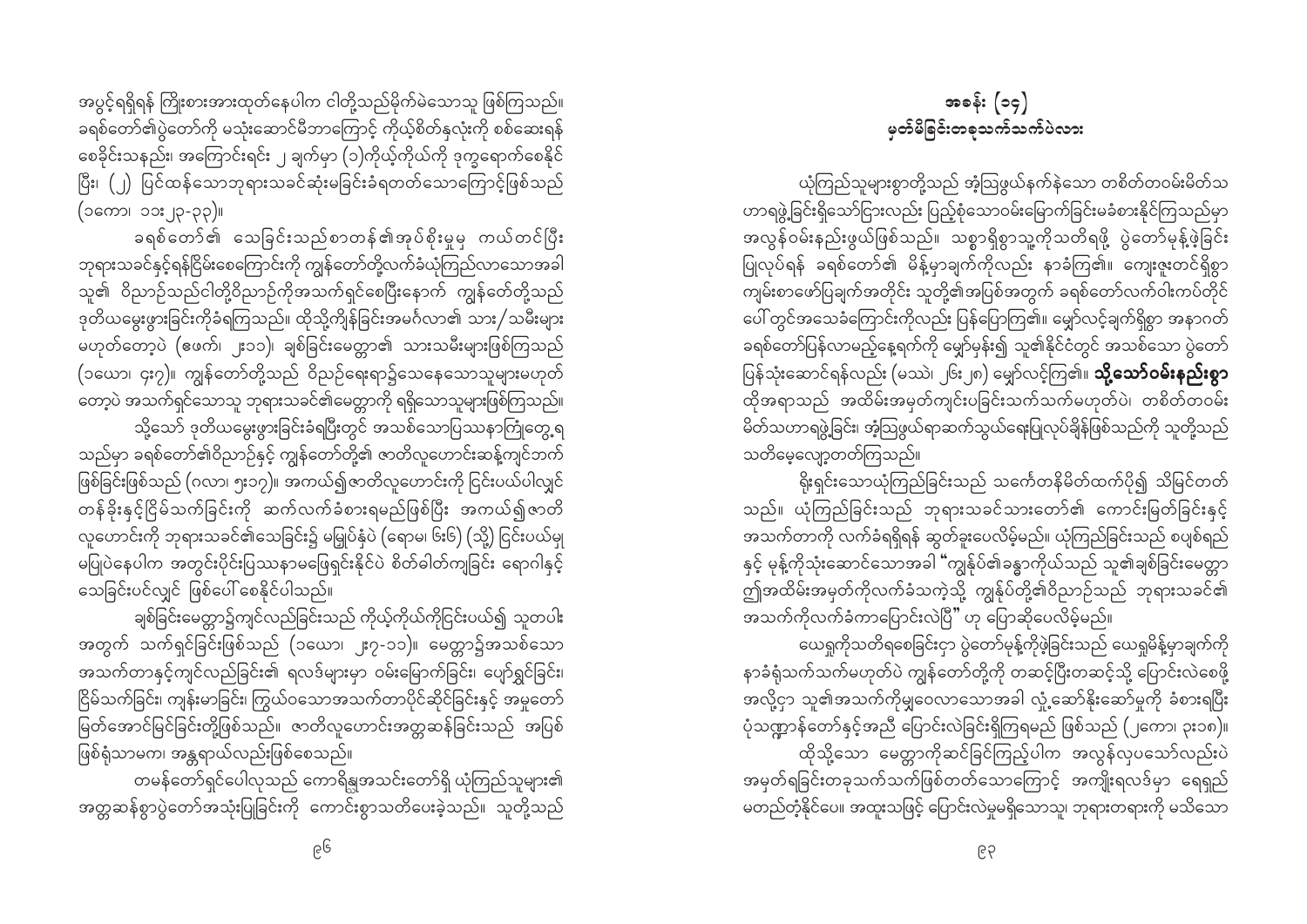သူများကိုချစ်ပြီး သူတို့နှင့်အတူနေထိုင်ပါက ရေရှည်မတည်တံ့နိုင်ပေ။ အနာဂတ် ဘုန်းအသရေကိုရှေ့ရှုခြင်းသည် စိတ်ဓါတ်ကိုမြင့်တင်စေသော်လည်း တခါတရံ ပတ်ဝန်းကျင်တွင် စိတ်နာကျင်ဖွယ်ရာတွေ့ကြုံရသောအခါတွင် မြေကြီးသို့တိုက်မိ ဆောင့်မိစေရန်လျှင်မြန်စွာ ဆွဲချတတ်သည်။

ရဲရင့်သောခြင်္သေ့နှင့် သိုးသငယ်ကဲ့သို့သေရဲလောက်အောင် သတ္တိရှိစွာ သခင်ယေရှုကို နှလုံးသားထဲမှ ကြည်ညိုဝတ်ပြုသော်လည်း ညင်းပန်းနှိပ်စက်ခြင်း နှင့် ဒုက္ခပြဿနာပေါ် လာသောအခါ သူ့ကိုစံနမူနာယူ၍ နောက်တော်လိုက်ရန် မေ့လျော့တတ်ပြီး ကျွန်တော်တို့ပြိုလဲတတ်လေ့ရှိသည်။

ယေရှု၏စိတ်ရှည်သည်းခံခြင်း တန်ခိုးခွန်အားကိုသိမြင်ပြီး ထိုသို့သော သည်းခံခြင်းရှိသောသူသည် လောကတွင်အမွေခံစားရမည်ကို သိကြသော်လည်းဘဲ ကျွန်တော်တို့၏အခွင့်အရေးအတွက် လောဘဒေါသကြီးစွာ တိုက်ခိုက်ကြခြင်းဖြင့် ကျွန်တော်တို့အသက်၏ ထက်ဝက်ကိုလွန်သွားလေ့ရှိတတ်ကြသည်။

အကယ်၍မောရှေသည် ဣသရေလလူများအား ကောင်းကင်တမန် မုန့်ဖြင့် ကျွေးမွေးခြင်းကိုမြင်ရလျှင် (ဆာလံ၊ ၇၈း၂၅) ထာဝရအသက်မုန့်ဖြင့် ကျွန်တော်တို့ကို ကျွေးမွေးပြုစုခြင်းသည် အဘယ်မျှလောက် အံ့ဩဖွယ်ရာဖြစ် သနည်း။ တကယ့်အစာဖြစ်သော ခရစ်တော်၏ အသက်ကိုရသောသူသည် ခေတ် အဆက်ဆက် ထာဝရအသက်ရှင်ရလိမ့်မည်။ သူတို့သည် ခရစ်တော်လူသားဖြစ်ရ ခြင်း၏ကောင်းမြတ်ခြင်းနှင့် ဝိညာဉ်တော်အားဖြင့် လမ်းပြဉ်းဆောင်မိတ်သဟာရ ဖွဲ့ခြင်းတို့၌ ဝမ်းသာပီတိဖြစ်တတ်သည်။ ခရစ်တော်၏ အသက်ကိုပိုင်ဆိုင်သော သူသည် ထာဝရအသက်ရှင်ခြင်းသို့ ကူးပြောင်းသောသူဖြစ်သည်။ သူတို့သည် သီးခြားစွာနေထိုင်တတ်ကြပြီး ခရစ်တော်ကြောင့်သီးခြားစွာသေတတ်သည်။ -<br>အကြောင်းမှာ တနေ့သောအခါ ဝမ်းမြောက်စွာ ဤသို့သီဆိုကြလိမ့်မည်။ ကိုယ်တော် သည်အသေသတ်ခြင်းကိုခံတော်မူသောအားဖြင့် အသီးအသီးဘာသာစကားကို ပြောသောလူအမျိုးအနွယ်ခပ်သိမ်းတို့အထဲမှ အကျွန်ုပ်တို့ကိုယူ၍ အသွေးတော် နှင့်ဘုရားသခင်အဘို့ ရွေးနှုတ်တော်မူ၏ အကျွန်ုပ်တို့၏ဘုရားသခင်ရှေ့မှာ ှ<br>ရှင်ဘုရင်အရာ၌၎င်း၊ ယဇ်ပုရောဟိတ်အရာ၌၎င်း ခန့်ထား၍ မြေကြီးပေါ်မှာ ှား<br>စိုးစံရသောအခွင့်ကို ပေးတော်မူ၏။ ထို့ကြောင့် ကိုယ်တော်သည် စာစောင်ကို ခံယူ၍ တံဆိပ်တို့ကိုဖွင့်လိုက်တော်မူ၏ဟု အသစ်သောသီချင်းကို သီ၍လျှောက် ဆိုကြ၏ (ဗျာဒိတ်၊ ၅း၉-၁၀)။

ထိုသူတို့ကလည်း အသေသတ်ခြင်းကိုခံခဲ့ပြီးသောသိုးသငယ်သည်တန်ခိုး၊ စည်းစိမ်၊ ပညာ၊ အစွမ်းသတ္တိ၊ ဂုဏ်သရေ၊ ဘုန်းအာနုဘော်၊ ကောင်းကြီးမင်္ဂလာ ကိုခံထိုက်တော်မူ၏ဟု ကြီးသောအသံနှင့်ပြောဆိုကြ၏ (ဗျာဒိတ်၊ ၅း၁၂)။

ကျွန်တော်တို့ ခရစ်ယာန်အသက်တာသည် ကျွန်တော်တို့၏ သေနေသော ဝိညာဉ်များအပေါ် ခရစ်တော်၏ဝိညာဉ်အားဖြင့် အသက်ရှင်စေခြင်းကို လက်ခံ -<br>ခြင်းအားဖြင့်အစပြုခြင်းဖြစ်သည် (ဧဖက်၊ ၃း၁)။ ပို၍အရေးကြီးသောအရာမှာ ၎င်းခရစ်ယာန်အသက်တာသည် အံ့ဩဘွယ်ရာ တန်ခိုးကိုစုပ်ယူနိုင်သော ယုံကြည် ခြင်းကို အဆက်မပြတ် ထိမ်းသိမ်းပြုစုပျိုးထောင်ပေးရန် အရေးကြီးပေသည်။ အခြားသောဘာသာတရားများကဲ့သို့ ဘုရားကိုရှာနေခြင်းမဟုတ်ပဲ ခရစ်ယာန်သည် ဘုရားသခင်နှင့်အတူ မိတ်သဟာရဖွဲ့ရန်ဖြစ်သည်။ ဘုရားသခင် သည်လူသားများကိုရှာဖွေရုံသာမက သူ၏သားတော် အသက်ကိုပင်ဝေမျှပေးကမ်း သောသူဖြစ်သည် (ယောဟန်၊ ၃း၃၆)။

ခရစ်ယာန်တို့၏ အရင်းအမြစ်ဖြစ်သော ခရစ်တော်နှင့်တလုံးတဝဖြစ်ခြင်း မှလမ်းလွဲပြိုလဲခြင်းသည် အန္တရာယ်ရှိကြောင်းကို တမန်တော်ရှင်ပေါလှသည် -<br>အဆက်မပြတ် အသင်းတော်များထံသို့ သတိပေးခဲ့ပါသည်။ ရိုးရှင်းသောသတင်း ကောင်းမှ သွေဖယ်မသွားရန် ဆက်လက်သတိပေးခဲ့သည်မှာ "ထို့ကြောင့်သင်တို့ သည် သခင်ယေရှုခရစ်ကို ခံယူပြီးသည်ဖြစ်၍ ထိုသခင်၌ကျင်လည်ကြလော့ဟု (ကောလော၊ ၂း၆၊ ဂလာ၊ ၃း၃)။ သူတို့သည် မိတ်သဟာရဖွဲ့ခြင်း၊ ဆုတောင်းခြင်း၊ ဩဝါဒသွန်သင်ပေးခြင်းဖြင့် ကျင်လည်ရုံမက ပွဲတော်မုန့်ဖဲ့ခြင်းလည်း ပြုလုပ်ခဲ့ကြ သည် (တမန်၊ ၂း၄၂)။

အကယ်၍ဝိညာဉ်တန်ခိုးတော်နှင့် ခွန်အားကို ဆက်လက်ထိမ်းသိမ်းမည် ဆိုပါက နေ့စဉ်ခန္ဓာကိုယ်အစားအစာသုံးဆောင်ခြင်းထက် ဝိညာဉ်အစာသုံးဆောင် ခြင်းက ပို၍လက်ခံရန်အရေးကြီးပေသည် (ယောဟန်၊ ၆း၄၈)။ အကယ်၍ယေရှုက "ငါနှင့် ကင်းကွာလျင် သင်တို့သည်အဘယ်အမှုကိုမျှ မတတ်နိုင်ကြ (ယောဟန်၊ ၁၅း၄-၅) ဟုဖော်ပြထားသော်လည်း ကိုယ့်အစွမ်းအစနှင့် အမှုတော်မြတ်၌ အသီး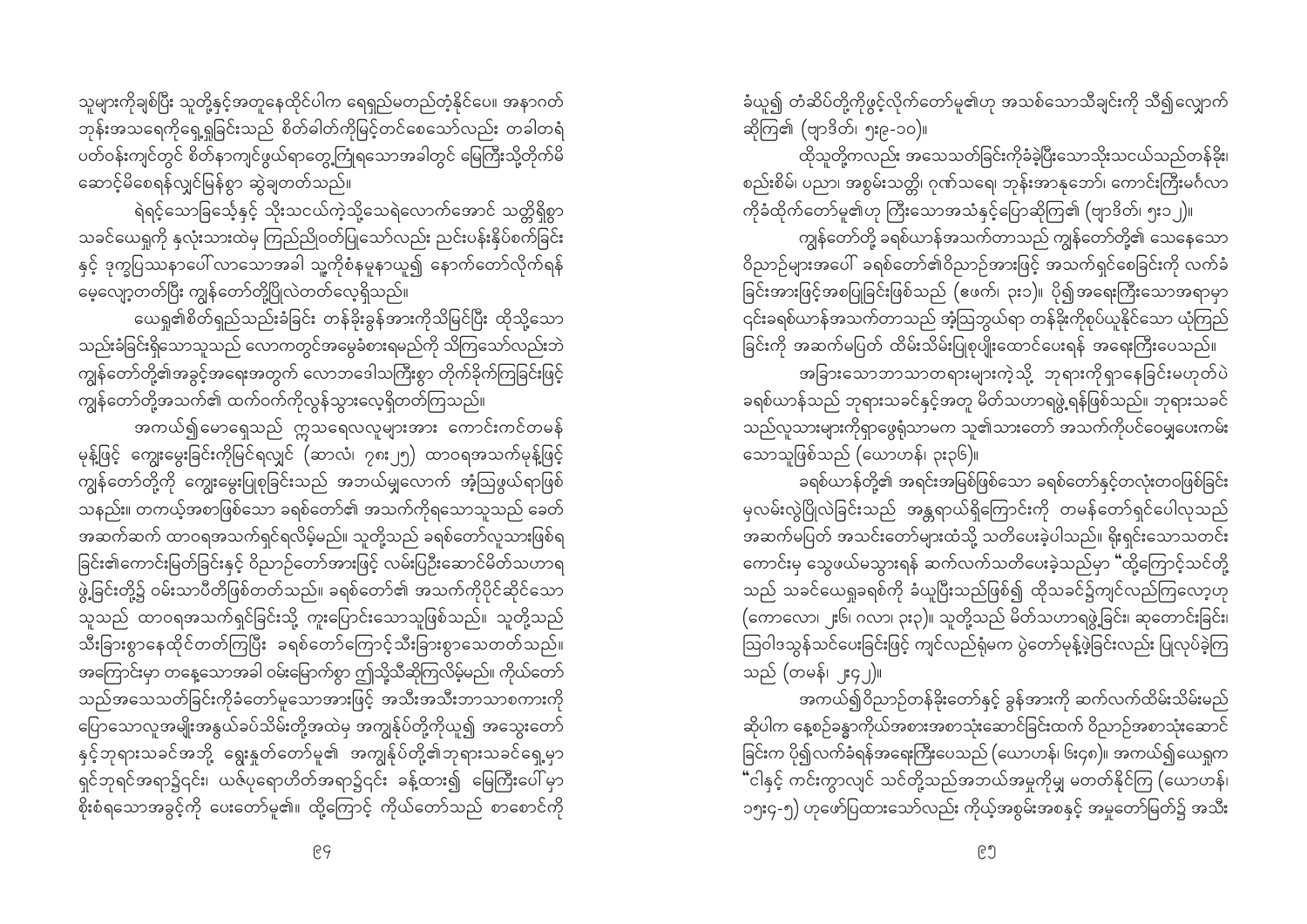ား၁)။ ဤအကြောင်းကြောင့် ကျွန်တော်တို့၏ ပတ်ဝန်းကျင်တွင် ဖျားနာခြင်းနှင့် မမှန်ကန်သောအရာဖြင့် ရစ်ပတ်နေခြင်းဖြစ်သည်။

ရောင့်ရဲသောစိတ်သည် ကြီးစွာသော အကျိုးဖြစ်ရုံသာမက ကျန်းမာရေး ကိုကောင်းမွန်စေပါသည် (၁တိ၊ ၆း၆)။ ဘုရားသခင်၌ အစဉ်ဝမ်းမြောက်ခြင်းသည် ခက်ခဲသော်လည်းသင်၏သွေးလည်ပတ်မှုကို ကောင်းမွန်စေပါသည် (ဖိလိ၊ ၄း၄)။ လူအပေါင်းတို့နှင့် သင့်တင့်စွာပေါင်းသင်းဆက်ဆံခြင်းသည် ဖြစ်နိုင်ချေနည်း သော်လည်း နှစ်ခြိုက်စွာအိပ်ပျော်စေပါသည် (၂တိ၊ ၂ႏ၂၂)။

ဘုရားသခင်၏အကြံပြုချက်သည် အနည်းငယ်သာဖြစ်သော်လည်း မူးယစ်ဆေး (သို့) ဆေးဝါးများထက် ပိုအရေးပါပြီး ပို၍တန်ခိုးကြီးသောအရာတို့မှာ ယုံကြည်ခြင်း၊ မျှော်လင့်ခြင်းနှင့် ချစ်ခြင်းမေတ္တာတို့ဖြစ်သည် (၁ကော၊ ၁၃း၁၃)။ ယုံကြည်ခြင်းသည် ကျန်းမာခြင်းရရှိရန်၊ ကြောက်ရွံ့ခြင်းနှင့် ပူပန်ခြင်း တို့ကို ဖျက်စီးအောင်မြင်နိုင်သော တခုတည်းသောအဖြေဖြစ်သည်။ ဘုရားသခင် ၏ နူတ်ကပတ်တော်သည် ကြောက်ရွံ့မှုကို အောင်နိုင်ခြင်းနှင့်ပြည့်စုံပြီး ယုံကြည် ခြင်းသည် ဂတိတော်များကို သက်ဝင်စေသည်။ ပြဿနာအားလုံးနီးပါးနှင့် တွင် ရေးသားဖော်ပြလျက်ရှိသည်။ ဘုရားသခင်သည် ကျမ်းစာအားဖြင့် သင့်နှလုံးသားသို့ စကားပြောနိုင်သည်။ အကယ်၍ ဘုရားသခင်ထံသို့ သင်ချဉ်းကပ် ပါကသူသည် သင့်ကိုငြိမ်သက်ခြင်းပေးနိုင်သည်။ ယေရှုကိုယ်တိုင် စိုးရိမ်ခြင်းနှင့် ပတ်သက်၍ ကျွန်တော်တို့ကို သတိပေးခဲ့သည် (လုကာ၊ ၁၂း၂၂-၃၄)။ အကယ်၍ စာငှက်တို့သည် နေ့ခင်းချိန်တွင် အစာရှာရင်း သီချင်းဆိုလျက် ဝမ်းမြောက်စွာ အသက်ရှင်နိုင်ပြီး၊ တောမြက်ပင်တို့လည်း ပွင့်လန်း၍ နေရောင်ခြည်ကို ဝမ်းမြောက် စွာခံစားနိုင်လျှင်၊ ကျွန်တော်တို့လည်း အကယ်၍သင်ယူပါက တတ်စွမ်းနိုင်သည်။ **မျှော်လင့်ခြင်း**သည် ကြီးစွာအဖိုးထိုက်သောရလဒ်ဖြစ်သည်။ ၎င်းသည်

ကျွန်တော်တို့၏ ထာဝရအိမ်နှင့် ဆက်စပ်ရုံသာမက လောကတွင် ကျန်းမာခြင်း အတွက်လည်းဖြစ်သည်။ ဘုရားသခင်သည် ကျွန်တော်တို့၏မနက်ဖြန်ကို တောက်ပ စေသောသူ အနာဂတ်လိုအပ်မှုအတွက် ဖူလုံစေသောသူနှင့် ခန္ဓာ၊ စိတ်၊ ဝိညာဉ်အတွက်ခွန်အားဖြစ်ကြောင်း အမြဲတမ်းသိမြင်စေသည် (ဖိလိ၊ ၄း၁၉)။ အတူစည်းဝေးကြသောအခါ သူတို့အတွက် ခရစ်တော်အသွေးသွန်းလောင်းခြင်း ကိုသတိရခြင်းမရှိသည့်အပြင် သူတို့အချင်းချင်းပင်လျှင် မုန့်ဖွဲရန်အလိုမရှိကြ ကြောင်းကို (၁ကော၊ ၁၁း၂၀-၂၁)တွင် ဖော်ပြထားပါသည်။

.<br>ထိုသို့သူတို့၏ အတ္တဆန်သောအပြုအမူများကြောင့် ချစ်ခြင်းမေတ္တာ ခန်းခြောက်သွားသည်သာမက သူတို့၏ ညီအစ်ကိုများသည် ခရစ်တော်၏ခန္ဓာကိုယ် ဖြစ်ကြောင်းကိုလည်း မသိနိုင်ကြတော့ပေ။ ထိုသို့ပွဲတော်ကို မှားယွင်းစွာအသုံးပြု ခြင်းဖြင့် ခရစ်တော်၏ ခန္ဓာကိုယ်ပြစ်မှားရာရောက်သည်ကိုလည်း မသိတော့သည့် အပြင် ဒဏ်ရာအပေါ် ထပ်ဆင့်ဒဏ်ရာဖြစ်စေကြသည်။ ထိုသို့သောအပြုအမူသည် ္<br>ကောင်းကင်တမန်များလည်းအံ့ဩရုံသာမက ဘုရားသခင်၏ တရားစီရင်ခြင်းပါ ခံခဲ့ကြရသည်။

အောက်ပါခရစ်တော်၏ မေတ္တာဖြင့်ဖိတ်ခေါ် သံကိုအစဉ်သတိရကြပါစို့ ဤမုန့်ကား သင်တို့အဘို့အလို့ငှာ ချိုးဖဲ့သော ငါ၏ကိုယ်ဖြစ်၏ ယူ၍စား ကြလော့" ဟူသော (၁ကော၊ ၁၁း၂၄)နှင့် ကျွန်တော်တို့၏ အသွေးသည် သူ၏အသွေး၌ တည်သော ပဋိညာဉ်တရားသစ် (၁ကော၊ ၁၁း၂၅)ကို သတိရခြင်းဖြင့် စပျစ်ရည် ခွက်ကိုယူ၍သောက်ကြစို့။

များမကြာသောနေ့ရက်တွင် ကျွန်တော်တို့၏ ယုံကြည်ခြင်းသည် မျက်စိဖြင့်မြင်နိုင်သောအရာသို့ ပြောင်းလဲလာလိမ့်မည်။ သူဖြစ်ခြင်းကဲ့သို့ မြင်ရမည် ဖြစ်သည်။ ထိုသို့သော အချိန်မရောက်သည်တိုင် ကျွန်တော်တို့သည် ခရစ်တော်နှင့် တလုံးတဝဖြစ်ခြင်းအကြောင်းကို မဟောပြောရမည့်အကြောင်းရင်းမရှိပါ အကြောင်းမှာ ၎င်းအချိန်ရောက်လာသောအခါ မိုးကောင်းကင်သည် ရှုမျှော်ခင်း အဖြစ်သို့ ပြောင်းလဲလာမည်ဖြစ်သည်။ ဟာလေလုယာ အာမင် သခင်ယေရှုကြွလာ တော်မူပါ။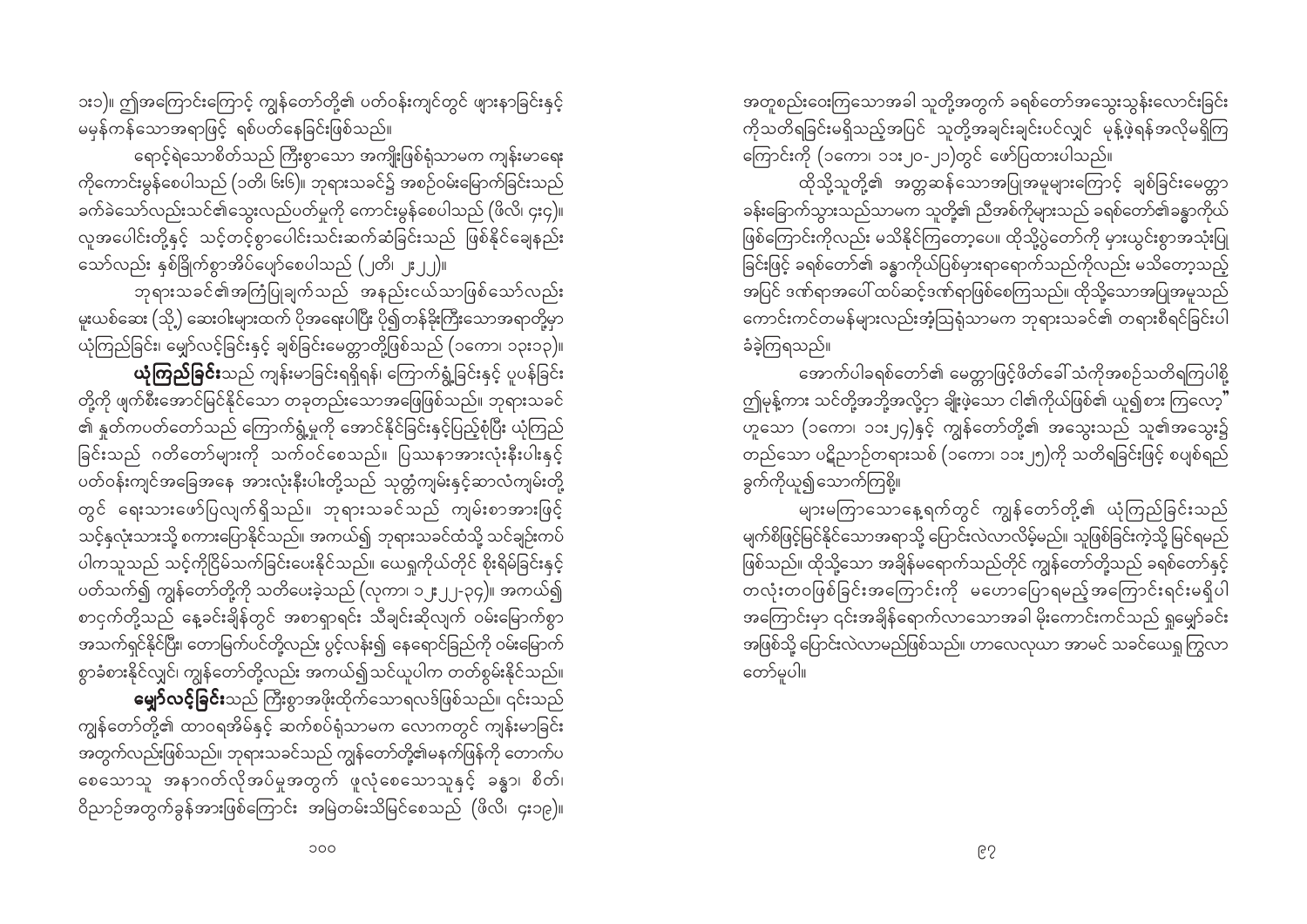ဘုရားသခင်သည် ကျွန်တော်တို့၏ ကိုယ်ခန္ဓာကျန်းမာခြင်းကို အလွန်ပင် အလေးထားသည် (ထွက်၊ ၁၅း၂၆)။ ကျန်းမာခြင်းကိုပေးနိုင်သော သူ၏ နှုတ်ထွက်စကားကို ငြင်းဆန်ခြင်း (သို့) အသိမှတ်မပြုခြင်းသည် အမြဲတမ်း ဆိုးကျိုးခံစားရတတ်သည်။ "ငါ့သား ငါ့စကားကိုနားထောင်လော့။ ငါ့ဟောပြောချက် တို့ကိုနားသွင်းလော့။ သင့်မျက်မှောက်မှမကွာစေနှင့်။ နှလုံးတွင်း၌စောင့်ထားလော့။ အကြောင်းမူကား၊ ထိုတရားစကားကိုတွေ့ရသောသူတို့သည် အသက်ရှင်ခြင်း၊ တကိုယ်လုံးကျန်းမာခြင်းအကြောင်းကိုတွေ့ရပြီ (သုတ္တံ၊ ၄း၂၀-၂၂)။

ဘုရားသခင်သည် ၎င်းထက်ပို၍ ဂရုစိုက်သောအရာရှိသေးသည်။ သူသည် သင့်ကိုကောင်းသော အရာနှင့်ရောင့်ရဲစေ၍ သင်၏အရွယ်သည် ရွှေလင်းတ၏ အရွယ်ကဲ့သို့ ပြုပြင်ခြင်းရှိ၏ (ဆာလံ၊ ၁ဝ၃း၅)။ ဘုရားတစ်ပါးတည်းသာလျှင် နှလုံးသားလိုအင်ဆန္ဒများဖြည့်ဆည်းပေးခြင်းဖြင့် ကျွန်တော်တို့၏ ခန္ဓာကိုနုပျို လန်းဆန်းစေခြင်းနှင့်အသက်ရှင်စေနိုင်သည် (ကမ္ဘာ၊ ၂၅း၁-၄)။

အကယ်၍ကျွန်တော်တို့၏ နုပျိုသော ကာလသည် ဘုရား၏လူတို့အားဖြင့် .<br>ပြုပြင်ပေးရန် ပြင်းပြသောဆန္ဒရှိခြင်းနှင့် ဘုရားကိုချစ်သောမိသားစု၏ ဂရုစိုက်မှုမှ ကြီးပြင်းလာခြင်းအားဖြင့် နုပျိုသောအရွယ်၌ ပြဿနာများလျော့နည်းစေနိုင်ပါ သည်။ အကယ်၍ဘုရားသခင်သည် ရွှေလင်းတကို ထက်ကောင်းကင်သို့ပျံသန်းနိုင် .<br>ပါက ဘုရားသခင်သည် သူ၏လူများအပေါ် တွင်လည်း ပြုပြင်ဖြည့်ဆည်းပေးနိုင် ပါသည်။

ဘုရားသခင်တပါးတည်းသာလျှင် သင်၏ညစ်ညမ်းသော ဩတပ္ပစိတ်ကို သန့်ရှင်းစင်ကြယ်စေပြီး သင်၏အပြစ်ကိုလည်း ခွင့်လွှတ်နိုင်သည်။ ဤပြဿနာမှ ကင်းလွတ်ရန်အခြားသောအရင်းအမြစ်သို့ လှည့်လည်ရှာဖွေသောသူသည် မိုက်မဲ၊ ဆုံးရှုံးသောသူဖြစ်သည် (မာကု၊ ၂း၇-၁၂၊ ၁ယော၊ ၁း၁-၉)။ ကျန်းမာခြင်းအတွက် -<br>အရေးပါသောစိတ်နှလုံးငြိမ်သက်ခြင်းသည် ဘုရားသခင်တပါးတည်းသာလျှင် ပေးနိုင်သည် (ရောမ၊ ၅း၁)။ ယိုယွင်းပျက်စီးနေသော သင်၏ဇာတိနှင့် အပြစ်ကို ပြုပြင်အစားထိုးရန် နှုတ်ကပတ်တော်အားဖြင့်သာ သင့်ကိုကူညီနိုင်သည်။ မတရား ို့<br>သောသူ၏လမ်းသို့ လိုက်လျှောက်သောသူသည် မိုက်မဲသောသူဖြစ်သည် (ဆာလံ၊

အခန်း (၁၅) ဘုရားသခင်၏ကျန်းမာခေခြင်း

ကမ္ဘာဦးကျမ်းမှ ဗျာဒိတ်ကျမ်းအထိ ဘုရားသခင်၏နူတ်ကပတ်တော် သည်လူနှင့်နတ်ဆိုးမင်းကြီး အကြောင်းကို ကြင်နာကင်းမဲ့စွာ ဖော်ပြထားသည်။ ဘုရားသခင်ကို ပုန်ကန်သောသူတို့၏ နောက်ကိုလိုက်လျှောက်ပါက ယိုယွင်းပျက်စီး ရမည့်အကြောင်းကိုလည်း ဖော်ပြထားပါသည်။ တခါတရံဖျားနာခြင်းသည် ာ<br>တတိနှင့်အပြစ်ထဲတွင် နစ်မွန်းအသက်ရှင်ခြင်းကြောင့် တိုက်ရိုက်ရရှိလာသော အကျိုးရလဒ်ဖြစ်တတ်ပြီး၊ များစွာသော လူတို့သည်အပြစ်မရှိပဲအခြားလူများကြောင့် နာကျင်မှုဝေဒနာခံစားရတတ် သည်ကိုကျွန်တော်တို့မမေ့အပ်ပေ။ နူတ်ကပတ်တော် သည် ဒုစရိုက်နှင့်ပတ်သက်၍ ရှင်းလင်းစွာသတိပေးရုံသာမက သည်းခံခြင်းဖြင့် အနိုင်ယူဖို့ရန်မှန်ကန်သော ဩဝါဒကိုလည်း သွန်သင်ပေးလျက်ရှိသည် (၂တိ ၊ ၃း၁၆)။ ၎င်းသည် ကာကွယ် ပေးသောဆေးဝါးနှင့်တူပေသည်။

ဆရာဝန်၏ခွဲစိတ်မှုတွင် (၆၀%)လူနာအများစုသည် စိတ်ပိုင်းဆိုင်ရာ ရောဂါကြောင့်ဖြစ်သည်။ စိတ်ဆိုးခြင်း၊ နာကြည်းခြင်း၊ ကြောက်ရွံ့ခြင်း၊ စိုးရိမ်ပူပန် ခြင်းနှင့် ၎င်းတို့ထက်ဆိုးသော ဒုစရိုက်အပြစ်စသည်တို့ကြောင့် ခန္ဓာကိုယ်သည် လွယ်ကူစွာရောဂါရရှိစေပါသည်။ သို့သော်အချို့သောရောဂါဖျားနာမှု၏ အရင်း အမြစ်မှာဦးနှောက်အတွေးနှင့် စိတ်နေသဘောထားမမှန်ကန်ခြင်းကြောင့်ဖြစ်သည်။ တခါတရံ ဆရာဝန်သည် နားကြပ်၊ သာမိုမီတာနှင့် ရောဂါစစ်တမ်းထုတ် ကိရိယာများကိုချထားလေ့ရှိသည်။ ထိုသို့ဖြစ်ရခြင်းအကြောင်းရင်းမှာ ရောဂါ(သို့) ပင်မမှားယွင်းမှုကို မတွေ့ရသောကြောင့်ဖြစ်သည်။ ထို့ကြောင့် ဆရာဝန်သည် လူနာ၏ ရောဂါခံစားမှုလက္ခဏာများကို တခုပြီးတခုပြန်မေးမြန်း၍ ရောဂါပြဿနာ ကိုပြန်ရှာဖွေတတ်လေ့ရှိသည်။

ရောဂါတိုက်ဖျက်ကာကွယ်သောအစိတ်အပိုင်းတွင်းသို့ တိုးဝင်တတ်သည်။ ထိုကဲ့သို့ စီးဝင်ခြင်းသည်လည်း စိတ်ဖိစီးမှုများကြောင့် ရောဂါကိုမတိုက်ဖျက်နိုင်ခြင်းဖြစ် တတ်သည်။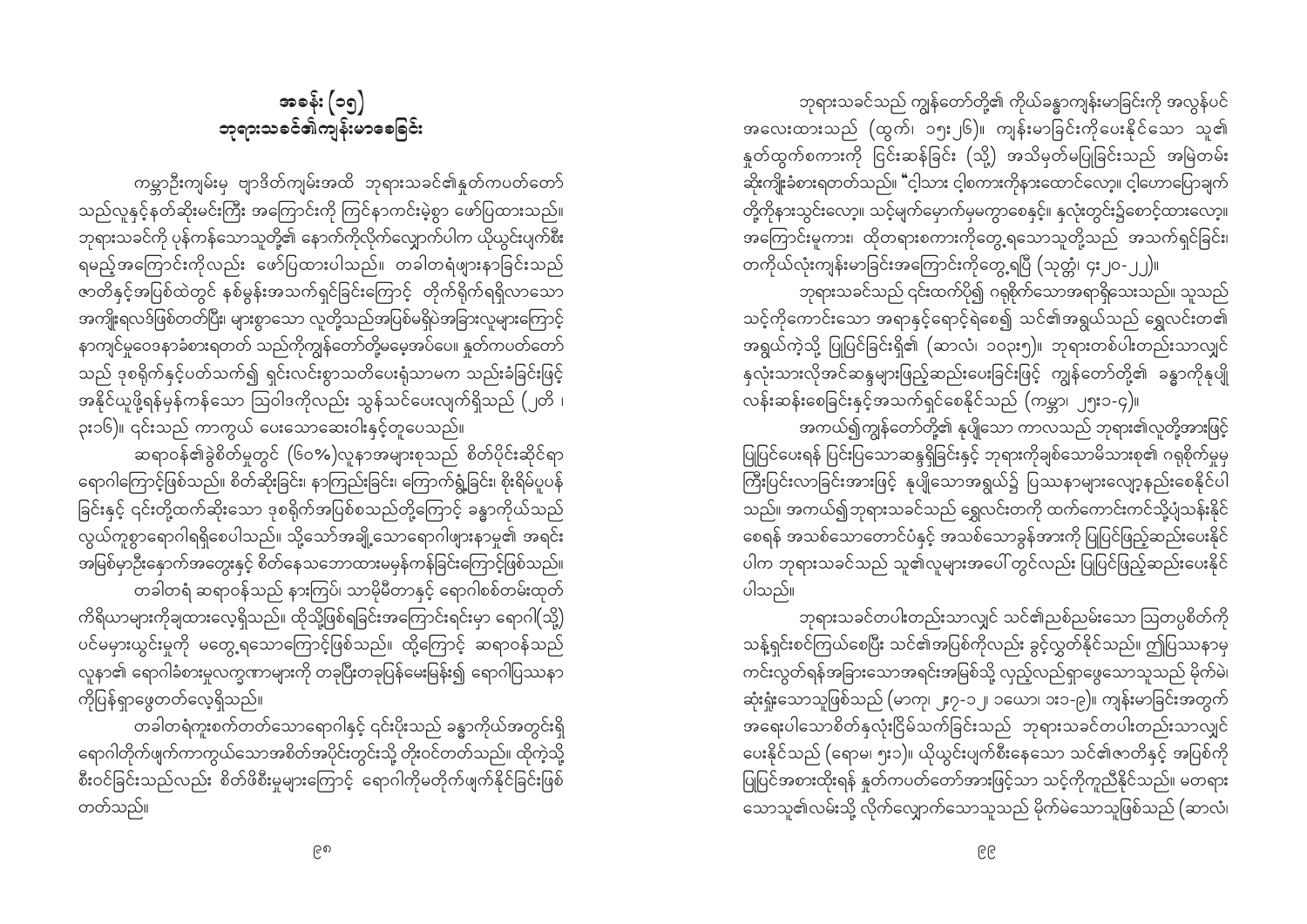၇၅ ပေမြင့်သော ကြိုးစင်ကိုတည်ဆောက်ပြီး မိမိကိုယ်ကို မထိခိုက်စေနှင့် ဟုဆိုလိုခြင်းလား၊ မဟုတ်ပါ ထိုသို့သောအရာကိုမဆိုလိုပါ။ ဟာမန်သည် ဘုရား သခင်၏လူ မော်ဒကဲသတ်ရန် ထိုကဲ့သို့သောကြိုးစင်ကိုတည်ဆောက်ခဲ့သော်လည်း သူဆောက်ခဲ့သော ကြိုးစင်သည် သူ့ကိုယ်သူထိခိုက်စေခဲ့သည်။ အကယ်စင်စစ် သူသေရမည့်အရာကိုစီမံခဲ့သည်။ အဘယ့်ကြောင့်ဆိုသော် ဘုရားသခင်သည် ထိုသို့ သောလူကို ဆန့်ဘက်ပြုသောကြောင့် သူဆောက်သောကြိုးစင်သို့တင်သတ်ခြင်း ခံခဲ့ရသည် (ဧသတာ၊ ၃-၇)။

ဘုရားသခင်သည် ကမ္ဘာဉီးကျမ်းမှ ဗျာဒိတ်ကျမ်းအထိ သူ၏လူတို့ကို ကတိပေးသည်မှာ "သင့်တဘက်၌လုပ်သော လက်နက်တစုံတခုမျှ အထမမြောက် ရ။ သင့်ကိုတရားတွေ့သောသူမည်ကား၊ အရှုံးခံရလိမ့်မည် ထာဝရဘုရား၏ ကျွန်တို့သည် ထိုသို့သောအမွေကိုခံရ၍ ငါ့ကြောင့်ဖြောင့်မတ်ရာသို့ ရောက်ကြလိမ့် မည်ဟု ထာဝရဘုရားမိန့်တော်မူ၏ (ဟေရှာ၊ ၅၄း၁၇)။ ဘုရားသခင်၏ ဘိတ်သိပ်ခြင်းခံသောသူကို မထိခိုက်နှင့်ဟုဆိုရာတွင် အမှုတော်ဆောင်သော သူများသာမက ဖြောင့်မတ်စွာနှင့် သစ္စာရှိစွာအစေခံကြသော သူ၏ခန္ဓာကိုယ် ဖြစ်သော ယုံကြည်သူများကို ထိခိုက်သောသူအား ဘုရားသခင်သတိပေးသည်မှာ ဘုရားသခင်သည် ဖြောင့်မတ်သောသူများ၏ ကြီးမားသောကွယ်ကာသူ ဖြစ်ကြောင်း ကို (ဆာလံ၊ ၁၀၅း၁၄-၁၅)တွင် ဖော်ပြထားပါသည်။

ဘယ်သောအခါမျှ သူတပါးဆုတ်ယုတ်ကျဆင်းရန် လျှို့ဝှက်စွာမကြံစည် နှင့်၊ အကြောင်းမှာ အဘယ်မျှပင်ကျွမ်းကျင်စွာသင်၏ ထောင်ချောက်ကိုသင် ဖုံးကွယ်သော်လည်း ဘုရားသခင်သည် သင့်ကိုလှန်ပြန်တော်မူလိမ့်မည်။ သင်သည် -<br>သူတပါးခြေချော်လဲကျရန် တွင်းတူးပါက ၎င်းတွင်းထဲ၌သင်ကိုယ်တိုင်လဲကျ လိမ့်မည် (သုတ္တံ၊ ၂၈း၁၀)။ အကယ်၍သင်၏စိတ်သဘောထားသည် ဖြူစင်ပြီး သူတပါးနှင့် ငြိမ်သက်မှုရှိရန် ရည်ရွယ်၍သင့်လက်များလည်း သန့်ရှင်းစင်ကြယ် လျှက်နဲ့ သင့်ကိုထိခိုက်စေသောသူ၊ လက်ညှိုးထိုးသောသူသည် အမင်္ဂလာရှိ၏။ မျှော်လင့်ခြင်းသည် ဒီနေ့ထက် မနက်ဖြန်သည် ပို၍ကောင်းလိမ့်မည်ဟု တတ်ကြွစွာမျှော်လင့်တတ်သည်။ မျှော်လင့် ခြင်းသည် အခြေအနေအားလုံးကို ဘုရားသခင်၏ ထိမ်းချုပ်မှုအောက်၌ရှိကြောင်း သေချာသိနားလည်ခြင်း၌ ဝမ်းမြောက်ခြင်းနှင့် အနားယူခြင်းဖြစ်သည်။

ချစ်ခြင်းမေတ္တာသည် ပို၍အရေးကြီးသော အချက်ဖြစ်သည်။ တခါတရံ (ရှင်ယောဟန်၊ ၁၅း၁၂)တွင် ယေရှု၏ပထမပညတ်ချက်ကို ကျွန်တော်တို့ မေ့ထား ခြင်း (သို့) လစ်လျူ ရှုထားခြင်းသည် အဘယ်မျှလောက် ဝမ်းနည်းဖွယ်ဖြစ်သနည်း၊ သင်ချစ်လာခြင်းသည် ယေရှုကိုချစ်ရုံသည်မက (ယောဟန်၊ ၁၄း၂၁)၊ သင်၏ ညီအစ်ကိုကို အံ့ဩဖွယ်ရာ မင်္ဂလာပေးခြင်းနှင့် သင်၏ခန္ဓာကိုယ်အတွက် —<br>ကျန်းမာခြင်းလည်းဖြစ်စေသည်။ မုန်းတီးခြင်း၊ စိတ်ဆိုးခြင်း၊ ခါးသီးခြင်းနှင့် နာကြည်းခြင်းတို့သည် သင်၏အတွင်းခန္ဓာအစိတ်အပိုင်းထဲသို့ ပြင်းထန်သော .<br>အဆိပ်ဖြစ်စေပြီး သင်၏ကျောက်ကပ်ကို ဒုက္ခဝေဒနာနှင့်ပြည့်စေတတ်သည်။

အကယ်၍သင်သည် မိမိညီအစ်ကိုကို ခွင့်မလွှတ်နိုင်ခြင်းကြောင့် ဖ<mark>ျား</mark>နာ ခြင်းအားဖြင့် နှိပ်စကမှုခံရပြီး၊ သင်၏စိတ်နှင့်ခန္ဓာကိုယ်ပါ ပင်ပန်းခြင်းခံစားနေရ ပါက အံ့ဩခြင်းမရှိပါနှင့် (မဿဲ၊ ၁၈း၃၂-၃၅)။ သင်သည် ဤ (မဿဲ၊ ၁၈း၂၁-၃၁)ကို သေချာဖတ်ရှုပါက သန့်ရှင်းသော ဝိညာဉ်တော်၏ သွေးဆောင်ခြင်း အားဖြင့် ဘုရားသခင်ကိုကြောက်ရွံ့ရိုသေခြင်းသည် ကျန်းမာဓ<mark>ရး</mark>အတွက် ဆရာဝန်များ ညွှန်ကြားထားသော ဆေးဝါးများထက် ပို၍အစွမ်းထက်ပြီး ကောင်းမွန်ကြောင်း နားလည်လိမ့်မည်

အကယ်၍သင်၏ဝိညာဉ်၌ ရန်ငြိုးသို့မဟုတ် နာကြည်းမှုကိုသင်ခံစားနေ ရပြီး ဘုရားသခင်၏ခန္ဓာအစိတ်အပိုင်းဖြစ်သော သင့်ညီအစ်ကိုကို နားလည်မှုမရှိပဲ သူ့ကိုဘေးအန္တရာယ်ပြုပါက သင့်ကိုယ်သင် ဒုက္ခပေးခြင်းဖြစ်သည် (၁ကော၊  $00:19-60$ 

ချစ်ကြောင်းအကြီးမားဆုံး ထင်ရှားစေသောအရာမှာ သင်ပြောသော အရာနှင့် သီဆိုခြင်း၌မဟုတ်ပဲ ဘုရားသခင်၏လူသိုးစုများ၏ ဝန်ထုတ်ကိုသင် ဘယ်လိုဂရုစိုက်မစ ကူညီသလဲဆိုသောအရာဖြစ်သည်။ အကယ်၍သင်သည် ခွင့်မလွှတ်နိုင်သော အပြစ်ရှိပါက ဆရာဝန်ထံသို့သွားခြင်းထက် သင်၏အတွေးများ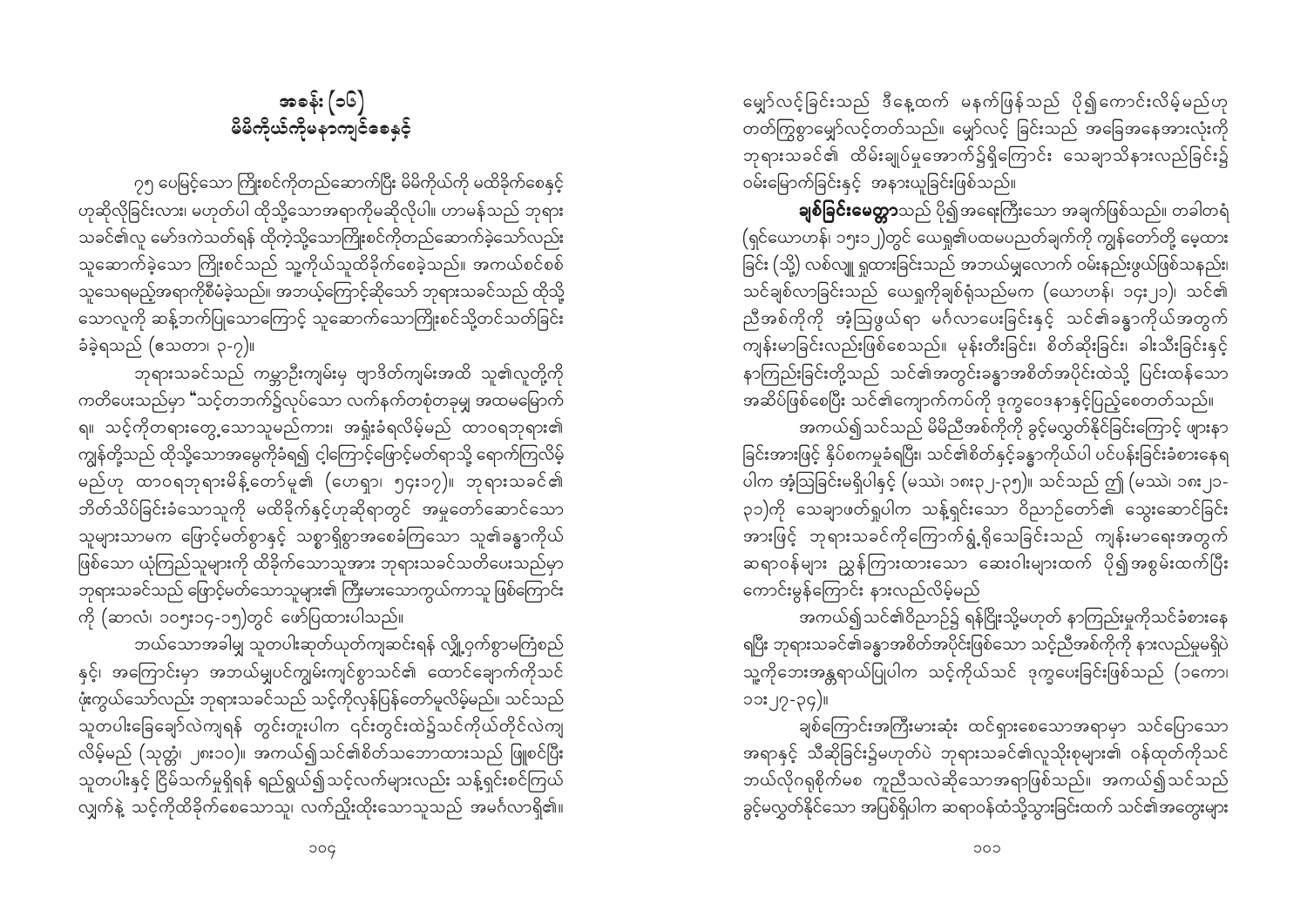ပြောင်းလဲခြင်းသည် ပိုကောင်းသည်။ အကယ်၍သင်၏ ပြင်ပအသက်တာသည် ကြောက်ရွံ့ဖွယ်ဖြင့်ကြီးထွား လာ၍ ဘုရားသခင်နှင့်လူတိုင်းကိုစွပ်စွဲပြီး အရာရာတိုင်းတွင်ငြီးထွားနေပါက သင်၏ခန္ဓာကိုယ်ဆုတ်ယုတ်လာခြင်းကို အံ့ဩမှုမဖြစ်ပါနှင့်။ ၎င်းသည်ပြင်းထန် သော ပြစ်ဒဏ်ဖြစ်ပေါ် စေနိုင်သည်။ စိတ်ရွှင်လန်းခြင်းသည် ကျန်းမာစေတတ်၏ (သုတ္တံ၊ ၁၇း၂၂)။ မျက်နှာပြုံးရွှင်ပြီး၊ ရယ်နိုင်ဖို့ရန်သင်ယူ၍ သူတပါးနှင့် နောက်ပြောင်သရော်ခြင်းလည်းပြုလုပ်ပါ။ ၎င်းတို့သည် သင့်အတွက်ကျန်းမာစေပြီး မျက်နှာရွှင်လန်းစေပါသည်။ ရယ်စရာကောင်းသော ဟာသများပြုလုပ်ခြင်းသည် စိတ်သက်သာစေပါသည်။ သို့သော်သူတပါးထိခိုက်နစ်နာစေရန် လွန်ကျူးစွာ မနေပါနှင့် (ဧဖက်၊ ၅း၄)။

ရှင်ပေါလှသည် ယေရှုနှင့်အတူ ကောင်းကင်အရပ်၌နေရာရရှိသော်လည်း (ဧဖက်၊ ၂း၆)၊ သူ၏ခြေသည် မြေကြီးပေါ်၌ မြဲမြံစွာရပ်တည်လျက်ရှိသည်။ .<br>တိမောသေကို ကောင်းသောအကြံပြုသည်မှာ <sup>"</sup>မကြာမကြာခံရသောရောဂါကြောင့် စပျစ်ရည်အနည်းငယ်ကိုသုံးလော့" ဟုဆိုခဲ့ပါသည် (၁တိ၊ ၅း၂၃)။ အသင့်အတင့် ပြုတတ်ခြင်းသည် အသက်တာမကျဆင်းစေပဲ၊ ယုံကြည်ခြင်းကို တိုးပွားစေပါသည်။ ဤအချက်တွင် စပျစ်ရည်သည်ကောင်းသည် မကောင်းသည်ကိုမဆိုလိုပဲ တိမောသေ၏ ရောဂါကုသခြင်းက အရေးကြီးသည်။ အကြောင်းမှာသူသည် မကျွန်းမာပါက အမှုတော်အစေခံခြင်းမှ ရပ်နားရမည်ဖြစ်ပြီး၊ ပြန်နေကောင်းပါက ဘုရားပေးတာဝန်ကို ပြန်လည်ထမ်းဆောင်နိုင်မည်ဖြစ်သည်။

အကယ်၍ဘုရားသခင်သည် သင်၏ဆုတောင်းချက်ကို နားမညောင်းခြင်း (သို့) သင်၏ဖျားနာခြင်းအကြောင်းရင်းကို ဖော်ပြခြင်းမရှိပါက (ယာကုပ်၊ ၁း၅)။ သင့်ကိုလမ်းပြရန် နှိမ့်ချသောစိတ်ဖြင့်ဘုရားသခင်ထံတောင်းခံရမည်။ ကျွန်တော်တို့ စားသုံးသော အစာသည် ကြာရှည်ခံရန်နှင့် အရောင်ဆိုးရန် ဓါတုရောနှောလျက် ရှိသောကြောင့် ကျန်းမာရေးကို ထိခိုက်စေနိုင်ပါသည်။ ညစ်ညမ်းမှုသည် ---<br>အကြောင်းရင်းမျိုးစုံမှ ပေါ် ပေါက်စေနိုင်သောကြောင့် ၎င်းတို့မှကင်းလွတ်ရန် သတိပြုလော့ (မာက္၊ ၁၆း၁၈)။ သင်သည် ဘုရားသခင်ထံ၌ အကူအညီတောင်းခံ ပါကသူသည် ၎င်းအန္တရာယ်များမှ ကူညီမစနိုင်သည်။ လွန်ကျူးစွာလုပ်ကိုင်ခြင်း၊ လွန်ကျူးစွာ စားသောက်ခြင်း၊ အိပ်ရေးပျက်ခြင်းစသည်တို့သည်လည်းဖျားနာ ခြင်းကို ဖြစ်ပေါ် စေတတ်သည်။

ဘုရားသခင်သည် သင်ကျန်းမာပြီး၊ အသက်ရှင်နေထိုင်ရေး၌ သင့်ကို ဝမ်းမြောက်စေလိုပါသည်။ သူသည် ကျန်းမာခြင်းနှင့်အံ့ဩဖွယ်ရာများကို ပြုနိုင် သည်၊ ပေးနိုင်သည်။ သို့သော်သူ၏နှုတ်ကပတ်တော်သည် ဖျားနာမှုကို ရှောင်ရှား နိုင်ရန် ဘယ်လိုပြုမှုရမည်ကို သွန်သင်ထားပါသည်။ ဘုရားသခင်ကို ကိုယ့်အစွမ်း ရှိသမျှဖြင့်ချစ်ပြီး သူ၏လူများကိုလည်း သူတို့ဖြစ်သည့်အတိုင်း ချစ်လော့။ စိုးရိမ် အနားယူလော့။ မနက်ဖြန်သည် သာယာတောက်ပသောနေ့ဖြစ်မည်ဟု ယုံကြည်ပါ။ -<br>မျော်လင့်ချက်ရှိပါ။ ဤအရာသည် ဘုရားသခင်၏ ကျန်းမာစေခြင်း နည်းလမ်း ဖြစ်သည်။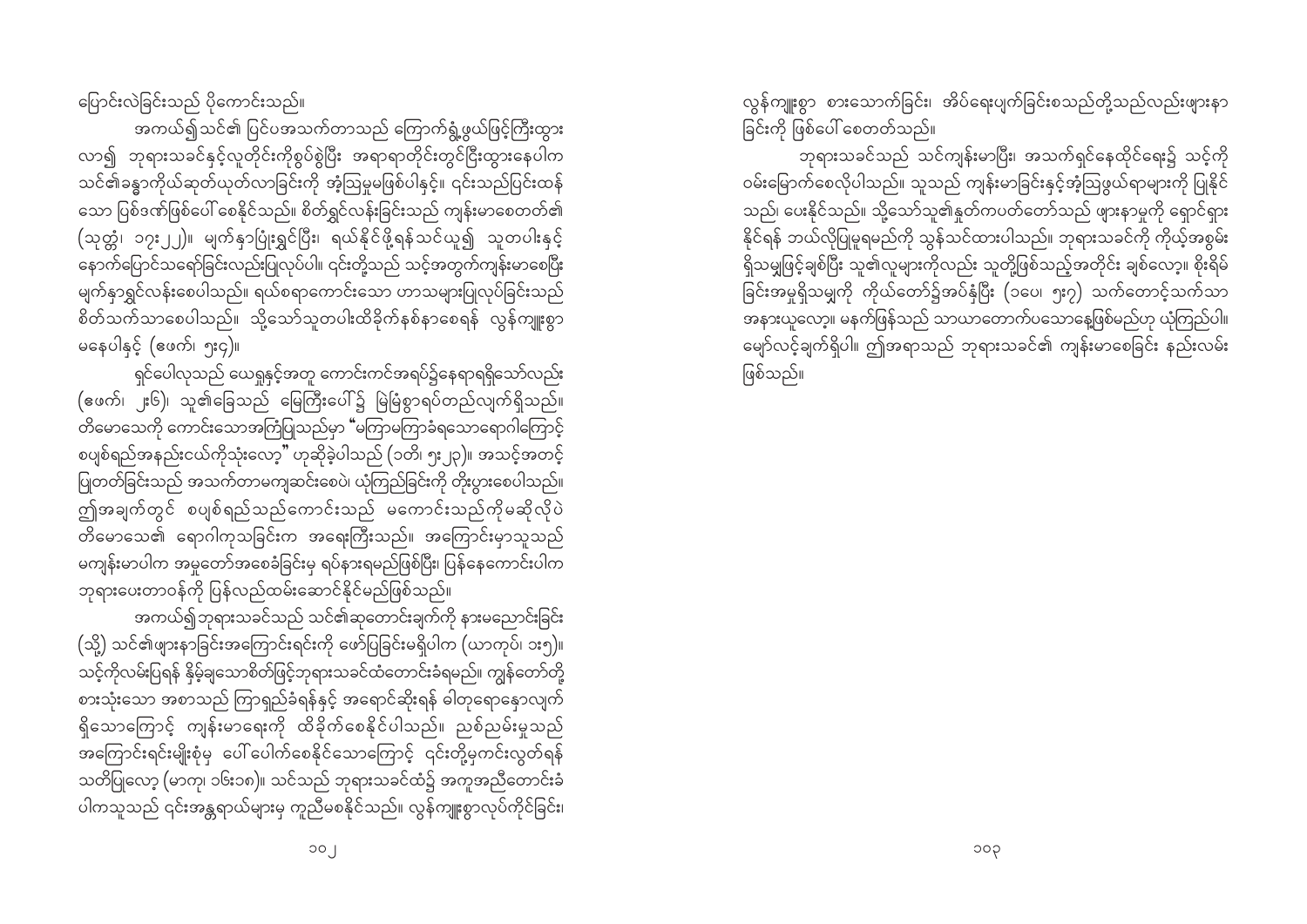ဘုရားသခင်သည် သူ၏ဖြောင့်မတ်သောသူများအား ညှင်းဆဲသောသူများကို မည်ကဲ့သို့တုံ့ပြန်သည်ကို ဆက်လက်လေ့လာကြပါစို့။

အကယ်၍ ဒံယေလကဲ့သို့သင်သည် အန္တရာယ်ထောင်ချောက်ထောင်ခြင်း ခံရမည်ဆိုပါက ငြိမ်သက်စွာအနားယူနိုင်ပါ့မလား။ ဒံယေလကတော့ အဘယ်သူ့ ထံမှ အကူအညီမရသော်လည်း ခြင်္သေ့များကြားတွင် တညလုံးနှစ်ခြိုက်စွာ အိပ်ပျော် နိုင်ခဲ့ပါသည်။ အဘယ်သို့သော ခေါင်းအုံးကိုသုံး၍ သူအိပ်ပျော်ခဲ့ပါသနည်း၊

ဟုတ်ကဲ့၊ ဘုရားသခင်သည် ခြင်္သေ့၏မေးရိုးကိုပိတ်ပေးခြင်း သို့မဟုတ် ခြင်္သေ့များကို အစာစားလိုစိတ်မရှိအောင် ပြုခြင်းလည်း ဖြစ်နိုင်သည်။ သို့သော် ဒံယေလအတွက် စစ်မှန်သောအစာမှာ ဘုရားသခင်၏ အစေခံခြင်းဖြစ်သည်  $(s_{\text{scov}}(s, \mathbf{q})$ 

ရံဖန်ရံခါ ဘုရားသခင်အားချီးမွမ်းထောမနာပြုရန် သင်၏ဩတ္တပ္ပစိတ်၏ နိုးစေခြင်း (သို့)သင်သည် လူနာစောင့်ရှောက်ခြင်း၊ ကလေးထိမ်းခြင်း စသည်တို့မှ တပါးအဘယ်အရာကမျှ သင်၏အိပ်စက်ခြင်းကိုအနောင့်အယှက် မရှိစေနှင့် (ဆာလံ၊ ၉၁း၁၁)။ John Wesley က စိုးရိမ်ခြင်းနှင့် ပူပန်ခြင်းအားဖြင့် သူ့ကို ဘယ်တော့မှ တညလေးမျှအိပ်ရေးပျက်ခြင်းမရှိခဲ့ပါဟုဆိုခဲ့ပါသည်။

သင်၏အတွေးစိုးရိမ်ပူပန်ခြင်းအားဖြင့် သင်၏အိပ်စက်အနားယူခြင်း အနှောင့် အယှက်မဖြစ်စေနှင့်၊ အကြောင်းမှာ "သွားလေရာရာ၌သင့်ကို စောင့်ရှောက်စေခြင်းငှာ၊ ကောင်းကင်တမန်တို့အား သင့်အဘို့မှာထားတော်မူပြီ (ဆာလံ၊ ၉၁း၁၁)။ ဘုရားသခင်သည် အမြဲတမ်းသတိနိုးကြားလျက်ရှိသောကြောင့် သင်လိုအပ်သောအချိန်၌ ခေါ်နိုင်ပါသည်။ ထို့ကြောင့်သင်အိပ်ရေးပျက်ခံပြီး ဘုရားသခင်နှင့်အတူ နိုးနေဖို့ရန်မလိုပါ (ဆာလံ၊ ၁၂၁း၃-၄)။

အကယ်၍သင်သည် ဣသရေလူများကို ဖာရော၏စစ်တပ်များက လွတ်ရာလမ်းမရှိအောင် ပိတ်မိသကဲ့သို့ ခံစားရလျှင်မကြောက်လန့်ပါနှင့်၊ ဘုရားသခင်သည် ရေကိုနှစ်ခြမ်းကွဲစေပြီး၊ ရွံ့မြေကိုလမ်းမကြီးအဖြစ် ပြောင်းစေ နိုင်ကြောင်းကို မမေ့နှင့် (ထွက်၊ ၁၄း၂၁-၂၂)။ သင့်ကိုနှိပ်စက်သောသူများအဘို့ သင်၏ဂရုဏာသက်ခြင်းကို ထိမ်ချန်ထားပါ။ အကြောင်းမှာ ဘုရားသခင်သွား စေလိုသောလမ်းသို့ သူတို့လျှောက်သွားကြသောအခါ ဘုရားသခင်သည် ရေများကို

# အခန်း (၁၇) ဘုရားသခင်၏ကောင်းမြတ်ဆုံးသောအရာကို သင်တွေ့ရှိလိမ့်မည်

အကယ်၍သင်၏နှလုံးသားသည် ရိုးသားဖြူစင်စွာ ဘုရားသခင်၏ ကောင်းမြတ်ဆုံးသောအရာကို ရှာဖွေ၍ခေါင်းမာခြင်း သို့မဟုတ် မိုက်မဲခြင်းကို ဖယ်ရှားကာ သန့်ရှင်းသော ဝိညာဉ်တော်၏ နိုးဆော်ချက်ကို အာရုံစိုက်ပါက ဘုရားသခင်၏ ကောင်းမြတ်ခြင်းကို သင်တွေ့ ရှိလိမ့်မည်။ ဤအရာသည် အချီးနှီး သောဂတိတော်မဟုတ်ပဲ၊ သင်၏ဝိညာဉ်ကို ဦးဆောင်လမ်းပြသော ဗျာဒိတ်တော် ဖြစ်သည်။

အဖခမည်းတော်၏ နှလုံးသားသည် ဖြောင့်မတ်စွာသင်၏ အမွေတော်ကို ခံစားစေဖို့အလို့ငှာ တစ်ပါးတည်းသောသားတော်ကို စေလွှတ်ခဲ့သည်။ ယခုတွင် သန့်ရှင်းသော ဝိညာဉ်တော်သည် သင်၏ကိုယ်စားထက်ကောင်းကင်တွင် အလုပ်ဆောင်ရွက်လျက်ရှိသည်။ သူသည် သင်၏ကိစ္စအဝဝကို ဖြေရှင်းပေး၍ သင်၏အမွေတော်ခံရာသို့ ပို့ဆောင်ပေးလိမ့်မည်။ အဘယ့်ကြောင့်ဆိုသော် သင်သည်ဘုရားသခင်၏ သားဖြစ်သောကြောင့် သူ၏မေတ္တာတော်ကို အခြေပြု၍ လောကဆိုင်ရာ တရားရုံးတို့ထက် အမွေတော်ကိုပို၍ တောင်းခံနိုင်သော အခွင့် အရေးသင်၌ရှိသည်။ ထိုအမွေတော်သည် ယေရှု၏အသွေးတော်အားဖြင့် တံဆိပ်ခပ်လျက်ရှိသည်။ ထို့ကြောင့် စာတန်သည်သင့်ကို မယှဉ်ပြိုင်နိုင်တော့ပါ။ သို့သော်သင့်ကို သံသယဖြစ်စေနိုင်သည်။

ဩဝါဒကို သိကျွမ်းခြင်း၌ ယှဉ်ပြိုင်မှုမပြုပါနှင့်။ ဩဝါဒသည် ဘုရား သခင်ကို သိကျွမ်းစေဖို့ရန် လမ်းပြပေးသော ဝိညာဉ်တော်၏အသုံးတော်ခံ တန်ဆာ ပလာမျှသာဖြစ်သည်။ သင့်အသက်တာသည် ဘုရားသခင်၏အလိုတော်နှင့် ဘုရား သခင်၏ကောင်းမြတ်ခြင်းကို လက်ခံနိုင်သော အသက်တာဖြစ်လာစေဖို့ရန်

ထက်မိုးကောင်းကင်သည် သင့်အတွက် ဂတိတော်ပေးထားခဲ့ပြီးဖြစ်သည်။ အကယ်၍ သင်၏ခန္ဓာကိုယ်ကို အသက်ရှင်သော ယဇ်ပူဇော်ခြင်းကဲ့သို့ ပူဇော်ပြီး လောကီရေးရာ၏ ဖိအားပေးမှုများကို ဆန့်ကျင်ဖယ်ရှားကာ နူတ်ကပတ် .<br>တော်အားဖြင့် သင်၏အတွေးများကို ပြန်လည်စီမံပြုပြင်ရန် ခွင့်ပြုပါကသင်သည်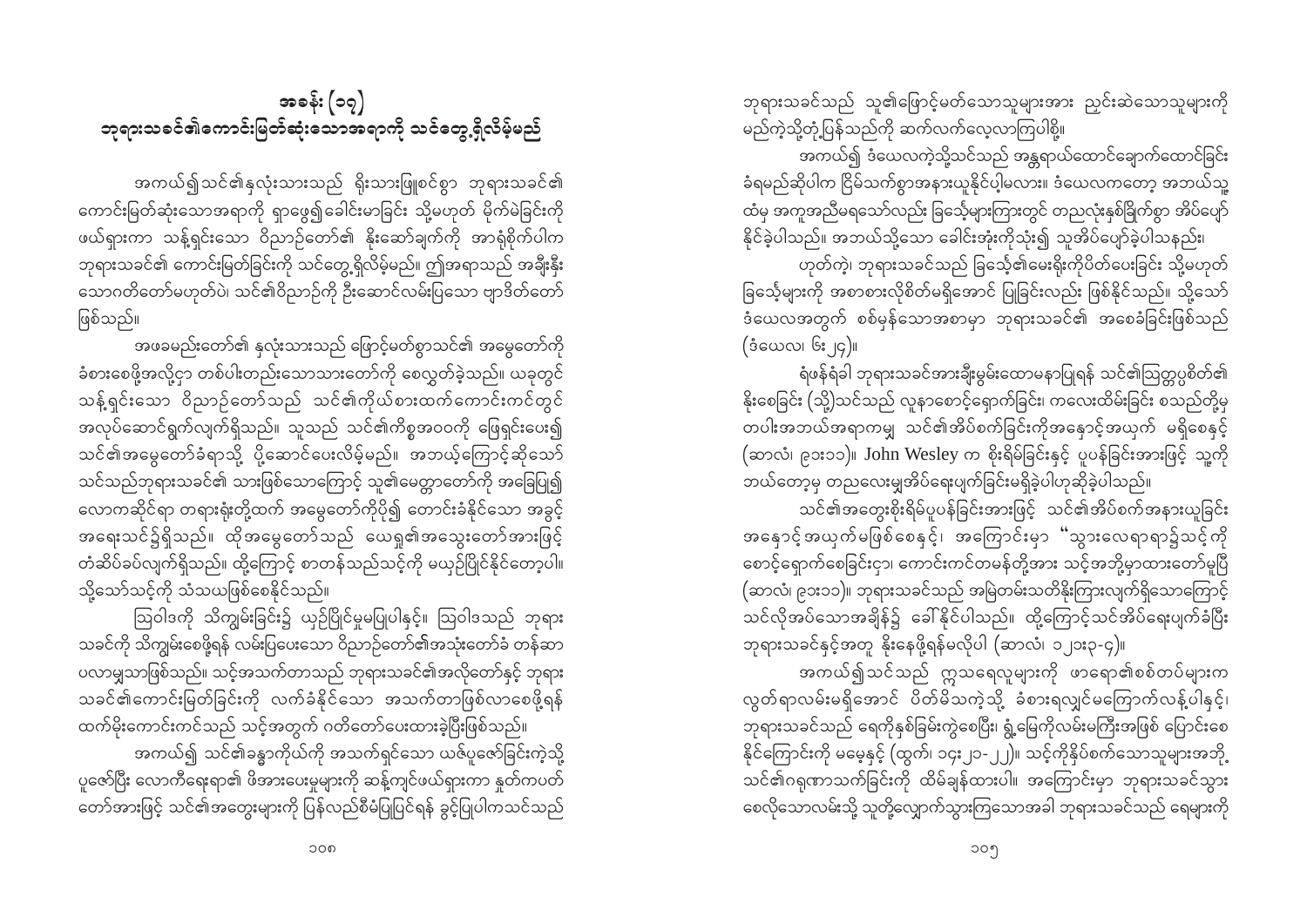မူလစီးဆင်းသည့်အတိုင်း ပြန်ပြောင်းလဲတော်မူလိမ့်မည် (ထွက်၊ ၁၄း၂၇)။ ထိတ်လန့် စရာအားလုံးတိုင်းသည် စာတန်ထံမှ လာခြင်းမဟုတ်ပဲ ဘုရားသခင်ထံမှ လာခြင်းဖြစ်တတ်သည်။ သို့သော် စာတန်သည် အဖိုးအခမရသောအစေခံကျွန် ဖြစ်ပြီး ဘုရားသခင်၏ ကန့်သတ်ချက်အတွင်း၌ အလုပ်လုပ်သောသူမျှသာ (ယောဘ၊ ၂ႏ၂-၁၀)။

သုခအားလုံးနှင့်ဒုက္ခအားလုံးတို့သည် သင့်ကိုယေရှုခရစ်တော်နှင့် သဏ္ဍာန်တူလာဖို့ရန် ဘုရားသခင်၏ကြီးမားသောအကြံအစည်ကြီးကို ဆောင်ရွက် နေကြခြင်းဖြစ်သည် (ရောမ၊ ၈း၂၈-၃၁)။ ထို့ကြောင့် သင်၏ပြဿနာအခြေအနေ ကို သုံးသပ်ဆင်ခြင်၍သင်ခန်းစာယူပြီး ရွှင်လန်းပြုံးရွှင်နိုင်သော ဘဝရောက်ရှိ လာစေရန်ဖြစ်သည် (ယောဘ၊ ၄၂း၁၂-၁၉)။

နေ့အချိန်ပစ်တတ်သောမြှားနှင့်ညဥ့်အခါဖြစ်တတ်သောဘေးသည် သူတစ်ပါးထံသို့ရောက်ရှိသော်လည်း သင်သည်မကြောက်ရပါ (ဆာလံ၊ ၉၁း၅-၁၃)။ ဘုရားသခင်သည် ဖြောင့်မတ်သောသူကို ညှင်းဆဲသောသူအားထို ပါသည် (တမန်၊ ၉း၅၊ ဟေရှာ၊ ၄၁း၁၁-၁၄၊ ဆာလံ၊ ၁ဝ၉း၂၉)။ ဘုရားသခင်သည် သူ၏လူတို့ကို မိုးတိမ်တိုင်ဖြင့်လွှမ်းခြံခြင်းအားဖြင့် သဲကန္တာရသို့ ခရီးသွားစေခဲ့သည်။ (ထွက်မြောက်၊ ၁၄-၁၉) ထို့အပြင်သူ၏ စွမ်းရည်အားဖြင့် ဆာလောင်ငတ်မွတ်ခြင်း၊ ရေငတ်ခြင်းဘေးမှလည်း ဆက်လက်ကျွေးမွေးထိမ်းသိမ်းခဲ့သည် (ဟေရှာ၊ ၄၉း၁၀)။ သင်သည်သူ၏ ဂရုစိုက်မှုအောက်၌အတိတ်နှင့် ပစ္စုပ္ပန်အားလုံးအတွက် လုံခြုံစိတ်ချရရုံသာမက သင်၏အနာဂတ်အတွက်လည်း ကြိုတင်စီမံထားလျက် ရှိသောကြောင့် လကမ္ဘာ၏ဆွဲအားလည်ပတ်မှု၌ သင်၏စိတ်ကိုရူးသွပ်စေနိုင်မည် မဟုတ်တော့ချေ။ ဟုတ်ကဲ့၊ လောကကမ္ဘာရှိဆွဲအား အားလုံးသည်သူ၏ ထိမ်းချုပ်မှု အောက်၌ရှိကြသောကြောင့် နေ၊ လ၊ ကြယ်တို့အားဖြင့်လည်း သင့်ကိုထိခိုက်စေ နိုင်မည်မဟုတ်ပေ (ဆာလံ၊ ၁၂၁ း ၅-၆)။ ထို့ကြောင့်သင်၌ကြောက်ရွံ့စရာဘာမျှ မရှိတော့ပေ။

ဟုတ်ကဲ့၊ သင့်ကိုကျော့ကွင်းထောင်သောသူသည် ၎င်းကျော့ကွင်း၌ပင် ပိတ်မိခြင်းခံရလိမ့်မည် (ဆာလံ၊ ၁၄၁း၈-၁၀)၊ ဘုရားသခင်သည် ကျော့ကွင်းကြိုး ကွင်းကို မြင်တော်မူ၍ အပြစ်ကင်းစင်သောသူကို ကွယ်ကာစောင့်ရှောက်တော်မူ၏ (ဆာလံ၊ ၁၄၂)။ ဘုရားသခင်သည် ဖြောင့်မတ်ခြင်းတရားကို အစပြုသောသူ .<br>ဖြစ်သောကြောင့် သူ၏တရားစီရင်ခြင်းသည် သမိုင်းမှတ်တမ်းများကို ဖြောင့်မတ် စွာတရားစီရင်လိမ့်မည်။ (ဆာလံ၊ ၉၄း၂၁၊၂၃)။ ဘုရားသခင်သည် သူ့လူတို့၏ ရန်သူများကို ရှုပ်ထွေးစေပြီး လေတိုက်သောဖွဲကဲ့သို့ ဖြန့်ကြဲ၍ ညင်းဆဲလိုက်လံ ာ<br>တိုက်ထုတ်ကာ လှဲစေတော်မူလိမ့်မည် (ဆာလံ၊ ၃၅း၁-၉)။ အပြစ်ကင်းစင်သော သူကိုဆန့်ကျင်တိုက်ခိုက်သောသူသည် သနားဖွယ်ကောင်းသောသူဖြစ်၏ (ဟေရှာ၊ ၄၉း ၂၄-၂၆)။ အကြောင်းမှာ ဘုရားသခင်၏အထွဋ်အထိပ်ကွယ်ကာရာခံတပ် ကြီးကိုကျူးကျော်တိုက်ခိုက်သောကြောင့် သေချာပေါက်ဆုံးရှုံးမည်ဖြစ်သည် (ဆာလံ၊ ၉၁း၂)။

သမိုင်းသည်သူ၏သမိုင်းဖြစ်သော်လည်း ဘုရားသခင်သည် သူ၏လူတို့ကို "မျက်ဆန်ကဲ့သို့" ကွယ်ကာစောင့်ရှောက်တော်မူကြောင်းကို ဖော်ပြထားပါသည်။ (ဇာခရိ၊ ၂း၈)။ ထို့ကြောင့် သက်တောင့်သက်သာနေပါ၊ မကြောက်နှင့် သင်၏ ဝမ်းနည်းမှုကို ရပ်စဲပြီးသင့်ကိုညှင်းဆဲသောသူတို့အဘို့ သနားကြင်နာခြင်းကို ချန်ပေးထားပါ။ ကြိုးစင်များ၏ အရိပ်သည်သင့်အတွက် မဟုတ်ပါ။ ထို့ကြောင့် ဆာလောင်နေသော ခြင်္သေ့၏ဟိန်းဟောက်သံ၊ ဒေါသမီးလျှံနှင့် သင်၏ခြေရင်း၌ လူဆိုးတို့၏ အော်သံကြောင့် သင့်ကိုမကြောက်ရွံ့စေနှင့် (သို့) သင်၏အိပ်စက် ခြင်းကို အနောင့်အယှက်မဖြစ်စေပါနှင့်။ သင့်ကိုသင်ကသာလျှင် ထိခိုက်နာကျင် စေနိုင်ပါသည်။